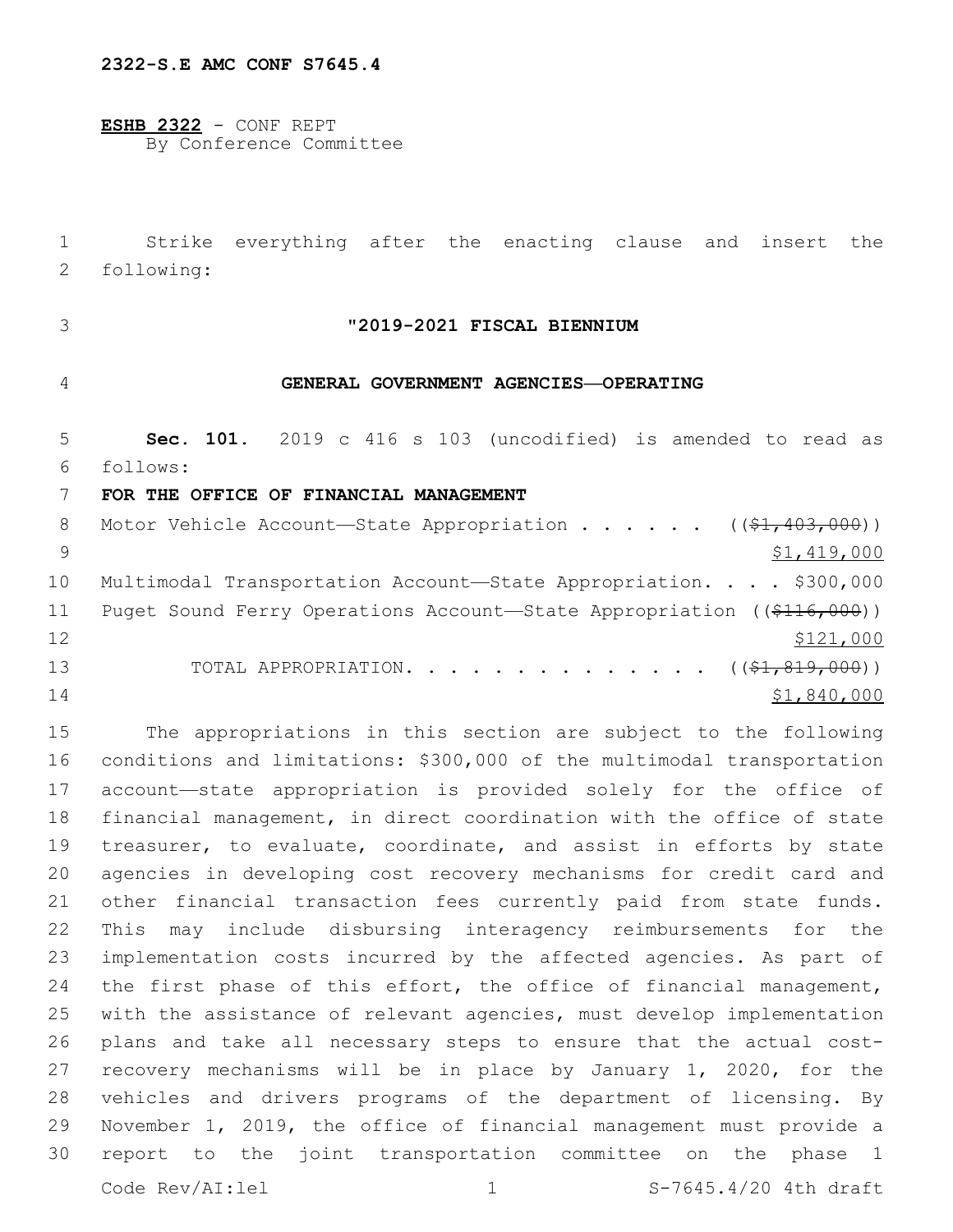implementation plan and options to expand similar cost recovery mechanisms to other state agencies and programs, including the 3 ferries division.

 **Sec. 102.** 2019 c 416 s 105 (uncodified) is amended to read as follows:

#### **FOR THE DEPARTMENT OF AGRICULTURE**

7 Motor Vehicle Account—State Appropriation . . . . . ((\$1,357,000)) 8  $\frac{$1,359,000}{ }$ 

 **Sec. 103.** 2019 c 416 s 108 (uncodified) is amended to read as follows:

#### **FOR THE BOARD OF PILOTAGE COMMISSIONERS**

12 Pilotage Account—State Appropriation . . . . . . . . ((\$5,228,000)) \$6,040,000

 The appropriation in this section is subject to the following 15 conditions and limitations:

 (1) \$3,125,000 of the pilotage account—state appropriation is provided solely for self-insurance liability premium expenditures; however, this appropriation is contingent upon the board:

 (a) Annually depositing the first one hundred fifty thousand dollars collected through Puget Sound pilotage district pilotage 21 tariffs into the pilotage account; and

 (b) Assessing a self-insurance premium surcharge of sixteen dollars per pilotage assignment on vessels requiring pilotage in the 24 Puget Sound pilotage district.

 (2) The board of pilotage commissioners shall file the annual report to the governor and chairs of the transportation committees required under RCW 88.16.035(1)(f) by September 1, 2019, and annually thereafter. The report must include the continuation of policies and procedures necessary to increase the diversity of pilots, trainees, and applicants, including a diversity action plan. The diversity action plan must articulate a comprehensive vision of the board's diversity goals and the steps it will take to reach those goals.

 **Sec. 104.** 2019 c 416 s 109 (uncodified) is amended to read as follows:

# **FOR THE HOUSE OF REPRESENTATIVES**

36 Motor Vehicle Account—State Appropriation . . . . . ((\$2,861,000))

Code Rev/AI:lel 2 S-7645.4/20 4th draft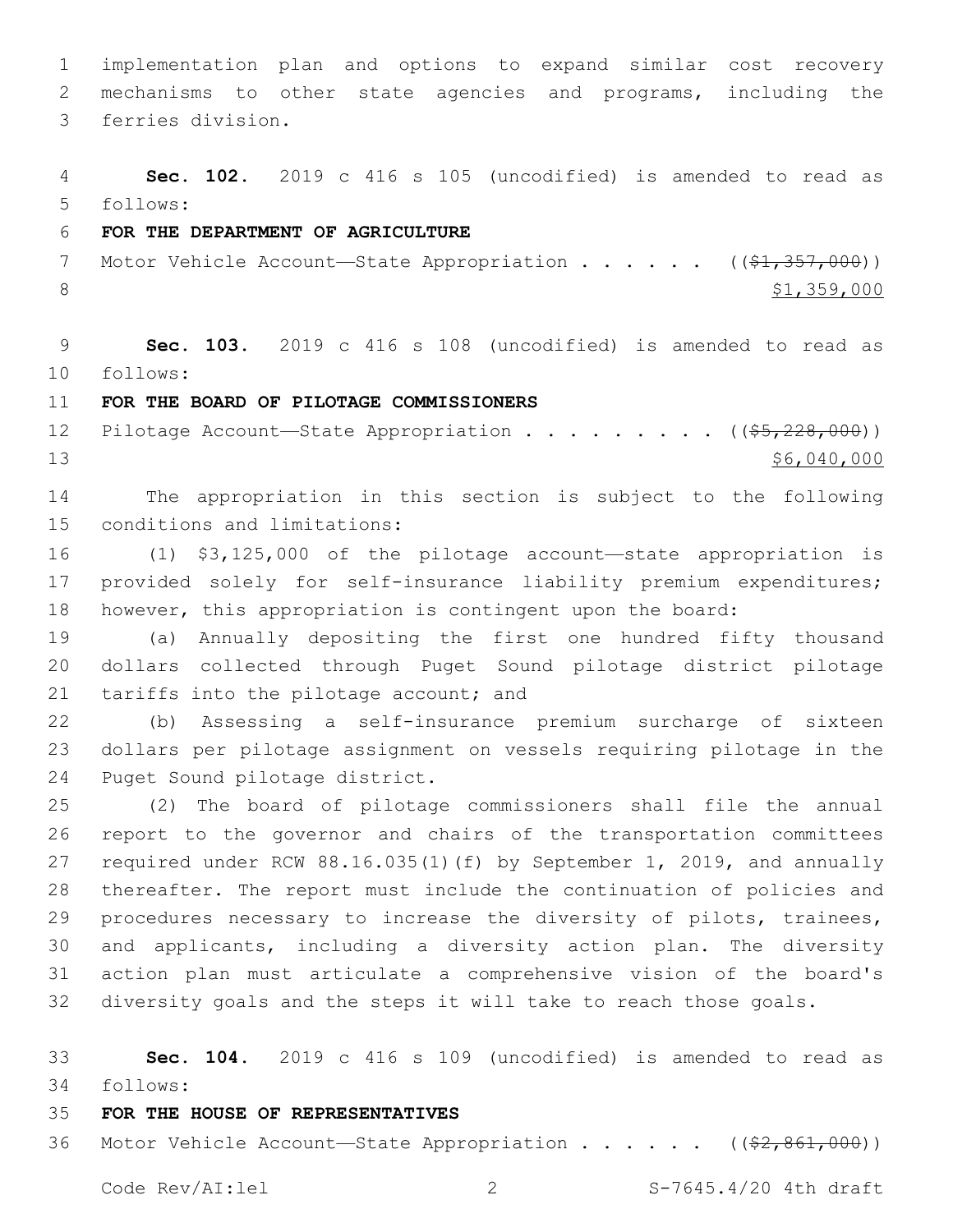**Sec. 105.** 2019 c 416 s 110 (uncodified) is amended to read as follows:

**FOR THE SENATE**

5 Motor Vehicle Account-State Appropriation . . . . . . ((\$2,998,000))  $$2,999,000$ 

 NEW SECTION. **Sec. 106.** A new section is added to 2019 c 416 (uncodified) to read as follows:

#### **FOR THE UNIVERSITY OF WASHINGTON**

10 Motor Vehicle Account—State Appropriation. . . . . . . \$250,000

 The appropriation in this section is subject to the following conditions and limitations: \$250,000 of the motor vehicle account— state appropriation is provided solely for the University of Washington, Foster School of Business' Consulting and Business Development Center to conduct an analysis of workforce development needs of the Washington state ferries. Plan development should consider the findings from the 2019 Washington state ferries overtime report, including data trend analysis and insight gathered from discussions with Washington state ferries staff and unions. The report of the study findings and recommendations is due to the transportation committees of the legislature by January 11, 2021. The study must include, but is not limited to, the following:

 (1) A description of the current workforce, including demographic composition, use of relief and temporary employees, and the numbers 25 of management and supervisory staff compared to line workers;

 (2) An analysis of vacancies by job class and collective 27 bargaining unit, the causes of vacancies, and projections of how 28 these dynamics may change going forward;

 (3) An analysis of current strategies for filling vacancies, including the use of overtime, relief staff, on-call staff, hiring of additional or new employees, and a comparison of these strategies to 32 determine which may be more cost-effective;

 (4) An inventory of mandatory training and certification requirements as compared to training provided currently to state 35 ferries employees;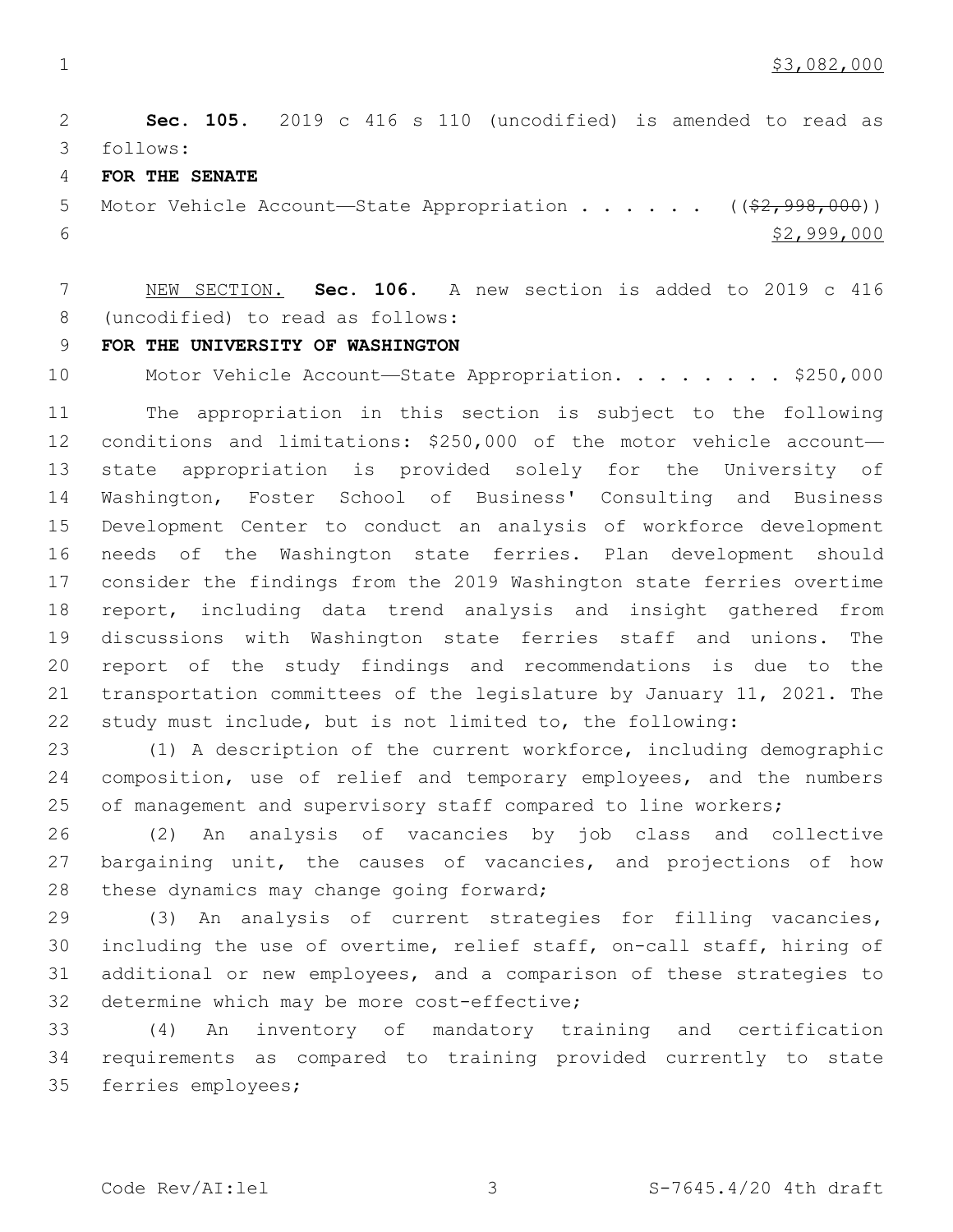1 (5) An analysis of the role of federal requirements and 2 collective bargaining agreements in determining staffing levels, as 3 well as current practices in workforce management and development;

4 (6) An analysis of barriers to implementing changes in workforce 5 management or innovative approaches to workforce development; and

 (7) Findings and recommendations regarding recruitment methods and needs, strategies on how to recruit and conduct outreach to underrepresented communities throughout the state, management of overtime and leave usage, ratio of management employees to line employees as compared to industry and public sector standards, and 11 adequacy of training budgets to meet workforce development needs.

### 12 **TRANSPORTATION AGENCIES—OPERATING**

13 **Sec. 201.** 2019 c 416 s 201 (uncodified) is amended to read as 14 follows:

15 **FOR THE WASHINGTON TRAFFIC SAFETY COMMISSION**

16 Highway Safety Account—State Appropriation . . . . . ((\$4,588,000))  $17$  \$4,675,000 18 Highway Safety Account—Federal Appropriation . . . . ((\$27,035,000)) 19 \$27,051,000 20 Highway Safety Account-Private/Local Appropriation . . . . \$118,000 21 School Zone Safety Account-State Appropriation . . . . . . \$850,000 22 TOTAL APPROPRIATION. . . . . . . . . . . . . ((\$32,591,000)) 23 \$32,694,000 \$32,694,000

24 The appropriations in this section are subject to the following 25 conditions and limitations:

26 (1) \$150,000 of the highway safety account—state appropriation is 27 provided solely for the implementation of chapter 54 (((Substitute 28 Senate Bill No. 5710+)), Laws of 2019 (Cooper Jones Active 29 Transportation Safety Council). If chapter 54 (((Substitute Senate 30 Bill No. 5710)), Laws of 2019 is not enacted by June 30, 2019, the 31 amount provided in this subsection lapses.

 (2) The Washington traffic safety commission may oversee a pilot program in up to three cities implementing the use of automated vehicle noise enforcement cameras in zones that have been designated 35 by ordinance as "Stay Out of Areas of Racing."

36 (a) Any programs authorized by the commission must be authorized 37 by December 31, ((2019)) 2020.

Code  $\text{Rev}/\text{AI}:$  lel  $\begin{array}{ccc} 4 & 4 & S-7645.4/20 & 4\text{th} & \text{draff} \end{array}$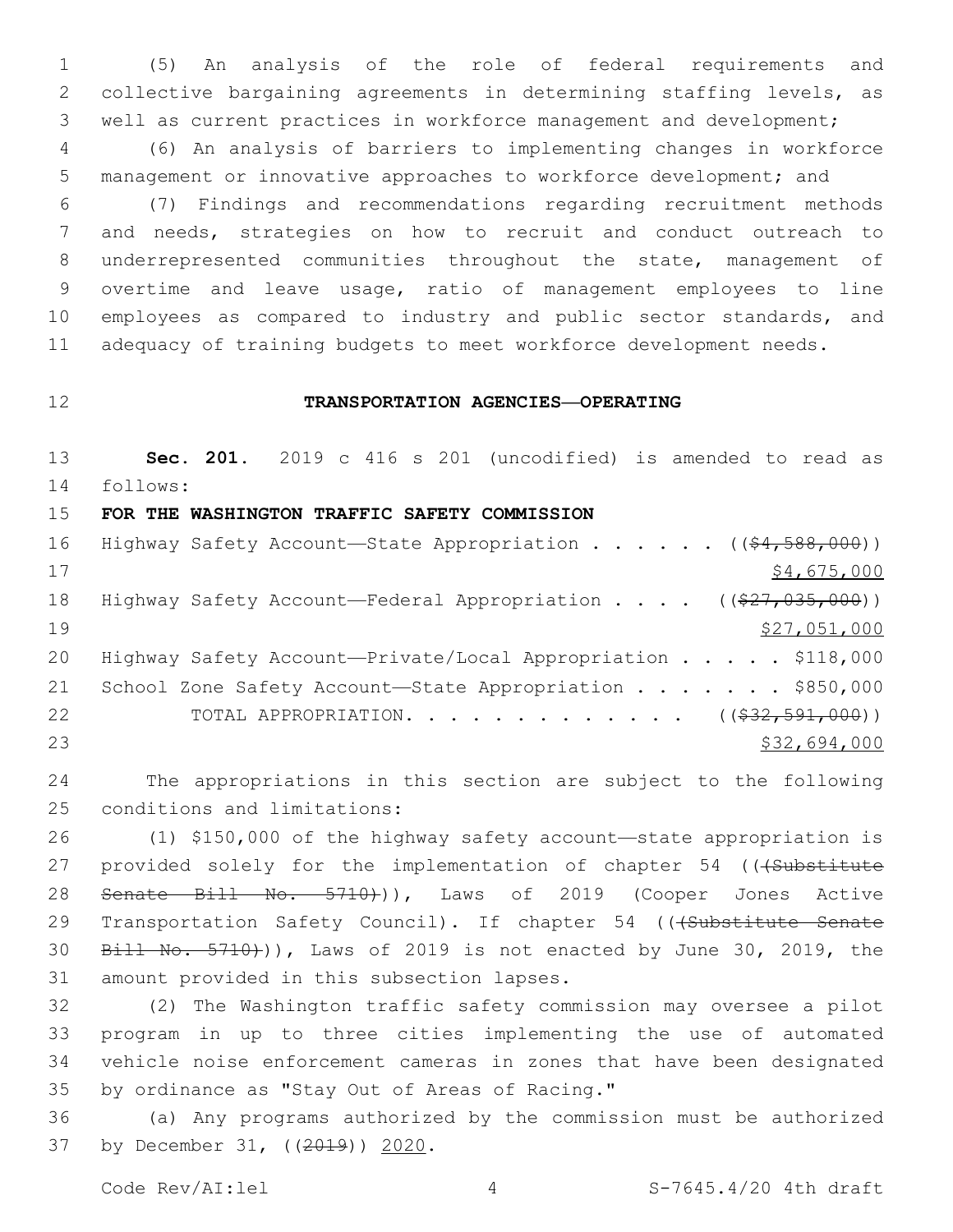(b) If a city has established an authorized automated vehicle noise enforcement camera pilot program under this section, the compensation paid to the manufacturer or vendor of the equipment used must be based upon the value of the equipment and services provided 5 or rendered in support of the system.

 (c) Any city administering a pilot program overseen by the traffic safety commission shall use the following guidelines to 8 administer the program:

 (i) Automated vehicle noise enforcement camera may record photographs or audio of the vehicle and vehicle license plate only while a violation is occurring. The picture must not reveal the face 12 of the driver or of passengers in the vehicle;

 (ii) The law enforcement agency of the city or county government 14 shall ((plainly mark the locations)) install two signs facing 15 opposite directions within two hundred feet, or otherwise consistent 16 with the uniform manual on traffic control devices, where the 17 automated vehicle noise enforcement camera is used ((by placing signs 18 on street locations that clearly indicate to a driver that he or she is entering a zone where traffic laws violations are being detected by automated vehicle noise enforcement cameras that record both audio 21 and video)) that state "Street Racing Noise Pilot Program in 22 Progress";

 (iii) Cities testing the use of automated vehicle noise 24 enforcement cameras must ((provide periodic notice by mail to its 25 residents)) post information on the city web site and notify local media outlets indicating the zones in which the automated vehicle 27 noise enforcement cameras will be used;

 (iv) A city may only issue a warning notice with no penalty for a violation detected by automated vehicle noise enforcement cameras in a Stay Out of Areas of Racing zone. Warning notices must be mailed to the registered owner of a vehicle within fourteen days of the 32 detected violation;

 (v) A violation detected through the use of automated vehicle noise enforcement cameras is not part of the registered owner's 35 driving record under RCW 46.52.101 and 46.52.120;

 (vi) Notwithstanding any other provision of law, all photographs, videos, microphotographs, audio recordings, or electronic images prepared under this section are for the exclusive use of law enforcement in the discharge of duties under this section and are not open to the public and may not be used in a court in a pending action Code  $\text{Rev}/\text{AI}:$  lel  $\qquad \qquad$  5  $\qquad \qquad$  S-7645.4/20 4th draft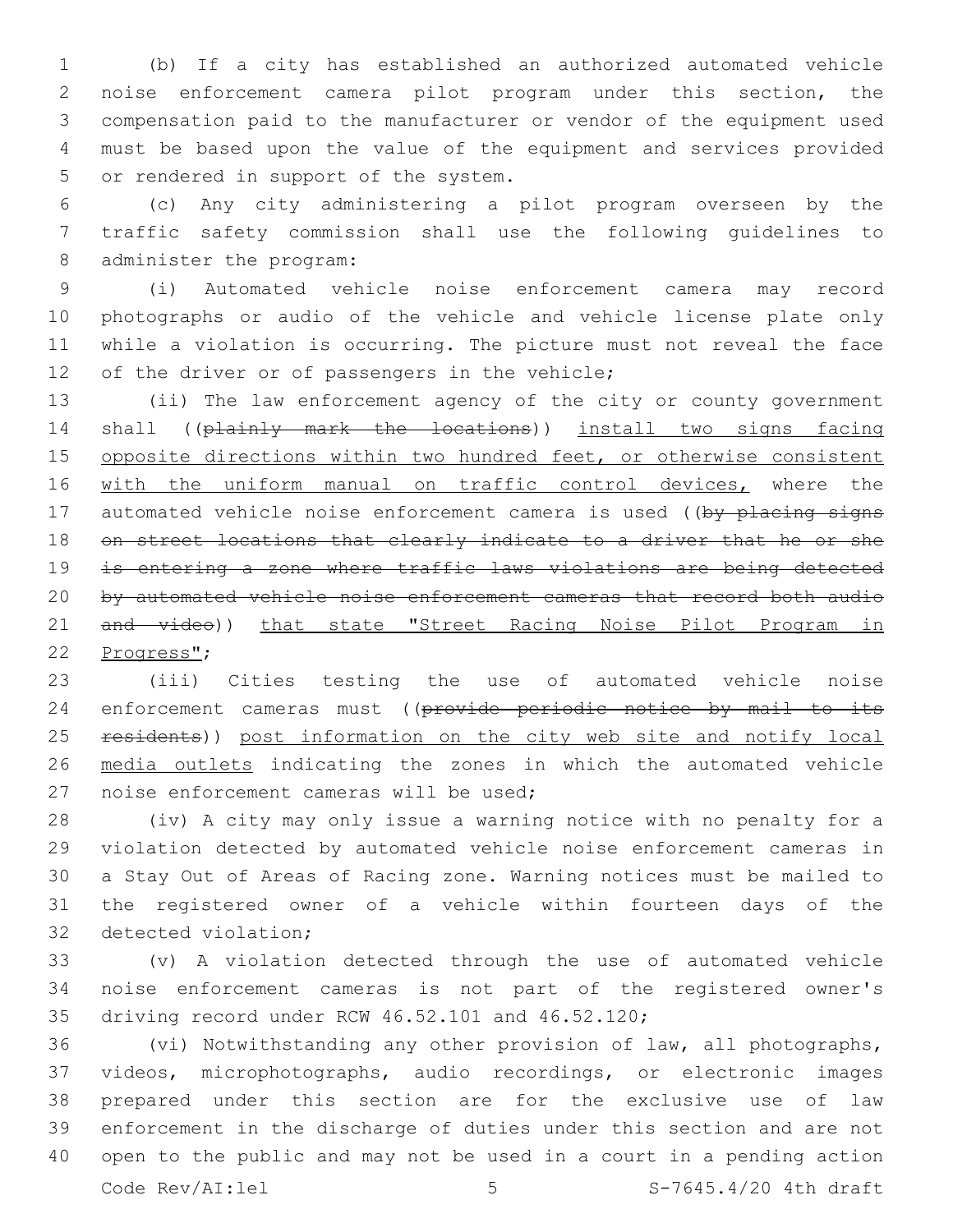or proceeding. No photograph, microphotograph, audio recording, or electronic image may be used for any purpose other than the issuance of warnings for violations under this section or retained longer than necessary to issue a warning notice as required under this subsection  $(2)$ ; and

 (vii) By June 30, 2021, the participating cities shall provide a report to the commission and appropriate committees of the legislature regarding the use, public acceptance, outcomes, warnings issued, data retention and use, and other relevant issues regarding automated vehicle noise enforcement cameras demonstrated by the pilot 11 projects.

 (3) The Washington traffic safety commission may oversee a 13 demonstration project in one county, coordinating with a public transportation benefit area (PTBA) and the department of 15 transportation, to test the feasibility and accuracy of the use of automated enforcement technology for high occupancy vehicle (HOV) 17 lane passenger compliance. All costs associated with the demonstration project must be borne by the participating public 19 transportation benefit area. Any photograph, microphotograph, or electronic images of a driver or passengers are for the exclusive use 21 of the PTBA in the determination of whether an HOV passenger violation has occurred to test the feasibility and accuracy of automated enforcement under this subsection and are not open to the public and may not be used in a court in a pending action or 25 proceeding. All photographs, microphotographs, and electronic images must be destroyed after determining a passenger count and no later 27 than the completion of the demonstration project. No warnings or notices of infraction may be issued under the demonstration project.

 For purposes of the demonstration project, an automated 30 enforcement technology device may record an image of a driver and passenger of a motor vehicle. The county and PTBA must erect signs marking the locations where the automated enforcement for HOV passenger requirements is occurring.

 The PTBA, in consultation with the Washington traffic safety commission, must provide a report to the transportation committees of the legislature with the number of violations detected during the demonstration project, whether the technology used was accurate and any recommendations for future use of automated enforcement technology for HOV lane enforcement by June 30, 2021.

Code Rev/AI:lel 6 S-7645.4/20 4th draft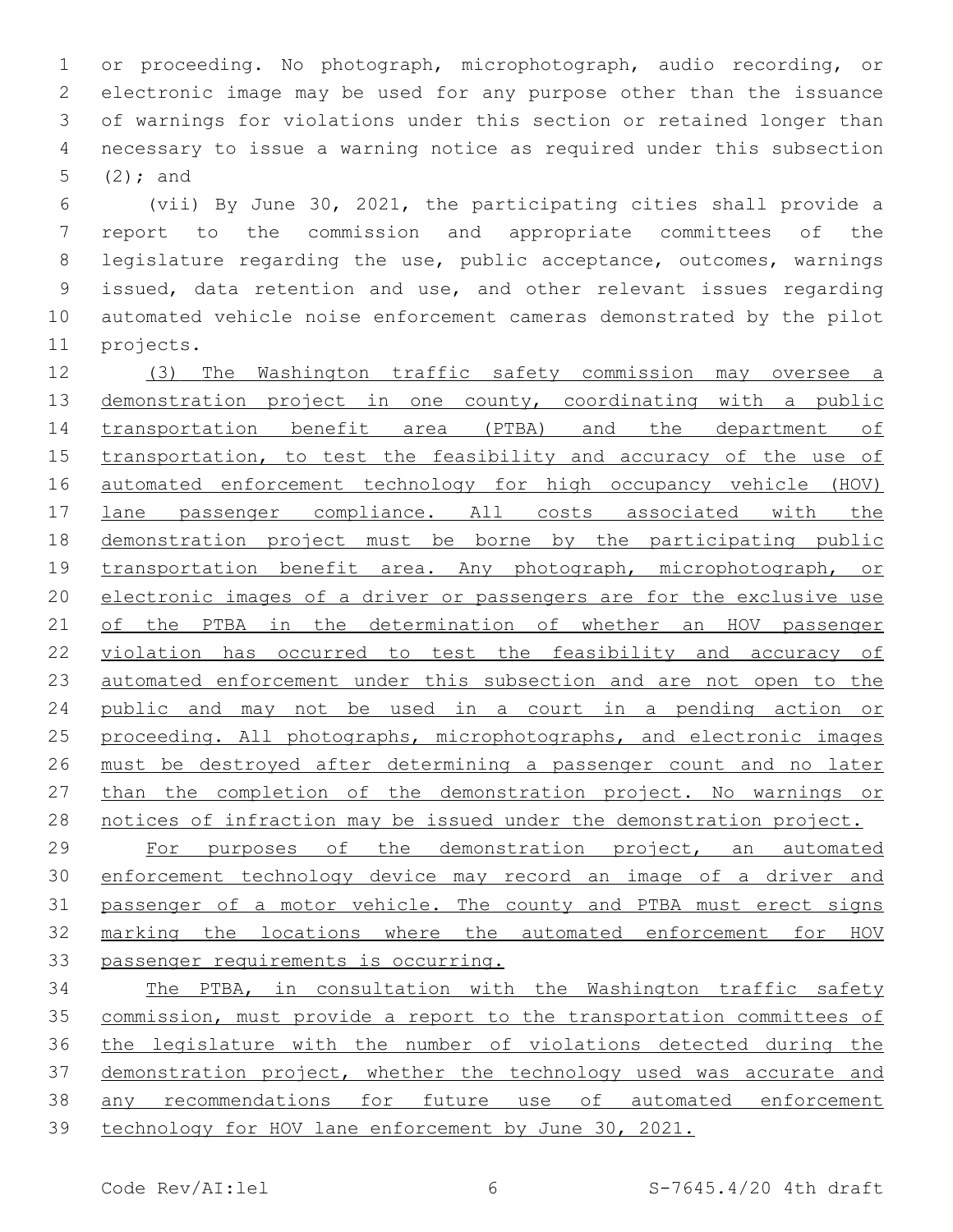1 (4)(a) The Washington traffic safety commission shall coordinate 2 with each city that implements a pilot program as authorized in 3 chapter . . . (Engrossed Substitute House Bill No. 1793), Laws of 4 2020 (automated traffic safety cameras) or chapter . . . (Substitute 5 Senate Bill No. 5789), Laws of 2020 (automated traffic safety 6 cameras) to provide the transportation committees of the legislature 7 with the following information by June 30, 2021: 8 (i) The number of warnings and infractions issued to first-time 9 violators under the pilot program; 10 (ii) The number of warnings and infractions issued to the 11 registered owners of vehicles that are not registered with an address 12 located in the city conducting the pilot program; and 13 (iii) The frequency with which warnings and infractions are 14 issued on weekdays versus weekend days. 15 (b) If neither chapter . . . (Engrossed Substitute House Bill No. 16 1793), Laws of 2020 nor chapter . . . (Substitute Senate Bill No. 17 5789), Laws of 2020 is enacted by June 30, 2020, the conditions of 18 this subsection (4) have no force and effect. 19 **Sec. 202.** 2019 c 416 s 202 (uncodified) is amended to read as 20 follows: 21 **FOR THE COUNTY ROAD ADMINISTRATION BOARD** 22 Rural Arterial Trust Account-State Appropriation . . . . \$1,137,000 23 Motor Vehicle Account—State Appropriation . . . . . ((\$2,803,000))  $24$  \$2,920,000 25 County Arterial Preservation Account-State 26 Appropriation . . . . . . . . . . . . . . . . . . \$1,677,000 27 TOTAL APPROPRIATION. . . . . . . . . . . . . ((<del>\$5,617,000</del>))  $28$  \$5,734,000 29 The appropriations in this section are subject to the following 30 conditions and limitations: \$58,000 of the motor vehicle account— 31 state appropriation is provided solely for succession planning and 32 training. 33 **Sec. 203.** 2019 c 416 s 203 (uncodified) is amended to read as 34 follows:

#### 35 **FOR THE TRANSPORTATION IMPROVEMENT BOARD**

36 Transportation Improvement Account-State 37 Appropriation . . . . . . . . . . . . . . . . (  $(\frac{64,526,000}{5})$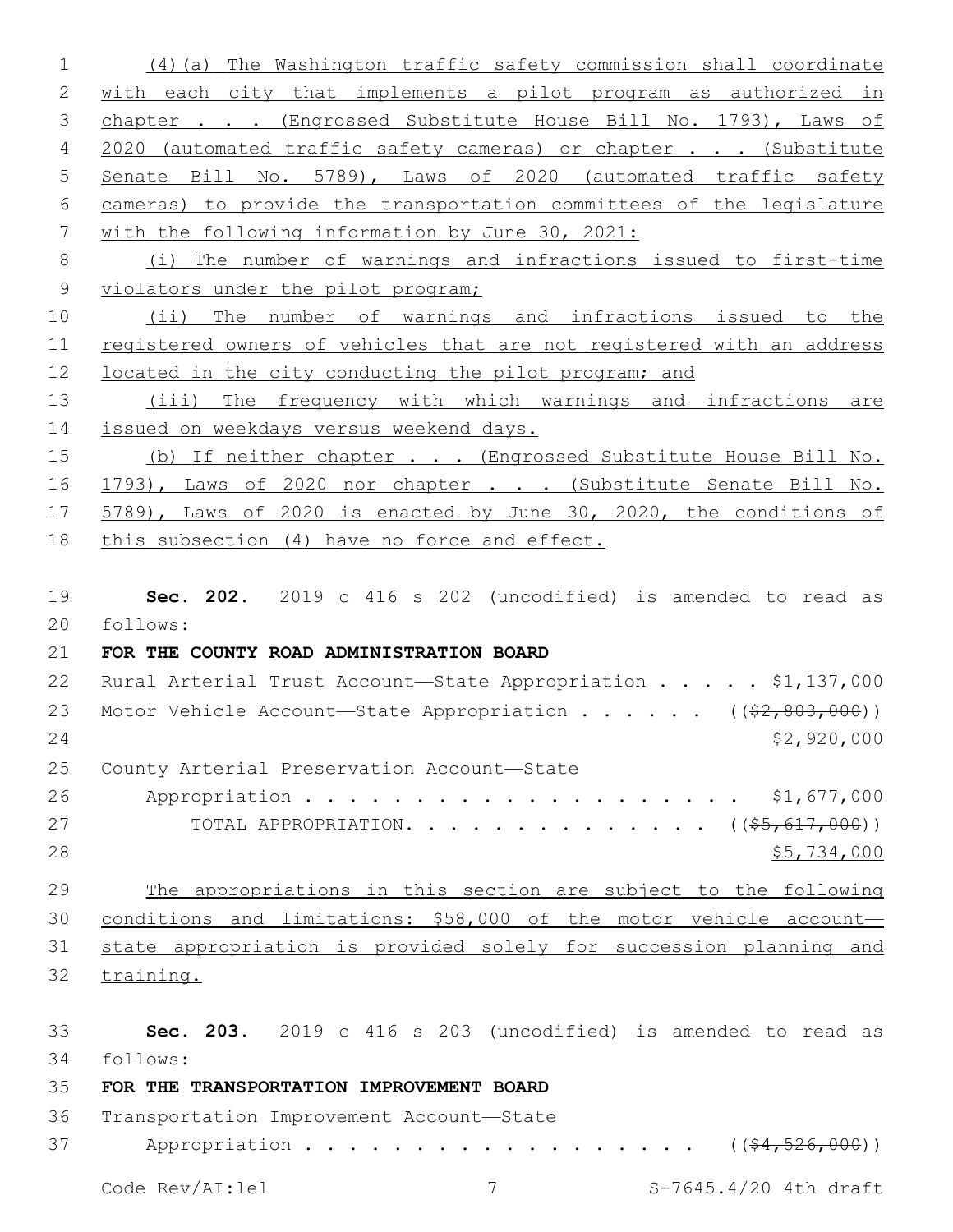\$3,854,000

 **Sec. 204.** 2019 c 416 s 204 (uncodified) is amended to read as follows:

**FOR THE JOINT TRANSPORTATION COMMITTEE**

| 5  | Motor Vehicle Account-State Appropriation ( $(\frac{21}{7}\cdot 938.000)$ ) |
|----|-----------------------------------------------------------------------------|
| 6  | \$2,187,000                                                                 |
|    | Multimodal Transportation Account-State Appropriation. . ((\$750,000))      |
|    | \$917,000                                                                   |
| 9  | Highway Safety Account-State Appropriation. \$275,000                       |
| 10 | TOTAL APPROPRIATION. $($ $($ $\frac{2}{7}$ , $963$ , $000)$ )               |
| 11 | \$3,379,000                                                                 |

 The appropriations in this section are subject to the following 13 conditions and limitations:

 (1) \$400,000 of the motor vehicle account—state appropriation and \$50,000 of the multimodal transportation account—state appropriation is for the joint transportation committee to conduct a comprehensive 17 assessment of statewide transportation needs and priorities, and existing and potential transportation funding mechanisms to address those needs and priorities. The assessment must include: (a) Recommendations on the critical state and local transportation projects, programs, and services needed to achieve an efficient, 22 effective, statewide transportation system over the next ten years; (b) a comprehensive menu of funding options for the legislature to 24 consider to address the identified transportation system investments; 25 ((and)) (c) recommendations on whether a revision to the statewide transportation policy goals in RCW 47.04.280 is warranted in light of 27 the recommendations and options identified in (a) and (b) of this 28 subsection; and (d) an analysis of the economic impacts of a range of future transportation investments. The assessment must be submitted to the transportation committees of the legislature by June 30, 2020. Starting July 1, 2020, and concluding by December 31, 2020, a committee-appointed commission or panel shall review the assessment and make final recommendations to the legislature for consideration during the 2021 legislative session on a realistic, achievable plan for funding transportation programs, projects, and services over the next ten years including a timeline for legislative action on funding the identified transportation system needs shortfall.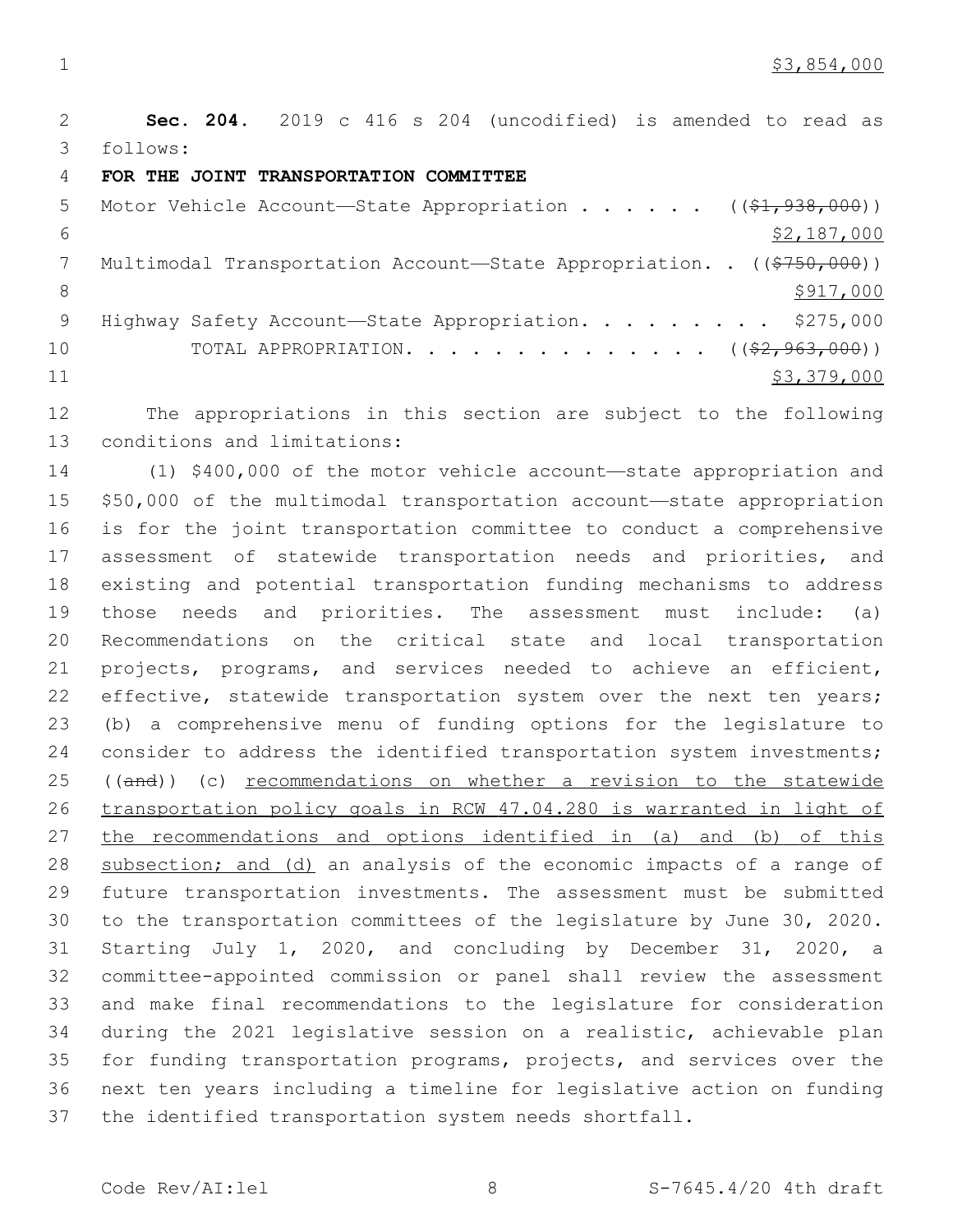(2)(a) ((\$450,000)) \$382,000 of the multimodal transportation account—state appropriation is for the joint transportation committee to conduct an analysis of the electrification of public fleets in Washington state. The study must include the following:

 (i) An inventory of existing public fleets for the state of Washington, counties, a sampling of cities, and public transit agencies. The inventory must differentiate among battery and fuel cell electric vehicles, hybrid vehicles, gasoline powered vehicles, and any other functional categories. Three cities from each of the following population ranges must be selected for the analysis:

(A) Population up to and including twenty-five thousand;

 (B) Population greater than twenty-five thousand and up to and 13 including fifty thousand;

 (C) Population greater than fifty thousand and up to and 15 including one hundred thousand;

(D) Population greater than one hundred thousand;

 (ii) A review of currently available battery and fuel cell electric vehicle alternatives to the vehicle types most commonly used by the state, counties, cities, and public transit agencies. The 20 review must include:

 (A) The average vehicle cost differential among the commercially 22 available fuel options;

 (B) A cost benefit analysis of the conversion of different 24 vehicle classes; and

 (C) Recommendations for the types of vehicles that should be excluded from consideration due to insufficient alternatives, 27 unreliable technology, or excessive cost;

 (iii) The projected costs of achieving substantial conversion to battery and/or fuel cell electric fleets by 2025, 2030, and 2035 for the state, counties, cities, and public transit agencies. This cost 31 estimate must include:

 (A) Vehicle acquisition costs, charging and refueling 33 infrastructure costs, and other associated costs;

 (B) Financial constraints of each type of entity to transition to 35 an electric vehicle fleet; and

 (C) Any other identified barriers to transitioning to a battery 37 and/or fuel cell electric vehicle fleet;

 (iv) Identification and analysis of financing mechanisms that could be used to finance the transition of publicly owned vehicles to battery and fuel cell electric vehicles. These mechanisms include, Code Rev/AI:lel 9 9 S-7645.4/20 4th draft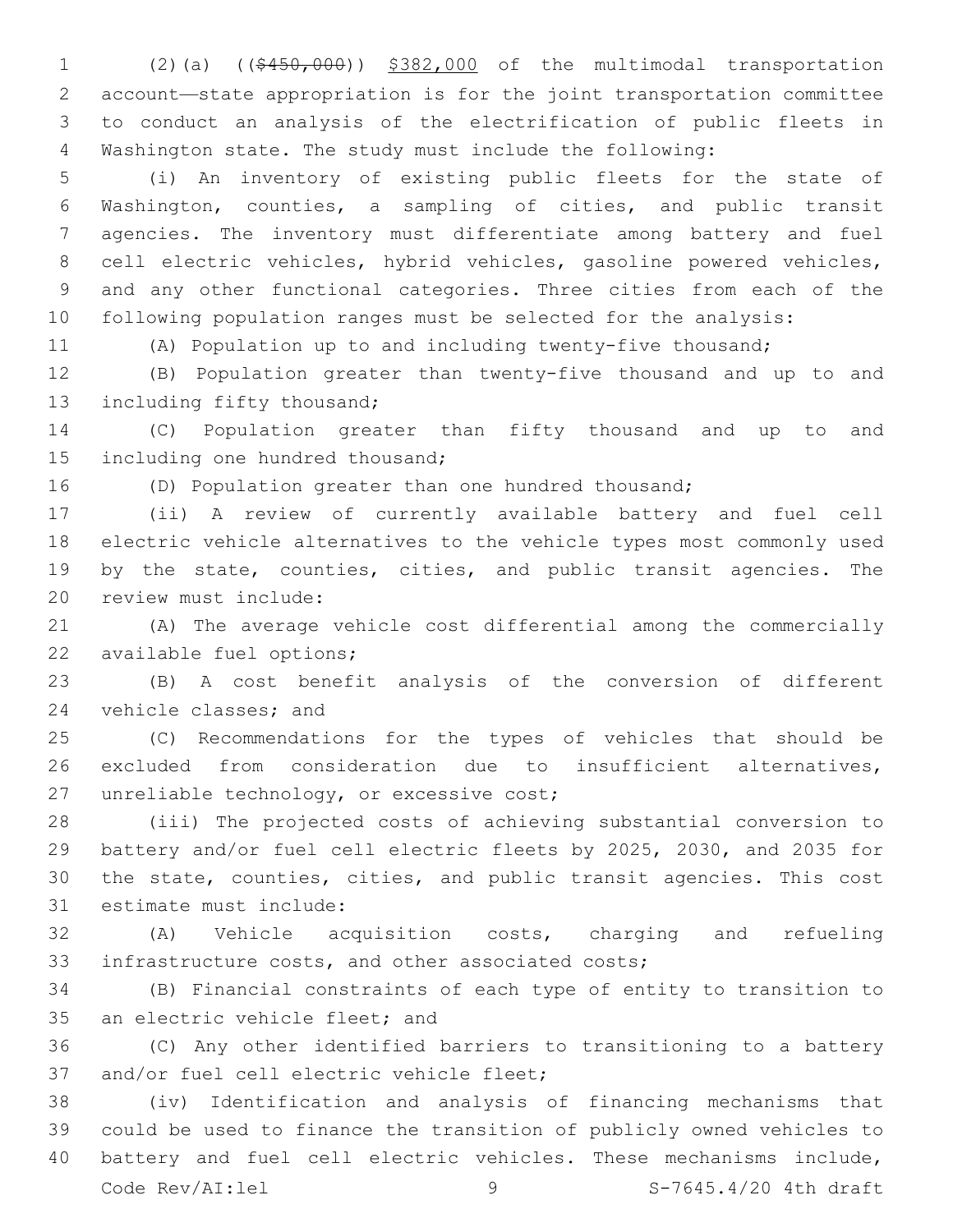but are not limited to: Energy or carbon savings performance contracting, utility grants and rebates, revolving loan funds, state grant programs, private third-party financing, fleet management services, leasing, vehicle use optimization, and vehicle to grid 5 technology; and

 (v) The predicted number and location profile of electric vehicle fueling stations needed statewide to provide fueling for the fleets 8 of the state, counties, cities, and public transit agencies.

 (b) In developing and implementing the study, the joint transportation committee must solicit input from representatives of 11 the department of enterprise services, the department of transportation, the department of licensing, the department of commerce, the Washington state association of counties, the association of Washington cities, the Washington state transit 15 association, transit agencies, and others as deemed appropriate.

 (c) The joint transportation committee must issue a report of its findings and recommendations to the transportation committees of the 18 legislature by September 30, 2020.

 (3)(a) \$250,000 of the multimodal transportation account—state appropriation is for the joint transportation committee to conduct a study of the feasibility of an east-west intercity passenger rail system. The study must include the following elements:

(i) Projections of potential ridership;23

24 (ii) Review of relevant planning studies;

(iii) Establishment of an advisory group and associated meetings;

 (iv) Development of a Stampede Pass corridor alignment to maximize ridership, revenue, and rationale, considering service to population centers: Auburn, Cle Elum, Yakima, Tri-Cities, Ellensburg, 29 Toppenish, and Spokane;

 (v) Assessment of current infrastructure conditions, including 31 station stop locations;

32 (vi) Identification of equipment needs; and

33 (vii) Identification of operator options.

 (b) A report of the study findings and recommendations is due to the transportation committees of the legislature by June 30, 2020.

 (4)(a) \$275,000 of the highway safety fund—state appropriation is for a study of vehicle subagents in Washington state. The study must consider and include recommendations, as necessary, on the following: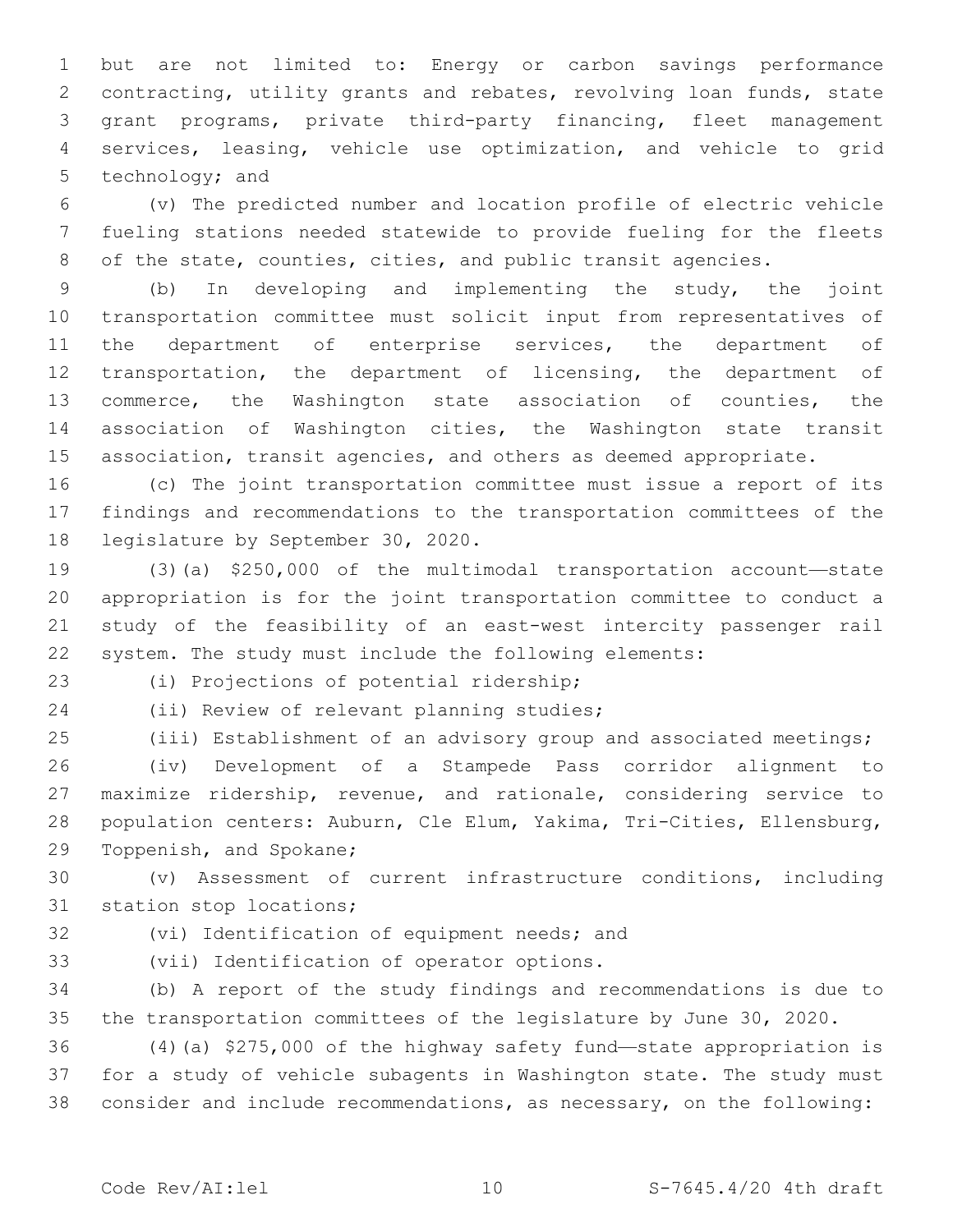(i) The relevant statutes, rules, and/or regulations authorizing vehicle subagents and any changes made to the relevant statutes, 3 rules, and/or regulations;

 (ii) The current process of selecting and authorizing a vehicle subagent, including the change of ownership process and the identification of any barriers to entry into the vehicle subagent 7 market;

 (iii) The annual business expenditures borne by each of the vehicle subagent businesses since fiscal year 2010 and identification of any materials, including office equipment and supplies, provided by the department of licensing to each vehicle subagent since fiscal year 2010. To accomplish this task, each vehicle subagent must provide expenditure data to the joint transportation committee for 14 the purposes of this study;

 (iv) The oversight provided by the county auditors and/or the 16 department of licensing over the vehicle subagent businesses;

 (v) The history of service fees, how increases to the service fee 18 rate are made, and how the requested fee increase is determined;

 (vi) The online vehicle registration renewal process and any 20 potential improvements to the online process;

 (vii) The department of licensing's ability to provide more vehicle licensing services directly, particularly taking into account the increase in online vehicle renewal transactions;

 (viii) The potential expansion of services that can be performed 25 by vehicle subagents; and

 (ix) The process by which the geographic locations of vehicle 27 subagents are determined.

 (b) In conducting the study, the joint transportation committee must consult with the department of licensing, a representative of county auditors, and a representative of vehicle subagents.

 (c) The joint transportation committee may collect any data from the department of licensing, county auditors, and vehicle subagents 33 that is necessary to conduct the study.

 (d) The joint transportation committee must issue a report of its findings and recommendations to the transportation committees of 36 the legislature by September 30, 2020.

 (5)(a) \$235,000 of the multimodal transportation account—state appropriation is for the joint transportation committee to oversee a consultant study on rail safety governance best practices, by class 40 of rail where applicable, and recommendations for the implementation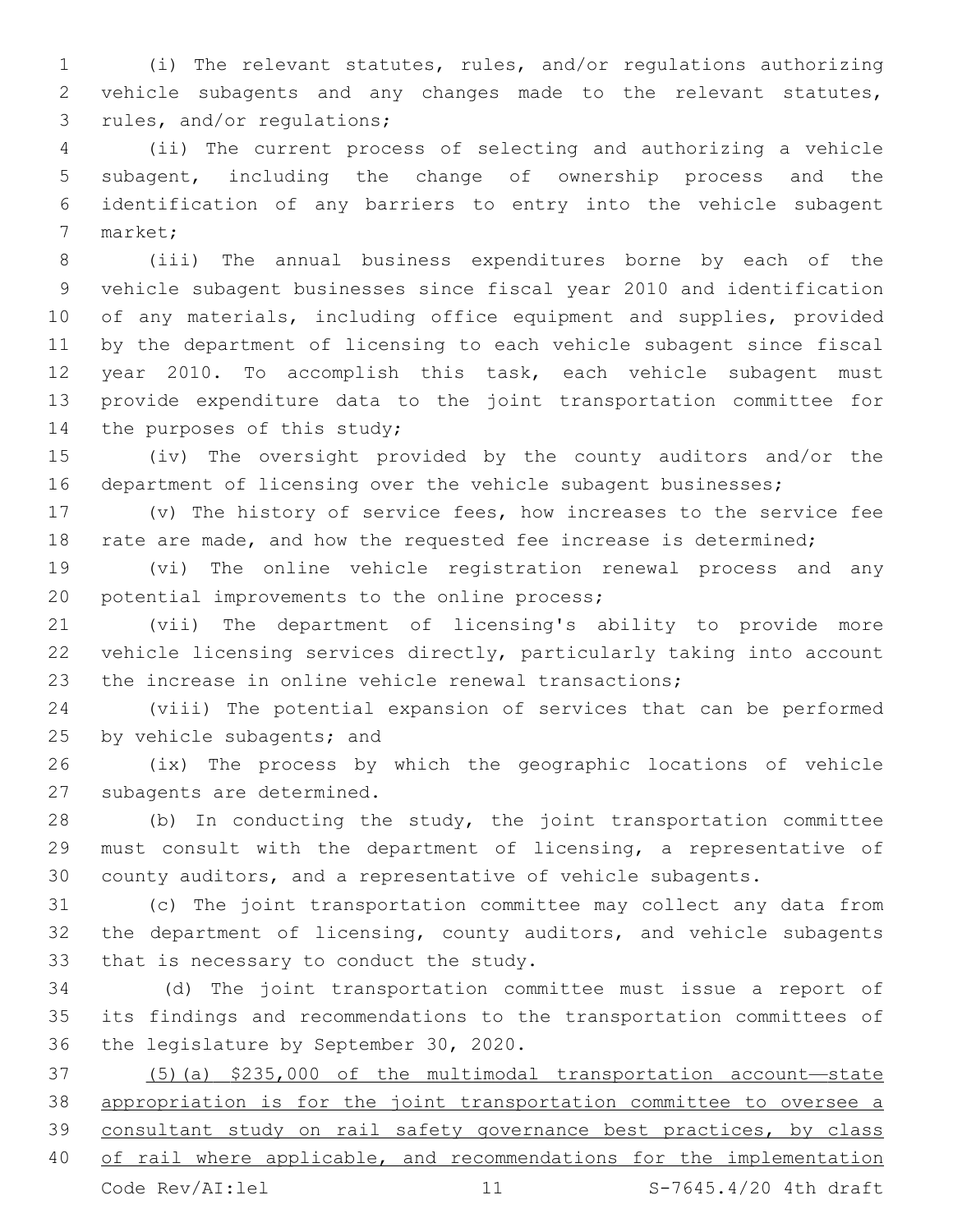of these best practices in Washington state. The study must assess rail safety governance for passenger and freight rail, including rail 3 transit services, and must consider recommendations made by the national transportation safety board in its 2017 Amtrak passenger train 501 derailment accident report that are relevant to rail safety 6 qovernance. (b) The study must include the following components: (i)(A) An assessment of rail safety oversight in Washington state 9 that includes: (I) The rail safety oversight roles of federal, state, 10 regional, and local agencies, including the extent to which federal 11 and state laws govern these roles and the extent to which these roles

 would be modified should the suspended federal rules in 49 C.F.R. 13 Part 270 take effect; (II) federal, state, regional, and local agency organizational structures and processes utilized to conduct rail 15 safety oversight; and (III) coordination activities by federal, 16 state, regional, and local agencies in conducting rail safety oversight;

# (B) An examination of rail safety governance best practices by other states for the items identified in (a) of this subsection; and (C) Recommendations for the implementation of best practices for

rail safety governance in Washington state.

 (ii) The study must address the extent to which additional safety oversight of rail project design and construction is used in other states and would be a recommended best practice for Washington state. (c) The joint transportation committee shall consult with the

26 Washington state department of transportation, the Washington state utilities and transportation commission, sound transit, the national 28 transportation safety board, Amtrak, the federal railroad administration, BNSF railway company, one or more representatives of short line railroads, one or more representatives of labor, and other entities with rail safety expertise as necessary.

 (d) The joint transportation committee must issue a report of its findings and recommendations on rail safety governance to the transportation committees of the legislature by January 6, 2021.

 (6)(a) \$250,000 of the motor vehicle account—state appropriation is for the joint transportation committee to conduct a study of the feasibility of a private auto ferry between the state of Washington and British Columbia, Canada. The study must include the following elements: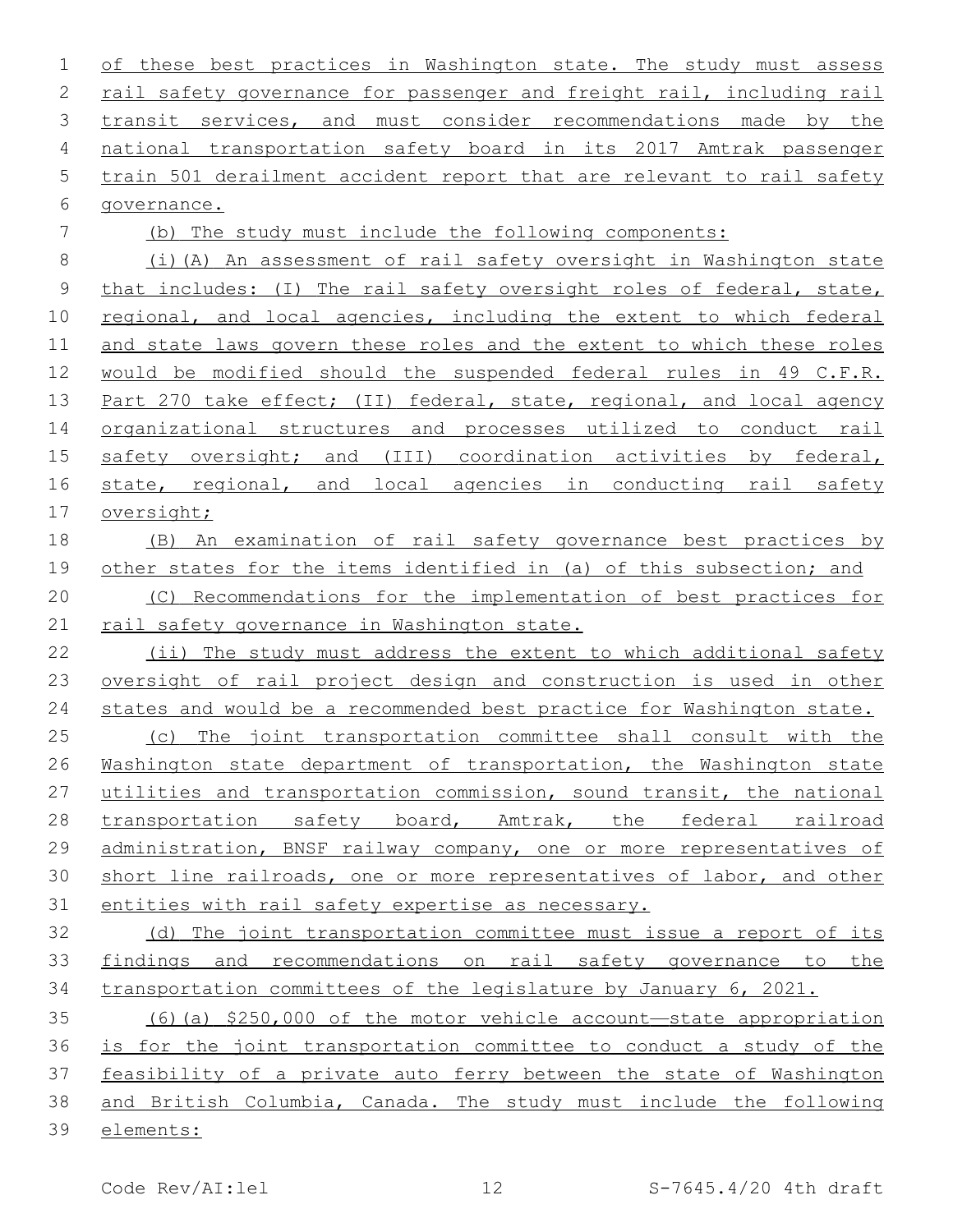| 1           | (i) Expected impacts to ridership, revenue, and expenditures for        |
|-------------|-------------------------------------------------------------------------|
| 2           | Washington state ferries;                                               |
| 3           | (ii) Expected impacts to ferry service provided to the San Juan         |
| 4           | Islands;                                                                |
| 5           | (iii) Possible terminal locations on Fidalgo Island;                    |
| 6           | (iv) Economic impacts to the Anacortes area if ferry service            |
| 7           | between the area and Vancouver Island ceases;                           |
| 8           | (v) Economic impacts to the San Juan Islands if ferry service or        |
| $\mathsf 9$ | ferry tourism is reduced;                                               |
| 10          | (vi) Expected impacts to family wage jobs in the marine industry        |
| 11          | for Washingtonians;                                                     |
| 12          | (vii) Expected impacts to ferry fares between the state of              |
| 13          | Washington and British Columbia, Canada;                                |
| 14          | (viii) Legal analysis of all state, federal, or Canadian laws or        |
| 15          | rules, including the Jones act and rules of the board of pilotage       |
| 16          | commissioners, that may apply to initiation of private service or       |
| 17          | cessation of state service; and                                         |
| 18          | (ix) Options for encouraging private auto ferry service between         |
| 19          | the state of Washington and Vancouver Island, Canada.                   |
| 20          | (b) In conducting the study, the joint transportation committee         |
| 21          | must consult with the department of transportation, a representative    |
| 22          | of San Juan county, a representative of the city of Anacortes, a        |
| 23          | representative of the inland boatman's union, a representative of       |
| 24          | Puget Sound pilots, a representative of the port of Anacortes, a        |
| 25          | representative of the economic development alliance of Skagit county,   |
| 26          | and interested private ferry operators in Washington state.             |
| 27          | (c) A report of the study findings and options is due to the            |
| 28          | transportation committees of the legislature by February 15, 2021.      |
| 29          | Sec. 205. 2019 c 416 s 205 (uncodified) is amended to read as           |
| 30          | follows:                                                                |
| 31          | FOR THE TRANSPORTATION COMMISSION                                       |
| 32          | Motor Vehicle Account-State Appropriation ( $(\frac{2}{2}, 893, 000)$ ) |
| 33          | \$2,324,000                                                             |
| 34          | ((Multimodal Transportation Account State Appropriation . \$112,000))   |
| 35          | Interstate 405 and state Route Number 167 Express Toll Lanes            |
| 36          |                                                                         |
| 37          | Account-State Appropriation. ((\$250,000))                              |
| 38          | \$410,000                                                               |
|             |                                                                         |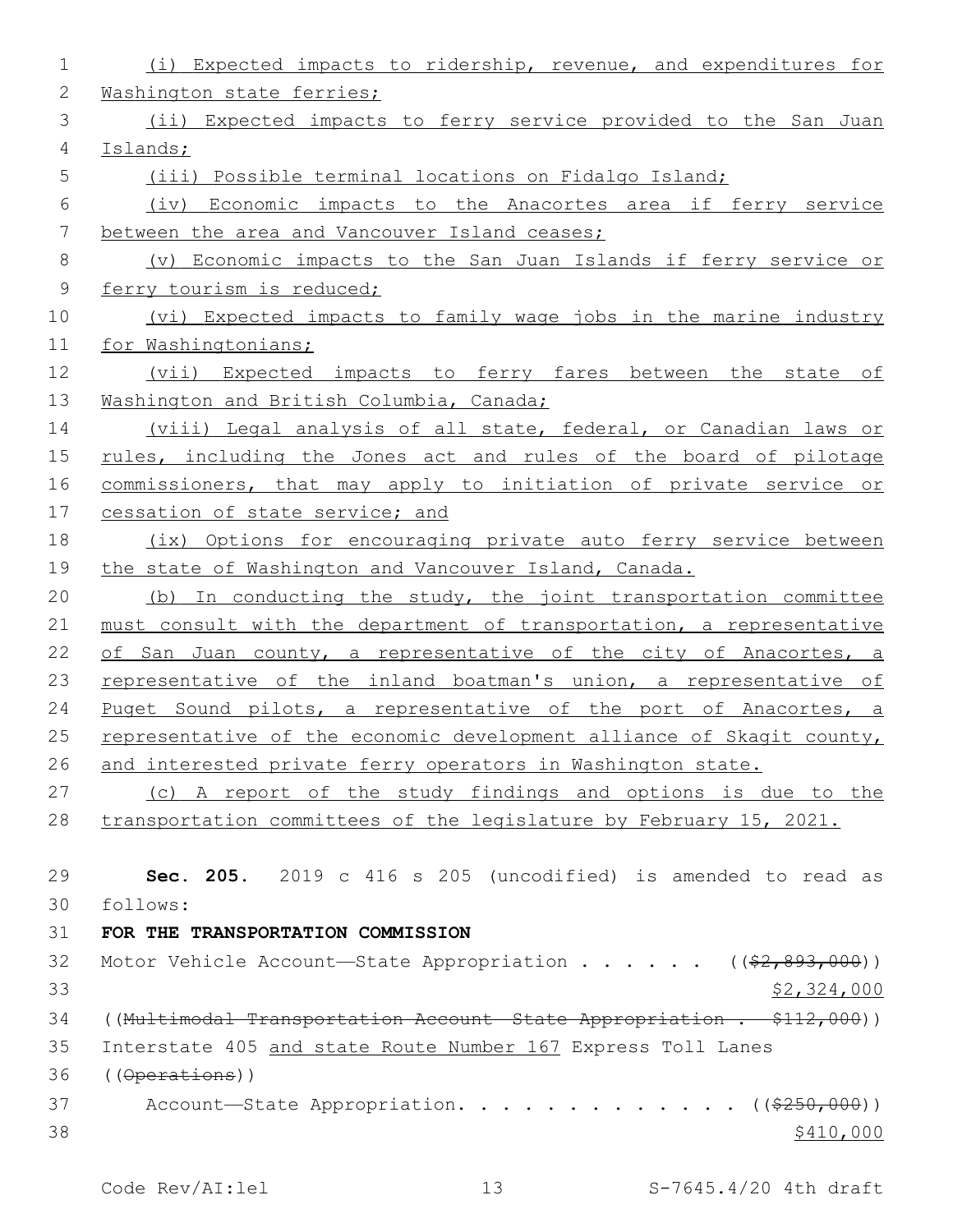|               | State Route Number 520 Corridor Account-State    |
|---------------|--------------------------------------------------|
| $\mathcal{L}$ |                                                  |
| 3             | Tacoma Narrows Toll Bridge Account-State         |
| 4             |                                                  |
| 5             | Alaskan Way Viaduct Replacement Project          |
| 6             | Account-State Appropriation. \$136,000           |
|               | TOTAL APPROPRIATION. ( $(\frac{23}{7255},000)$ ) |
| -8            | \$3,299,000                                      |
|               |                                                  |

 The appropriations in this section are subject to the following 10 conditions and limitations:

 (1)(a) The commission shall reconvene the road usage charge steering committee, with the same membership described in chapter 297, Laws of 2018, and shall report at least once every three months to the steering committee with updates on report development for the completed road usage charge pilot project until the final report is submitted. The commission shall also report to the steering committee on any other activities undertaken in accordance with this subsection (1) as necessary to keep it apprised of new developments and to 19 obtain input on its efforts. The final report on the road usage charge pilot project is due to the transportation committees of the legislature by January 1, 2020, and should include recommendations for necessary next steps to consider impacts to communities of color, low-income households, vulnerable populations, and displaced communities. Any legislative vacancies on the steering committee must be appointed by the speaker of the house of representatives for a house of representatives member vacancy, and by the president of the 27 senate for a senate member vacancy.

 (b)(i) The commission shall coordinate with the department of transportation to jointly seek federal funds available through the federal surface transportation system funding alternatives grant program, applying toll credits for meeting match requirements. One or 32 more grant applications ( $(\text{max})$ ) shall be developed that( $\sqrt{t}$  at a  $minimum<sub>r</sub>$ ) propose to:

 ( $(\frac{1}{1})$ )(A) ((Update the recommended road usage charge operational concepts and business case presented to the road usage charge steering committee to reflect a range of scenarios regarding fleet electrification and use of shared vehicles. The operational concepts must include technological or system features necessary to ensure collection of the road usage charge from electric vehicles and fleets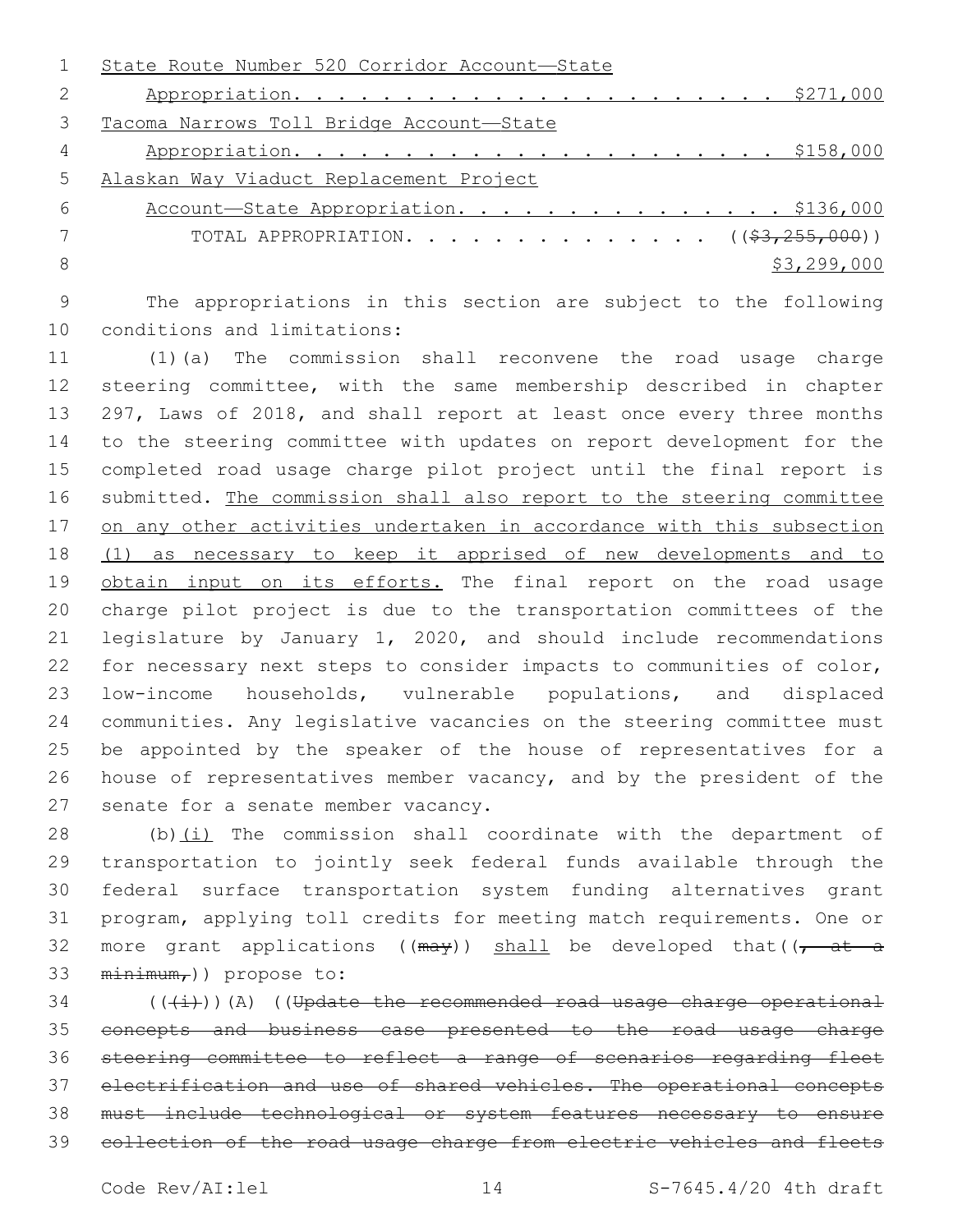1 of shared and/or autonomous vehicles, if applicable. The business 2 case must assess a range of gross revenue impacts to a road usage 3 charge and fuel taxes resulting from changes to total vehicle miles 4 traveled under scenarios with varying degrees of shared, autonomous, 5 and/or electric vehicle adoption rates;

6 (B) Develop a detailed plan for phasing in the implementation of 7 road usage charges for vehicles operated in Washington, incorporating 8 any updates to road usage charge policy recommendations made in (a) 9 and (b)(i)(A) of this subsection and including consideration of 10 methods for reducing the cost of collections for a road usage charge 11 system in Washington state; and

12 (C) Examine the allocation of current gas tax revenues and 13 possible frameworks for the allocation of road usage charge revenues 14 that could be used to evaluate policy choices once road usage charge 15 revenues comprise a significant share of state revenues for 16 transportation purposes.)) Create a framework for modeling the 17 effects of a road usage charge on passenger and light-duty vehicles 18 including, but not limited to, plug-in electric vehicles, autonomous 19 vehicles, state fleets, and transportation network companies on a 20 road usage charge system;

 (B) Identify and measure potential disparate impacts of a road usage charge on designated populations, including communities of 23 color, low-income households, vulnerable populations, and displaced communities;

25 (C) Incorporate emerging approaches to mileage reporting, such as 26 in-vehicle telematics, improved smartphone apps, and use of private 27 businesses to provide odometer verification and mileage reporting 28 services, into a road usage charge system;

29 (D) Conduct a series of facilitated work sessions with other 30 states and private sector firms to identify opportunities to reduce 31 the cost of collections for a road usage charge;

32 (E) Develop a road usage charge phase-in plan that incorporates 33 findings from (b)(i)(A) through (D) of this subsection;

 (F) Carry out a limited scale demonstration to test new mileage 35 reporting methods; equity policies; cost reduction techniques; and collecting a road usage charge from passenger and light-duty vehicles 37 including, but not limited to, plug-in electric vehicles, autonomous vehicles, state fleets, transportation network companies, and other new mobility services; and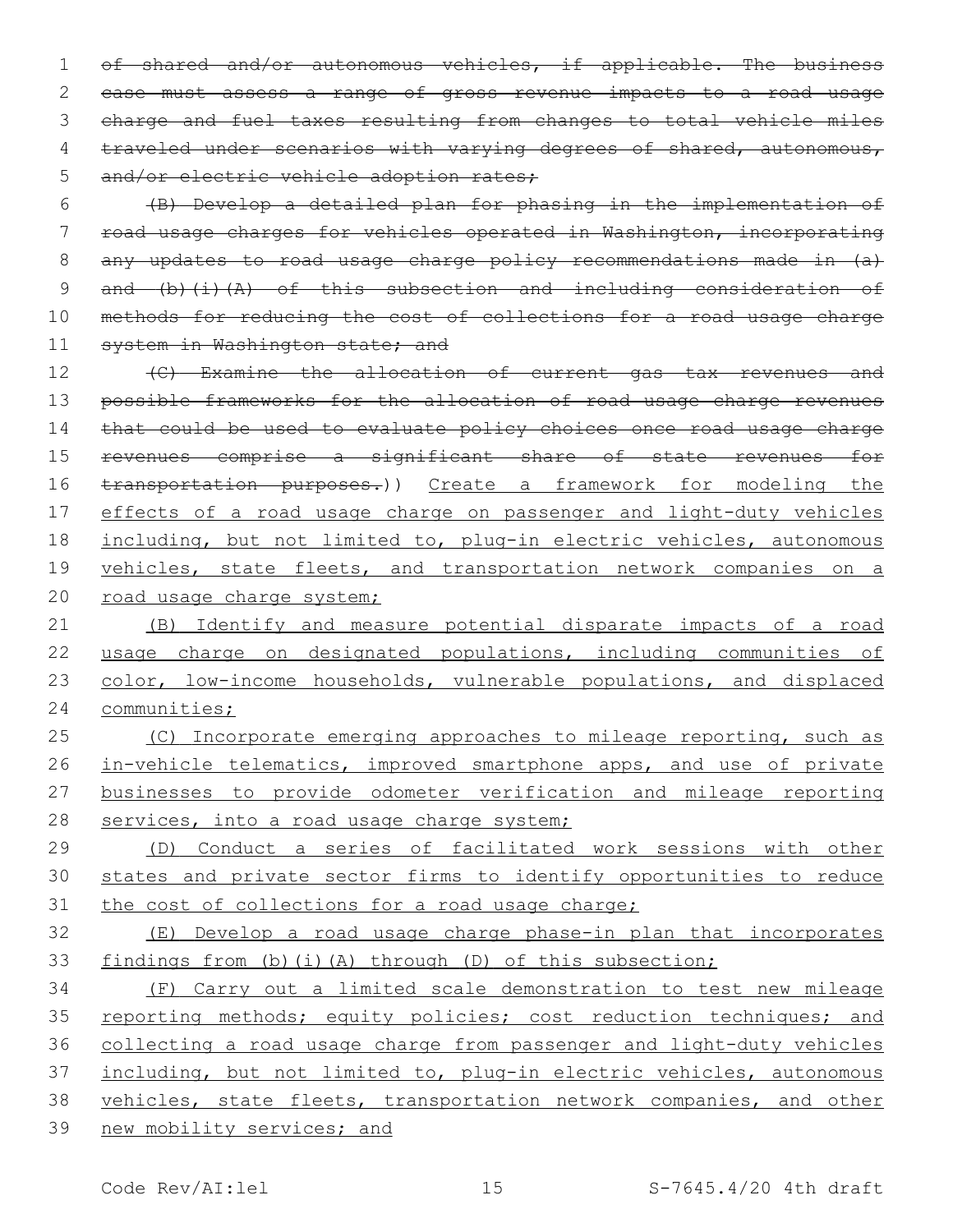(G) Produce a final report with recommendations and a recommended 2 roadmap that details how a road usage charge could be appropriately scaled to fit state circumstances and that includes a framework for evaluating policy choices related to the use of road usage charge revenue.

 (ii) A year-end report on the status of any federally-funded project for which federal funding is secured must be provided to the governor's office and the transportation committees of the 9 legislature by January 1, 2020, and by January 1, 2021.

 (c) \$150,000 of the motor vehicle account—state appropriation is provided solely for analysis of potential impacts of a road usage charge on communities of color, low-income households, vulnerable 13 populations, and displaced communities. The analysis must include an assessment of potential mitigation measures to address these potential impacts. These funds must be held in unallotted status during the 2019-2021 fiscal biennium, and may only be used after the commission has provided notice to the office of financial management that it has exhausted all efforts to secure federal funds from the federal surface transportation system funding alternatives grant program under (b) of this subsection without successfully securing federal funding for the further study of a road usage charge. A year-22 end update on the status of this effort, if undertaken prior to the end of calendar year 2020, must be provided to the governor's office 24 and the transportation committees of the legislature by January 1, 2021.

 (2)(a) \$250,000 of the Interstate 405 and state route number 167 27 express toll lanes ((operations)) account—state appropriation is provided solely for the transportation commission to conduct a study, applicable to the Interstate 405 express toll lanes, of discounted tolls and other similar programs for low-income drivers that are provided by other states, countries, or other entities and how such a program could be implemented in the state of Washington. The transportation commission may contract with a consultant to conduct 34 all or a portion of this study.

 (b) In conducting this study, the transportation commission shall consult with both the department of transportation and the department 37 of social and health services.

 (c) The transportation commission shall, at a minimum, consider the following issues when conducting the study of discounted tolls and other similar programs for low-income drivers:

Code  $\text{Rev}/\text{AI:}$  lel  $\qquad \qquad 16$  S-7645.4/20 4th draft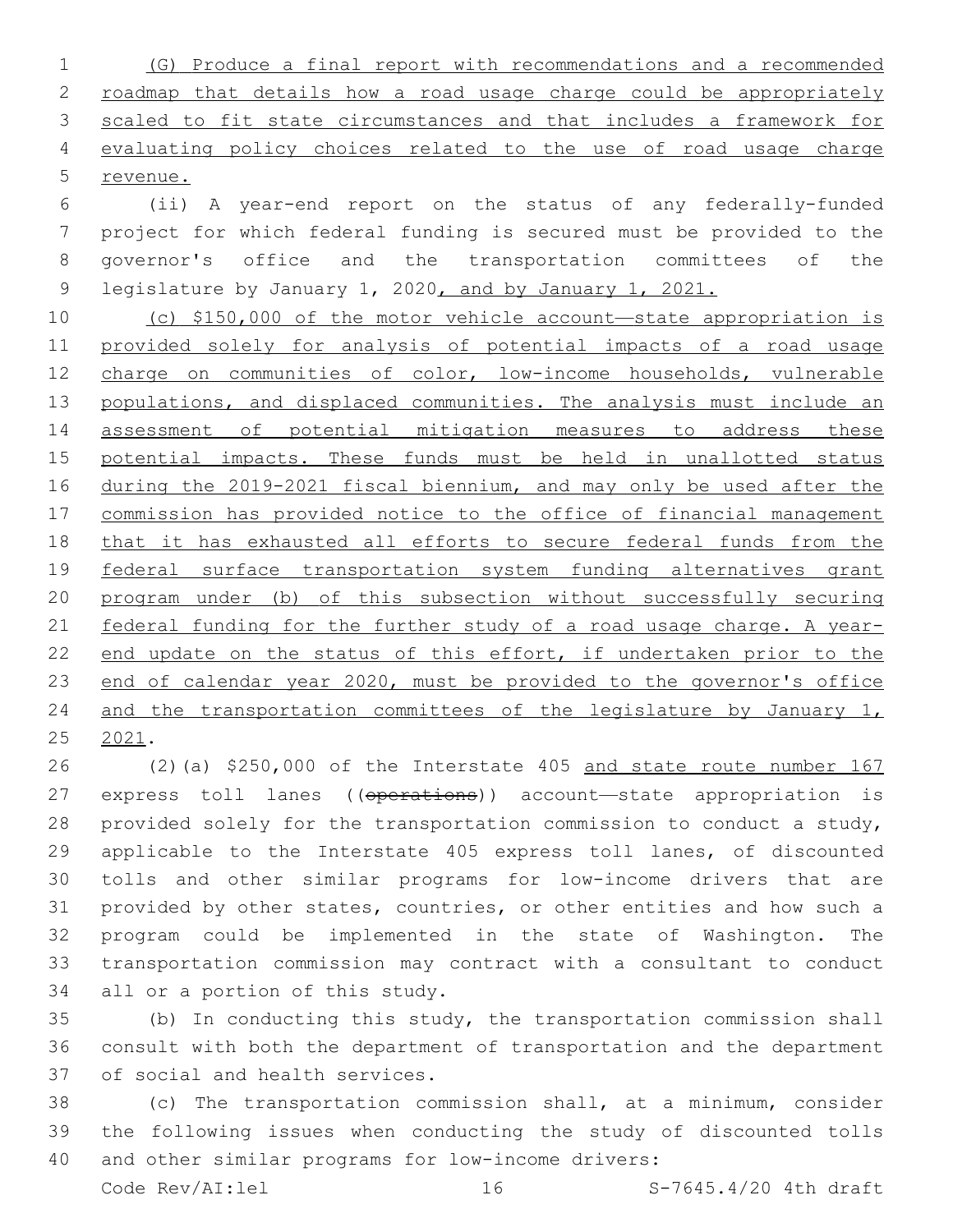(i) The benefits, requirements, and any potential detriments to 2 the users of a program;

 (ii) The most cost-effective way to implement a program given existing financial commitments, shared cost requirements across facilities, and technical requirements to execute and maintain a 6 program;

 (iii) The implications of a program for tolling policies, 8 revenues, costs, operations, and enforcement; and

 (iv) Any implications to tolled facilities based on the type of 10 tolling implemented on a particular facility.

 (d) The transportation commission shall provide a report detailing the findings of this study and recommendations for implementing a discounted toll or other appropriate program in the state of Washington to the transportation committees of the 15 legislature by June 30, 2021.

 (3) \$160,000 of the Interstate 405 and state route number 167 express toll lanes account—state appropriation, \$271,000 of the state route number 520 corridor account—state appropriation, \$158,000 of 19 the Tacoma Narrows toll bridge account-state appropriation, and \$136,000 of the Alaskan Way viaduct replacement project account—state 21 appropriation are provided solely for the transportation commission's 22 proportional share of time spent supporting tolling operations for the respective tolling facilities.

 (4) The legislature requests that the commission commence proceedings to name state route number 165 as The Glacier Highway to commemorate the significance of glaciers to the state of Washington.

 **Sec. 206.** 2019 c 416 s 206 (uncodified) is amended to read as follows: **FOR THE FREIGHT MOBILITY STRATEGIC INVESTMENT BOARD** 30 Freight Mobility Investment Account-State

31 Appropriation . . . . . . . . . . . . . . . . . (  $(*813,000)$  )  $\frac{$772,000}{}$ 

**Sec. 207.** 2019 c 416 s 207 (uncodified) is amended to read as

follows:

# **FOR THE WASHINGTON STATE PATROL**

36 State Patrol Highway Account—State Appropriation . . ((\$508,503,000))  $$501,294,000$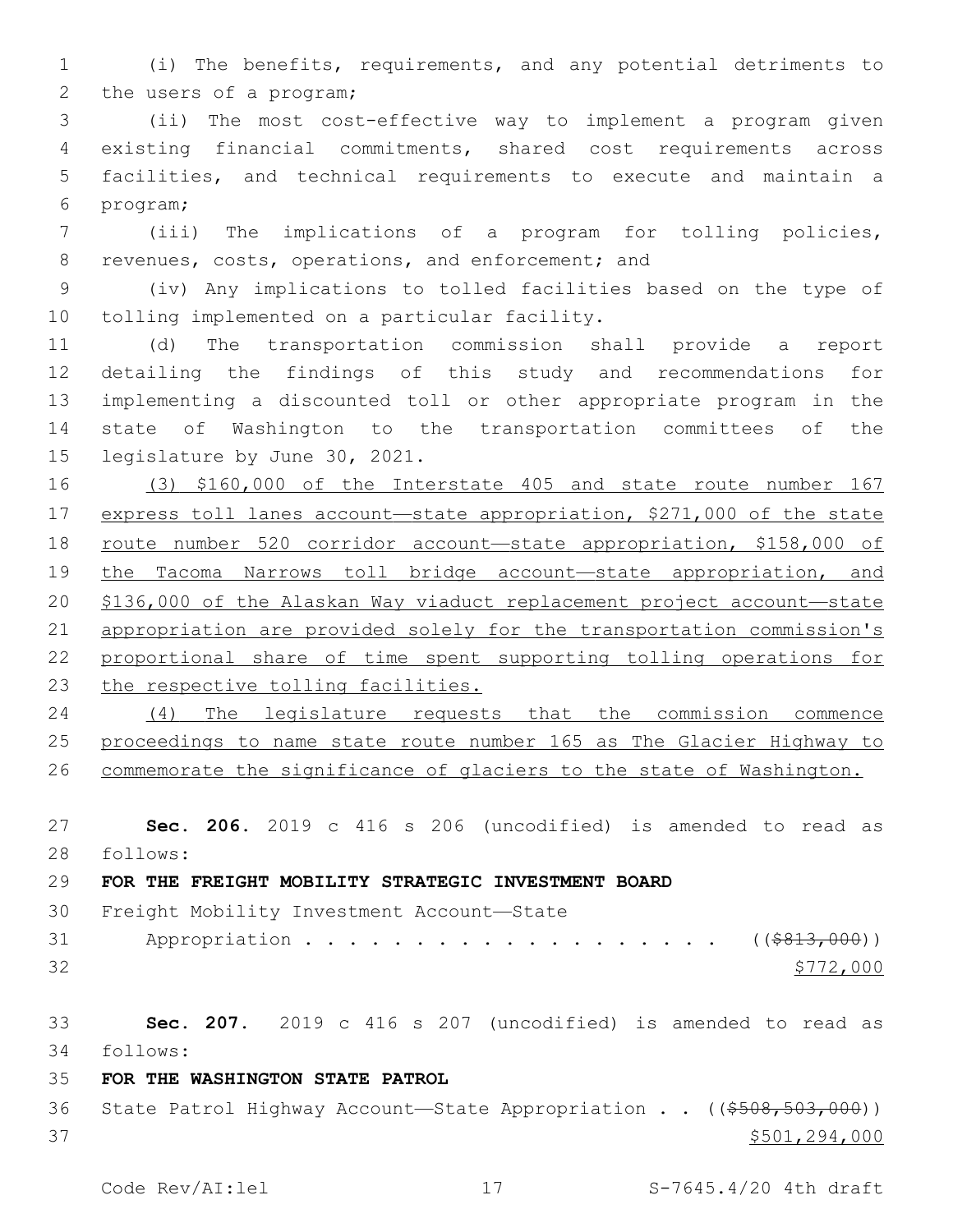| $\mathbf{1}$  | State Patrol Highway Account-Federal Appropriation . ((\$16,069,000))                                           |
|---------------|-----------------------------------------------------------------------------------------------------------------|
| 2             | \$16,081,000                                                                                                    |
| 3             | State Patrol Highway Account-Private/Local                                                                      |
| 4             | $($ $(*4, 257, 000)$ )<br>Appropriation                                                                         |
| 5             | \$4,258,000                                                                                                     |
| 6             | Highway Safety Account-State Appropriation \$1,188,000                                                          |
| 7             | Ignition Interlock Device Revolving Account-State                                                               |
| 8             | \$7,010,000                                                                                                     |
| 9             | Multimodal Transportation Account-State                                                                         |
| 10            | \$286,000                                                                                                       |
| 11            | Interstate 405 and State Route Number 167 Express                                                               |
| 12            | Toll Lanes Account-State Appropriation. \$1,182,000                                                             |
| 13            | State Route Number 520 Corridor Account-State                                                                   |
| 14            |                                                                                                                 |
| 15            | Tacoma Narrows Toll Bridge Account-State Appropriation. . \$1,158,000                                           |
| 16            | Alaskan Way Viaduct Replacement Project                                                                         |
| 17            | Account-State Appropriation. \$996,000                                                                          |
| 18            | TOTAL APPROPRIATION. ( $(\frac{2537}{1313000})$ )                                                               |
| 19            | \$535,441,000                                                                                                   |
| $\sim$ $\sim$ | the contract of the contract of the contract of the contract of the contract of the contract of the contract of |

20 The appropriations in this section are subject to the following 21 conditions and limitations:

 (1) Washington state patrol officers engaged in off-duty uniformed employment providing traffic control services to the department of transportation or other state agencies may use state patrol vehicles for the purpose of that employment, subject to guidelines adopted by the chief of the Washington state patrol. The Washington state patrol must be reimbursed for the use of the vehicle at the prevailing state employee rate for mileage and hours of usage, subject to guidelines developed by the chief of the Washington state 30 patrol.

 (2) \$510,000 of the ignition interlock device revolving account— state appropriation is provided solely for the ignition interlock program at the Washington state patrol to provide funding for two staff to work and provide support for the program in working with manufacturers, service centers, technicians, and participants in the 36 program.

37 (3) \$1,424,000 of the state patrol highway account—state 38 appropriation is provided solely to enter into an agreement for 39 upgraded land mobile software, hardware, and equipment.

Code Rev/AI:lel 18 18 S-7645.4/20 4th draft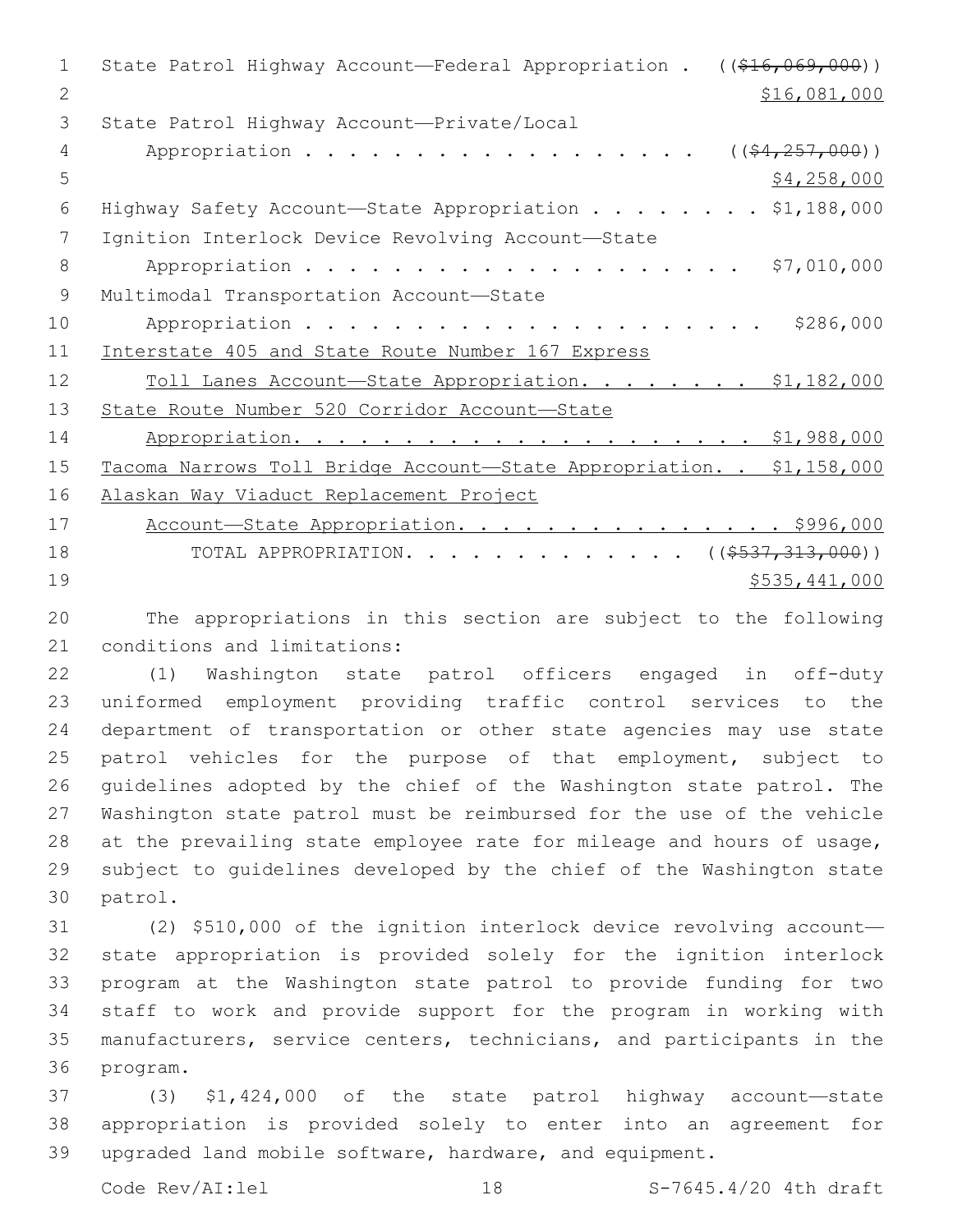(4) \$2,582,000 of the state patrol highway account—state appropriation is provided solely for the replacement of radios and 3 other related equipment.

 (5) \$343,000 of the state patrol highway account—state appropriation is provided solely for aerial criminal investigation tools, including software licensing and maintenance, and annual certification.7

8 (6) ((\$514,000)) \$2,342,000 of the state patrol highway account-9 state appropriation is provided solely ((for additional staff)) to address the increase in the number of toxicology cases from impaired 11 driving and death investigations.

 (7) \$580,000 of the state patrol highway account—state appropriation is provided solely for the operation of and administrative support to the license investigation unit to enforce vehicle registration laws in southwestern Washington. The Washington state patrol, in consultation with the department of revenue, shall maintain a running estimate of the additional vehicle registration fees, sales and use taxes, and local vehicle fees remitted to the state pursuant to activity conducted by the license investigation unit. Beginning October 1, 2019, and quarterly thereafter, the Washington state patrol shall submit a report detailing the additional revenue amounts generated since July 1, 2017, to the director of the office of financial management and the transportation committees of the legislature. At the end of the calendar quarter in which it is estimated that more than \$625,000 in state sales and use taxes have been remitted to the state since July 1, 2017, the Washington state patrol shall notify the state treasurer and the 28 state treasurer shall transfer funds pursuant to section 406 ((of 29 this act)), chapter 416, Laws of 2019.

 (8) \$18,000 of the state patrol highway account—state appropriation is provided solely for the license investigation unit to procure an additional license plate reader and related costs.

 (9) The Washington state patrol and the office of financial management must be consulted by the department of transportation during the design phase of any improvement or preservation project that could impact Washington state patrol weigh station operations. During the design phase of any such project, the department of transportation must estimate the cost of designing around the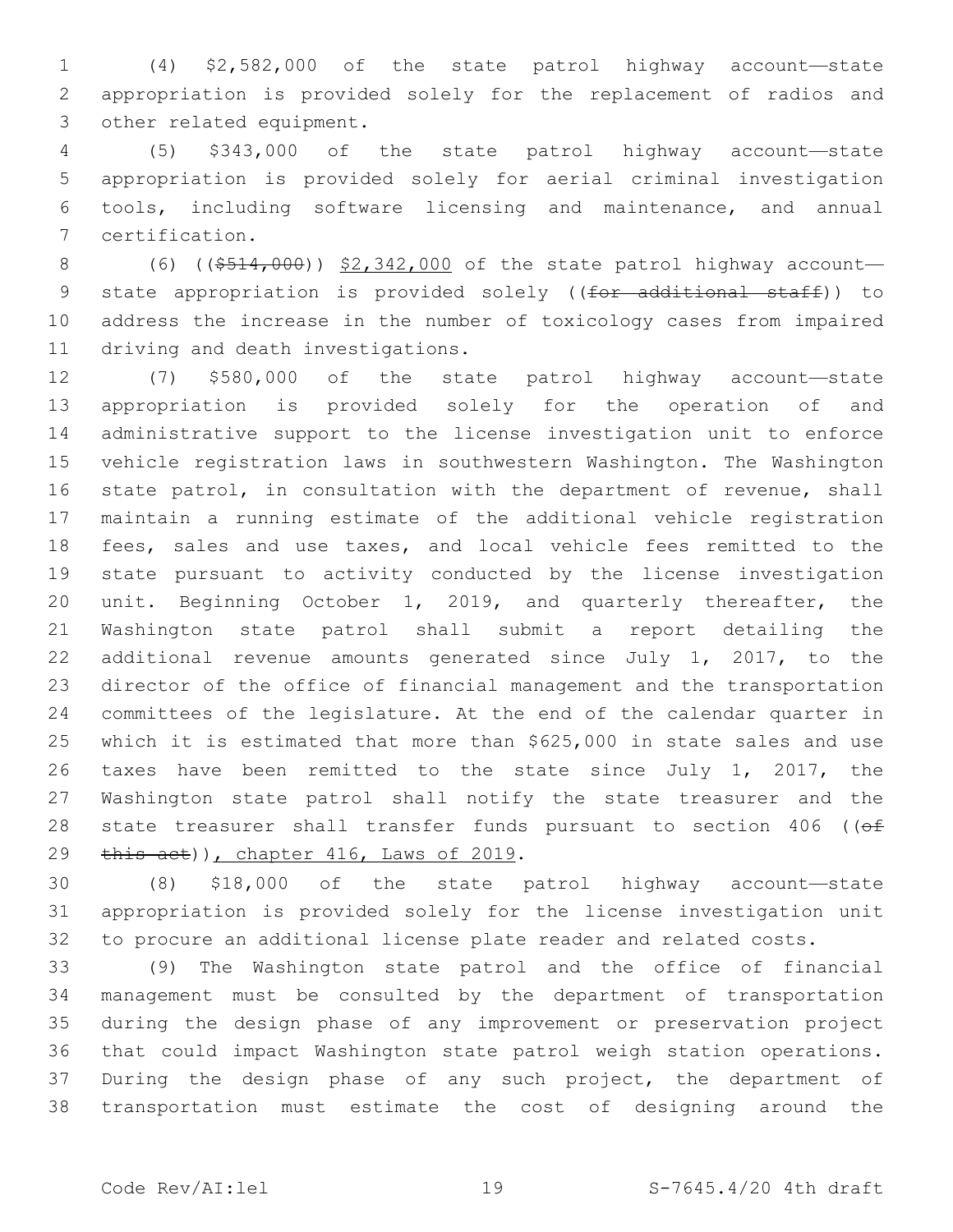affected weigh station's current operations, as well as the cost of 2 moving the affected weigh station.

 (10) \$4,210,000 of the state patrol highway account—state appropriation is provided solely for a third arming and a third trooper basic training class. The cadet class is expected to graduate in June 2021.6

 (11) \$65,000 of the state patrol highway account—state appropriation is provided solely for the implementation of chapter 9 440 ((<del>(Engrossed Second Substitute Senate Bill No. 5497)</del>)), Laws of 10 2019 (immigrants in the workplace). If chapter 440 (((Engrossed 11 Second Substitute Senate Bill No. 5497+)), Laws of 2019 is not enacted by June 30, 2019, the amount provided in this subsection 13 lapses.

 (12)(a) The Washington state patrol must report quarterly to the house and senate transportation committees on the status of 16 recruitment and retention activities as follows:

(i) A summary of recruitment and retention strategies;

 (ii) The number of transportation funded staff vacancies by major 19 category;

 (iii) The number of applicants for each of the positions by these 21 categories;

22 (iv) The composition of workforce; and

 (v) Other relevant outcome measures with comparative information 24 with recent comparable months in prior years.

 (b) By January 1, 2020, the Washington state patrol must submit to the transportation committees of the legislature and the governor a workforce diversity plan. The plan must identify ongoing, and both short-term and long-term, specific comprehensive outreach and recruitment strategies to increase populations underrepresented within both commissioned and noncommissioned employee groups.

 (13) \$1,182,000 of the Interstate 405 and state route number 167 express toll lanes account—state appropriation, \$1,988,000 of the state route number 520 corridor account—state appropriation, \$1,158,000 of the Tacoma Narrows toll bridge account—state appropriation, and \$996,000 of the Alaskan Way viaduct replacement project account—state appropriation are provided solely for the Washington state patrol's proportional share of time spent supporting tolling operations and enforcement for the respective tolling facilities.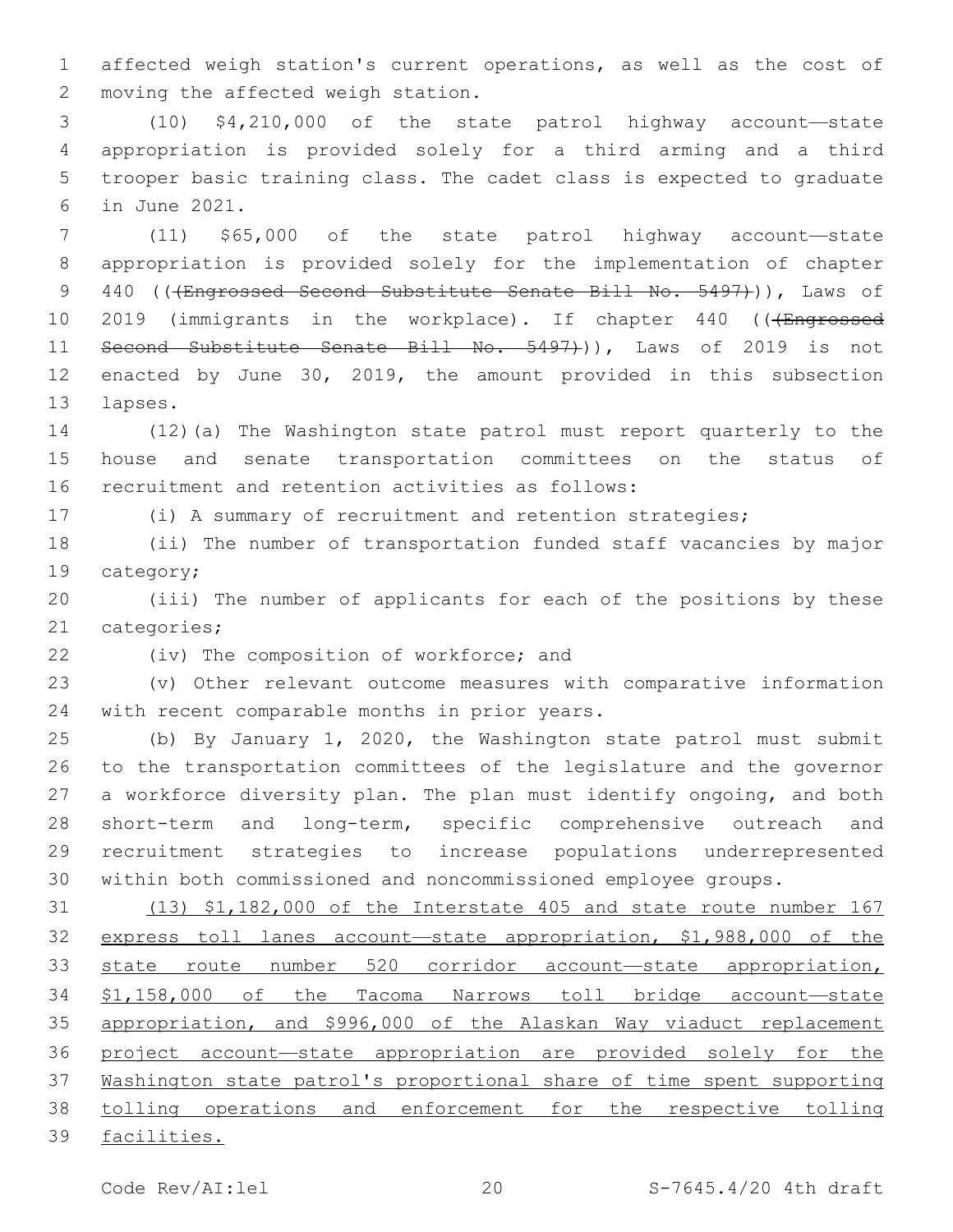(14) \$100,000 of the state patrol highway account—state appropriation is provided solely for the implementation of Senate Bill No. 6218, Laws of 2020 (Washington state patrol retirement definition of salary), which reflects an increase in the Washington state patrol retirement system pension contribution rate of 0.15 percent for changes to the definition of salary. If Senate Bill No. 6218, Laws of 2020 is not enacted by June 30, 2020, the amount provided in this subsection lapses.

 (15) The Washington state patrol is directed to terminate its "Agreement for Utility Connection and Reimbursement of Water Extension Expenses" with the city of Shelton, executed on June 12, 2017, subject to the city of Shelton's consent to terminate the agreement. The legislature finds that the water connection extension constructed by the Washington state patrol from the city of Shelton's water facilities to the Washington state patrol academy was necessary 16 to meet the water supply needs of the academy. The legislature also finds that the water connection provides an ongoing water supply that 18 is necessary to the operation of the training facility, that the state is making use of the water connection for these public activities, and that any future incidental use of the municipal infrastructure put in place to support these activities will not impede the Washington state patrol's ongoing use of the water 23 connection extension. Therefore, the legislature determines that 24 under the public policy of this state, reimbursement by any other entity is not required, notwithstanding any prior condition regarding contributions of other entities that Washington state patrol was required to satisfy prior to expenditure of the funds for construction of the extension, and that the Washington state patrol shall terminate the agreement.

- (16) \$975,000 of the state patrol highway account—state appropriation is provided solely for communications officers at the King county public safety answering point.
- (17) \$830,000 of the state patrol highway account—state appropriation is provided solely for information technology security enhancements.
- (18) \$150,000 of the state patrol highway account is provided solely for the Washington state patrol to work with the department of enterprise services and office of minority and women's business enterprises to contract for a workforce diversity strategic action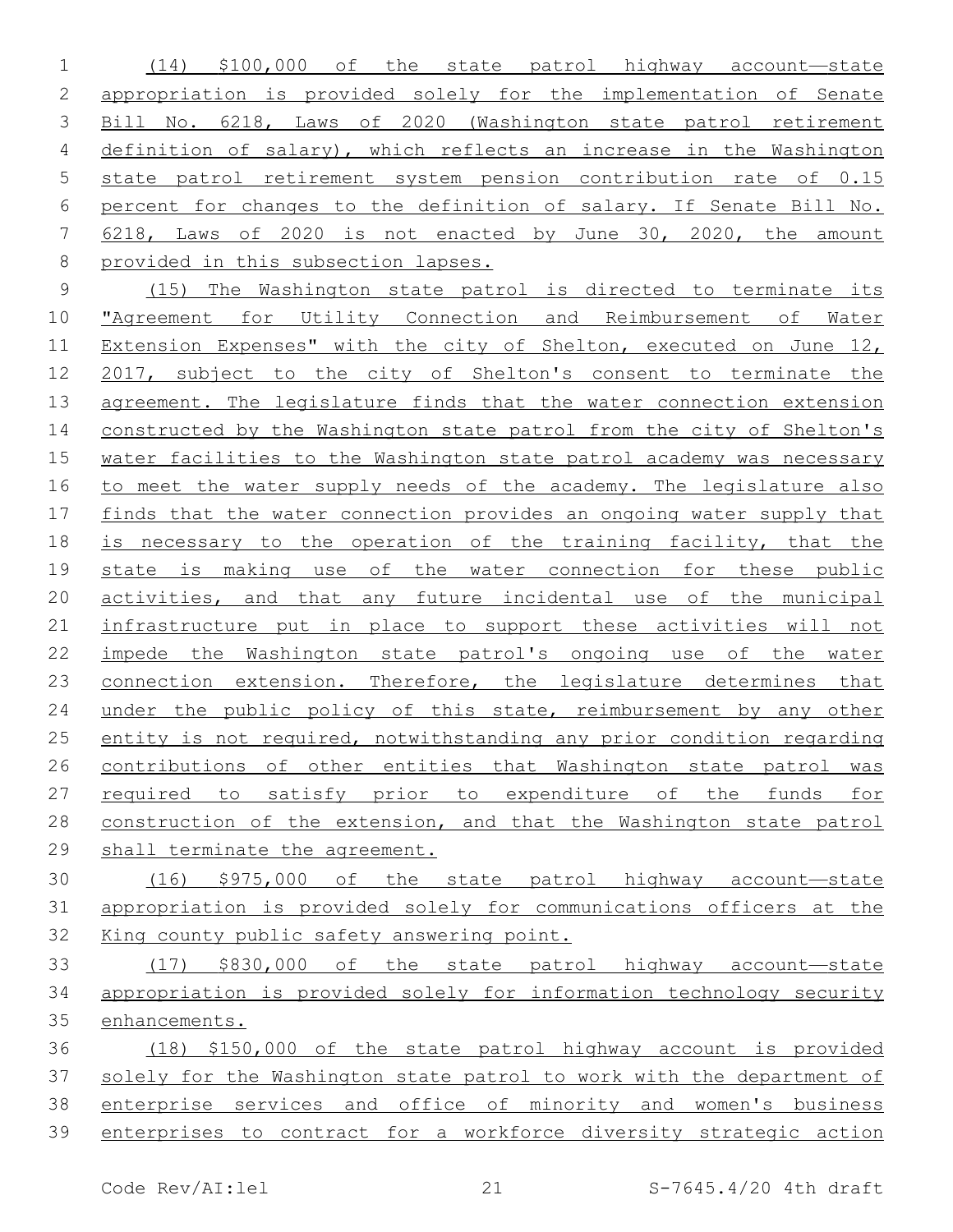| 1              | plan. The successful consultant must have demonstrated expertise in                |
|----------------|------------------------------------------------------------------------------------|
| 2              | workforce diversity research and an established record of assisting                |
| 3              | organizations in implementing diversity initiatives. The plan must                 |
| $\overline{4}$ | include:                                                                           |
| 5              | (a) Current and past employment data on the composition of the                     |
| 6              | state patrol workforce generally and of its protective service                     |
| 7              | workers;                                                                           |
| 8              | (b) Research into the reasons for underrepresentation of                           |
| $\mathsf 9$    | minorities and women in the state patrol workforce;                                |
| 10             | (c) Research on best practices for recruiting across the state                     |
| 11             | and from communities historically underrepresented in the Washington               |
| 12             | state patrol workforce;                                                            |
| 13             | (d) Case studies of law enforcement and other agencies that have                   |
| 14             | successfully diversified their workforce; and                                      |
| 15             | (e) A strategic plan with recommendations that will address                        |
| 16             | disparities in the Washington state patrol employment ranks in both                |
| 17             | commissioned and noncommissioned personnel, with a focus on                        |
| 18             | executive, command, and supervisory employees.                                     |
|                |                                                                                    |
| 19             | Sec. 208. 2019 c 416 s 208 (uncodified) is amended to read as                      |
| 20             | follows:                                                                           |
| 21             | FOR THE DEPARTMENT OF LICENSING                                                    |
| 22             | Marine Fuel Tax Refund Account-State Appropriation \$34,000                        |
| 23             | Motorcycle Safety Education Account-State                                          |
| 24             | Appropriation ( $(\frac{25}{67044,000})$ )                                         |
| 25             | \$5,052,000                                                                        |
| 26             | State Wildlife Account-State Appropriation ( $(\frac{\$536,000}{\$})$ )            |
| 27             | \$511,000                                                                          |
| 28             | Highway Safety Account-State Appropriation $($ $($ $\frac{243,189,000}{1})$        |
| 29             | \$242,965,000                                                                      |
| 30             | Highway Safety Account-Federal Appropriation \$1,294,000                           |
| 31             | Motor Vehicle Account-State Appropriation ( $(\frac{277}{219}, \frac{219}{000})$ ) |
| 32             | <u>\$71,447,000</u>                                                                |
| 33             | Motor Vehicle Account-Federal Appropriation. \$186,000                             |
| 34             | Motor Vehicle Account-Private/Local Appropriation ((\$2,858,000))                  |
| 35             | \$10,008,000                                                                       |
| 36             | Ignition Interlock Device Revolving Account-State                                  |
| 37             | Appropriation<br>$((\frac{6}{7}, \frac{143}{100})$                                 |
| 38             | \$5,779,000                                                                        |
|                |                                                                                    |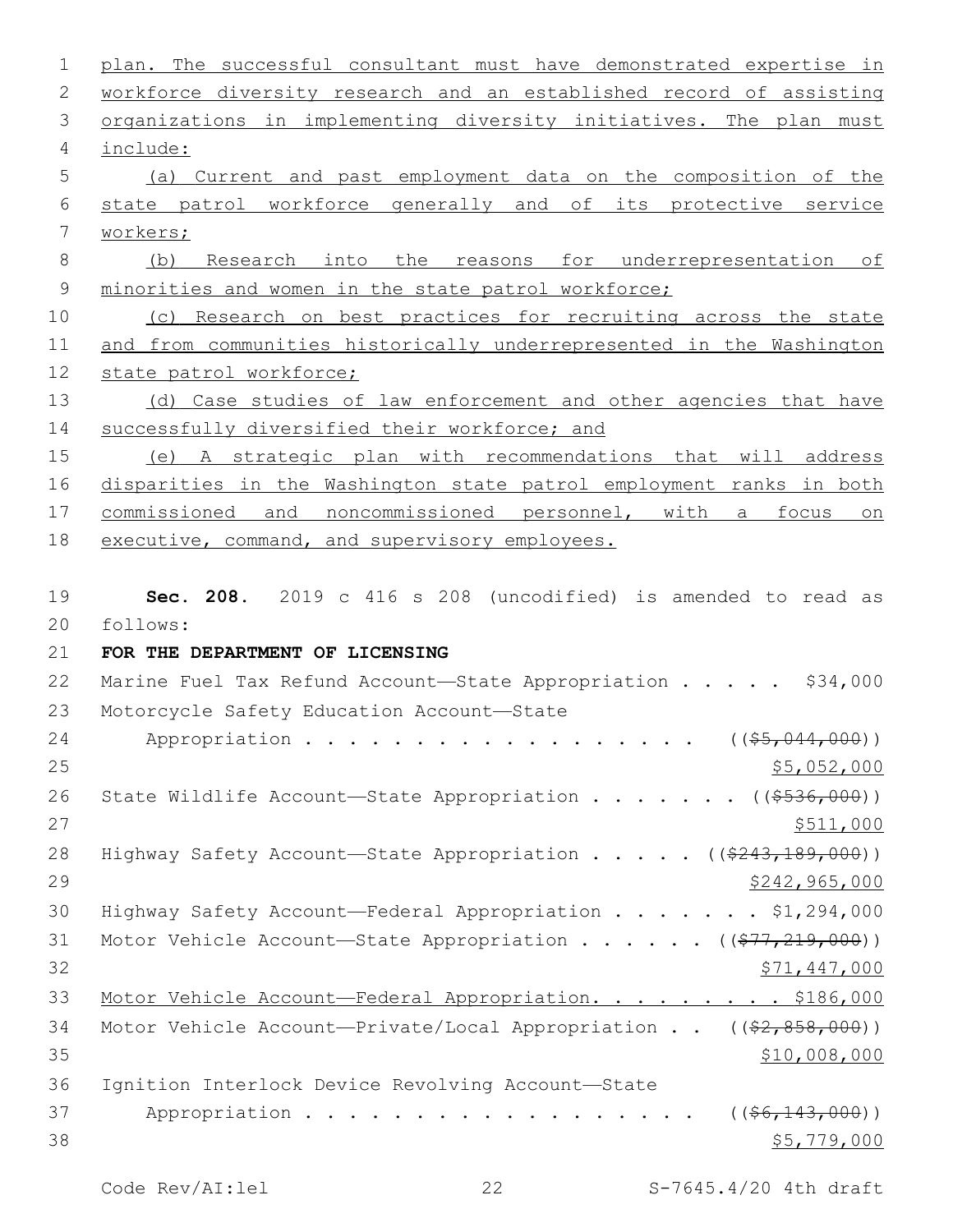1 Department of Licensing Services Account-State 2 Appropriation . . . . . . . . . . . . . . . . . (  $(\frac{28}{12,000})$  )  $3 \times 57,696,000$ 4 License Plate Technology Account-State 5 Appropriation . . . . . . . . . . . . . . . . . . . . \$4,250,000 Abandoned Recreational Vehicle Account—State6 7 Appropriation. . . . . . . . . . . . . . . . . . . . . \$2,925,000 8 Limousine Carriers Account-State Appropriation. . . . . . \$113,000 9 Electric Vehicle Account-State Appropriation. . . . . . . \$264,000 10 DOL Technology Improvement & Data Management 11 Account-State Appropriation. . . . . . . . . . . . . \$2,250,000 12 Agency Financial Transaction Account-State 13 Appropriation. . . . . . . . . . . . . . . . . . . . \$11,903,000 14 TOTAL APPROPRIATION. . . . . . . . . . . . ((\$365,770,000)) 15 \$366,677,000 16 The appropriations in this section are subject to the following 17 conditions and limitations:

18 (1) \$139,000 of the motorcycle safety education account—state 19 appropriation is provided solely for the implementation of chapter 65 20 (((Substitute House Bill No. 1116))), Laws of 2019 (motorcycle 21 safety). If chapter 65 (((Substitute House Bill No. 1116))), Laws of 22 2019 is not enacted by June 30, 2019, the amount provided in this 23 subsection lapses.

 (2) ((\$404,000 of the highway safety account—state appropriation 25 is provided solely for a new driver testing system at the department. Pursuant to RCW 43.135.055 and 46.82.310, the department is 27 authorized to increase driver training school license application and renewal fees in fiscal years 2020 and 2021, as necessary to fully support the cost of activities related to administration of the driver training school program, including the cost of the new driver testing system described in this subsection.

 $(32 + (3))$ ) \$25,000 of the motorcycle safety education account—state appropriation, \$4,000 of the state wildlife account—state appropriation, \$1,708,000 of the highway safety account—state appropriation, \$576,000 of the motor vehicle account—state appropriation, \$22,000 of the ignition interlock device revolving account—state appropriation, and \$28,000 of the department of licensing services account—state appropriation are provided solely 39 for the department to fund the appropriate staff( $\sqrt{\tau}$  other than data Code Rev/AI:lel 23 S-7645.4/20 4th draft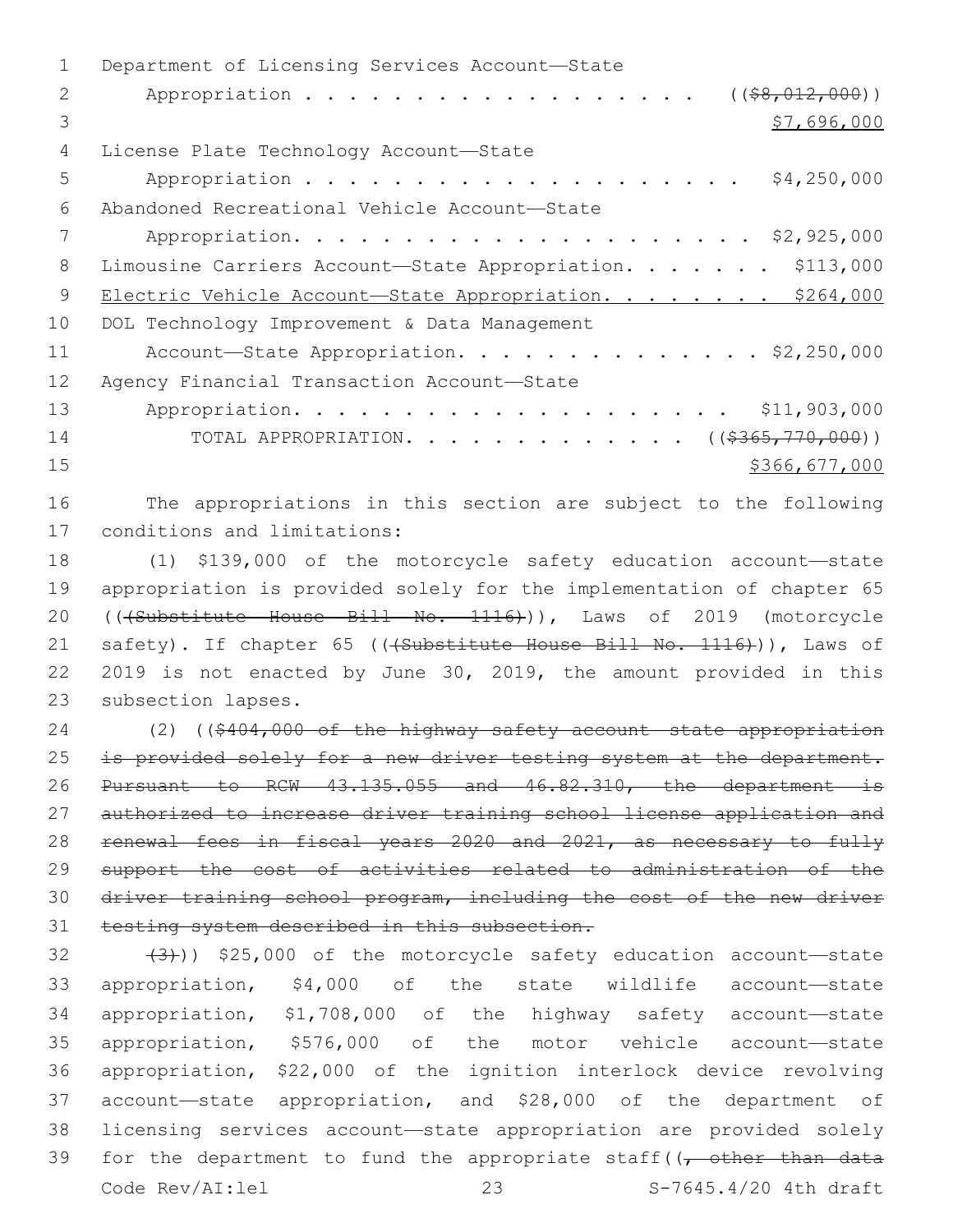$st$ ewards<sub>*)) and necessary equipment and software for data management,</sub>*  data analytics, and data compliance activities. The department must, in consultation with the office of the chief information officer, construct a framework with goals for providing better data stewardship and a plan to achieve those goals. The department must provide the framework and plan to the transportation committees of the legislature by December 31, 2019, and an update by May 1, 2020. ((Appropriations provided for the data stewardship and privacy 9 project described in this subsection are subject to the conditions, 10 <del>limitations, and review provided in section 701 of this act.</del>

11 (4))) (3) Appropriations provided for the cloud continuity of operations project in this section are subject to the conditions, limitations, and review provided in section 701 of this act.

14 (((6)) (4) \$24,028,000 of the highway safety account—state appropriation is provided solely for costs necessary to accommodate increased demand for enhanced drivers' licenses and enhanced identicards. The department shall report on a quarterly basis on the use of these funds, associated workload, and information with comparative information with recent comparable months in prior years. The report must include detailed statewide and by licensing service 21 office information on staffing levels, average monthly wait times, the number of enhanced drivers' licenses and enhanced identicards issued/renewed, and the number of primary drivers' licenses and identicards issued/renewed. Within the amounts provided in this subsection, the department shall implement efficiency measures to reduce the time for licensing transactions and wait times including, but not limited to, the installation of additional cameras at licensing service offices that reduce bottlenecks and align with the 29 "keep your customer" initiative.

  $((+8))$   $(5)$  \$507,000 of the motor vehicle account—state appropriation is provided solely for the implementation of chapter . . . (Substitute Senate Bill No. 5419), Laws of 2019 33 (vehicle service fees) or chapter 417 ((<del>(Engrossed House Bill No.</del> 1789))), Laws of 2019 (vehicle service fees). If neither chapter . . . (Substitute Senate Bill No. 5419), Laws of 2019 or 36 chapter 417 ((<del>(Engrossed House Bill No. 1789)</del>)), Laws of 2019 are enacted by June 30, 2019, the amount provided in this subsection lapses.38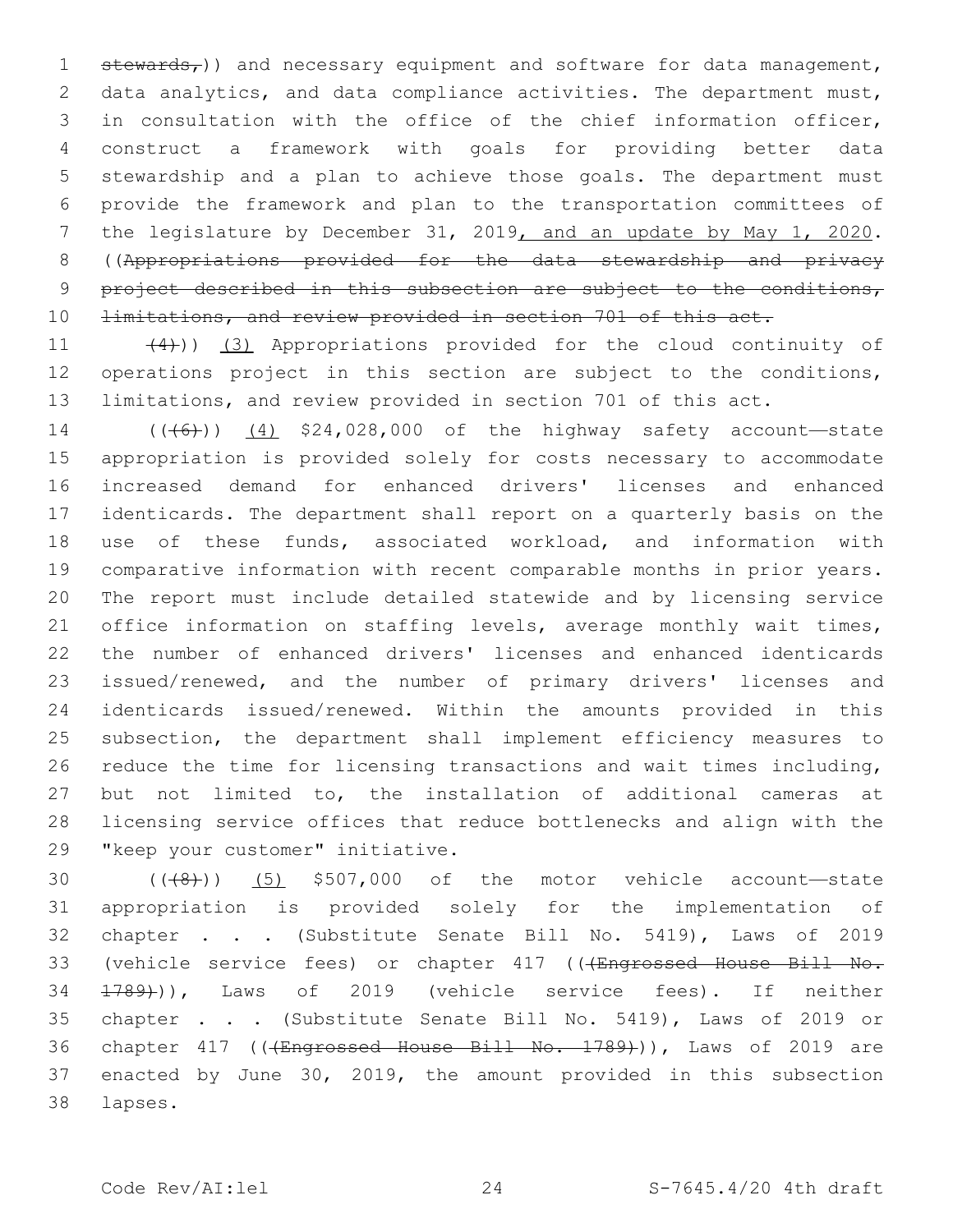1 (((10)) (6) \$25,000 of the motor vehicle account—state 2 appropriation is provided solely for the implementation of chapter 3 177 ((<del>(Engrossed House Bill No. 1996)</del>)), Laws of 2019 (San Juan 4 Islands license plate). If chapter 177 (((Engrossed House Bill No. 5 1996))), Laws of 2019 is not enacted by June 30, 2019, the amount 6 provided in this subsection lapses.

 $7$  (( $(11)$ )) (7) \$24,000 of the motor vehicle account—state 8 appropriation is provided solely for the implementation of chapter 9 384 ((<del>(House Bill No. 2062)</del>)), Laws of 2019 (Seattle Storm license 10 plate). If chapter 384 ((<del>(House Bill No. 2062)</del>)), Laws of 2019 is not 11 enacted by June 30, 2019, the amount provided in this subsection 12 lapses.

13  $((+13))$  (8) \$65,000 of the highway safety account—state 14 appropriation is provided solely for the implementation of chapter 15 440 (((Engrossed Second Substitute Senate Bill No. 5497))), Laws of 16 2019 (immigrants in the workplace). If chapter 440 (((Engrossed 17 Second Substitute Senate Bill No. 5497+)), Laws of 2019 is not 18 enacted by June 30, 2019, the amount provided in this subsection 19 lapses.

 ( $(414)$ )) (9) The appropriations in this section assume implementation of additional cost recovery mechanisms to recoup at least \$11,903,000 in credit card and other financial transaction costs as part of charges imposed for driver and vehicle fee transactions beginning January 1, 2020. At the direction of the office of financial management, the department must develop a method of tracking the additional amount of credit card and other financial cost-recovery revenues. In consultation with the office of financial management, the department must notify the state treasurer of these amounts and the state treasurer must deposit these revenues in the 30 agency financial transaction account created in section 717 ((of this 31 aet)), chapter 416, Laws of 2019 on a quarterly basis.

 $(1,18)$  (( $(18)$ )) (10)  $$1,281,000$  of the department of licensing service 33 account—state appropriation is provided solely for savings from the 34 implementation of chapter 417 (((Engrossed House Bill No. 1789))), 35 Laws of 2019 (vehicle service fees). If chapter 417 (((Engrossed 36 House Bill No. 1789))), Laws of 2019 is enacted by June 30, 2019, the 37 amount provided in this subsection lapses.

38  $((+19))$   $(11)$  \$2,650,000 of the abandoned recreational vehicle 39 disposal account—state appropriation is provided solely for providing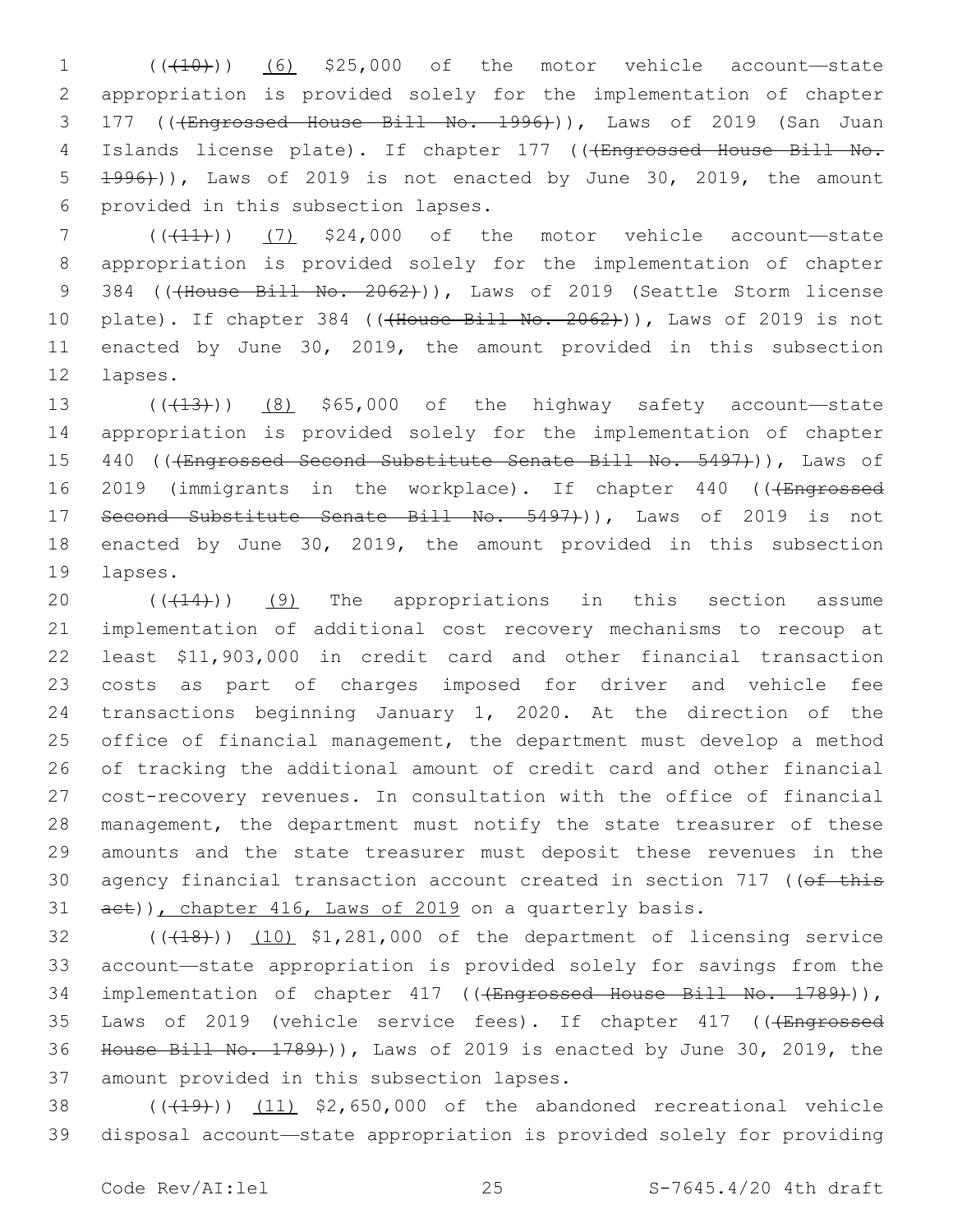reimbursements in accordance with the department's abandoned recreational vehicle disposal reimbursement program. It is the intent of the legislature that the department prioritize this funding for allowable and approved reimbursements and not to build a reserve of 5 funds within the account.

6  $((+20))$   $(12)$  \$20,000 of the motor vehicle account—state 7 appropriation is provided solely for the implementation of chapter 8 210 ((+Substitute House Bill No. 1197))), Laws of 2019 (Gold Star 9 license plate). If chapter 210 (((Substitute House Bill No. 1197))), 10 Laws of 2019 is not enacted by June 30, 2019, the amount provided in 11 this subsection lapses.

 ( $(\overline{+21})$ ) (13) \$31,000 of the motor vehicle account—state appropriation is provided solely for the implementation of chapter 262 (((Substitute House Bill No. 1436))), Laws of 2019 (snow bikes). 15 If chapter 262 ((+Substitute House Bill No. 1436))), Laws of 2019 is not enacted by June 30, 2019, the amount provided in this subsection 17 lapses.

18  $((+22))$   $(14)$  \$24,000 of the motor vehicle account—state 19 appropriation is provided solely for the implementation of chapter 20 139 ((<del>(House Bill No. 2058)</del>)), Laws of 2019 (Purple Heart license 21 plate). If chapter 139 (((House Bill No. 2058))), Laws of 2019 is not 22 enacted by June 30, 2019, the amount provided in this subsection 23 lapses.

24 (( $(23)$ )) (15) \$24,000 of the motor vehicle account—state 25 appropriation is provided solely for the implementation of chapter 26 278 ((+Engrossed House Bill No. 2067))), Laws of 2019 (vehicle and 27 vessel owner information). If chapter 278 (((Engrossed House Bill No.  $28$   $2067)$ ), Laws of 2019 is not enacted by June 30, 2019, the amount 29 provided in this subsection lapses.

 $((+25))$   $(16)$  \$600,000 of the highway safety account—state appropriation is provided solely for the department to provide an interagency transfer to the department of social and health services, children's administration division for the purpose of providing driver's license support to a larger population of foster youth than is already served within existing resources. Support services include reimbursement of driver's license issuance costs, fees for driver training education, and motor vehicle liability insurance costs.

38  $((+26))$   $(17)$  The department must place personal and company data 39 elements in separate data fields to allow the department to select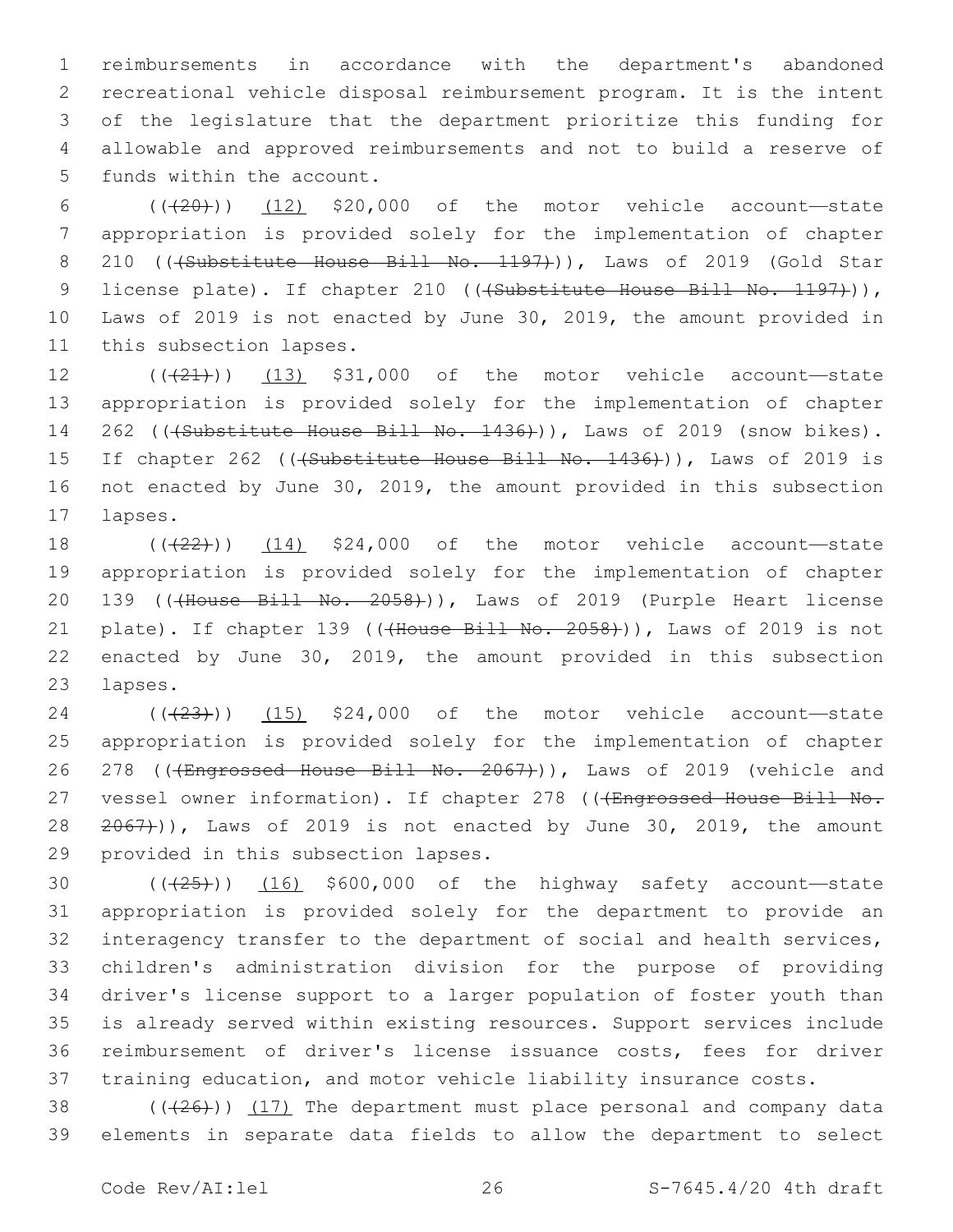discrete data elements when providing information or data to persons or entities outside the department. Pursuant to the restrictions in federal and state law, a person's photo, social security number, or medical information must not be made available through public disclosure or data being provided under RCW 46.12.630 or 46.12.635.

6  $((+30))$   $(18)$  \$91,000 of the highway safety account—state appropriation is provided solely for the department's costs related 8 to the one Washington project.

9 (( $(31)$   $\frac{1}{2974}$ ,000)) (19) \$1,674,000 of the highway safety account state appropriation is provided solely for communication and outreach activities necessary to inform the public of federally acceptable identification options including, but not limited to, enhanced drivers' licenses and enhanced identicards. The department shall continue the outreach plan that includes informational material that can be effectively communicated to all communities and populations in Washington. To accomplish this work, the department shall contract with an external vendor with demonstrated experience and expertise in outreach and marketing to underrepresented communities in a 19 culturally-responsive fashion.

 (20) Due to the passage of chapter 1 (Initiative Measure No. 976), Laws of 2020, the department, working with the office of financial management, shall provide a monthly report on the number of registrations involved and differences between actual collections and collections if the initiative was not subject to a temporary injunction as of December 5, 2019.

 (21) The appropriations in this section assume full cost recovery for the administration and collection of a motor vehicle excise tax on behalf of any regional transit authority pursuant to section 706 of this act.

 (22) \$24,000 of the motor vehicle account—state appropriation is 31 provided solely for the implementation of chapter . . . (Substitute House Bill No. 1255), Laws of 2020 (Patches pal special license 33 plate). If chapter . . . (Substitute House Bill No. 1255), Laws of 2020 is not enacted by June 30, 2020, the amount provided in this 35 subsection lapses.

 (23) \$24,000 of the motor vehicle account—state appropriation is 37 provided solely for the implementation of chapter . . . (Engrossed Second Substitute House Bill No. 2050), Laws of 2020 (Washington wine 39 special license plate). If chapter . . . (Engrossed Second Substitute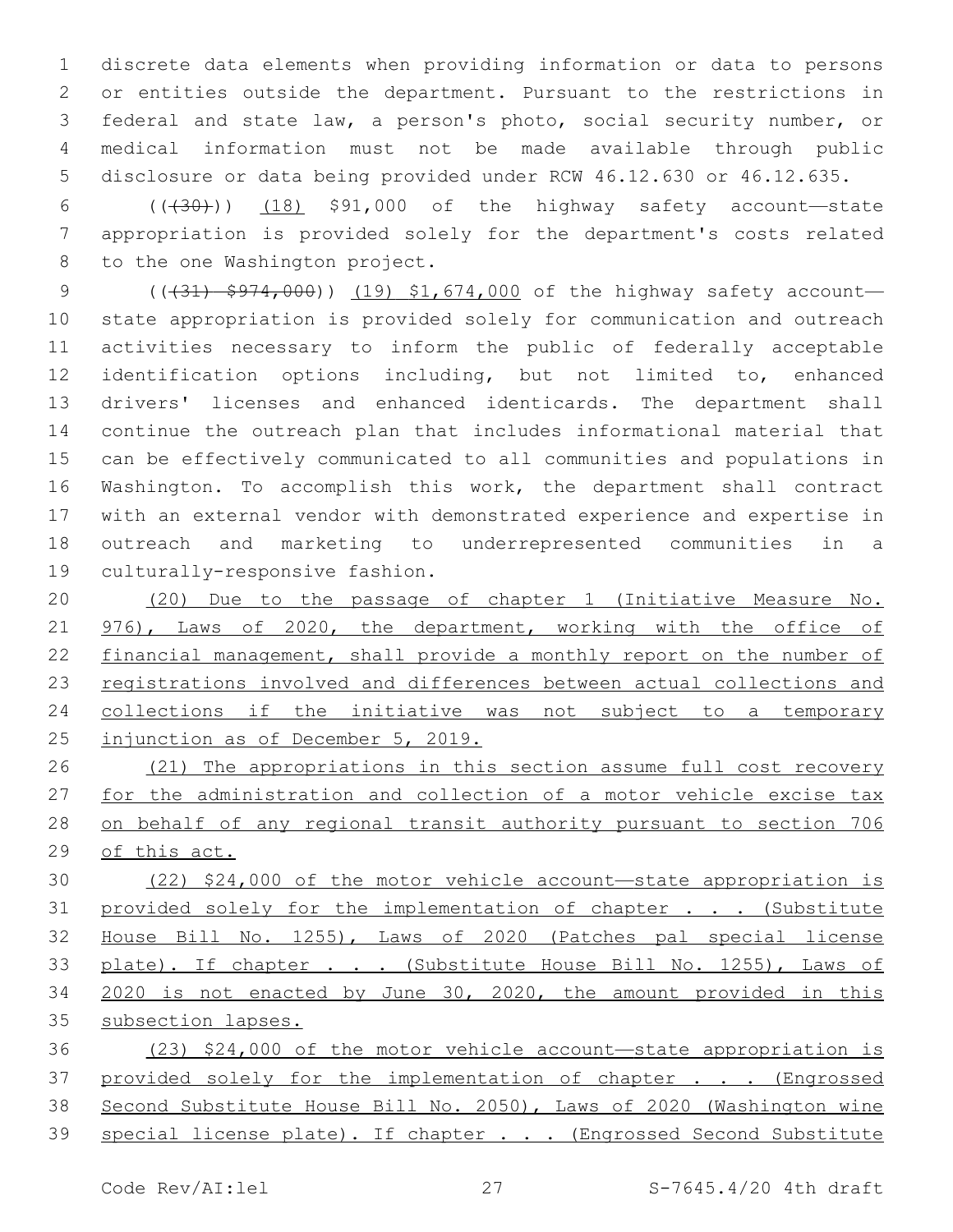House Bill No. 2050), Laws of 2020 is not enacted by June 30, 2020, 2 the amount provided in this subsection lapses.

 (24) \$24,000 of the motor vehicle account—state appropriation is provided solely for the implementation of chapter . . . (Engrossed Substitute House Bill No. 2085), Laws of 2020 (Mt. St. Helens special 6 <u>license plate). If chapter . . . (Engrossed Substitute House Bill No.</u> 2085), Laws of 2020 is not enacted by June 30, 2020, the amount provided in this subsection lapses.

 (25) \$24,000 of the motor vehicle account—state appropriation is 10 provided solely for the implementation of chapter . . . (Substitute House Bill No. 2187), Laws of 2020 (women veterans special license 12 plate) or chapter . . . (Senate Bill No. 6433), Laws of 2020 (women 13 veterans special license plate). If neither chapter . . . (Substitute House Bill No. 2187), Laws of 2020 nor chapter . . . (Senate Bill No. 6433), Laws of 2020 is enacted by June 30, 2020, the amount provided in this subsection lapses.

 (26) \$107,000 of the highway safety account—state appropriation is provided solely for the implementation of chapter . . . (Engrossed House Bill No. 2188), Laws of 2020 (military veterans commercial 20 driver's license waivers) or chapter . . . (Second Substitute Senate Bill No. 5544), Laws of 2020 (military veterans commercial driver's license waivers). If neither chapter . . . (Engrossed House Bill No. 23 2188), Laws of 2020 nor chapter . . . (Second Substitute Senate Bill No. 5544), Laws of 2020 is enacted by June 30, 2020, the amount provided in this subsection lapses.

 (27) \$50,000 of the motor vehicle account—state appropriation is 27 provided solely for the implementation of chapter . . . (Substitute House Bill No. 2353), Laws of 2020 (fire trailer registrations). If 29 chapter . . . (Substitute House Bill No. 2353), Laws of 2020 is not enacted by June 30, 2020, the amount provided in this subsection lapses.

 (28) \$114,000 of the highway safety account—state appropriation is provided solely for the implementation of chapter . . . (Substitute House Bill No. 2607), Laws of 2020 (homeless youth 35 identicards) or chapter . . . (Senate Bill No. 6304), Laws of 2020 36 (homeless youth identicards). If neither chapter . . . (Substitute House Bill No. 2607), Laws of 2020 nor chapter . . . (Senate Bill No. 6304), Laws of 2020 is enacted by June 30, 2020, the amount provided in this subsection lapses.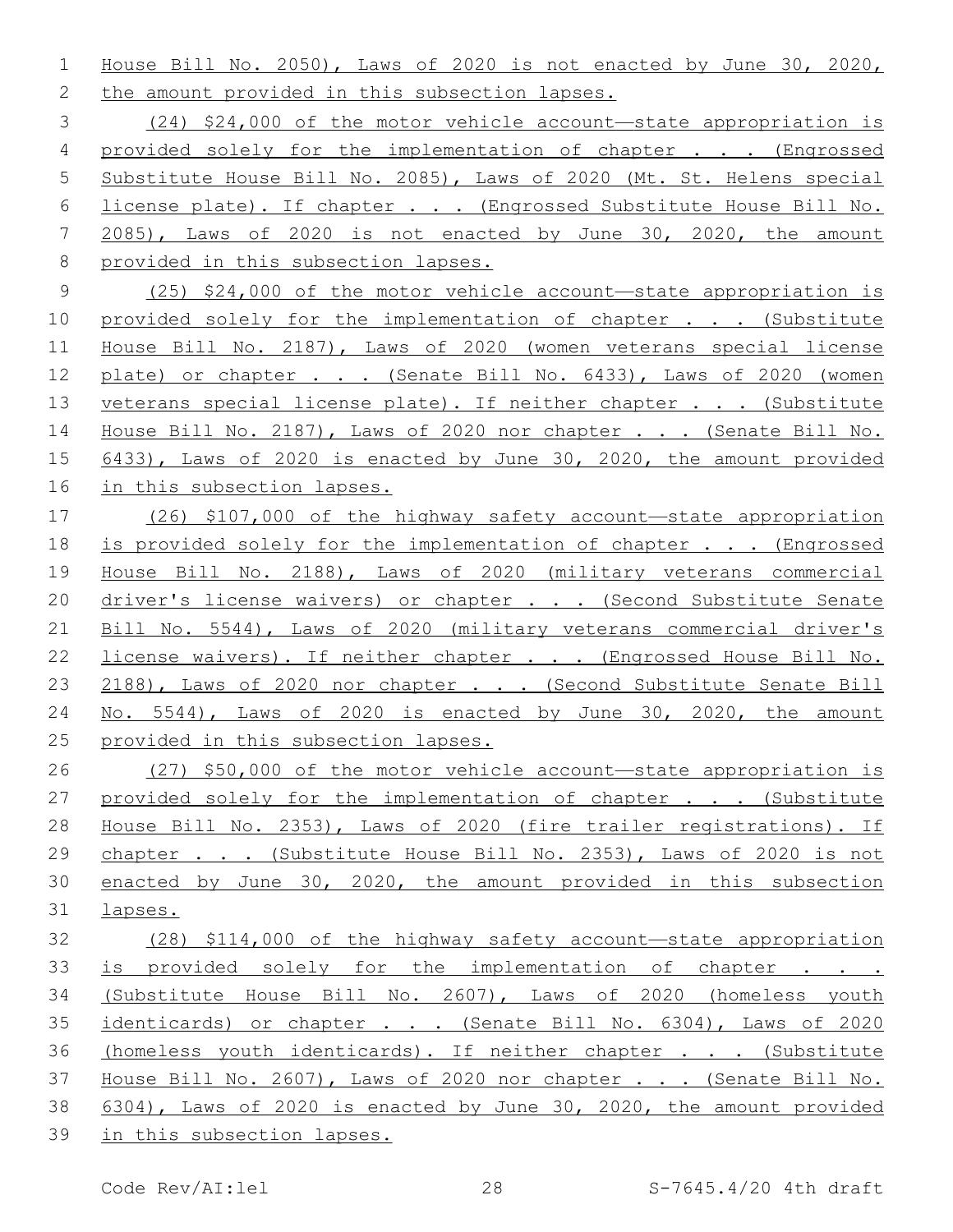(29) \$24,000 of the motor vehicle account—state appropriation is 2 provided solely for the implementation of chapter . . . (House Bill No. 2669), Laws of 2020 (Seattle national hockey league special license plate) or chapter . . . (Senate Bill No. 6562), Laws of 2020 (Seattle national hockey league special license plate). If neither 6 chapter . . . (House Bill No. 2669), Laws of 2020 nor chapter . . . (Senate Bill No. 6562), Laws of 2020 is enacted by June 30, 2020, the amount provided in this subsection lapses.

 (30) \$14,000 of the motor vehicle account—state appropriation is 10 provided solely for the implementation of chapter . . . (Engrossed Substitute House Bill No. 2723), Laws of 2020 (off-road vehicle 12 enforcement) or chapter . . . (Senate Bill No. 6115), Laws of 2020 13 (off-road vehicle enforcement). If neither chapter . . . (Engrossed Substitute House Bill No. 2723), Laws of 2020 nor chapter . . . (Senate Bill No. 6115), Laws of 2020 is enacted by June 30, 2020, the amount provided in this subsection lapses.

 (31) \$105,000 of the motor vehicle account—state appropriation is 18 provided solely for the implementation of chapter . . . (House Bill No. 2491), Laws of 2020 (tribal vehicles compact) or chapter . . . (Senate Bill No. 6251), Laws of 2020 (tribal vehicles compact). If neither chapter . . . (House Bill No. 2491), Laws of 2020 nor chapter . . . (Senate Bill No. 6251), Laws of 2020 (tribal vehicles compact) is enacted by June 30, 2020, the amount provided in this subsection lapses.

 (32) \$57,000 of the state wildlife account—state appropriation is 26 provided solely for the implementation of chapter . . . (Substitute Senate Bill No. 6072), Laws of 2020 (state wildlife account). If chapter . . . (Substitute Senate Bill No. 6072), Laws of 2020 is not enacted by June 30, 2020, the amount provided in this subsection lapses.

 (33) \$19,000 of the motor vehicle account—state appropriation is provided solely for the implementation of chapter . . . (Engrossed Senate Bill No. 6032), Laws of 2020 (apples special license plate). If chapter . . . (Engrossed Senate Bill No. 6032), Laws of 2020 is not enacted by June 30, 2020, the amount provided in this subsection lapses.

 (34) \$19,000 of the motor vehicle account—state appropriation is 38 provided solely for the implementation of chapter . . . (Engrossed Substitute Senate Bill No. 5591), Laws of 2020 (stolen vehicle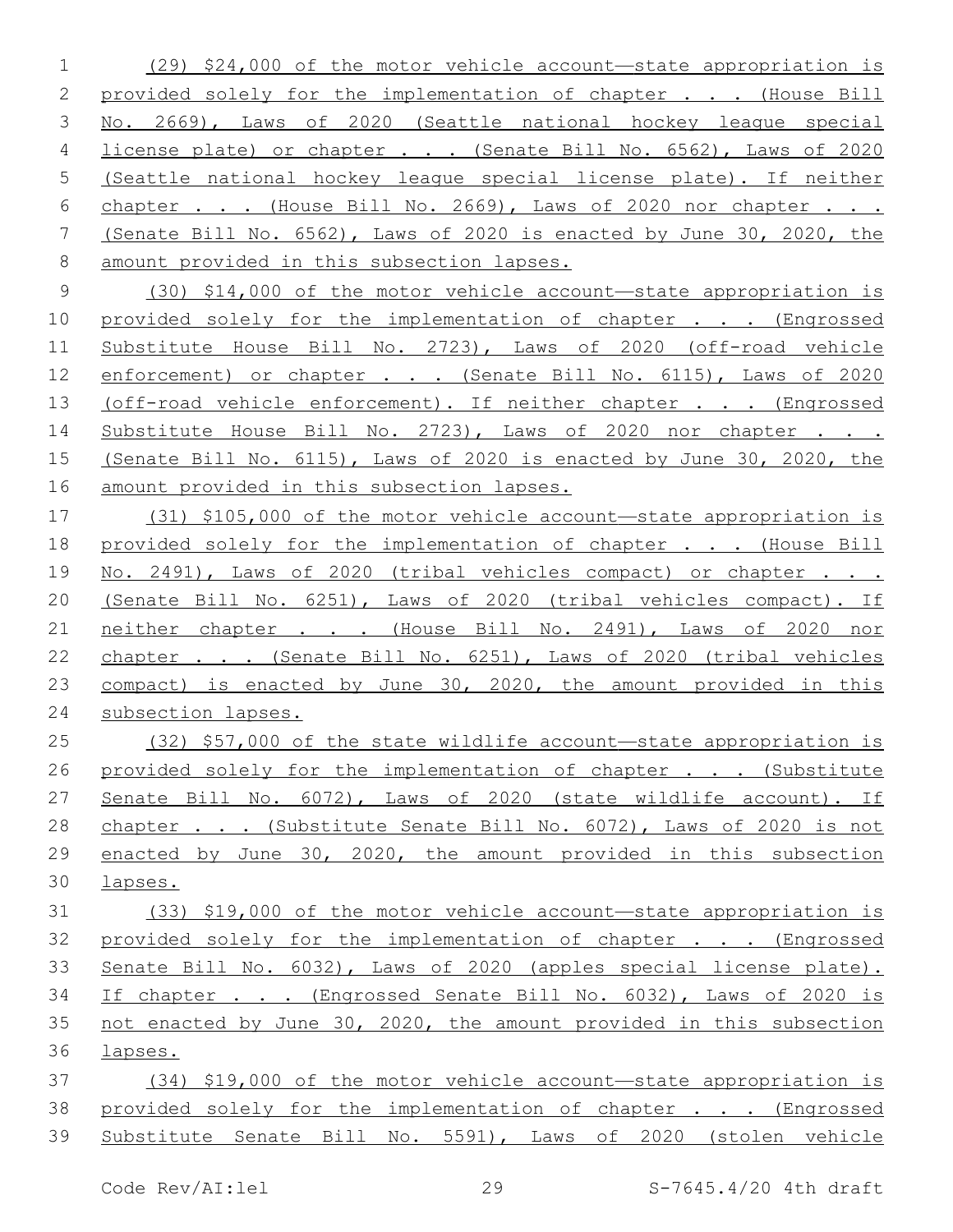check). If chapter . . . (Engrossed Substitute Senate Bill No. 5591), Laws of 2020 is not enacted by June 30, 2020, the amount provided in 3 this subsection lapses.

 (35) Within the amounts appropriated in this section, the department shall relocate, or finish relocating, the licensing service offices in Lacey, Tacoma, and Bellevue-Redmond and make emergency repairs to the licensing service office in Vancouver.

 (36) \$40,000 of the department of licensing services account— state appropriation is provided solely for the department to report to the governor and chairs of the transportation committees of the legislature by December 1, 2020, with a proposed plan to allow the registered owner of a vehicle, or the registered owner's authorized 13 representative, to voluntarily enter into either a quarterly or monthly payment plan with the department to pay vehicle fees or taxes due at the time of application for renewal vehicle registration. The plan must include: (a) An analysis of the administrative costs 17 associated with allowing the payment plans; (b) the estimated revenue 18 impact by fund or account, including impacts to local governments; and (c) the recommended method to achieve the greatest level of customer payment compliance.

 (37)(a) Within available resources, and in collaboration with the department of revenue, the department of licensing shall evaluate the effectiveness of chapter 218, Laws of 2017, in improving compliance with state laws relating to the registration of off-road vehicles, including the payment of retail sales and use tax. The department of licensing shall recommend any statutory, administrative, or other changes needed to optimize and further strengthen the compliance, including an implementation timeline and corresponding resource requirements. Among its recommendations, the department of licensing must address potential changes to the process under RCW 46.93.210 by which the department notifies persons whose vehicles may not be properly registered in the state. The department shall submit a report to the governor and the transportation committees of the legislature by December 15, 2020.

 (b) If chapter . . . (Engrossed Substitute House Bill No. 2723), Laws of 2020 is enacted by June 30, 2020, this subsection has no force and effect.

 **Sec. 209.** 2019 c 416 s 209 (uncodified) is amended to read as follows: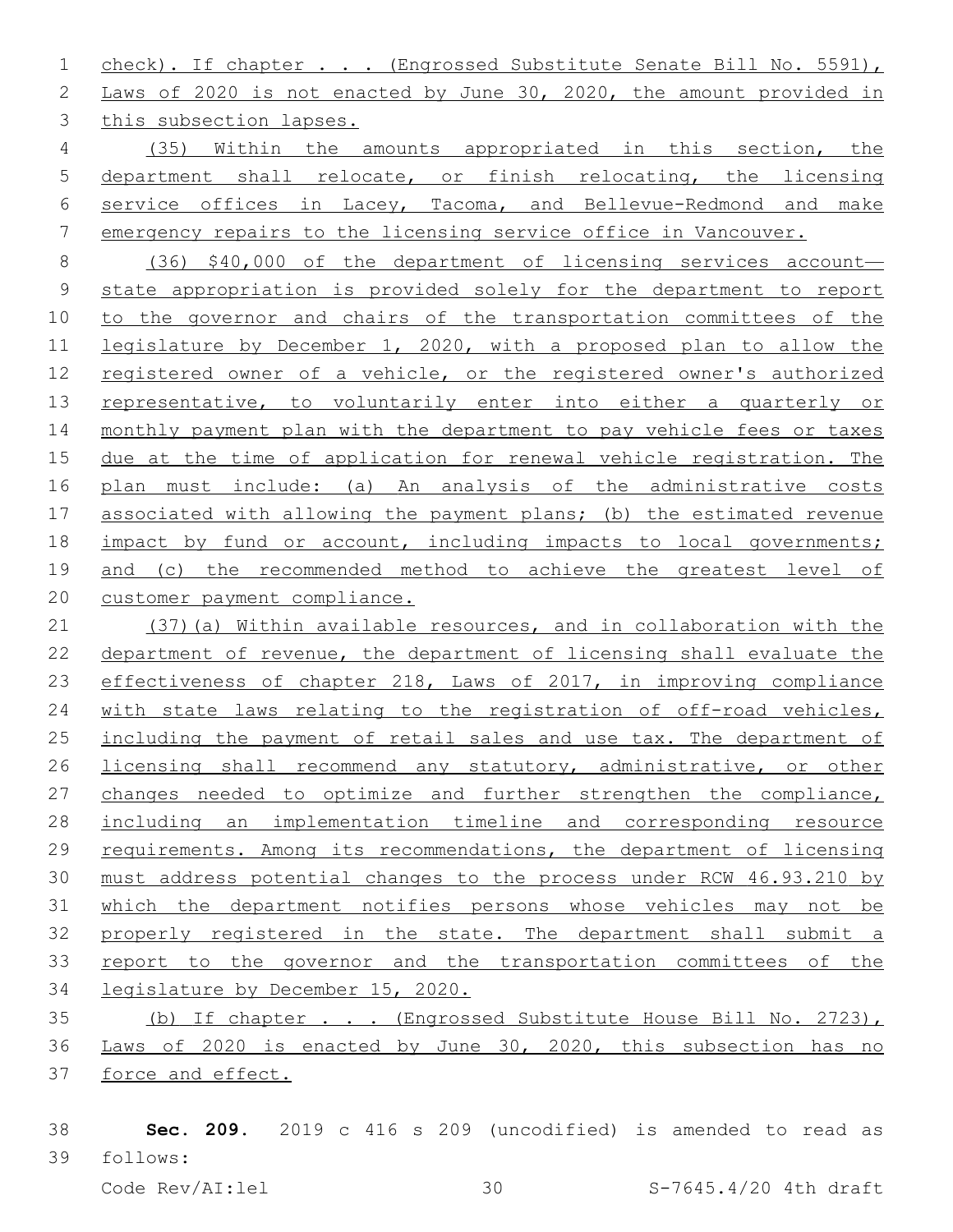| 1  | FOR THE DEPARTMENT OF TRANSPORTATION-TOLL OPERATIONS AND MAINTENANCE |
|----|----------------------------------------------------------------------|
| 2  | -PROGRAM B                                                           |
| 3  | ((High Occupancy Toll Lanes Operations Account State                 |
| 4  |                                                                      |
| 5  | Motor Vehicle Account State Appropriation \$513,000))                |
| 6  | State Route Number 520 Corridor Account-State                        |
| 7  | Appropriation<br>$((\frac{243}{773,000}))$                           |
| 8  | \$59,059,000                                                         |
| 9  | State Route Number 520 Civil Penalties Account-State                 |
| 10 | \$4,145,000                                                          |
| 11 | Tacoma Narrows Toll Bridge Account-State                             |
| 12 | $((\$27,807,000))$<br>Appropriation                                  |
| 13 | \$33,806,000                                                         |
| 14 | Alaskan Way Viaduct Replacement Project Account-State                |
| 15 | Appropriation.<br>$((\$20,061,000))$                                 |
| 16 | \$21,616,000                                                         |
| 17 | Interstate 405 and State Route Number 167 Express                    |
| 18 | Toll Lanes ((Operations)) Account-State                              |
| 19 | $((\$18,329,000))$<br>Appropriation.                                 |
| 20 | \$27,457,000                                                         |
| 21 | ( ( \$118, 402, 000) )<br>TOTAL APPROPRIATION.                       |
| 22 | \$146,083,000                                                        |

 The appropriations in this section are subject to the following 24 conditions and limitations:

 (1) \$1,300,000 of the Tacoma Narrows toll bridge account—state appropriation and \$11,034,000 of the state route number 520 corridor account—state appropriation are provided solely for the purposes of addressing unforeseen operations and maintenance costs on the Tacoma Narrows bridge and the state route number 520 bridge, respectively. The office of financial management shall place the amounts provided in this subsection, which represent a portion of the required minimum fund balance under the policy of the state treasurer, in unallotted status. The office may release the funds only when it determines that all other funds designated for operations and maintenance purposes 35 have been exhausted.

 (2) As long as the facility is tolled, the department must provide quarterly reports to the transportation committees of the legislature on the Interstate 405 express toll lane project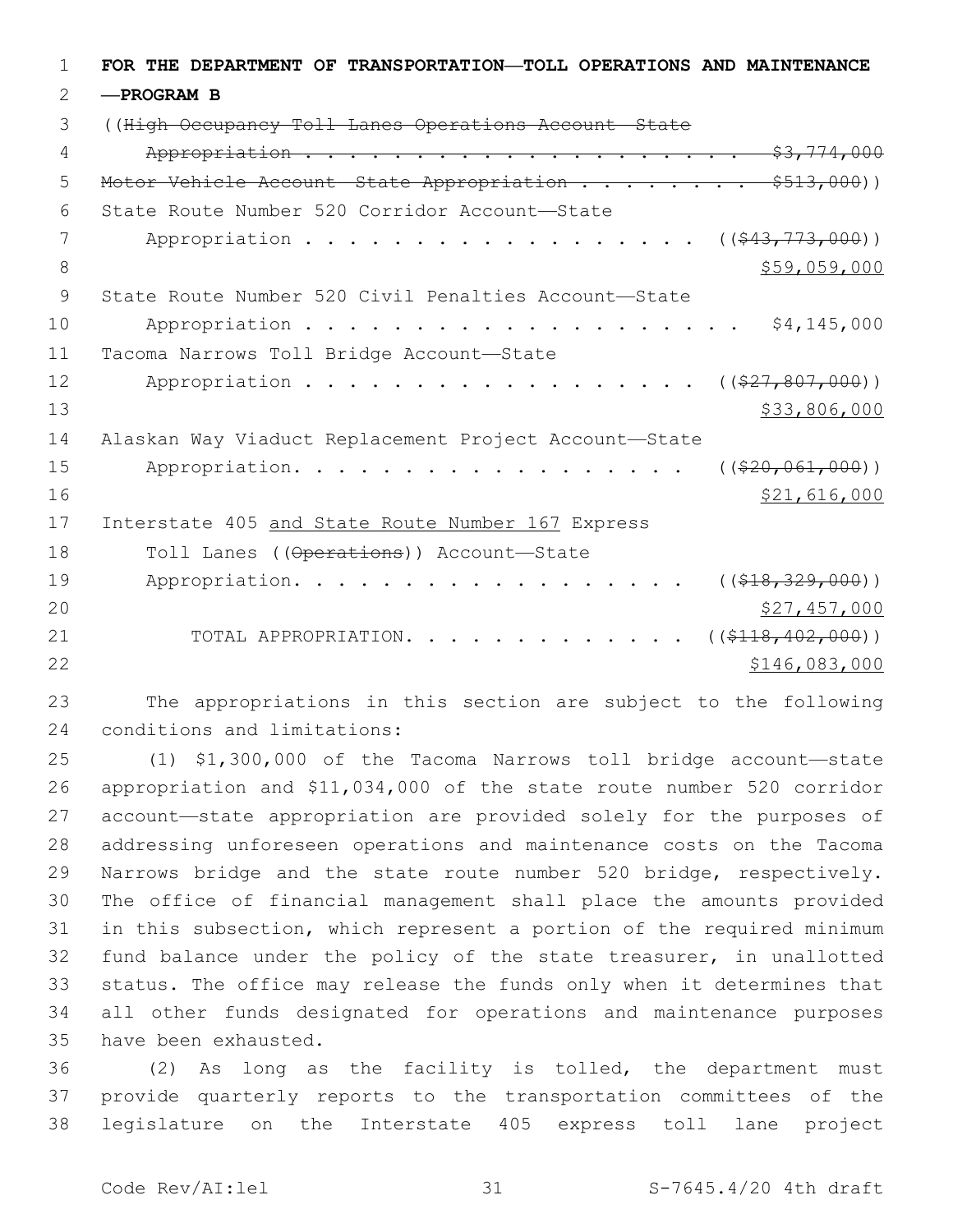performance measures listed in RCW 47.56.880(4). These reports must 2 include:

 (a) Information on the travel times and travel time reliability (at a minimum, average and 90th percentile travel times) maintained during peak and nonpeak periods in the express toll lanes and general purpose lanes for both the entire corridor and commonly made trips in the corridor including, but not limited to, northbound from Bellevue to Rose Hill, state route number 520 at NE 148th to Interstate 405 at state route number 522, Bellevue to Bothell (both NE 8th to state route number 522 and NE 8th to state route number 527), and a trip internal to the corridor (such as NE 85th to NE 160th) and similar 12 southbound trips;

 (b) A month-to-month comparison of travel times and travel time reliability for the entire corridor and commonly made trips in the corridor as specified in (a) of this subsection since implementation 16 of the express toll lanes and, to the extent available, a comparison to the travel times and travel time reliability prior to 18 implementation of the express toll lanes;

 (c) Total express toll lane and total general purpose lane traffic volumes, as well as per lane traffic volumes for each type of lane (i) compared to total express toll lane and total general purpose lane traffic volumes, as well as per lane traffic volumes for each type of lane, on this segment of Interstate 405 prior to implementation of the express toll lanes and (ii) compared to total express toll lane and total general purpose lane traffic volumes, as well as per lane traffic volumes for each type of lane, from month to month since implementation of the express toll lanes; and

28 (d) Underlying congestion measurements, that is, speeds, that are being used to generate the summary graphs provided, to be made 30 available in a digital file format.

31 (3)(a)  $($ \$71,000)) \$2,114,000 of the ((high occupancy)) Interstate 405 and state route number 167 express toll lanes 33 ((operations)) account—state appropriation, ((\$1,238,000)) \$4,920,000 of the state route number 520 corridor account—state appropriation, 35 ((\$532,000)) \$2,116,000 of the Tacoma Narrows toll bridge account-36 state appropriation, ((\$460,000 of the Interstate 405 express toll 37 <del>lanes operations account state appropriation,</del>)) and ((\$699,000)) \$2,776,000 of the Alaskan Way viaduct replacement project account— state appropriation are provided solely for the department to finish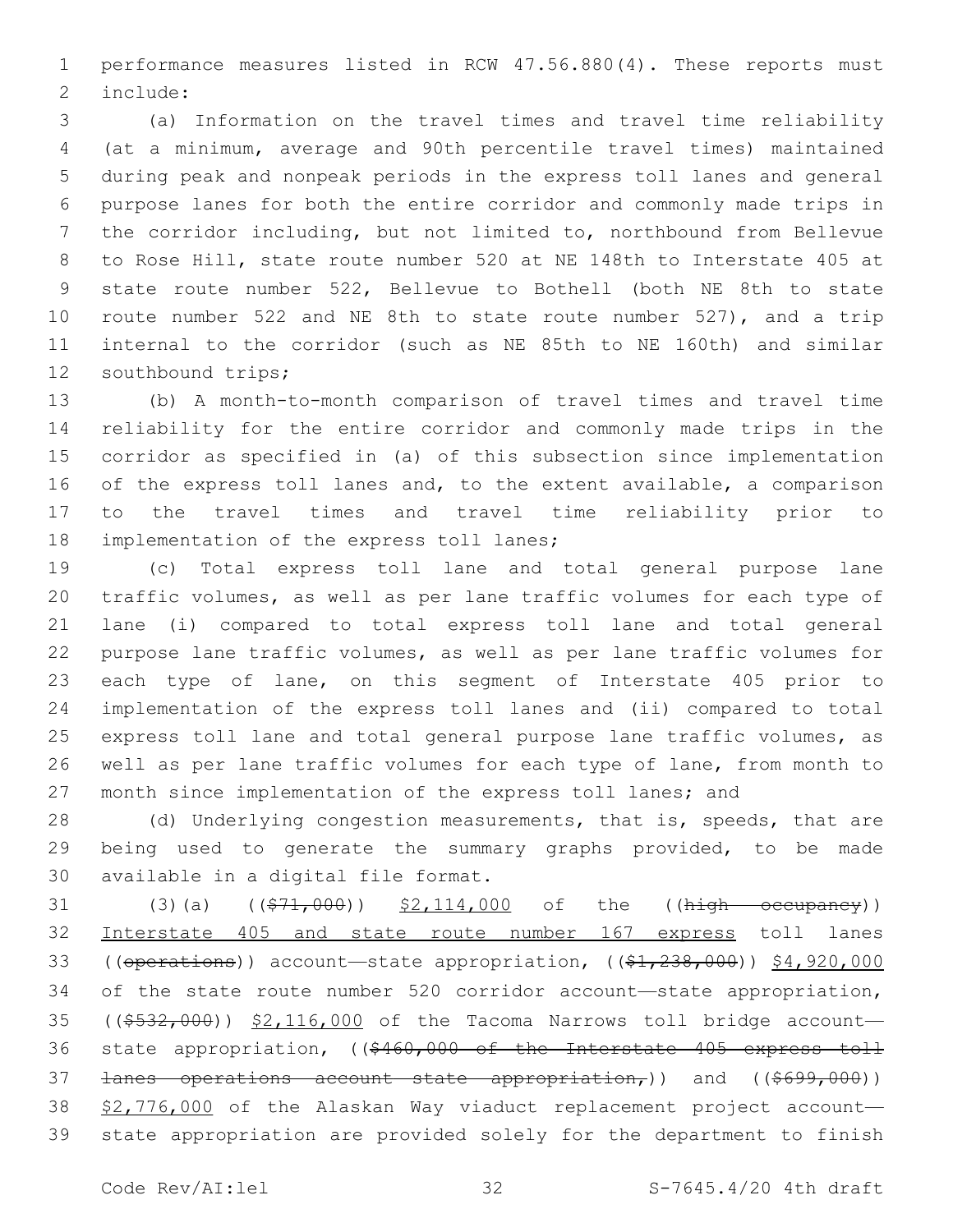implementing a new tolling customer service toll collection system, and are subject to the conditions, limitations, and review provided 3 in section 701 of this act.

 (b) The department shall continue to work with the office of financial management, office of the chief information officer, and the transportation committees of the legislature on the project management plan that includes a provision for independent verification and validation of contract deliverables from the successful bidder and a provision for quality assurance that includes reporting independently to the office of the chief information officer on an ongoing basis during system implementation.

 (4) The department shall make detailed quarterly reports to the transportation committees of the legislature and the public on the 14 department's web site on the following:

 (a) The use of consultants in the tolling program, including the 16 name of the contractor, the scope of work, the type of contract, timelines, deliverables, any new task orders, and any extensions to 18 existing consultant contracts;

 (b) The nonvendor costs of administering toll operations, including the costs of staffing the division, consultants, and other personal service contracts required for technical oversight and management assistance, insurance, payments related to credit card processing, transponder purchases and inventory management, facility 24 operations and maintenance, and other miscellaneous nonvendor costs;

 (c) The vendor-related costs of operating tolled facilities, including the costs of the customer service center, cash collections on the Tacoma Narrows bridge, electronic payment processing, and toll 28 collection equipment maintenance, renewal, and replacement;

 (d) The toll adjudication process, including a summary table for 30 each toll facility that includes:

(i) The number of notices of civil penalty issued;

 (ii) The number of recipients who pay before the notice becomes a 33 penalty;

 (iii) The number of recipients who request a hearing and the 35 number who do not respond;

36 (iv) Workload costs related to hearings;

(v) The cost and effectiveness of debt collection activities; and

(vi) Revenues generated from notices of civil penalty; and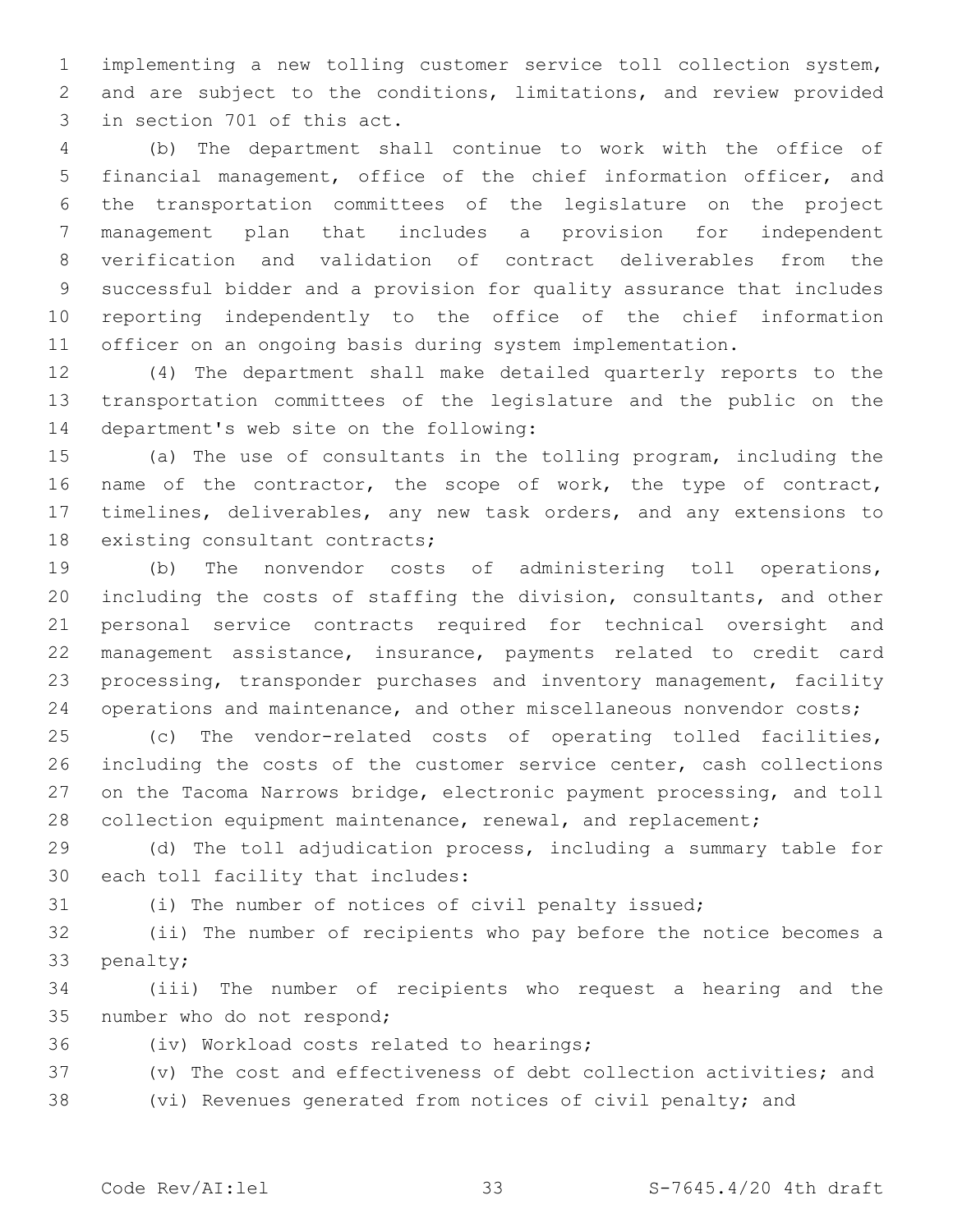(e) A summary of toll revenue by facility on all operating toll 2 facilities and ((high occupancy)) express toll lane systems, and an 3 itemized depiction of the use of that revenue.

 (5) ((\$17,517,000)) \$24,735,000 of the Interstate 405 and state route number 167 express toll lanes ((operations)) account—state appropriation is provided solely for operational costs related to the 7 express toll lane facility.

 (6) In calendar year 2021, toll equipment on the Tacoma Narrows Bridge will have reached the end of its operational life. During the 2019-2021 fiscal biennium, the department plans to issue a request for proposals as the first stage of a competitive procurement process that will replace the toll equipment and select a new tolling operator for the Tacoma Narrows Bridge. The request for proposals and subsequent competitive procurement must incorporate elements that prioritize the overall goal of lowering costs per transaction for the facility, such as incentives for innovative approaches which result in lower transactional costs, requests for efficiencies on the part of the bidder that lower operational costs, and incorporation of technologies such as self-serve credit card machines or other point- of-payment technologies that lower costs or improve operational 21 efficiencies.

22 (7) ((\$19,362,000)) \$18,840,000 of the Alaskan Way viaduct replacement project account—state appropriation is provided solely for the new state route number 99 tunnel toll facility's expected 25 share of collecting toll revenues, operating customer services, and maintaining toll collection systems. The legislature expects to see appropriate reductions to the other toll facility accounts once tolling on the new state route number 99 tunnel toll facility commences and any previously incurred costs for start-up of the new facility are charged back to the Alaskan Way viaduct replacement project account. The office of financial management shall closely monitor the application of the cost allocation model and ensure that the new state route number 99 tunnel toll facility is adequately sharing costs and the other toll facility accounts are not being overspent or subsidizing the new state route number 99 tunnel toll 36 facility.

37 (8) ((\$256,000)) \$608,000 of the ((high occupancy toll lanes operations account—state appropriation and \$352,000 of the)) Interstate 405 and state route number 167 express toll lanes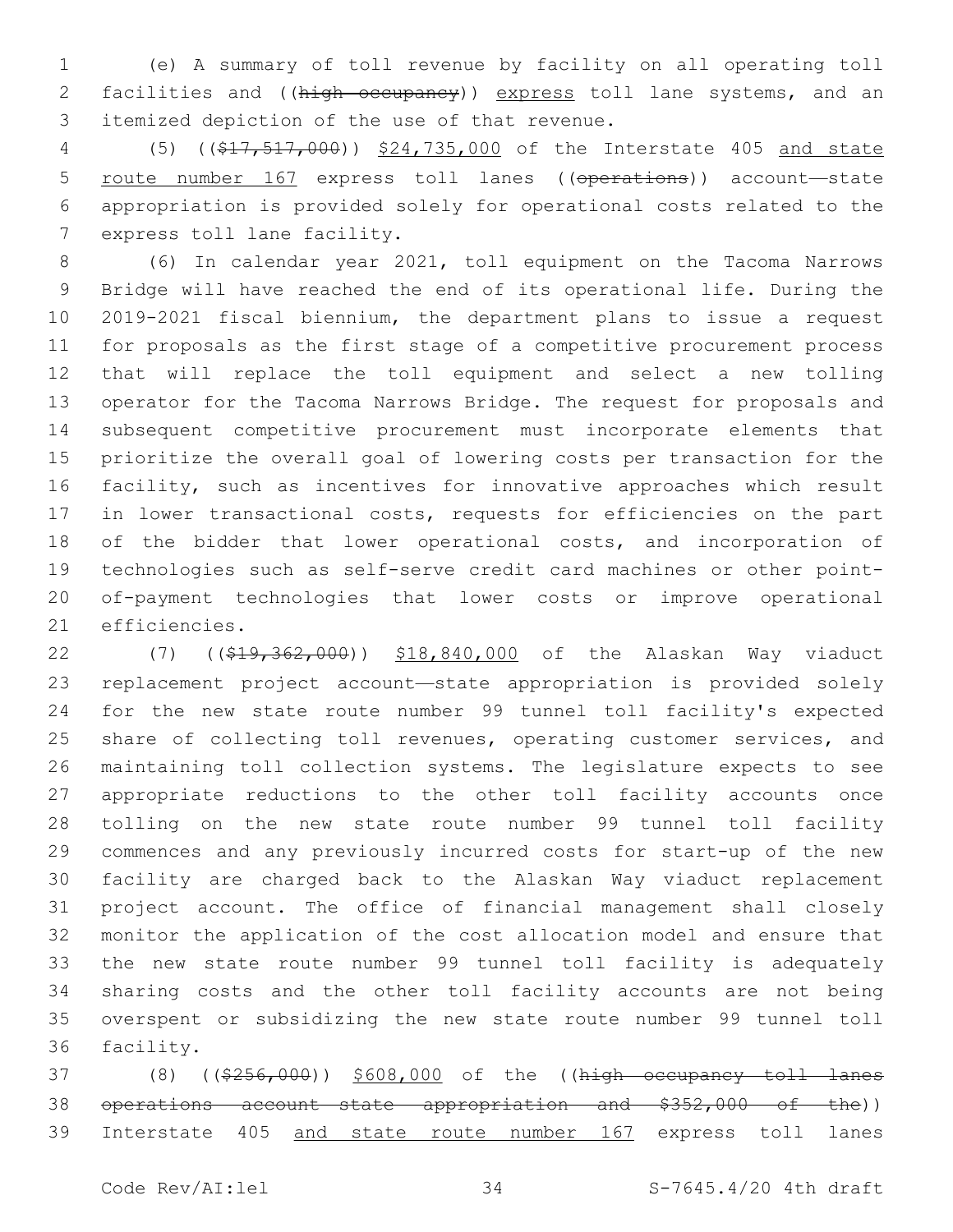((operations)) account—state appropriation are provided solely for increased levels of service from the Washington state patrol for 3 enforcement of toll lane violations on the ((state route number 167 high occupancy toll lanes and the)) Interstate 405 and state route number 167 express toll lanes. The department shall compile monthly data on the number of Washington state patrol enforcement hours on each facility and the percentage of time during peak hours that speeds are at or above forty-five miles per hour on each facility. The department shall provide this data in a report to the transportation committees of the legislature on at least a calendar 11 quarterly basis.

 (9) The department shall develop an ongoing cost allocation method to assign appropriate costs to each of the toll funds for services provided by each Washington state department of 15 transportation program and all relevant transportation agencies, including the Washington state patrol and the transportation commission. This method should update the toll cost allocation method used in the 2020 supplemental transportation appropriations act. By December 1, 2020, a report with the recommended method and any changes or potential impacts to toll rates shall be submitted to the transportation committees of the legislature and the office of financial management.

 **Sec. 210.** 2019 c 416 s 210 (uncodified) is amended to read as follows:

# **FOR THE DEPARTMENT OF TRANSPORTATION—INFORMATION TECHNOLOGY—PROGRAM C** Transportation Partnership Account—State Appropriation . . \$1,460,000 28 Motor Vehicle Account—State Appropriation . . . . . ((\$94,993,000)) \$96,331,000 30 Puget Sound Ferry Operations Account-State Appropriation . . . . . . . . . . . . . . . . . . . . . \$263,000 32 Multimodal Transportation Account-State Appropriation . . . . . . . . . . . . . . . . . . . . \$2,878,000 Transportation 2003 Account (Nickel Account)—State Appropriation . . . . . . . . . . . . . . . . . . . . \$1,460,000 36 TOTAL APPROPRIATION. . . . . . . . . . . . . ((\$101,054,000))  $$102,392,000$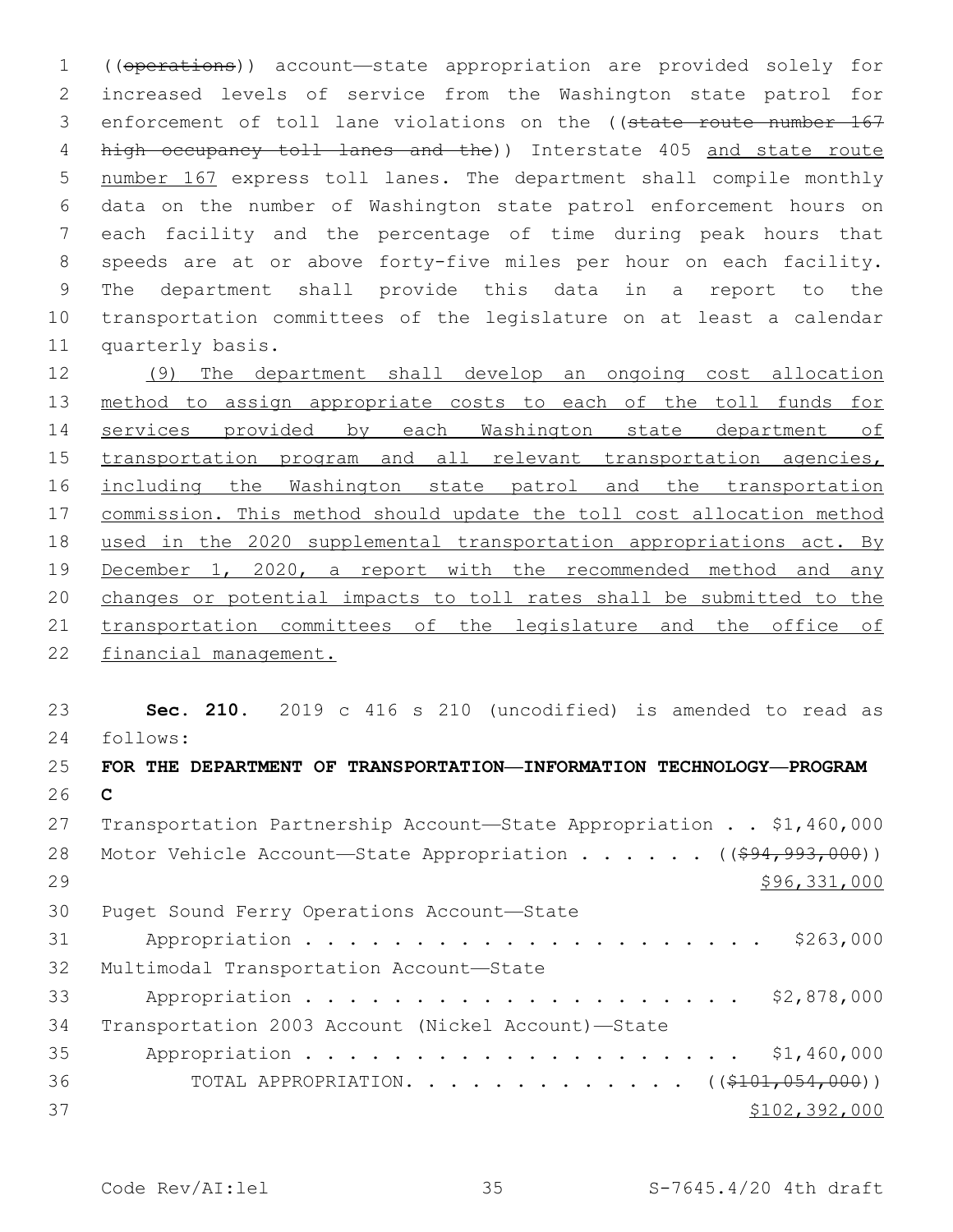The appropriations in this section are subject to the following 2 conditions and limitations:

 (1) \$8,114,000 of the motor vehicle account—state appropriation is provided solely for the development of the labor system replacement project and is subject to the conditions, limitations, and review provided in section 701 of this act. It is the intent of the legislature that if any portion of the labor system replacement project is leveraged in the future for the time, leave, and labor distribution of any other agencies, the motor vehicle account will be reimbursed proportionally for the development of the system since amounts expended from the motor vehicle account must be used exclusively for highway purposes in conformance with Article II, section 40 of the state Constitution. This must be accomplished through a loan arrangement with the current interest rate under the terms set by the office of the state treasurer at the time the system is deployed to additional agencies. If the motor vehicle account is 17 not reimbursed for future use of the system, it is further the intent of the legislature that reductions will be made to central service agency charges accordingly. The department shall provide a report to the transportation committees of the legislature by December 31, 2019, detailing the project timeline as of July 1, 2019, an updated 22 project timeline if necessary, expenditures made to date for the 23 purposes of this project, and expenditures projected through the 24 remainder of the project timeline.

 (2) ((\$198,000)) \$1,375,000 of the motor vehicle account—state appropriation is provided solely for the department's cost related to 27 the one Washington project.

 (3) \$21,500,000 of the motor vehicle account—state appropriation is provided solely for the activities of the information technology program in developing and maintaining information systems that support the operations and program delivery of the department, ensuring compliance with section 701 of this act, and the requirements of the office of the chief information officer under RCW 43.88.092 to evaluate and prioritize any new financial and capital systems replacement or modernization project and any other information technology project. During the 2019-2021 fiscal biennium, 37 the department ((is prohibited from using)) may use the distributed 38 direct program support or ((any)) other cost allocation method to 39 fund ((any)) a new ((financial and)) capital systems replacement or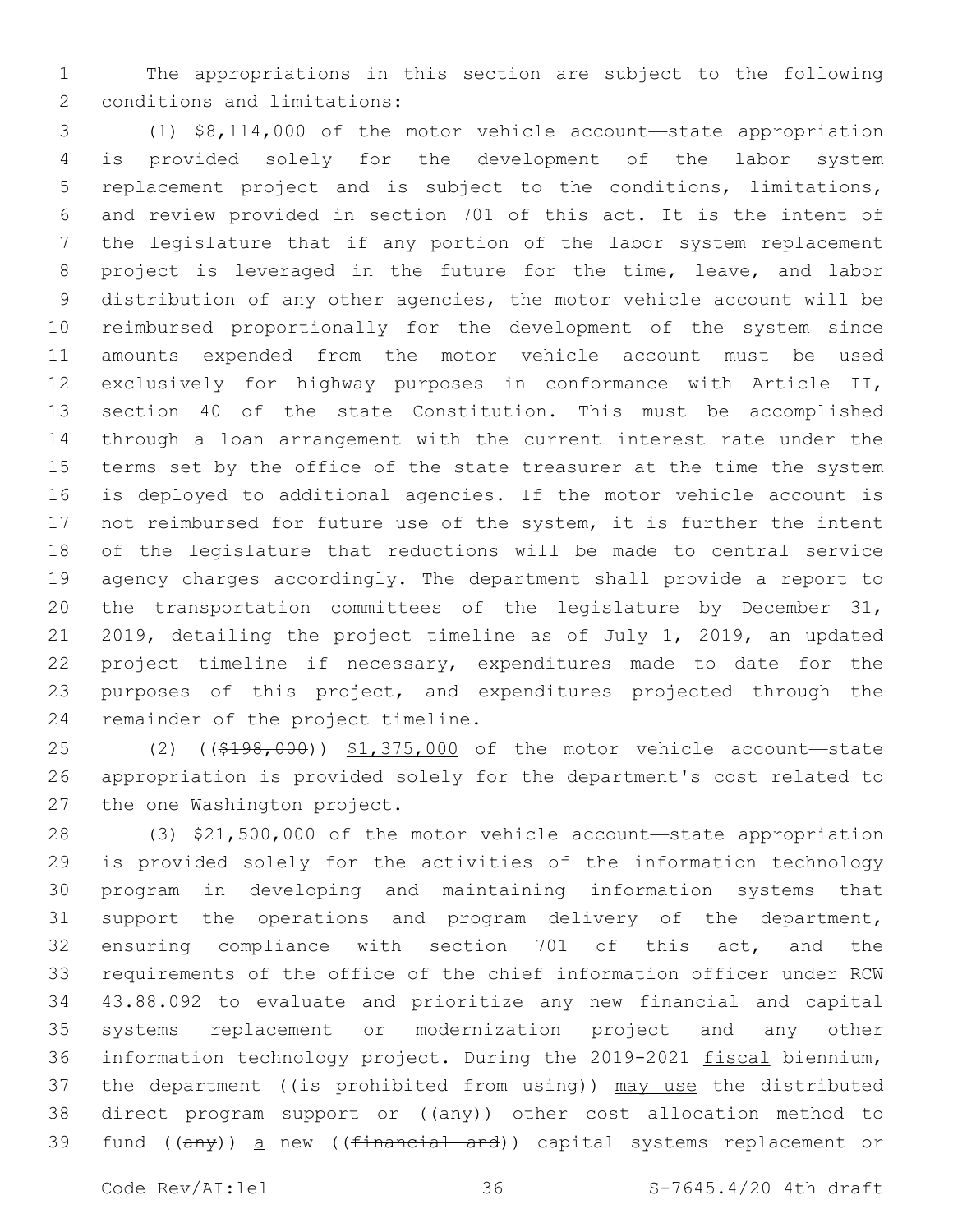modernization project ((without having the project evaluated and 2 prioritized by the office of the chief information officer and submitting)). The department shall submit a decision package for implementation of a new capital systems replacement project to the governor and the transportation committees of the legislature as part of the normal budget process for the 2021-2023 biennium. **Sec. 211.** 2019 c 416 s 211 (uncodified) is amended to read as follows: **FOR THE DEPARTMENT OF TRANSPORTATION—FACILITY MAINTENANCE, OPERATIONS, AND CONSTRUCTION—PROGRAM D—OPERATING** 11 Motor Vehicle Account—State Appropriation . . . . . ((\$33,149,000)) \$34,807,000 13 State Route Number 520 Corridor Account-State Appropriation . . . . . . . . . . . . . . . . . . . . . . \$34,000 15 TOTAL APPROPRIATION. . . . . . . . . . . . ((<del>\$33,183,000</del>)) \$34,841,000 **Sec. 212.** 2019 c 416 s 212 (uncodified) is amended to read as follows: **FOR THE DEPARTMENT OF TRANSPORTATION—AVIATION—PROGRAM F** 20 Aeronautics Account—State Appropriation . . . . . .  $($   $($ \$7,635,000))  $$7,743,000$ 22 Aeronautics Account—Federal Appropriation . . . . .  $($   $($ \$2,542,000)) \$3,043,000 24 Aeronautics Account-Private/Local Appropriation . . . . . . \$60,000 25 TOTAL APPROPRIATION. . . . . . . . . . . . ((<del>\$10,237,000</del>)) \$10,846,000 The appropriations in this section are subject to the following 28 conditions and limitations: 29 (1) ((\$2,751,000)) \$2,862,000 of the aeronautics account—state appropriation is provided solely for the airport aid grant program, which provides competitive grants to public use airports for pavement, safety, maintenance, planning, and security.

 (2) ((\$468,000)) \$268,000 of the aeronautics account—state appropriation is provided solely for one FTE dedicated to planning aviation emergency services and addressing emerging aeronautics 36 requirements((, and for the implementation of chapter . . . (House 37 Bill No. 1397), Laws of 2019 (electric aircraft work group), which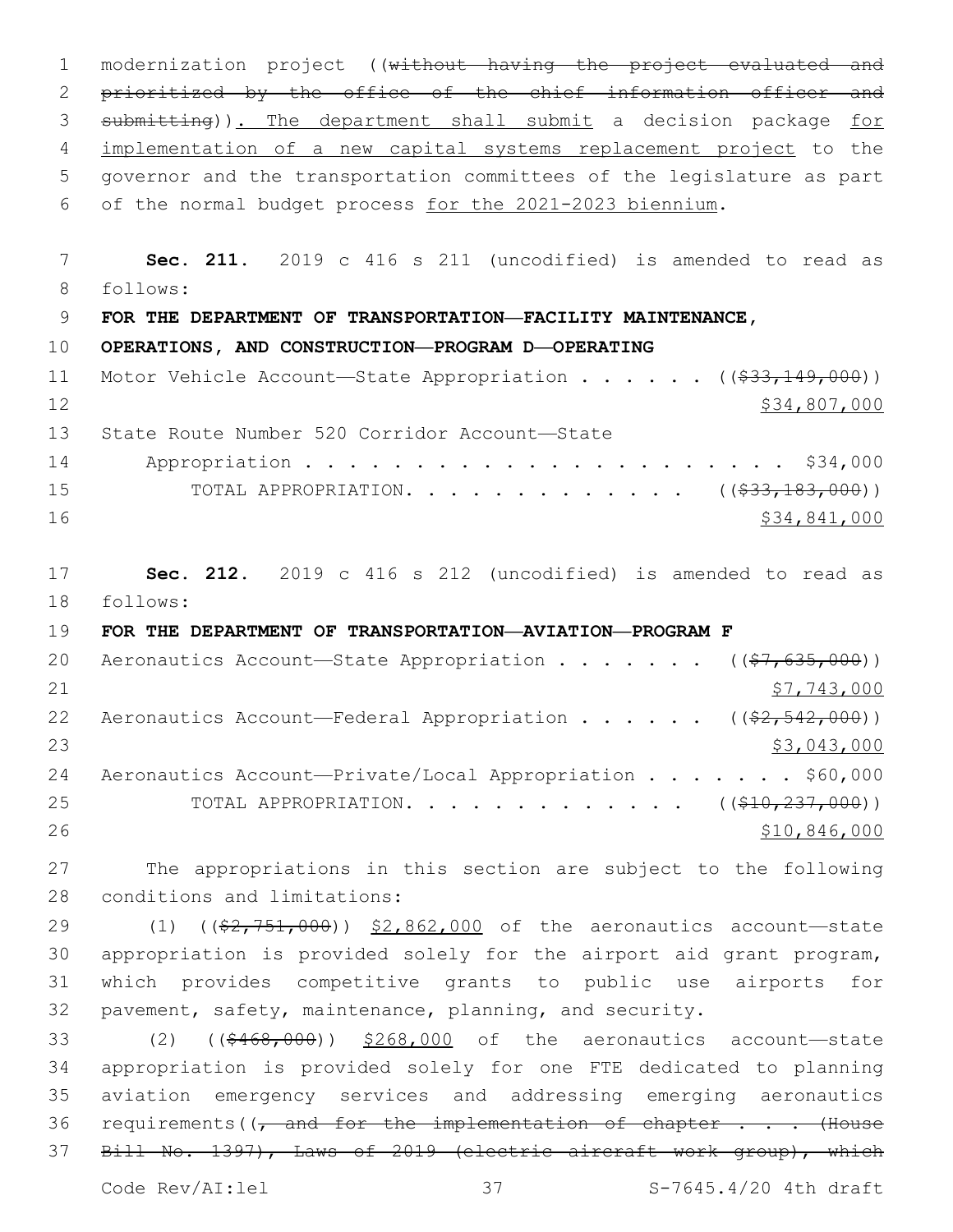extends the electric aircraft work group past its current expiration and allows WSDOT to employ a consultant to assist with the work 3 group. If chapter . . . (House Bill No. 1397), Laws of 2019 is not 4 enacted by June 30, 2019, \$200,000 of the amount in this subsection  $\pm$ apses)).

 (3) \$200,000 of the aeronautics account—state appropriation is provided solely for the department to convene an electric aircraft work group to study the state of the electrically powered aircraft industry and assess infrastructure needs related to the deployment of electric or hybrid-electric aircraft for commercial air travel in 11 Washington state.

 (a) The chair of the work group may be a consultant specializing in aeronautics. The work group must include, but is not limited to, representation from the electric aircraft industry, the aircraft manufacturing industry, electric utility districts, the battery industry, the department of commerce, the department of transportation aviation division, the airline pilots association, a primary airport representing an airport association, and the airline 19 industry.

(b) The study must include, but is not limited to:

 (i) Infrastructure requirements necessary to facilitate electric 22 aircraft operations at airports;

 (ii) Potential economic and public benefits including, but not limited to, the direct and indirect impact on the number of manufacturing and service jobs and the wages from those jobs in 26 Washington state;

 (iii) Potential incentives for industry in the manufacturing and operation of electric aircraft for regional air travel;

 (iv) Educational and workforce requirements for manufacturing and 30 maintaining electric aircraft;

 (v) Demand and forecast for electric aircraft use to include expected timeline of the aircraft entering the market given federal aviation administration certification requirements;

 (vi) Identification of up to six airports in Washington state that may benefit from a pilot program once an electrically propelled aircraft for commercial use becomes available; and

 (vii) Recommendations to further the advancement of the electrification of aircraft for regional commercial use within Washington state, including specific, ((measureable)) measurable goals for the years 2030, 2040, and 2050 that reflect progressive and Code Rev/AI:lel 38 S-7645.4/20 4th draft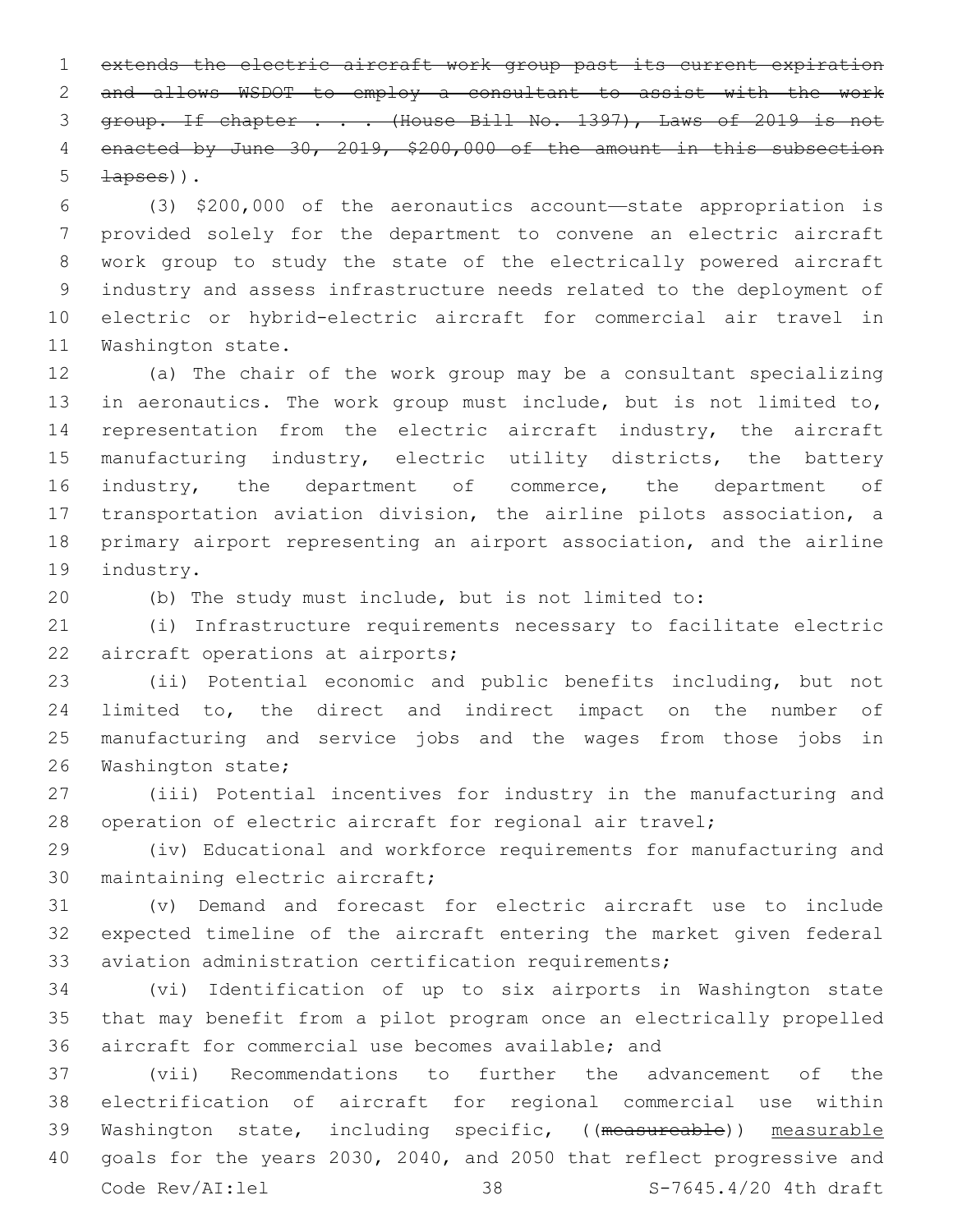substantial increases in the utilization of electric and hybrid-2 electric commercial aircraft.

 (c) The work group must submit a report and accompanying recommendations to the transportation committees of the legislature 5 by November 15, 2020.

6 (( $\left(\frac{d}{d} + 1\right)$  chapter . . . (House Bill No. 1397), Laws of 2019 is enacted by June 30, 2019, the amount provided in this subsection (3)  $8 \rightarrow \text{layers.}$ 

 (4) ((\$150,000)) \$350,000 of the aeronautics account—state appropriation is provided solely for the implementation of chapter 11 396 (((Substitute Senate Bill No. 5370))), Laws of 2019 (aviation 12 coordinating commission). ((If chapter 396 (Substitute Senate Bill 13 No. 5370), Laws of 2019 is not enacted by June 30, 2019, the amount 14 provided in this subsection lapses.))

 (5) Within amounts appropriated in this section, the aviation division of the department shall assist and consult with the department of revenue in their efforts to update the document titled "Washington Action Plan - FAA Policy Concerning Airport Revenue" to 19 reflect changes to Washington tax code regarding hazardous substances. The department of revenue, in consultation with the aviation division of the Washington state department of transportation, is tasked with developing and recommending a methodology to segregate and track actual amounts collected from the hazardous substance tax under chapter 82.21 RCW and the petroleum products tax under chapter 82.23A RCW as imposed on aviation fuel. 26 The department of revenue is directed to submit a report, including the recommended methodology, to the fiscal committees of the house of representatives and the senate by January 11, 2021.

 **Sec. 213.** 2019 c 416 s 213 (uncodified) is amended to read as follows: **FOR THE DEPARTMENT OF TRANSPORTATION—PROGRAM DELIVERY MANAGEMENT AND SUPPORT—PROGRAM H** 33 Motor Vehicle Account—State Appropriation . . . . . ((\$59,801,000)) \$59,788,000 35 Motor Vehicle Account—Federal Appropriation . . . . . . . \$500,000 Multimodal Transportation Account—State Appropriation . . . \$258,000 37 TOTAL APPROPRIATION. . . . . . . . . . . . . ((\$60,559,000)) \$60,546,000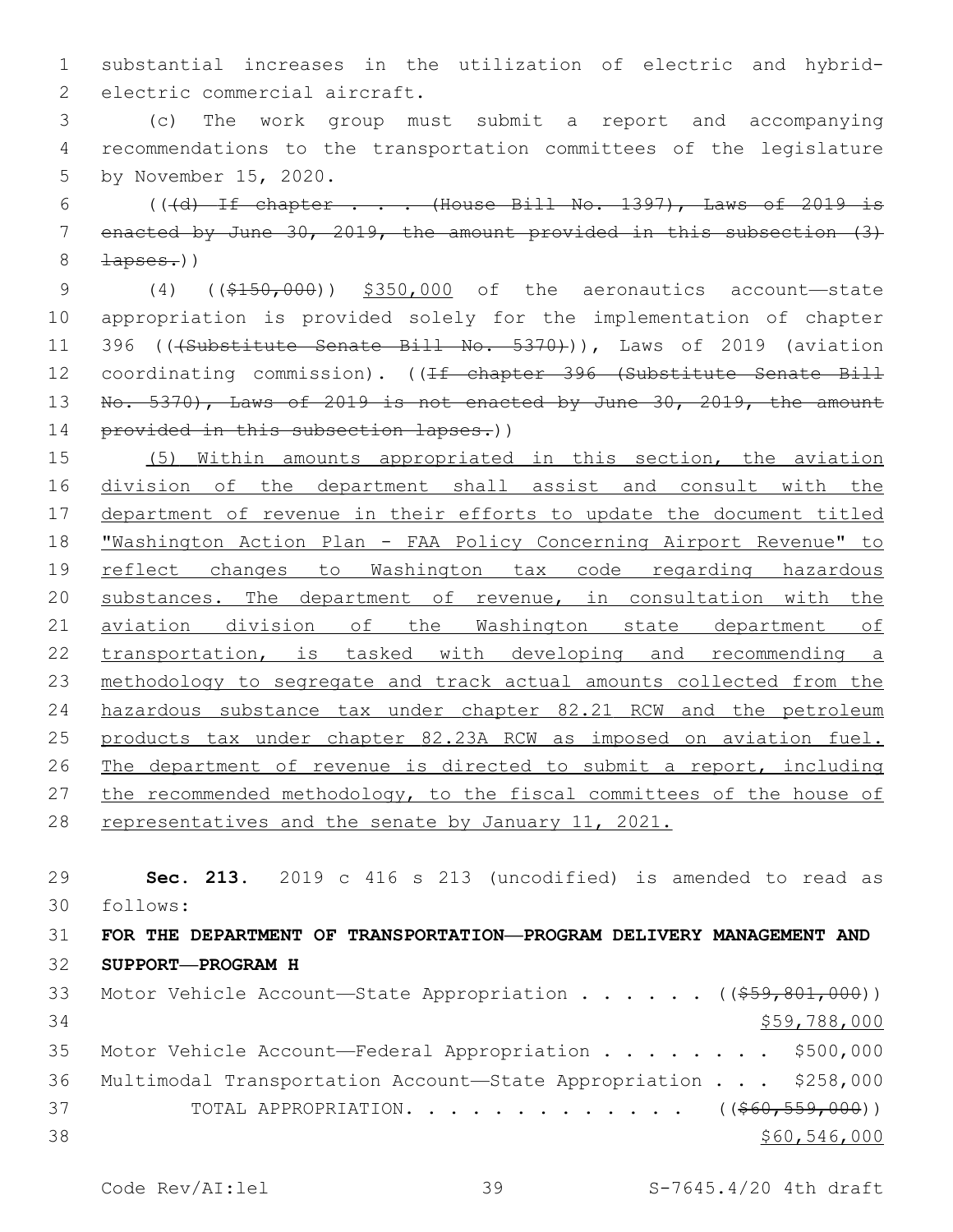The appropriations in this section are subject to the following 2 conditions and limitations:

 (1) The legislature recognizes that the trail known as the Rocky Reach Trail, and its extensions, serve to separate motor vehicle traffic from pedestrians and bicyclists, increasing motor vehicle safety on state route number 2 and the coincident section of state route number 97. Consistent with chapter 47.30 RCW and pursuant to RCW 47.12.080, the legislature declares that transferring portions of WSDOT Inventory Control (IC) No. 2-09-04686 containing the trail and associated buffer areas to the Washington state parks and recreation commission is consistent with the public interest. The legislature directs the department to transfer the property to the Washington 13 state parks and recreation commission.

 (a) The department must be paid fair market value for any portions of the transferred real property that is later abandoned, vacated, or ceases to be publicly maintained for trail purposes.

 (b) Prior to completing the transfer in this subsection (1), the department must ensure that provisions are made to accommodate private and public utilities and any facilities that predate the department's acquisition of the property, at no cost to those entities. Prior to completing the transfer, the department shall also ensure that provisions, by fair market assessment, are made to accommodate other private and public utilities and any facilities that have been legally allowed by permit or other instrument.

 (c) The department may sell any adjoining property that is not necessary to support the Rocky Reach Trail and adjacent buffer areas only after the transfer of trail-related property to the Washington state parks and recreation commission is complete. Adjoining property owners must be given the first opportunity to acquire such property that abuts their property, and applicable boundary line or other adjustments must be made to the legal descriptions for recording 32 purposes.

 (2) With respect to Parcel 12 of the real property conveyed by the state of Washington to the city of Mercer Island under that certain quitclaim deed, dated April 19, 2000, recorded in King county under recording no. 20000425001234, the requirement in the deed that the property be used for road/street purposes only will be deemed satisfied by the department of transportation so long as commuter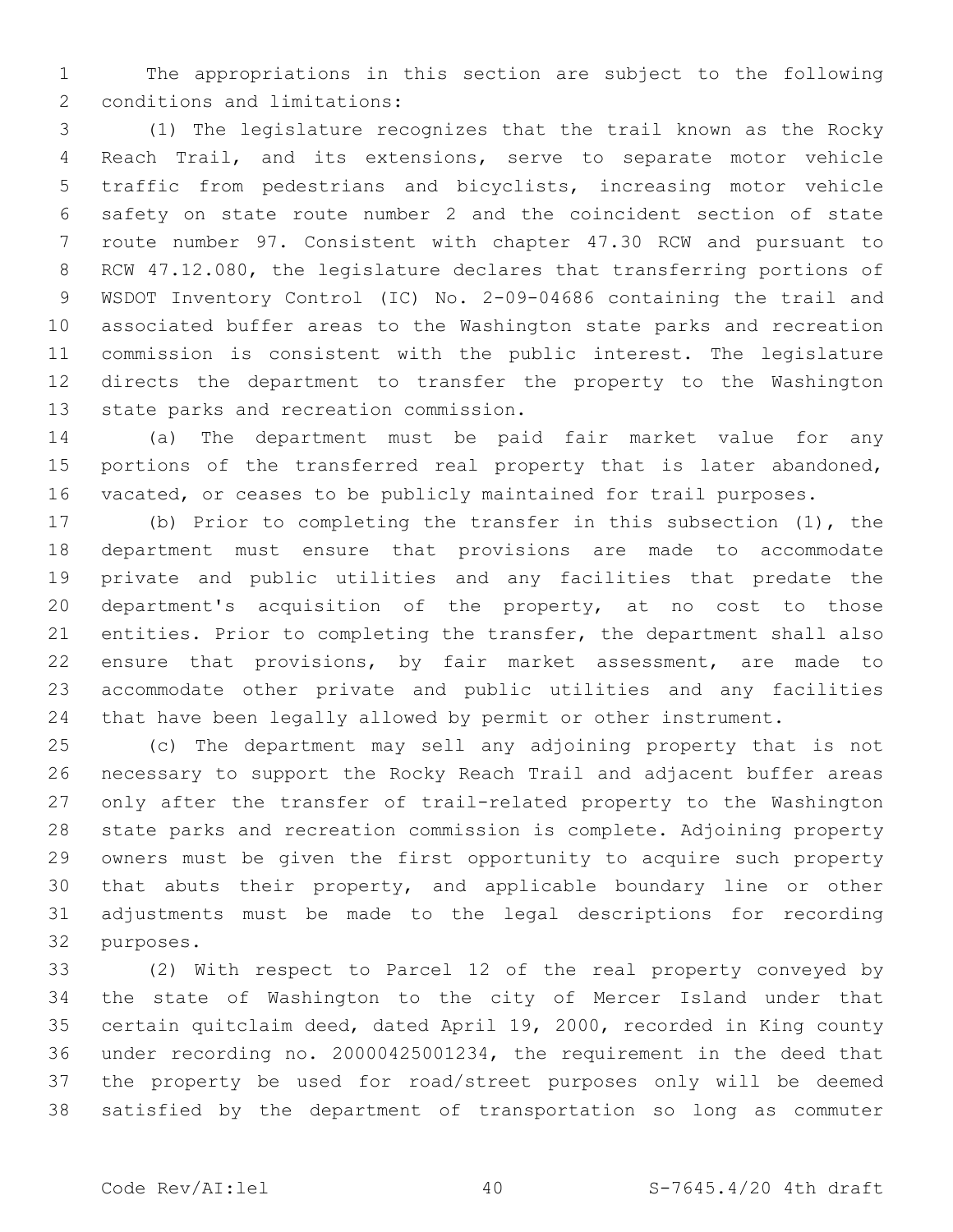parking, as part of the vertical development of the property, is one 2 of the significant uses of the property.

 (3) \$1,600,000 of the motor vehicle account—state appropriation is provided solely for real estate services activities. Consistent with RCW 47.12.120 and during the 2019-2021 fiscal biennium, when initiating, extending, or renewing any rent or lease agreements with a regional transit authority, consideration of value must be equivalent to one hundred percent of economic or market rent.

 (4)(a) \$100,000 of the motor vehicle account—state appropriation 10 is provided solely for the department to:

 (i) Determine the real property owned by the state of Washington and under the jurisdiction of the department in King county that is surplus property located in an area encompassing south of Dearborn Street in Seattle, south of Newcastle, west of SR 515, and north of 15 South 216th to SR 515; and

 (ii) Use any remaining funds after (a)(i) of this subsection is completed to identify additional real property across the state owned by the state of Washington and under the jurisdiction of the 19 department that is surplus property.

 (b) The department shall provide a report to the transportation committees of the legislature describing the properties it has identified as surplus property under (a) of this subsection by 23 October 1, 2020.

 **Sec. 214.** 2019 c 416 s 214 (uncodified) is amended to read as follows:

## **FOR THE DEPARTMENT OF TRANSPORTATION—PUBLIC-PRIVATE PARTNERSHIPS—**

**PROGRAM K**

28 Motor Vehicle Account-State Appropriation . . . . . . . . \$670,000 29 Electric Vehicle Account-State Appropriation. . . . . . \$2,000,000 Multimodal Transportation Account—State Appropriation. . . \$1,634,000 31 TOTAL APPROPRIATION. . . . . . . . . . . . . . . . \$4,304,000

 The appropriations in this section are subject to the following 33 conditions and limitations:

 (1) The economic partnerships program must continue to explore retail partnerships at state-owned park and ride facilities, as 36 authorized in RCW 47.04.295.

 (2) \$350,000 of the multimodal transportation account—state appropriation is provided solely for the department to execute a

Code Rev/AI:lel 41 S-7645.4/20 4th draft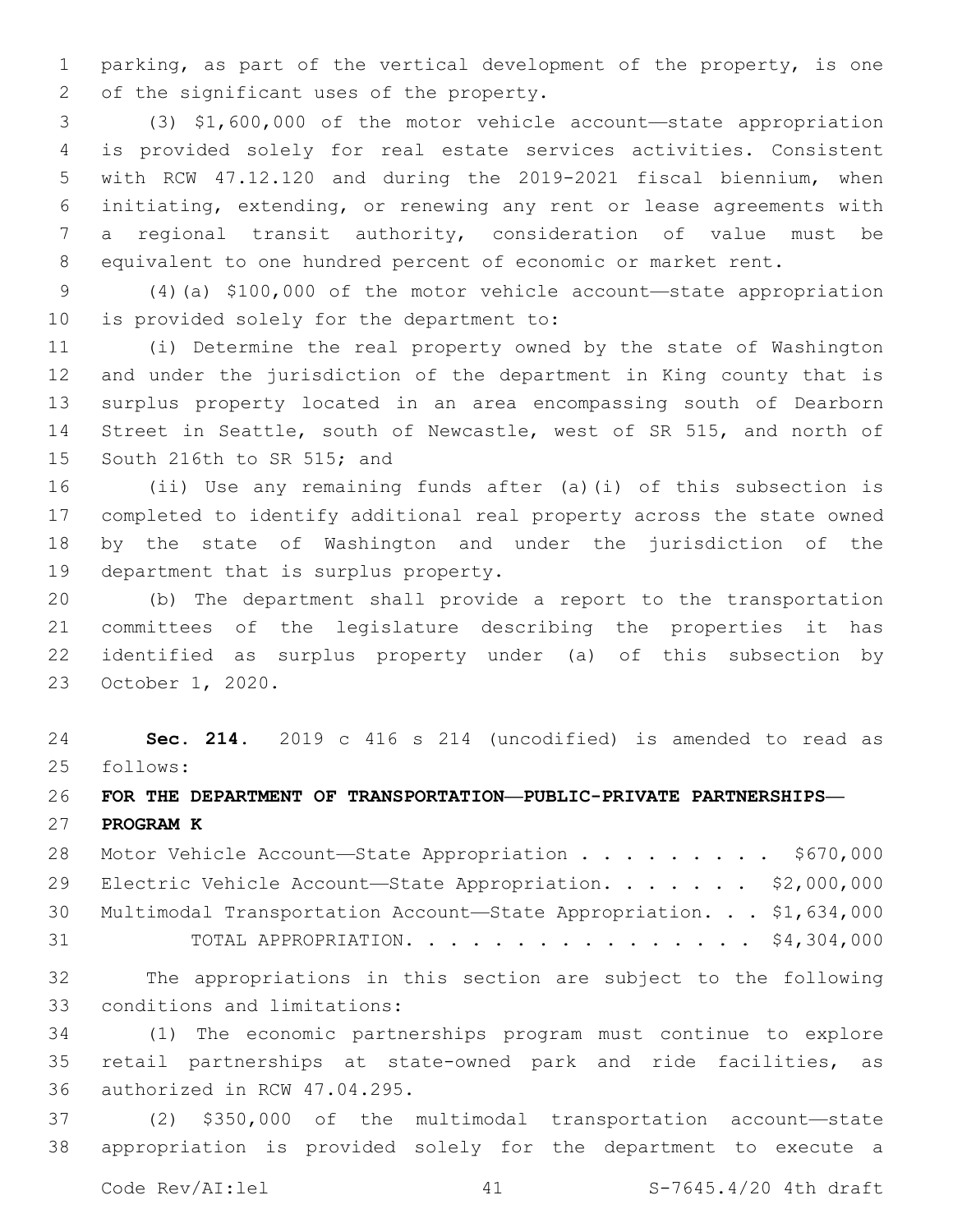transit oriented development pilot project at Kingsgate park and ride in Kirkland intended to be completed by December 31, 2023. The purpose of the pilot project is to demonstrate how appropriate department properties may be used to provide multiple public benefits such as affordable and market rate housing, commercial development, and institutional facilities in addition to transportation purposes. To accomplish the pilot project, the department is authorized to exercise all legal and administrative powers authorized in statute that may include, but is not limited to, the transfer, lease, or sale of some or all of the property to another governmental agency, public development authority, or nonprofit developer approved by the department and partner agencies. The department may also partner with 13 sound transit, King county, the city of Kirkland, and any other federal, regional, or local jurisdiction on any policy changes necessary from those jurisdictions to facilitate the pilot project. By December 1, 2019, the department must report to the legislature on any legislative actions necessary to facilitate the pilot project and 18 future transit oriented development projects.

 (3) \$2,000,000 of the electric vehicle account—state appropriation is provided solely for the clean alternative fuel vehicle charging and refueling infrastructure program in chapter 287 22 (((Engrossed Second Substitute House Bill No. 2042))), Laws of 2019 23 (advancing green transportation adoption). ((If chapter 287 (Engrossed Second Substitute House Bill No. 2042), Laws of 2019 is not enacted by June 30, 2019, the amount provided in this subsection  $\frac{1}{20}$ 

 (4) \$1,200,000 of the multimodal transportation account—state appropriation is provided solely for the pilot program established 29 under chapter 287 (((Engrossed Second Substitute House Bill No. 2042))), Laws of 2019 (advancing green transportation adoption) to provide clean alternative fuel vehicle use opportunities to underserved communities and low to moderate income members of the workforce not readily served by transit or located in transportation corridors with emissions that exceed federal or state emissions 35 standards. ((<del>If chapter 287 (Engrossed Second Substitute House Bill</del> No. 2042), Laws of 2019 is not enacted by June 30, 2019, the amount provided in this subsection lapses.))

 (5) \$84,000 of the multimodal transportation account—state appropriation is provided solely for an interagency transfer to the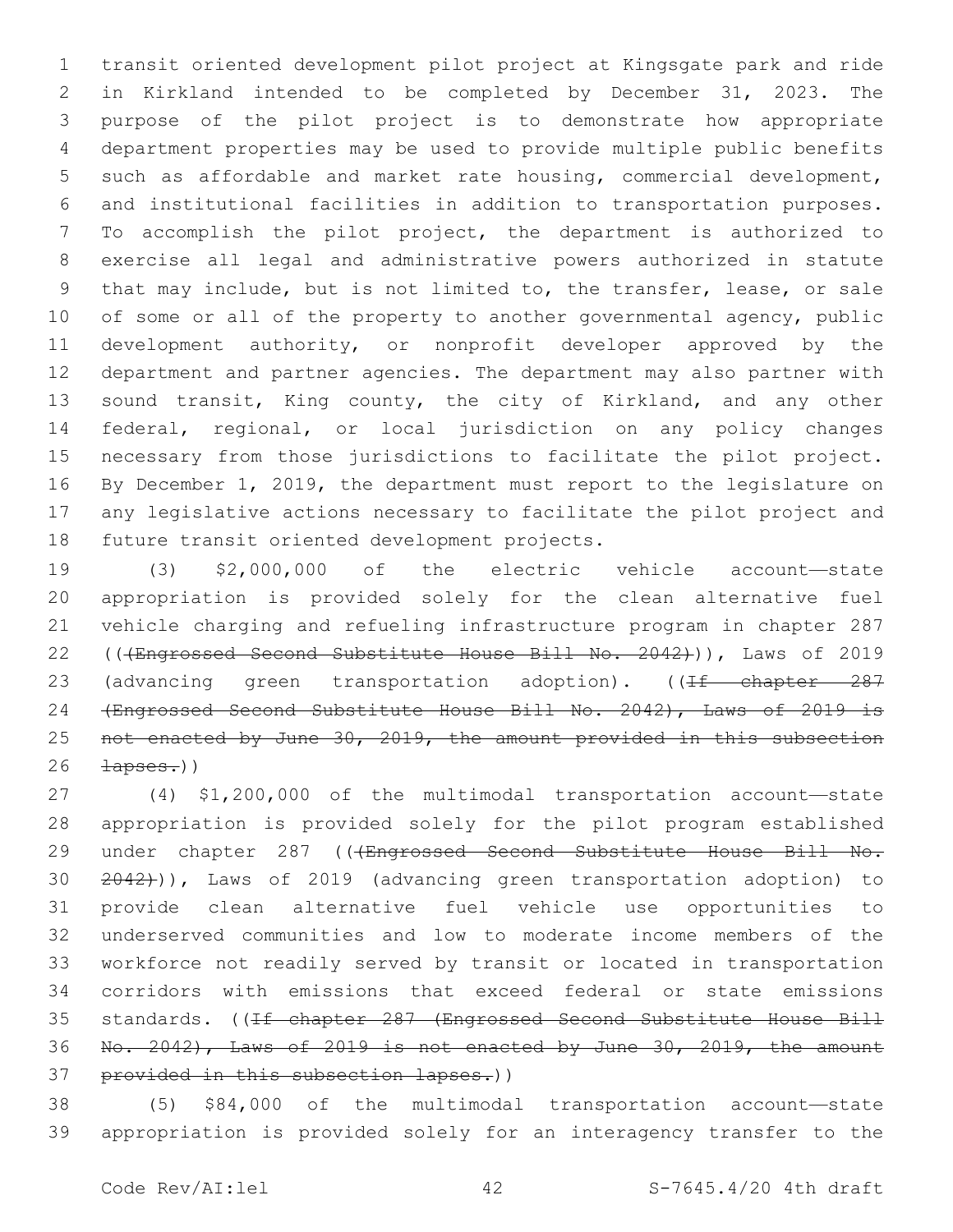department of commerce for the purpose of conducting a study as described in chapter 287 (((Engrossed Second Substitute House Bill No. 2042))), Laws of 2019 (advancing green transportation adoption) to identify opportunities to reduce barriers to electric vehicle adoption by lower income residents of the state through the use of 6 vehicle and infrastructure financing assistance. ((If chapter 287 (Engrossed Second Substitute House Bill No. 2042), Laws of 2019 is 8 not enacted by June 30, 2019, the amount provided in this subsection 9 <del>lapses.</del>))

 (6) Building on the information and experience gained from the 11 transit oriented development project at the Kingsgate park and ride, the department must identify a pilot park and ride with future public-private partnership development potential in Pierce county and 14 report back to the transportation committees of the legislature by June 30, 2021, with a proposal for moving forward with a pilot project.

 **Sec. 215.** 2019 c 416 s 215 (uncodified) is amended to read as follows:

| 19 | FOR THE DEPARTMENT OF TRANSPORTATION—HIGHWAY MAINTENANCE—PROGRAM M     |
|----|------------------------------------------------------------------------|
| 20 | Motor Vehicle Account-State Appropriation ( $(\frac{2495}{228},000)$ ) |
| 21 | \$486,514,000                                                          |
| 22 | Motor Vehicle Account-Federal Appropriation \$7,000,000                |
| 23 | State Route Number 520 Corridor Account-State                          |
| 24 | \$4,447,000                                                            |
| 25 | Tacoma Narrows Toll Bridge Account-State                               |
| 26 | \$1,549,000                                                            |
| 27 | Alaskan Way Viaduct Replacement Project                                |
| 28 | Account-State Appropriation ( $(\frac{69}{7533}, 000)$ )               |
| 29 | \$9,537,000                                                            |
| 30 | Interstate 405 and State Route Number 167 Express                      |
| 31 | Toll Lanes ((Operations)) Account-State                                |
| 32 | Appropriation.<br>$((\$1,370,000))$                                    |
| 33 | \$4,528,000                                                            |
| 34 | TOTAL APPROPRIATION. ( $(\frac{\$519,127,000}{})$ )                    |
| 35 | \$513, 575, 000                                                        |
| 36 | The appropriations in this section are subject to the following        |
| 37 | conditions and limitations:                                            |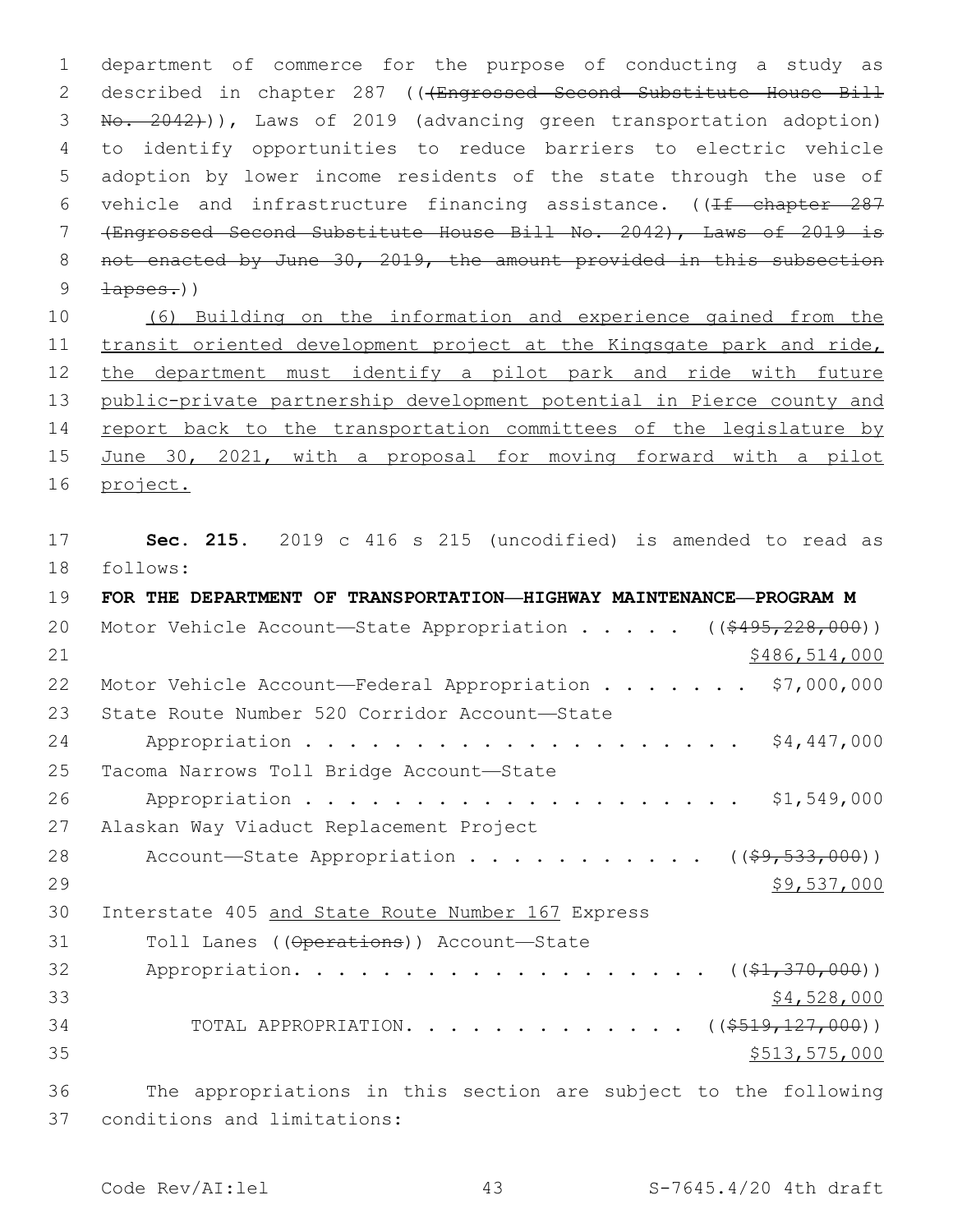(1)(a) \$6,170,000 of the motor vehicle account—state appropriation is provided solely for utility fees assessed by local governments as authorized under RCW 90.03.525 for the mitigation of stormwater runoff from state highways. Plan and reporting 5 requirements as required in chapter 435 (((Senate Bill No. 5505))), Laws of 2019 (Local Stormwater Charges) shall be consistent with the January 2012 findings of the Joint Transportation Committee Report for Effective Cost Recovery Structure for WSDOT, Jurisdictions, and 9 Efficiencies in Stormwater Management.

 (b) Pursuant to RCW 90.03.525(3), the department and the utilities imposing charges to the department shall negotiate with the goal of agreeing to rates such that the total charges to the department for the 2019-2021 fiscal biennium do not exceed the amount provided in this subsection. The department shall report to the transportation committees of the legislature on the amount of funds requested, the funds granted, and the strategies used to keep costs 17 down, by January 17, 2021. If chapter 435 ((<del>(Senate Bill No. 5505)</del>)), Laws of 2019 (local stormwater charges) is enacted by June 30, 2019, 19 this subsection (1)(b) does not take effect.

 (2) \$4,447,000 of the state route number 520 corridor account— state appropriation is provided solely to maintain the state route number 520 floating bridge. These funds must be used in accordance 23 with RCW 47.56.830(3).

 (3) \$1,549,000 of the Tacoma Narrows toll bridge account—state appropriation is provided solely to maintain the new Tacoma Narrows bridge. These funds must be used in accordance with RCW 47.56.830(3).

27 (4) ((\$1,370,000)) \$2,050,000 of the Interstate 405 and state 28 route number 167 express toll lanes ((operations)) account-state 29 appropriation is provided solely to maintain the Interstate 405 and state route number 167 express toll lanes between Lynnwood and 31 Bellevue, and Renton and the southernmost point of the express toll 32 lanes. These funds must be used in accordance with RCW 47.56.830(3).

 (5) \$2,478,000 of the Interstate 405 and state route number 167 express toll lanes account—state appropriation is provided solely for maintenance for the 2019-2021 fiscal biennium only on the Interstate 405 roadway between Renton and Bellevue.

 (6) \$5,000,000 of the motor vehicle account—state appropriation is provided solely for a contingency pool for snow and ice removal. The department must notify the office of financial management and the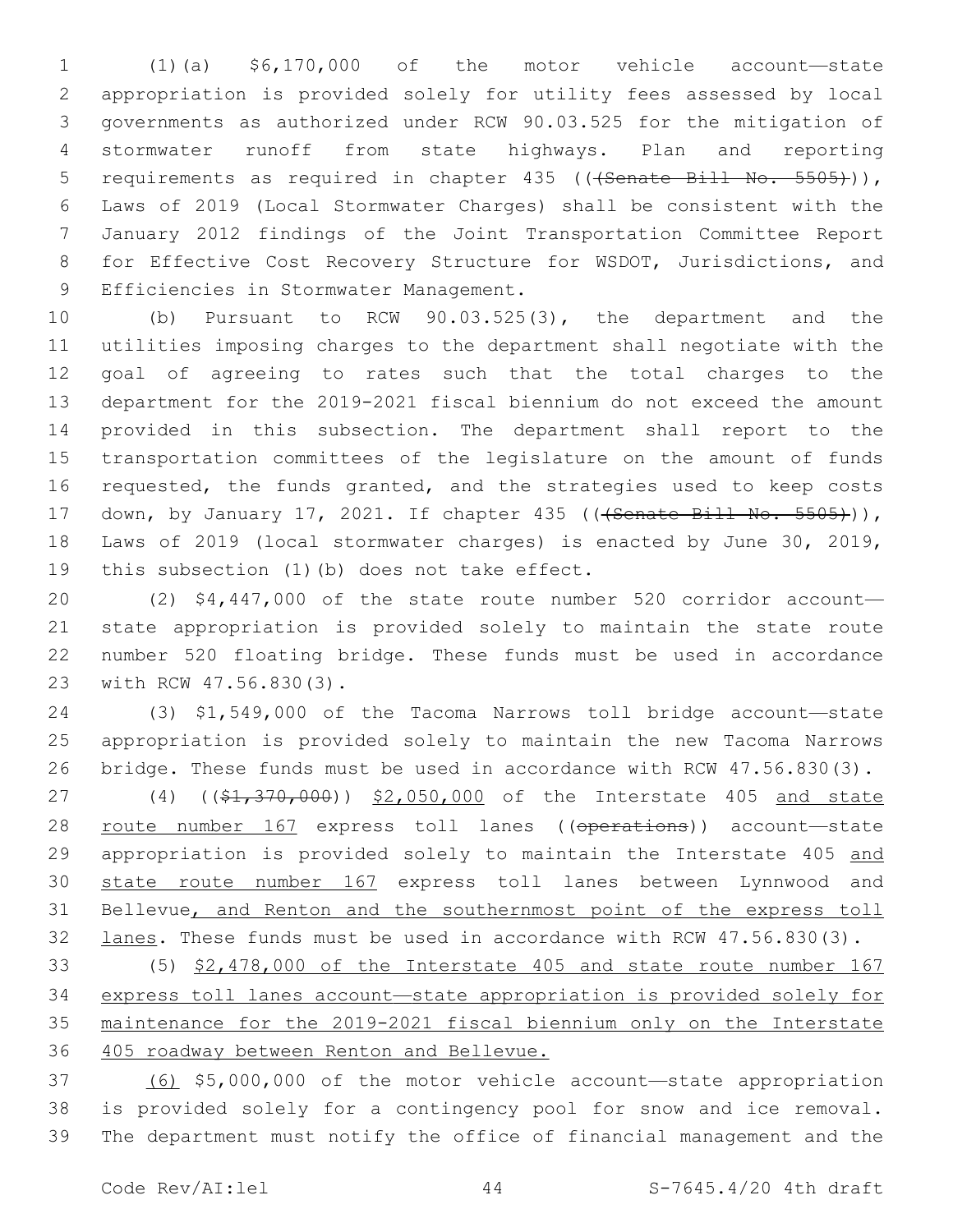transportation committees of the legislature when they have spent the base budget for snow and ice removal and will begin using the 3 contingency pool funding.

 (((6))) (7) \$1,025,000 of the motor vehicle account—state appropriation is provided solely for the department to implement safety improvements and debris clean up on department-owned rights- of-way in the city of Seattle at levels above that being implemented as of January 1, 2019. The department must contract out or hire a crew dedicated solely to collecting and disposing of garbage, clearing debris or hazardous material, and implementing safety improvements where hazards exist to the traveling public, department employees, or people encamped upon department-owned rights-of-way. The department may request assistance from the Washington state patrol as necessary in order for both agencies to provide enhanced safety-related activities regarding the emergency hazards along state 16 highway rights-of-way in the Seattle area.

 $(17$   $(17)$ ) (8) \$1,015,000 of the motor vehicle account—state appropriation is provided solely for a partnership program between the department and the city of Tacoma. The program shall address the safety and public health problems created by homeless encampments on the department's property along state highways within the city limits. \$570,000 is for dedicated department maintenance staff and associated clean-up costs. The department and the city of Tacoma shall enter into a reimbursable agreement to cover up to \$445,000 of the city's expenses for clean-up crews and landfill costs.

 $((+8))$  (9) The department must commence a pilot program for the 2019-2021 fiscal biennium at the four highest demand safety rest areas to create and maintain an online calendar for volunteer groups to check availability of weekends for the free coffee program. The calendar must be updated at least weekly and show dates and times that are, or are not, available to participate in the free coffee program. The department must submit a report to the legislature on the ongoing pilot by December 1, 2020, outlining the costs and benefits of the online calendar pilot, and including surveys from the volunteer groups and agency staff to determine its effectiveness.

 **Sec. 216.** 2019 c 416 s 216 (uncodified) is amended to read as follows: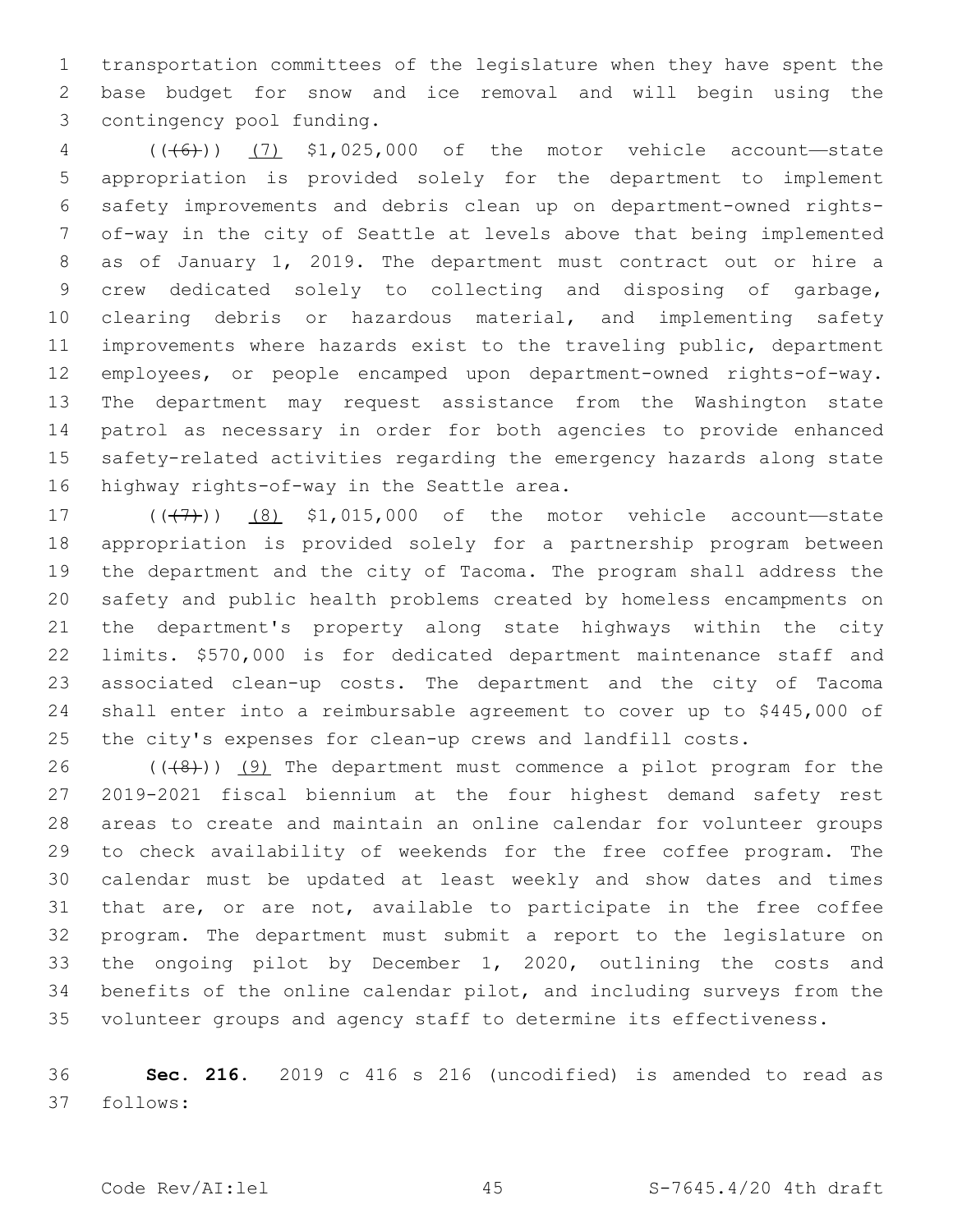|    | FOR THE DEPARTMENT OF TRANSPORTATION—TRAFFIC OPERATIONS—PROGRAM Q—     |
|----|------------------------------------------------------------------------|
| 2  | <b>OPERATING</b>                                                       |
| 3  | Motor Vehicle Account—State Appropriation ( $(\frac{270}{681}, 000)$ ) |
| 4  | \$76, 211, 000                                                         |
| 5  | Motor Vehicle Account-Federal Appropriation \$2,050,000                |
| 6  | Motor Vehicle Account-Private/Local Appropriation \$250,000            |
| 7  | State Route Number 520 Corridor Account-State                          |
| 8  |                                                                        |
| 9  | Tacoma Narrows Toll Bridge Account-State Appropriation. \$31,000       |
| 10 | Alaskan Way Viaduct Replacement Project Account-                       |
| 11 | State Appropriation. \$26,000                                          |
| 12 | Interstate 405 and State Route Number 167 Express                      |
| 13 | Toll Lanes Account-State Appropriation. \$32,000                       |
| 14 | TOTAL APPROPRIATION. ( $(\frac{272,981,000}{s})$                       |
| 15 | \$78,653,000                                                           |
|    |                                                                        |

 The appropriations in this section are subject to the following 17 conditions and limitations:

 (1) \$6,000,000 of the motor vehicle account—state appropriation is provided solely for low-cost enhancements. The department shall give priority to low-cost enhancement projects that improve safety or provide congestion relief. By December 15th of each odd-numbered year, the department shall provide a report to the legislature listing all low-cost enhancement projects completed in the prior 24 fiscal biennium.

 (2)(a) During the 2019-2021 fiscal biennium, the department shall continue a pilot program that expands private transportation providers' access to high occupancy vehicle lanes. Under the pilot program, when the department reserves a portion of a highway based on the number of passengers in a vehicle, the following vehicles must be authorized to use the reserved portion of the highway if the vehicle has the capacity to carry eight or more passengers, regardless of the number of passengers in the vehicle: (i) Auto transportation company vehicles regulated under chapter 81.68 RCW; (ii) passenger charter carrier vehicles regulated under chapter 81.70 RCW, except marked or unmarked stretch limousines and stretch sport utility vehicles as defined under department of licensing rules; (iii) private nonprofit transportation provider vehicles regulated under chapter 81.66 RCW; and (iv) private employer transportation service vehicles. For purposes of this subsection, "private employer transportation

Code Rev/AI:lel 46 S-7645.4/20 4th draft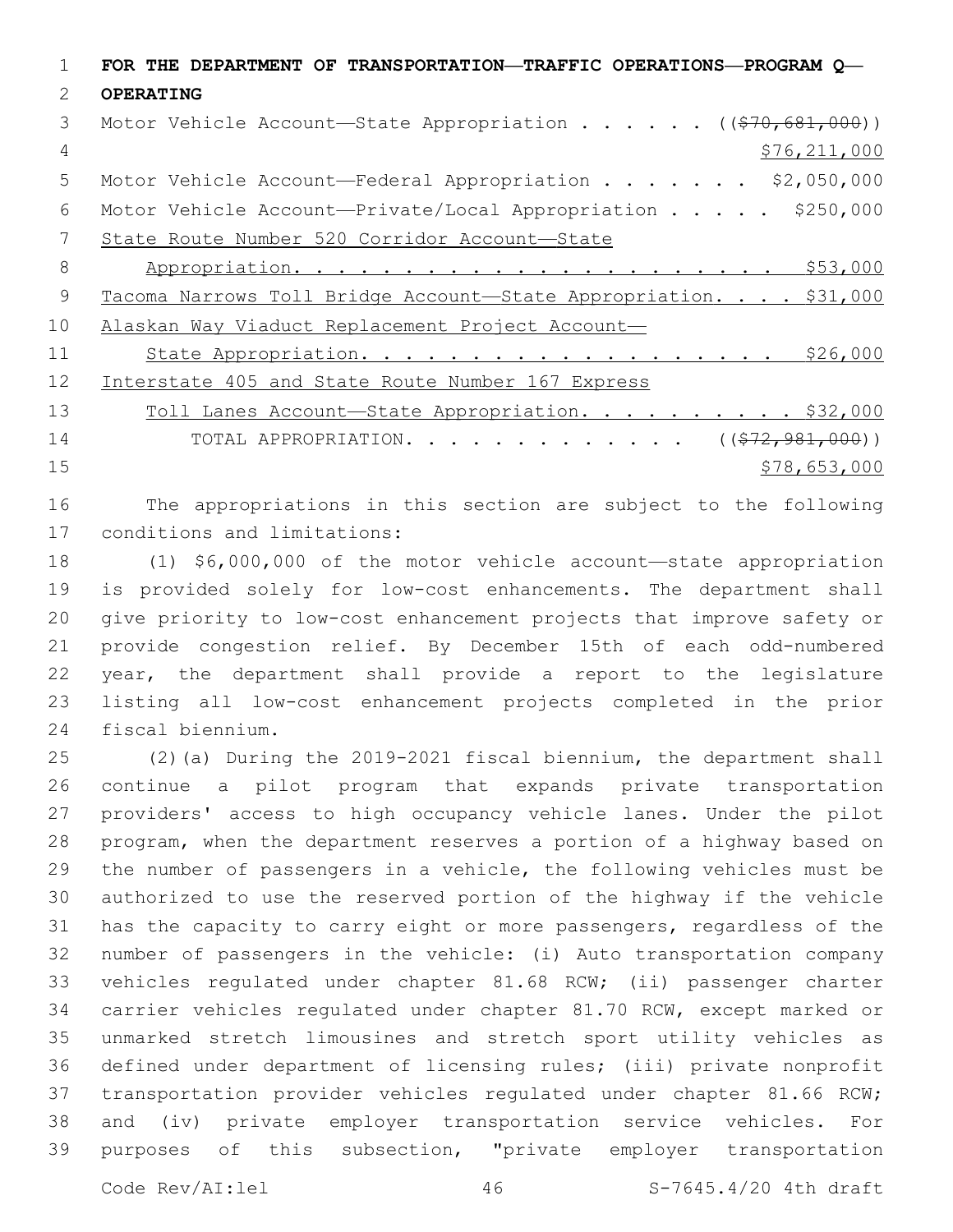service" means regularly scheduled, fixed-route transportation service that is offered by an employer for the benefit of its employees. Nothing in this subsection is intended to authorize the conversion of public infrastructure to private, for-profit purposes or to otherwise create an entitlement or other claim by private users to public infrastructure.6

 (b) The department shall expand the high occupancy vehicle lane access pilot program to vehicles that deliver or collect blood, tissue, or blood components for a blood-collecting or distributing establishment regulated under chapter 70.335 RCW. Under the pilot program, when the department reserves a portion of a highway based on the number of passengers in a vehicle, blood-collecting or distributing establishment vehicles that are clearly and identifiably marked as such on all sides of the vehicle are considered emergency vehicles and must be authorized to use the reserved portion of the 16 highway.

 (c) The department shall expand the high occupancy vehicle lane access pilot program to organ transport vehicles transporting a time urgent organ for an organ procurement organization as defined in RCW 20 68.64.010. Under the pilot program, when the department reserves a portion of a highway based on the number of passengers in a vehicle, organ transport vehicles that are clearly and identifiably marked as such on all sides of the vehicle are considered emergency vehicles and must be authorized to use the reserved portion of the highway.

25 (d) The department shall expand the high occupancy vehicle lane access pilot program to private, for hire vehicles regulated under chapter 81.72 RCW that have been specially manufactured, designed, or modified for the transportation of a person who has a mobility disability and uses a wheelchair or other assistive device. Under the pilot program, when the department reserves a portion of a highway based on the number of passengers in a vehicle, wheelchair-accessible taxicabs that are clearly and identifiably marked as such on all sides of the vehicle are considered public transportation vehicles and must be authorized to use the reserved portion of the highway.

 (( $\left(\frac{1}{d} \right)$ ) (e) Nothing in this subsection (2) is intended to exempt these vehicles from paying tolls when they do not meet the occupancy 37 requirements established by the department for ((high occupancy)) 38 express toll lanes.

 (3) When regional transit authority construction activities are visible from a state highway, the department shall allow the regional Code Rev/AI:lel 47 5-7645.4/20 4th draft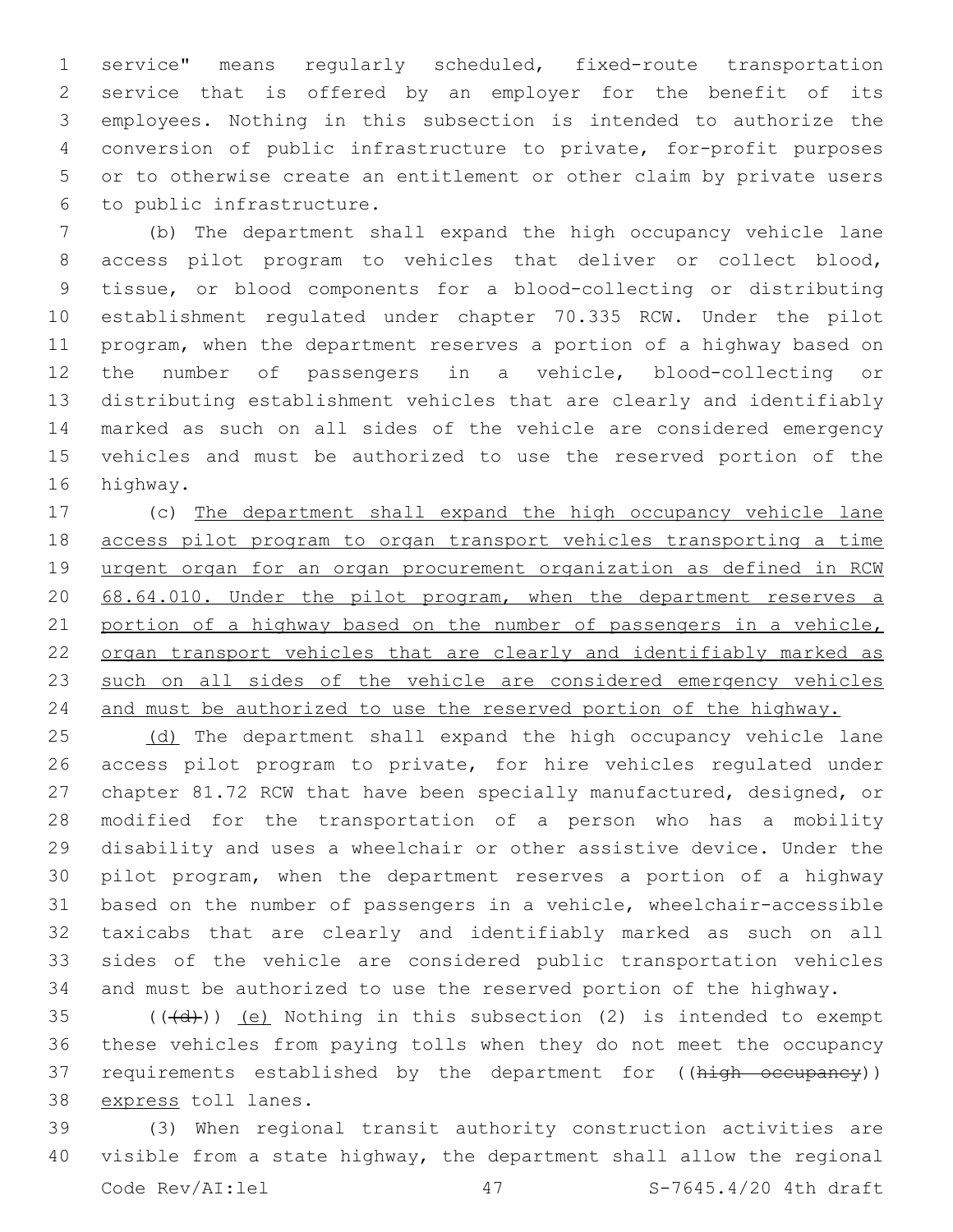1 transit authority to place safe and appropriate signage informing the 2 public of the purpose of the construction activity.

3 (4) The department must make signage for low-height bridges a 4 high priority.

5 (5) \$32,000 of the Interstate 405 and state route number 167 6 express toll lanes account—state appropriation, \$53,000 of the state 7 route number 520 corridor account—state appropriation, \$31,000 of the 8 Tacoma Narrows toll bridge account—state appropriation, and \$26,000 9 of the Alaskan Way viaduct replacement project account-state 10 appropriation are provided solely for the traffic operations 11 program's proportional share of time spent supporting tolling 12 operations for the respective tolling facilities.

13 **Sec. 217.** 2019 c 416 s 217 (uncodified) is amended to read as 14 follows:

## 15 **FOR THE DEPARTMENT OF TRANSPORTATION—TRANSPORTATION MANAGEMENT AND** 16 **SUPPORT—PROGRAM S**

| 17 | Motor Vehicle Account-State Appropriation ( $(\frac{238}{782}, \frac{782}{100})$ ) |
|----|------------------------------------------------------------------------------------|
| 18 | \$38, 251, 000                                                                     |
| 19 | Motor Vehicle Account-Federal Appropriation \$1,380,000                            |
| 20 | Motor Vehicle Account-Private/Local Appropriation \$500,000                        |
| 21 | Multimodal Transportation Account-State                                            |
| 22 | \$1,129,000                                                                        |
| 23 | State Route Number 520 Corridor Account-State                                      |
| 24 |                                                                                    |
| 25 | Tacoma Narrows Toll Bridge Account-State Appropriation. \$116,000                  |
| 26 | Alaskan Way Viaduct Replacement Project Account-                                   |
| 27 |                                                                                    |
| 28 | Interstate 405 and State Route Number 167 Express                                  |
| 29 | Toll Lanes Account-State Appropriation. \$119,000                                  |
| 30 | TOTAL APPROPRIATION. ( $(*41,791,000)$ )                                           |
| 31 | \$41,794,000                                                                       |

32 The appropriations in this section are subject to the following 33 conditions and limitations:

 (1) \$2,000,000 of the motor vehicle account—state appropriation is provided solely for a grant program that makes awards for the following: (a) Support for nonprofit agencies, churches, and other entities to help provide outreach to populations underrepresented in the current apprenticeship programs; (b) preapprenticeship training; Code Rev/AI:lel 48 S-7645.4/20 4th draft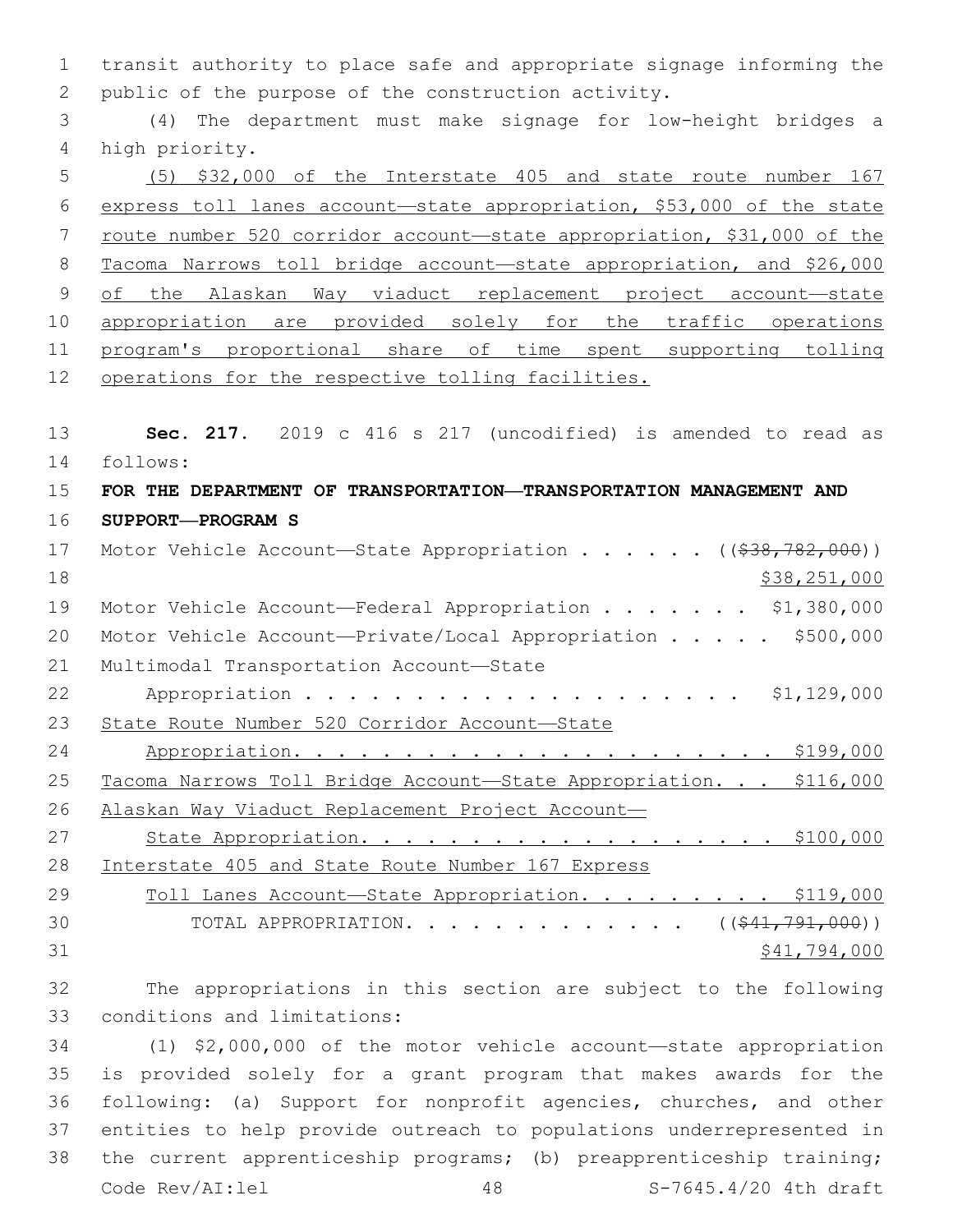and (c) child care, transportation, and other supports that are needed to help women, veterans, and minorities enter and succeed in apprenticeship. The department must report on grants that have been awarded and the amount of funds disbursed by December 1st each year. If moneys are provided in the omnibus operating appropriations act for a career connected learning grant program, defined in chapter . . . (Substitute House Bill No. 1336), Laws of 2019, or otherwise, the amount provided in this subsection lapses.

 (2) \$150,000 of the motor vehicle account—state appropriation is provided solely for a user-centered and mobile-compatible web site 11 redesign using estimated web site ad revenues.

 (3) From the revenues generated by the five dollar per studded tire fee under RCW 46.37.427, \$250,000 of the motor vehicle account— state appropriation is provided solely for the department, in consultation with the appropriate local jurisdictions and relevant stakeholder groups, to establish a pilot media-based public information campaign regarding the damage of studded tire use on state and local roadways in Whatcom county, and to continue the existing pilot information campaign in Spokane county. The reason for the geographic selection of Spokane and Whatcom counties is based on the high utilization of studded tires in these jurisdictions. The public information campaigns must primarily focus on making the 23 consumer aware of the safety implications for other drivers, road deterioration, financial impact for taxpayers, and, secondarily, the alternatives to studded tires. The Whatcom county pilot media-based public information campaign must begin by September 1, 2020. By January 14, 2021, the department must provide the transportation committees of the legislature an update on the Spokane and Whatcom county pilot media-based public information campaigns.

 (4) ((\$138,000 of the motor vehicle account—state appropriation 31 is provided solely for the implementation of chapter . . . (Second Substitute Senate Bill No. 5489), Laws of 2019 (concerning 33 environmental health disparities). If chapter . . . (Second Substitute Senate Bill No. 5489), Laws of 2019 is not enacted by June 30, 2019, the amount provided in this subsection lapses)) \$119,000 of the Interstate 405 and state route number 167 express toll lanes account—state appropriation, \$199,000 of the state route number 520 corridor account—state appropriation, \$116,000 of the Tacoma Narrows toll bridge account—state appropriation, and \$100,000 of the Alaskan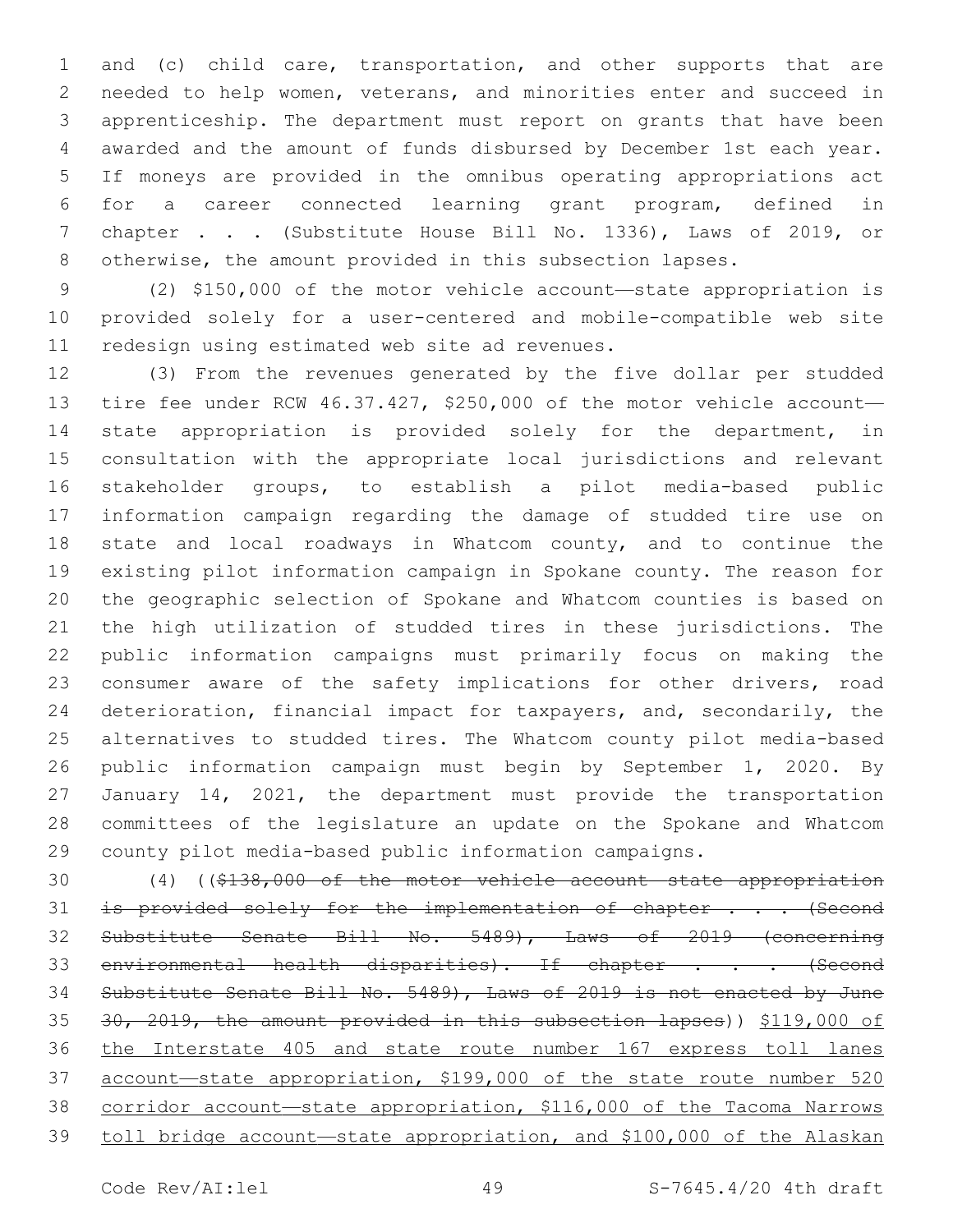| $\mathbf 1$ | Way viaduct replacement project account-state appropriation are              |
|-------------|------------------------------------------------------------------------------|
| 2           | provided solely for the transportation management and<br>support             |
| 3           | program's proportional share of time spent supporting tolling                |
| 4           | operations for the respective tolling facilities.                            |
|             |                                                                              |
| 5           | Sec. 218. 2019 c 416 s 218 (uncodified) is amended to read as                |
| 6           | follows:                                                                     |
| 7           | FOR THE DEPARTMENT OF TRANSPORTATION—TRANSPORTATION PLANNING, DATA,          |
| 8           | AND RESEARCH-PROGRAM T                                                       |
| 9           | ((High Occupancy)) Interstate 405 and State Route                            |
| 10          | Number 167 Express Toll Lanes ((Operations))                                 |
| 11          | Account-State Appropriation. ( $(\frac{23,000,000}{2})$ )                    |
| 12          | \$3,123,000                                                                  |
| 13          | Motor Vehicle Account-State Appropriation ( $(\frac{29}{403}, 403, 000)$ )   |
| 14          | \$26,587,000                                                                 |
| 15          | Motor Vehicle Account—Federal Appropriation ( $(\frac{29}{7}\cdot485,000)$ ) |
| 16          | \$35,385,000                                                                 |
| 17          | Motor Vehicle Account-Private/Local Appropriation. $($ $($ \$800,000) $)$    |
| 18          | \$1,200,000                                                                  |
| 19          | Multimodal Transportation Account-State Appropriation \$710,000              |
| 20          | Multimodal Transportation Account-Federal                                    |
| 21          | \$2,809,000                                                                  |
| 22          | Multimodal Transportation Account-Private/Local                              |
| 23          | \$100,000                                                                    |
| 24          | State Route Number 520 Corridor Account-State                                |
| 25          |                                                                              |
| 26          | Tacoma Narrows Toll Bridge Account-State Appropriation. \$121,000            |
| 27          | Alaskan Way Viaduct Replacement Project Account-                             |
| 28          | State Appropriation. \$104,000                                               |
| 29          | TOTAL APPROPRIATION. ( $(\frac{266}{307}, 000)$ )                            |
| 30          | \$70,902,000                                                                 |
| 31          | The appropriations in this section are subject to the following              |

32 conditions and limitations:

 (1) \$130,000 of the motor vehicle account—state appropriation is provided solely for completion of a corridor study to identify potential improvements between exit 116 and exit 99 of Interstate 5. The study should further develop mid- and long-term strategies from the corridor sketch, and identify potential US 101/I-5 interchange improvements, a strategic plan for the Nisqually River bridges, Code Rev/AI:lel 50 S-7645.4/20 4th draft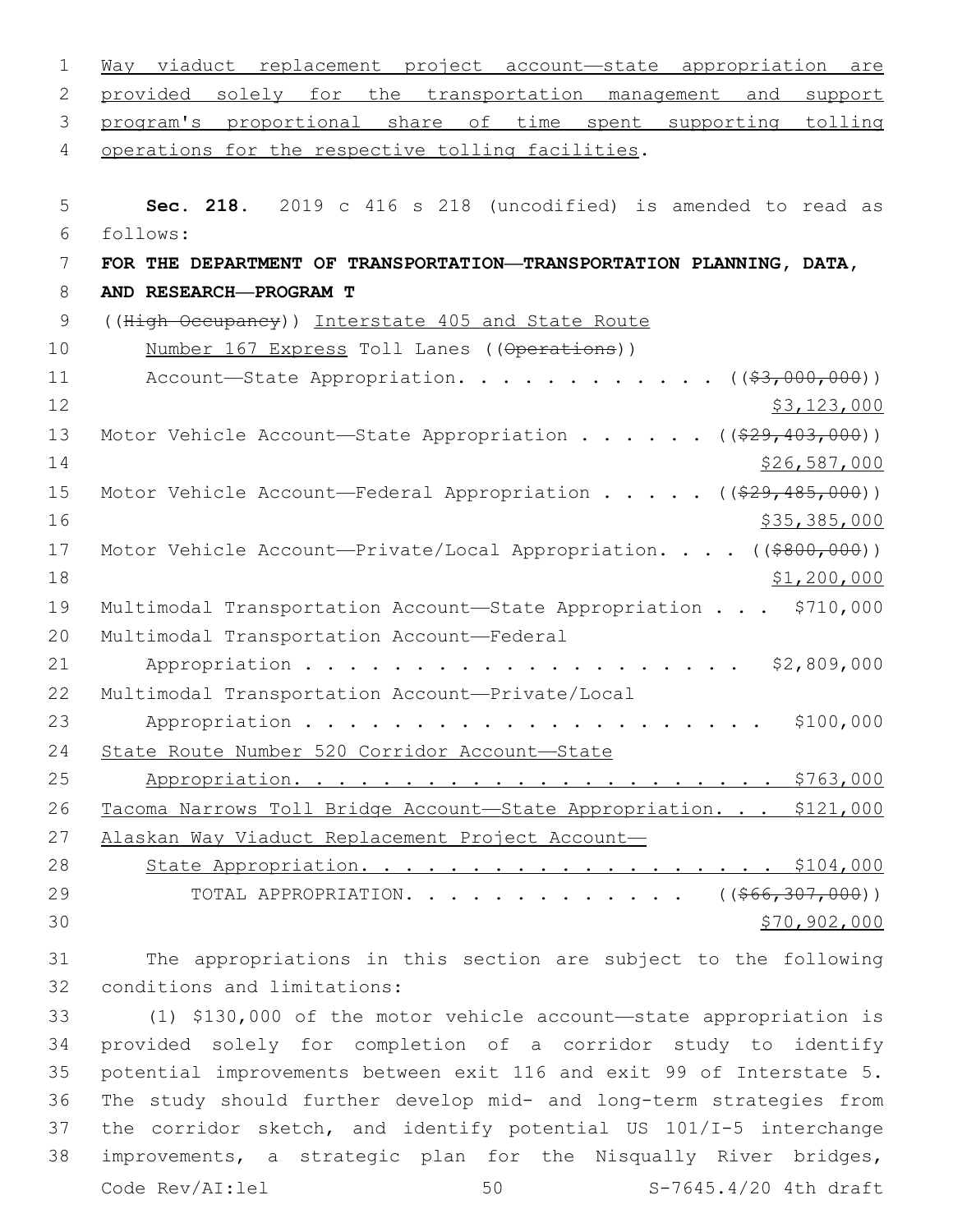regional congestion relief options, and ecosystem benefits to the Nisqually River estuary for salmon productivity and flood control.

 (2) The study on state route number 518 referenced in section 218(5), chapter 297, Laws of 2018 must be submitted to the transportation committees of the legislature by November 30, 2019.

 (3) \$100,000 of the motor vehicle account—state appropriation is provided solely to complete the Tacoma mall direct access feasibility 8 study.

 (4) \$4,600,000 of the motor vehicle account—federal appropriation is provided solely to complete the road usage charge pilot project overseen by the transportation commission using the remaining unspent amount of the federal grant award. The purpose of the road usage charge pilot project is to explore the viability of a road usage 14 charge as a possible replacement for the gas  $tax.$ 

 (5) \$3,000,000 of the ((high occupancy)) Interstate 405 and state route number 167 express toll lanes ((operations)) account—state appropriation is provided solely for updating the state route number 18 167 master plan. If ((neither)) chapter 421 (((Engrossed Substitute 19 Senate Bill No. 5825))), Laws of 2019 (addressing tolling) ((nor 20 chapter . . . (House Bill No. 2132), Laws of 2019 (addressing 21 tolling)) is not enacted by June 30, 2019, the amount provided in 22 this subsection lapses.

 (6) \$123,000 of the Interstate 405 and state route number 167 express toll lanes account—state appropriation, \$207,000 of the state 25 route number 520 corridor account-state appropriation, \$121,000 of 26 the Tacoma Narrows toll bridge account—state appropriation, and \$104,000 of the Alaskan Way viaduct replacement project account—state appropriation are provided solely for the transportation planning, data, and research program's proportional share of time spent supporting tolling operations for the respective tolling facilities.

 (7) By December 31, 2020, the department shall provide to the governor and the transportation committees of the legislature a report examining the feasibility of doing performance-based evaluations for projects. The department must incorporate feedback 35 from stakeholder groups, including traditionally underserved and historically disadvantaged populations, and the report shall include the project evaluation procedures that would be used for the performance-based evaluation.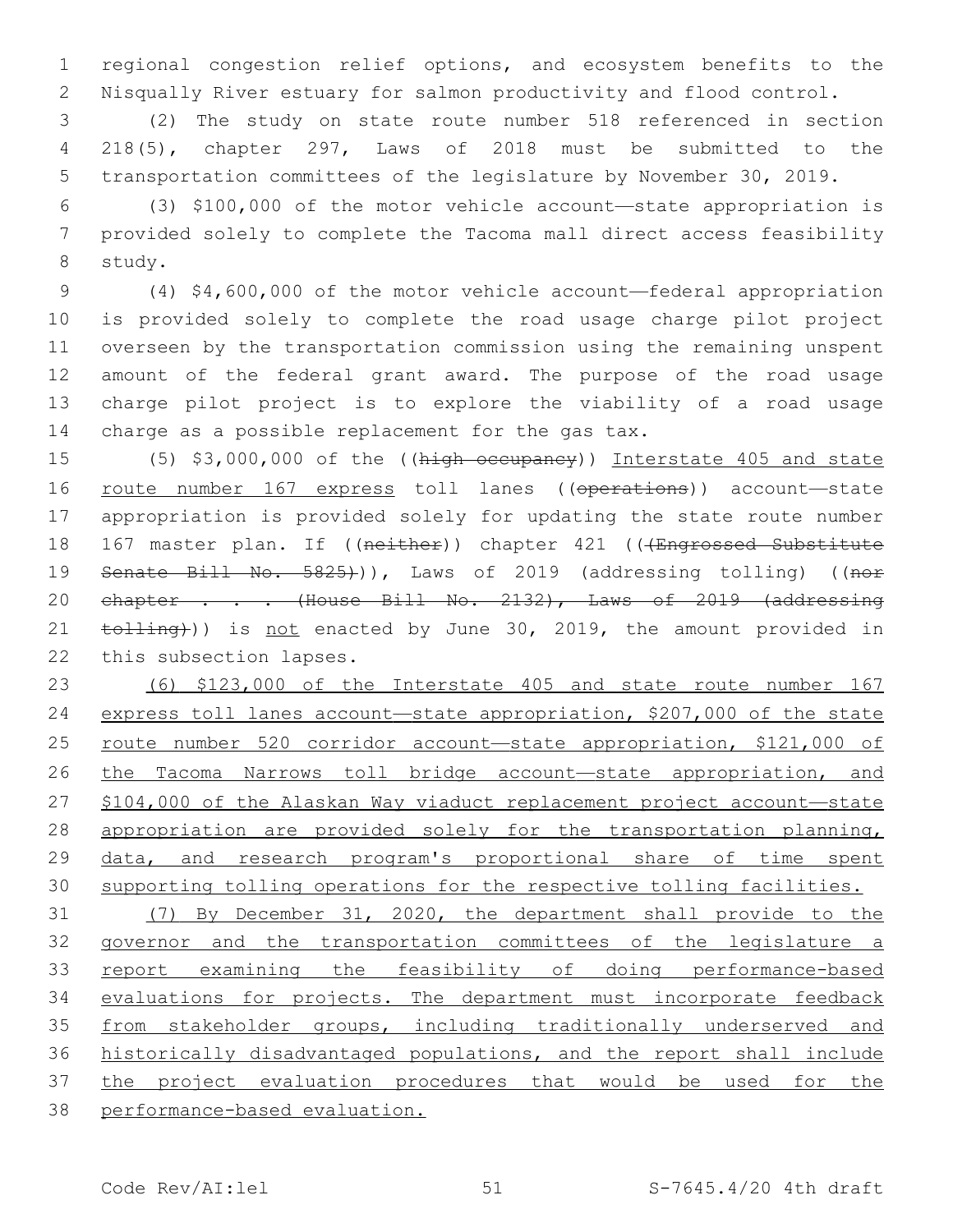(8) \$556,000 of the state route number 520 corridor account—state appropriation is provided solely for the department to contract with the University of Washington department of mechanical engineering, to study measures to reduce noise impacts from the state route number 520 bridge expansion joints. The field testing shall be scheduled during existing construction, maintenance, or other scheduled closures to minimize impacts. The testing must also ensure safety of the traveling public. The study shall examine testing methodologies and project timelines and costs. A final report must be submitted to the transportation committees of the legislature and the governor by December 1, 2021. (9) \$5,900,000 of the motor vehicle account—federal appropriation and \$400,000 of the motor vehicle account—private/local appropriation are provided solely for delivery of the department's state planning 15 and research work program and pooled fund research projects, provided that the department may not expend any amounts provided in this 17 section on a long-range plan or corridor scenario analysis for I-5 from Tumwater to Marysville. This is not intended to reference or impact: The existing I-5 corridor from Mounts road to Tumwater design and operations alternatives analysis; design studies related to HOV lanes or operations; or where it is necessary to continue design and operations analysis related to projects already under development. **Sec. 219.** 2019 c 416 s 219 (uncodified) is amended to read as follows: **FOR THE DEPARTMENT OF TRANSPORTATION—CHARGES FROM OTHER AGENCIES— PROGRAM U** 27 Motor Vehicle Account—State Appropriation . . . . . ((\$71,996,000)) 28 \$79,474,000 29 Multimodal Transportation Account-State 30 Appropriation . . . . . . . . . . . . . . . . (  $(\frac{2}{2}, 491, 000)$  ) \$2,833,000 Interstate 405 and State Route Number 167 Express Toll Lanes Account—State Appropriation. . . . . . . . . \$122,000 State Route Number 520 Corridor Account—State Appropriation. . . . . . . . . . . . . . . . . . . . . . \$205,000 Tacoma Narrows Toll Bridge Account—State Appropriation. . . . . . . . . . . . . . . . . . . . . . \$120,000 Alaskan Way Viaduct Replacement Project Account—State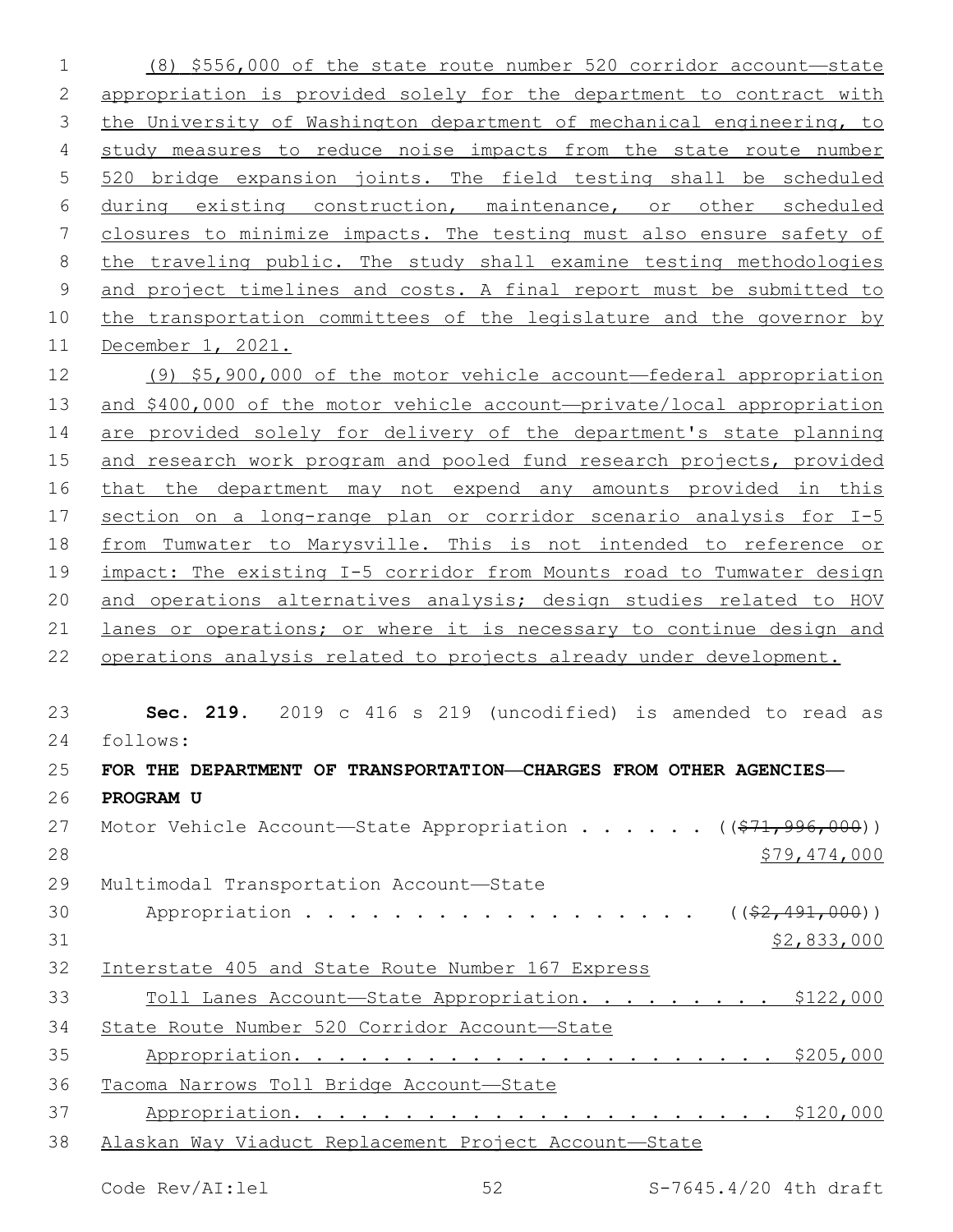Appropriation. . . . . . . . . . . . . . . . . . . . . . \$102,000 2 TOTAL APPROPRIATION. . . . . . . . . . . . ((\$74,487,000)) \$82,856,000

 The appropriations in this section are subject to the following 5 conditions and limitations:

 (1) ((Prior to entering into)) Consistent with existing protocol 7 and practices, for any negotiated settlement of a claim against the state for the department that exceeds five million dollars, the department, in conjunction with the attorney general and the department of enterprise services, shall notify the director of the office of financial management and the transportation committees of 12 the legislature.

 (2) Beginning October 1, 2019, and quarterly thereafter, the department, in conjunction with the attorney general and the department of enterprise services, shall provide a report with judgments and settlements dealing with the Washington state ferry system to the director of the office of financial management and the transportation committees of the legislature. The report must include information on: (a) The number of claims and settlements by type; (b) the average claim and settlement by type; (c) defense costs associated with those claims and settlements; and (d) information on the impacts of moving legal costs associated with the Washington state ferry system into the statewide self-insurance pool.

 (3) Beginning October 1, 2019, and quarterly thereafter, the department, in conjunction with the attorney general and the department of enterprise services, shall provide a report with judgments and settlements dealing with the nonferry operations of the department to the director of the office of financial management and the transportation committees of the legislature. The report must include information on: (a) The number of claims and settlements by type; (b) the average claim and settlement by type; and (c) defense costs associated with those claims and settlements.

 (4) \$122,000 of the Interstate 405 and state route number 167 express toll lanes account—state appropriation, \$205,000 of the state route number 520 corridor account—state appropriation, \$120,000 of the Tacoma Narrows toll bridge account—state appropriation, and \$102,000 of the Alaskan Way viaduct replacement project account—state appropriation are provided solely for the charges from other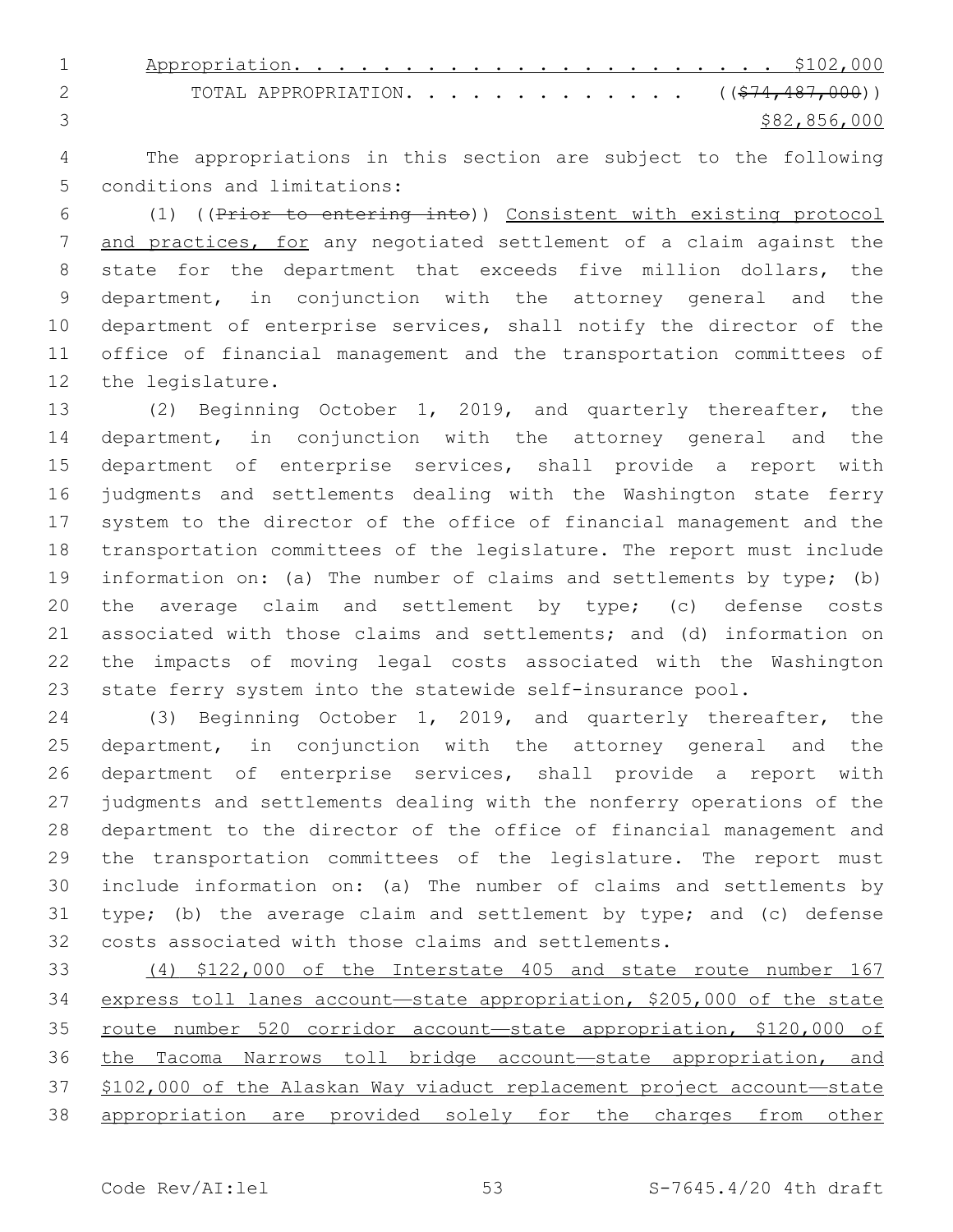1 agencies' program's proportional share of supporting tolling 2 operations for the respective tolling facilities. 3 (5) When the department identifies significant legal issues that 4 have potential transportation budget implications, the department 5 must initiate a briefing for appropriate legislative members or staff 6 through the office of the attorney general and its legislative 7 briefing protocol. 8 **Sec. 220.** 2019 c 416 s 220 (uncodified) is amended to read as 9 follows: 10 **FOR THE DEPARTMENT OF TRANSPORTATION—PUBLIC TRANSPORTATION—PROGRAM V** 11 State Vehicle Parking Account—State Appropriation . . . . . \$784,000 12 Regional Mobility Grant Program Account-State 13 Appropriation . . . . . . . . . . . . . . . . ((\$96,630,000))  $14$  \$88,698,000 15 Rural Mobility Grant Program Account-State 16 Appropriation . . . . . . . . . . . . . . . . . . \$32,223,000 17 Multimodal Transportation Account-State 18 Appropriation . . . . . . . . . . . . . . . ((\$128,554,000)) 19 \$122,355,000 20 Multimodal Transportation Account-Federal 21 Appropriation . . . . . . . . . . . . . . . . . . \$3,574,000 22 Multimodal Transportation Account-Local 23 Appropriation . . . . . . . . . . . . . . . . . . . . . \$100,000 24 TOTAL APPROPRIATION. . . . . . . . . . . . ((\$261,865,000))  $25$  \$247,734,000 26 The appropriations in this section are subject to the following 27 conditions and limitations: 28 (1) ((\$62,679,000)) \$62,698,000 of the multimodal transportation 29 account—state appropriation is provided solely for a grant program 30 for special needs transportation provided by transit agencies and 31 nonprofit providers of transportation. ((If chapter 287 (Engrossed 32 Second Substitute House Bill No. 2042), Laws of 2019 (advancing green 33 transportation adoption) is not enacted by June 30, 2019, \$10,000,000 34 of the amount in this subsection lapses.)) Of this amount: 35 (a) ((\$14,278,000)) \$14,297,000 of the multimodal transportation 36 account—state appropriation is provided solely for grants to 37 nonprofit providers of special needs transportation. Grants for 38 nonprofit providers must be based on need, including the availability Code  $\text{Rev}/\text{AI}:$  lel  $\qquad \qquad$  54  $\qquad \qquad$  S-7645.4/20 4th draft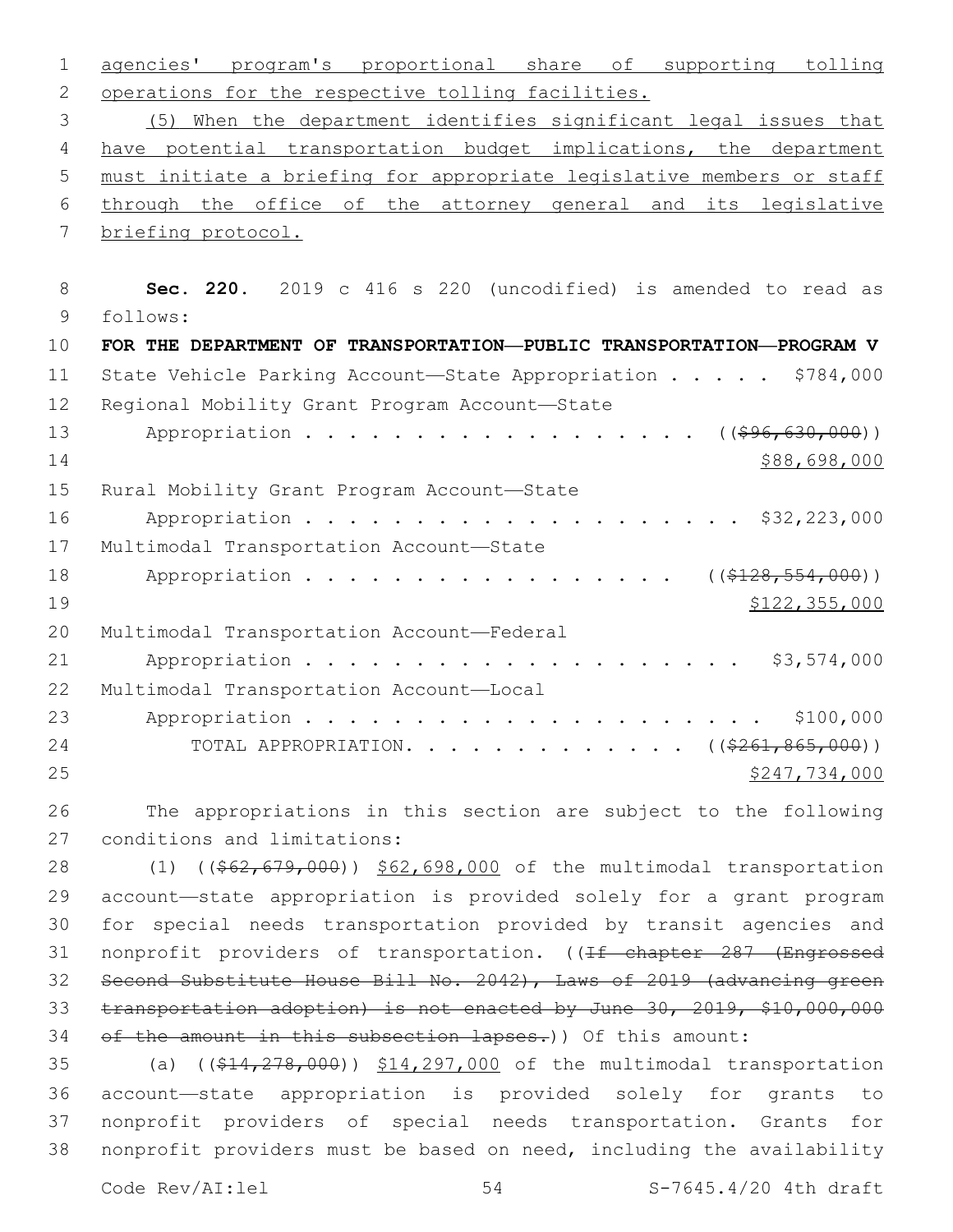of other providers of service in the area, efforts to coordinate trips among providers and riders, and the cost effectiveness of trips provided. ((If chapter 287 (Engrossed Second Substitute House Bill No. 2042), Laws of 2019 (advancing green transportation adoption) is not enacted by June 30, 2019, \$2,278,000 of the amount in this subsection lapses.))

 (b) \$48,401,000 of the multimodal transportation account—state appropriation is provided solely for grants to transit agencies to transport persons with special transportation needs. To receive a 10 grant, the transit agency must, to the greatest extent practicable, have a maintenance of effort for special needs transportation that is no less than the previous year's maintenance of effort for special needs transportation. Grants for transit agencies must be prorated based on the amount expended for demand response service and route deviated service in calendar year 2017 as reported in the "Summary of Public Transportation - 2017" published by the department of transportation. No transit agency may receive more than thirty 18 percent of these distributions. ((If chapter 287 (Engrossed Second Substitute House Bill No. 2042), Laws of 2019 (advancing green transportation adoption) is not enacted by June 30, 2019, \$7,722,000 21 of the amount in this subsection lapses.))

 (2) \$32,223,000 of the rural mobility grant program account—state appropriation is provided solely for grants to aid small cities in 24 rural areas as prescribed in RCW 47.66.100.

25 (3)(a) ((\$10,290,000)) \$10,539,000 of the multimodal transportation account—state appropriation is provided solely for a vanpool grant program for: (i) Public transit agencies to add vanpools or replace vans; and (ii) incentives for employers to increase employee vanpool use. The grant program for public transit agencies will cover capital costs only; operating costs for public transit agencies are not eligible for funding under this grant program. Additional employees may not be hired from the funds 33 provided in this section for the vanpool grant program, and supplanting of transit funds currently funding vanpools is not allowed. The department shall encourage grant applicants and recipients to leverage funds other than state funds.

 (b) At least \$1,600,000 of the amount provided in this subsection must be used for vanpool grants in congested corridors.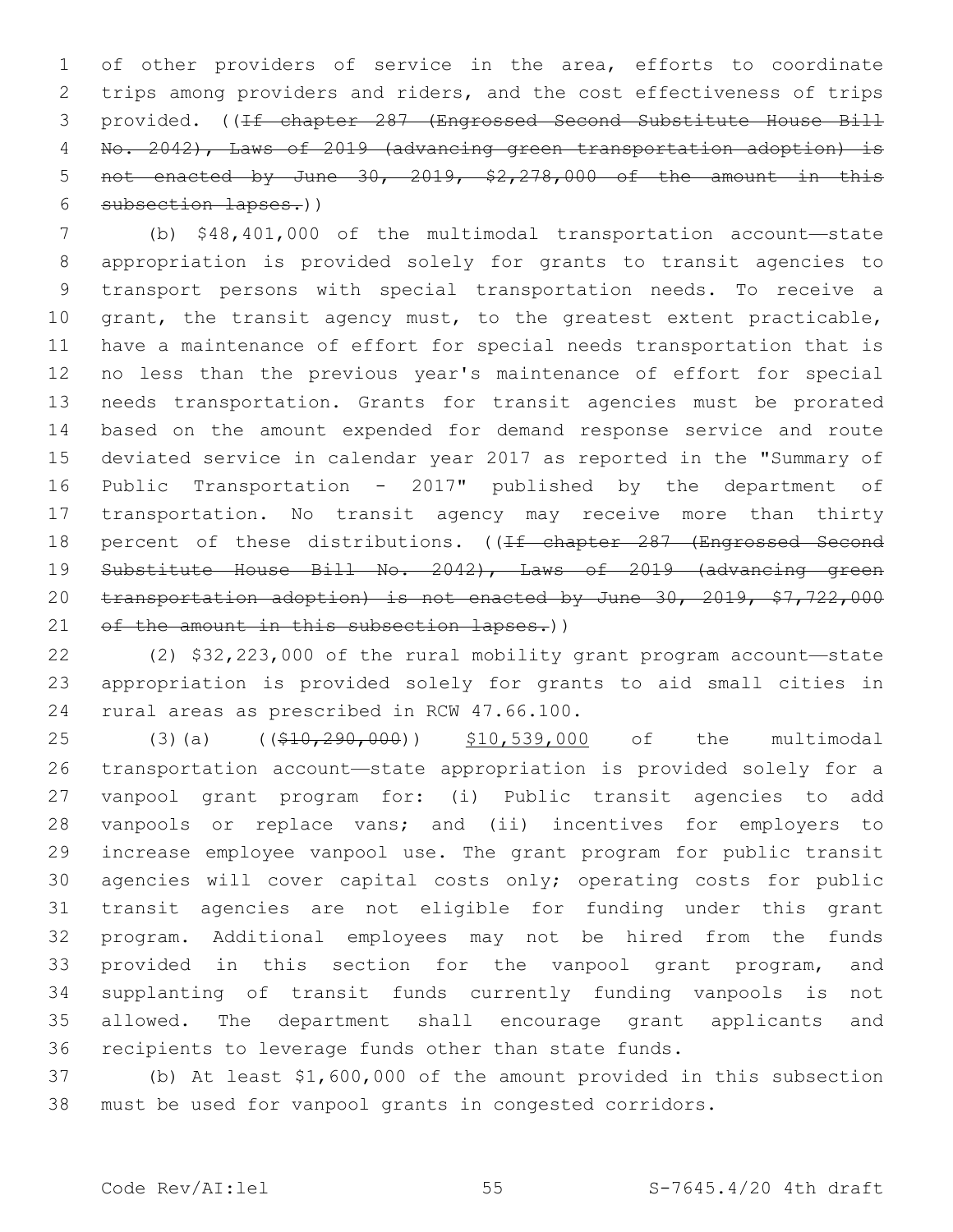(4) ((\$18,951,000)) \$27,483,000 of the regional mobility grant program account—state appropriation is reappropriated and provided solely for the regional mobility grant projects identified in LEAP Transportation Document ((2019-2)) 2020-2 ALL PROJECTS as developed ((April 27, 2019)) March 11, 2020, Program - Public Transportation 6 Program (V).

 (5)(a) ((\$77,679,000)) \$61,215,000 of the regional mobility grant program account—state appropriation is provided solely for the regional mobility grant projects identified in LEAP Transportation 10 Document ((2019-2)) 2020-2 ALL PROJECTS as developed ((April 27, 2019)) March 11, 2020, Program - Public Transportation Program (V). The department shall review all projects receiving grant awards under this program at least semiannually to determine whether the projects are making satisfactory progress. Any project that has been awarded funds, but does not report activity on the project within one year of the grant award, must be reviewed by the department to determine whether the grant should be terminated. The department shall promptly close out grants when projects have been completed, and any remaining funds must be used only to fund projects identified in the LEAP transportation document referenced in this subsection. The department shall provide annual status reports on December 15, 2019, and December 15, 2020, to the office of financial management and the transportation committees of the legislature regarding the projects receiving the grants. It is the intent of the legislature to appropriate funds through the regional mobility grant program only for projects that will be completed on schedule. A grantee may not receive more than twenty-five percent of the amount appropriated in this subsection. Additionally, when allocating funding for the 2021-2023 biennium, no more than thirty percent of the total grant program may directly benefit or support one grantee. The department shall not approve any increases or changes to the scope of a project for the purpose of a grantee expending remaining funds on an awarded 33 grant.

 (b) In order to be eligible to receive a grant under (a) of this subsection during the 2019-2021 fiscal biennium, a transit agency must establish a process for private transportation providers to apply for the use of park and ride facilities. For purposes of this subsection, (i) "private transportation provider" means: An auto transportation company regulated under chapter 81.68 RCW; a passenger charter carrier regulated under chapter 81.70 RCW, except marked or Code Rev/AI:lel 56 S-7645.4/20 4th draft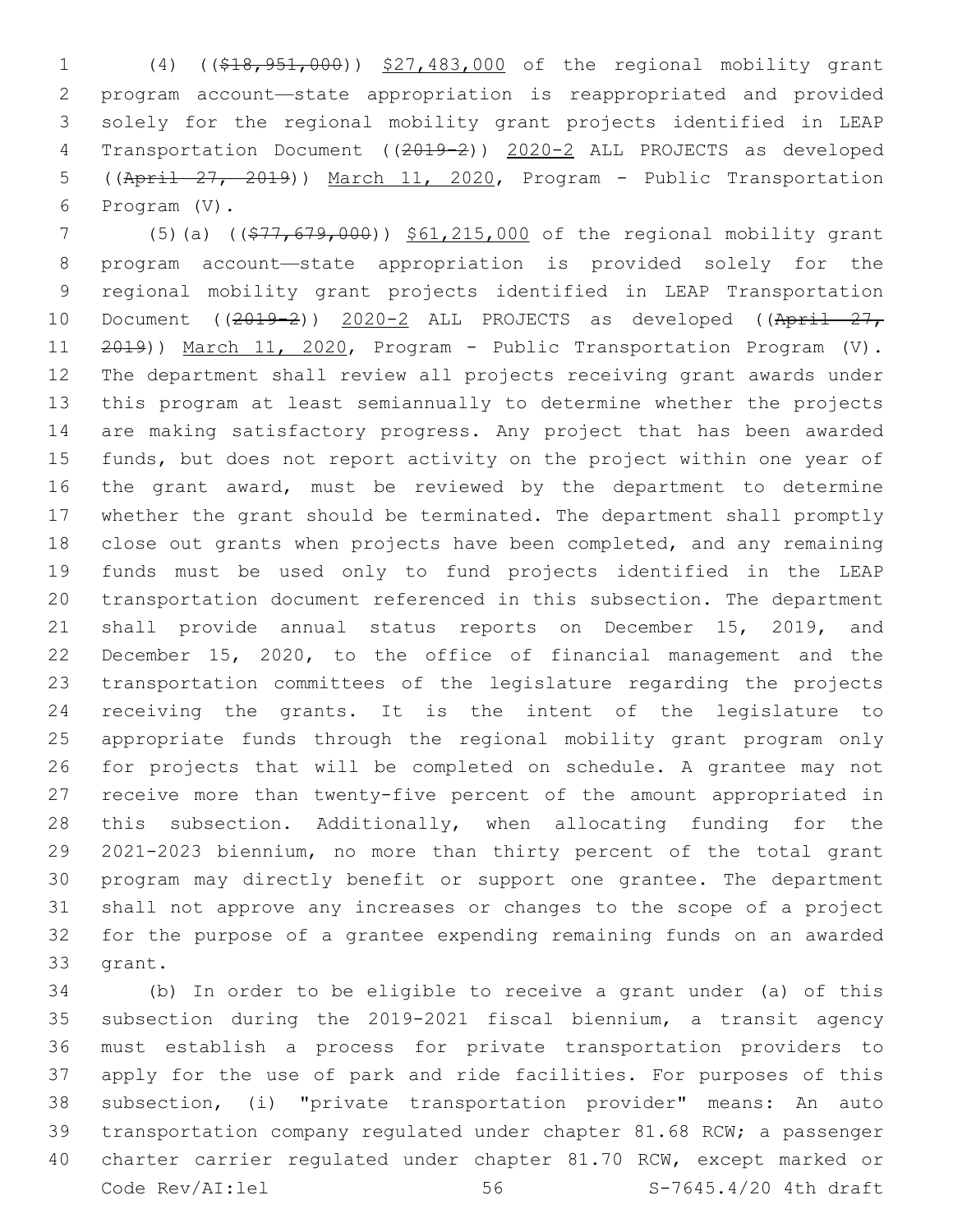unmarked stretch limousines and stretch sport utility vehicles as defined under department of licensing rules; a private nonprofit transportation provider regulated under chapter 81.66 RCW; or a private employer transportation service provider; and (ii) "private employer transportation service" means regularly scheduled, fixed- route transportation service that is offered by an employer for the 7 benefit of its employees.

 (6) Funds provided for the commute trip reduction (CTR) program may also be used for the growth and transportation efficiency center 10 program.

 (7) \$7,670,000 of the multimodal transportation account—state appropriation and \$784,000 of the state vehicle parking account—state appropriation are provided solely for CTR grants and activities. Of 14 this amount:

 (a) \$1,000,000 of the multimodal transportation account—state appropriation is provided solely for the department to continue a pilot transit pass incentive program. Businesses and nonprofit organizations located in a county adjacent to Puget Sound with a population of more than seven hundred thousand that have never offered transit subsidies to employees are eligible to apply to the program for a fifty percent rebate on the cost of employee transit subsidies provided through the regional ORCA fare collection system. No single business or nonprofit organization may receive more than 24 ten thousand dollars from the program.

 (i) Businesses and nonprofit organizations may apply and be awarded funds prior to purchasing a transit subsidy, but the department may not provide reimbursement until proof of purchase or a 28 contract has been provided to the department.

 (ii) The department shall update the transportation committees of the legislature on the impact of the program by January 31, 2020, and 31 may adopt rules to administer the program.

 (b) \$30,000 of the state vehicle parking account—state appropriation is provided solely for the STAR pass program for state employees residing in Mason and Grays Harbor Counties. Use of the pass is for public transportation between Mason County and Thurston County, and Grays Harbor and Thurston County. The pass may also be used within Grays Harbor County. The STAR pass commute trip reduction program is open to any state employee who expresses intent to commute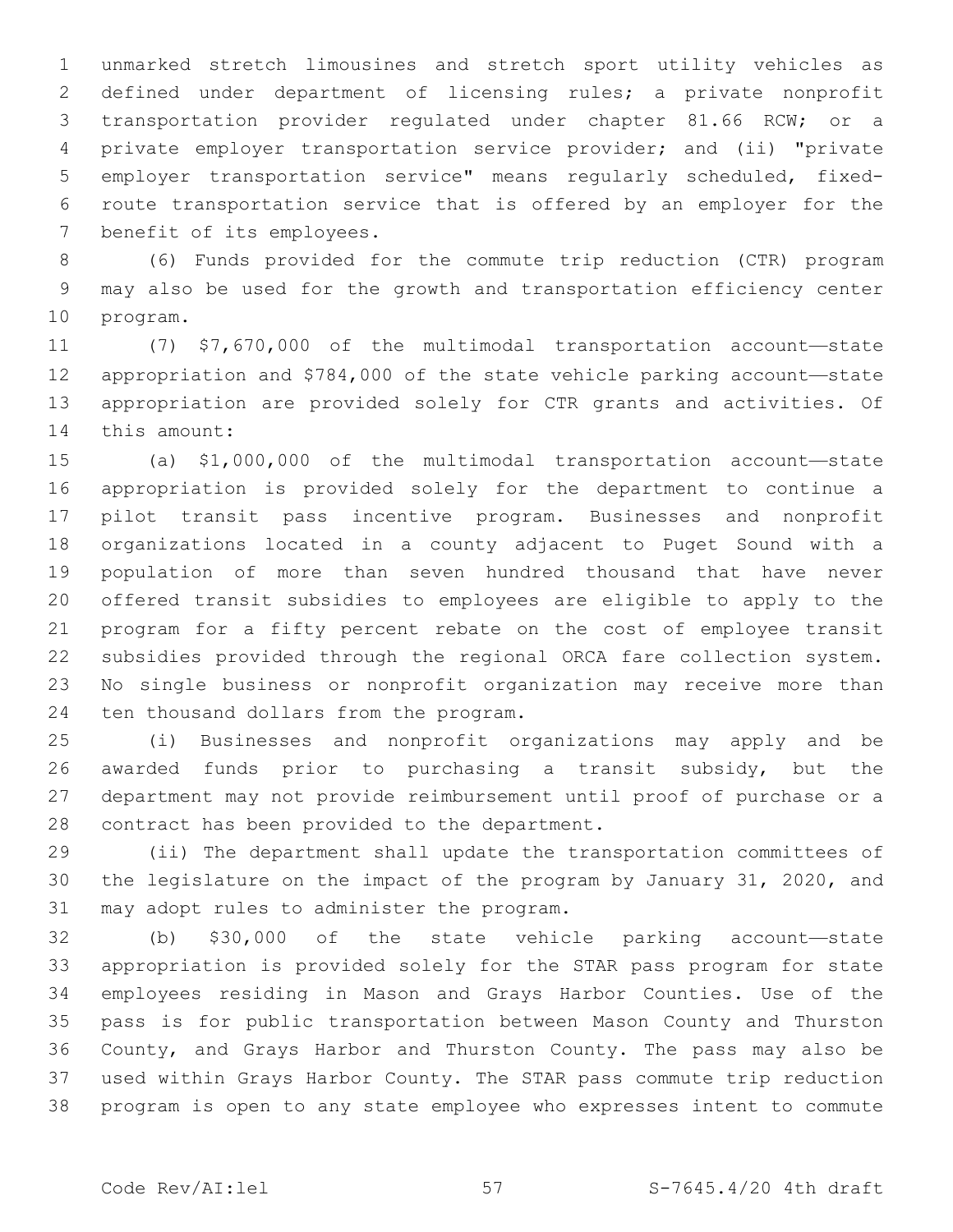to his or her assigned state worksite using a public transit system 2 currently participating in the STAR pass program.

 (c) \$1,000,000 of the multimodal transportation account—state appropriation is provided solely for a first mile/last mile connections grant program. Eligible grant recipients include cities, businesses, nonprofits, and transportation network companies with first mile/last mile solution proposals. Transit agencies are not eligible. The commute trip reduction board shall develop grant parameters, evaluation criteria, and evaluate grant proposals. The commute trip reduction board shall provide the transportation committees of the legislature a report on the effectiveness of this grant program and best practices for continuing the program.

 (8) Except as provided otherwise in this subsection, 14 ((\$28,048,000)) \$33,370,000 of the multimodal transportation account- state appropriation is provided solely for connecting Washington transit projects identified in LEAP Transportation Document ((2019-2)) 2020-2 ALL PROJECTS as developed ((April 27, 2019)) March 18 11, 2020. It is the intent of the legislature that entities identified to receive funding in the LEAP document referenced in this subsection receive the amounts specified in the time frame specified in that LEAP document. If an entity has already completed a project in the LEAP document referenced in this subsection before the time frame identified, the entity may substitute another transit project 24 or projects that cost a similar or lesser amount.

25 (9) ((\$2,000,000)) \$1,000,000 of the multimodal transportation account—state appropriation is provided solely for transit 27 coordination grants.

 (10) The department shall not require more than a ten percent match from nonprofit transportation providers for state grants.

 (11)(a) For projects funded as part of the 2015 connecting Washington transportation package listed on the LEAP transportation document identified in subsection (4) of this section, if the department expects to have substantial reappropriations for the 2021-2023 fiscal biennium, the department may, on a pilot basis, apply funding from a project with an appropriation that cannot be used for the current fiscal biennium to advance one or more of the 37 following projects:

 (i) King County Metro - RapidRide Expansion, Burien-Delridge 39 (G2000031);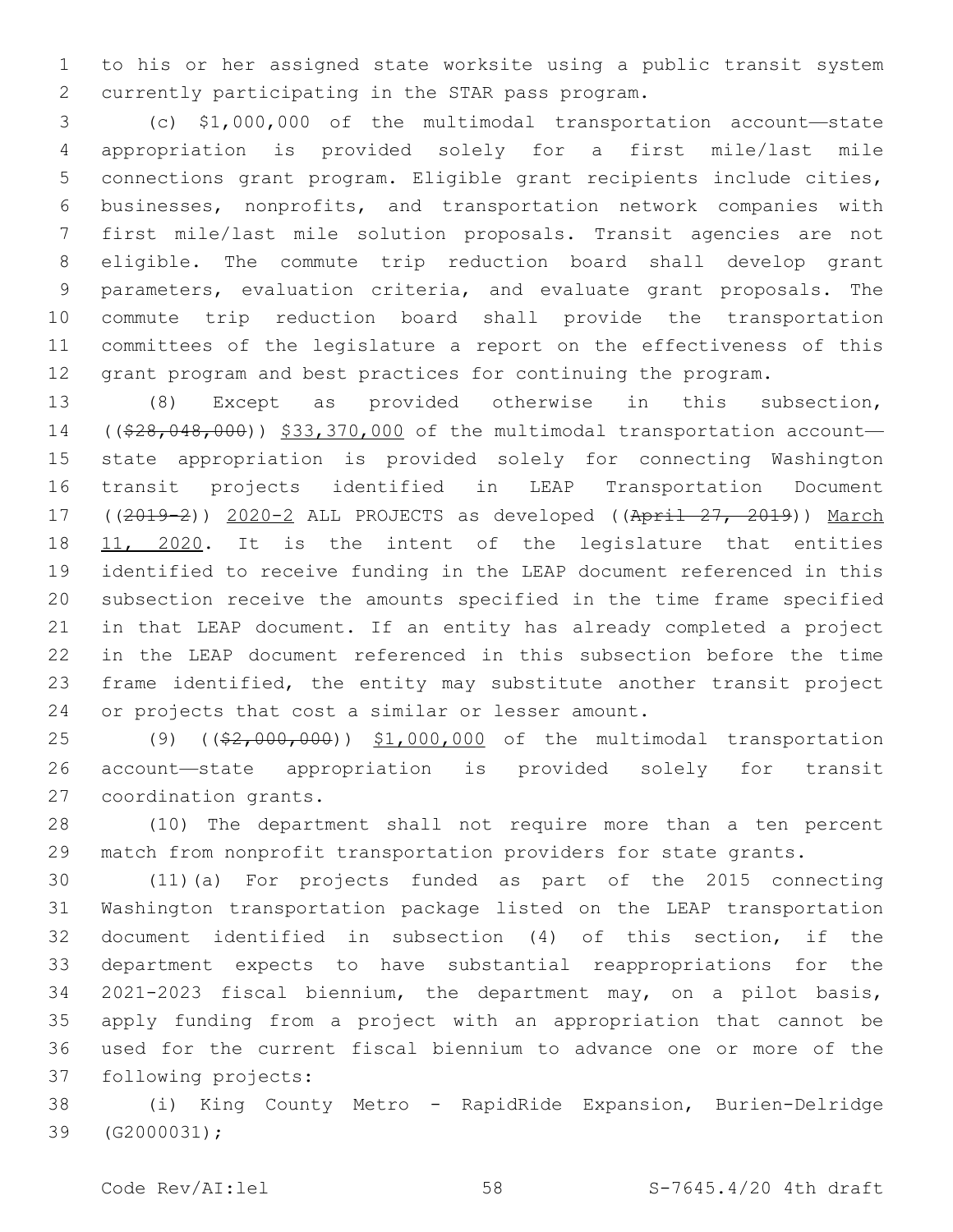(ii) King County Metro - Route 40 Northgate to Downtown  $2 (G2000032);$ 

(iii) Mason Transit Park & Ride Development (G2000042); or

4 (iv) Pierce Transit - SR 7 Express Service ((<del>(G2000046)</del>))  $5 (G2000045)$ .

 (b) At least ten business days before advancing a project pursuant to this subsection, the department must notify the office of financial management and the transportation committees of the legislature. The advancement of a project may not hinder the delivery of the projects for which the reappropriations are necessary for the 11 2021-2023 fiscal biennium.

 (c) To the extent practicable, the department shall use the flexibility and authority granted in this section to minimize the 14 amount of reappropriations needed each biennium.

 (12) \$750,000 of the multimodal transportation account—state appropriation is provided solely for Intercity Transit for the Dash 17 shuttle program.

 (13)(a) \$485,000 of the multimodal transportation account—state appropriation is provided solely for King county for:

 (i) An expanded pilot program to provide certain students in the Highline, Tukwila, and Lake Washington school districts with an ORCA card during these school districts' summer vacations. In order to be eligible for an ORCA card under this program, a student must also be in high school, be eligible for free and reduced-price lunches, and 25 have a job or other responsibility during the summer; and

 (ii) Providing administrative support to other interested school districts in King county to prepare for implementing similar programs 28 for their students.

 (b) King county must provide a report to the department and the transportation committees of the legislature by December 15, 2021, 31 regarding:

(i) The annual student usage of the pilot program;

33 (ii) Available ridership data;

 (iii) A cost estimate, including a detailed description of the various expenses leading to the cost estimate, and any other factors relevant to expanding the program to other King county school districts;37

 (iv) A cost estimate, including a detailed description of the various expenses leading to the cost estimate, and any other factors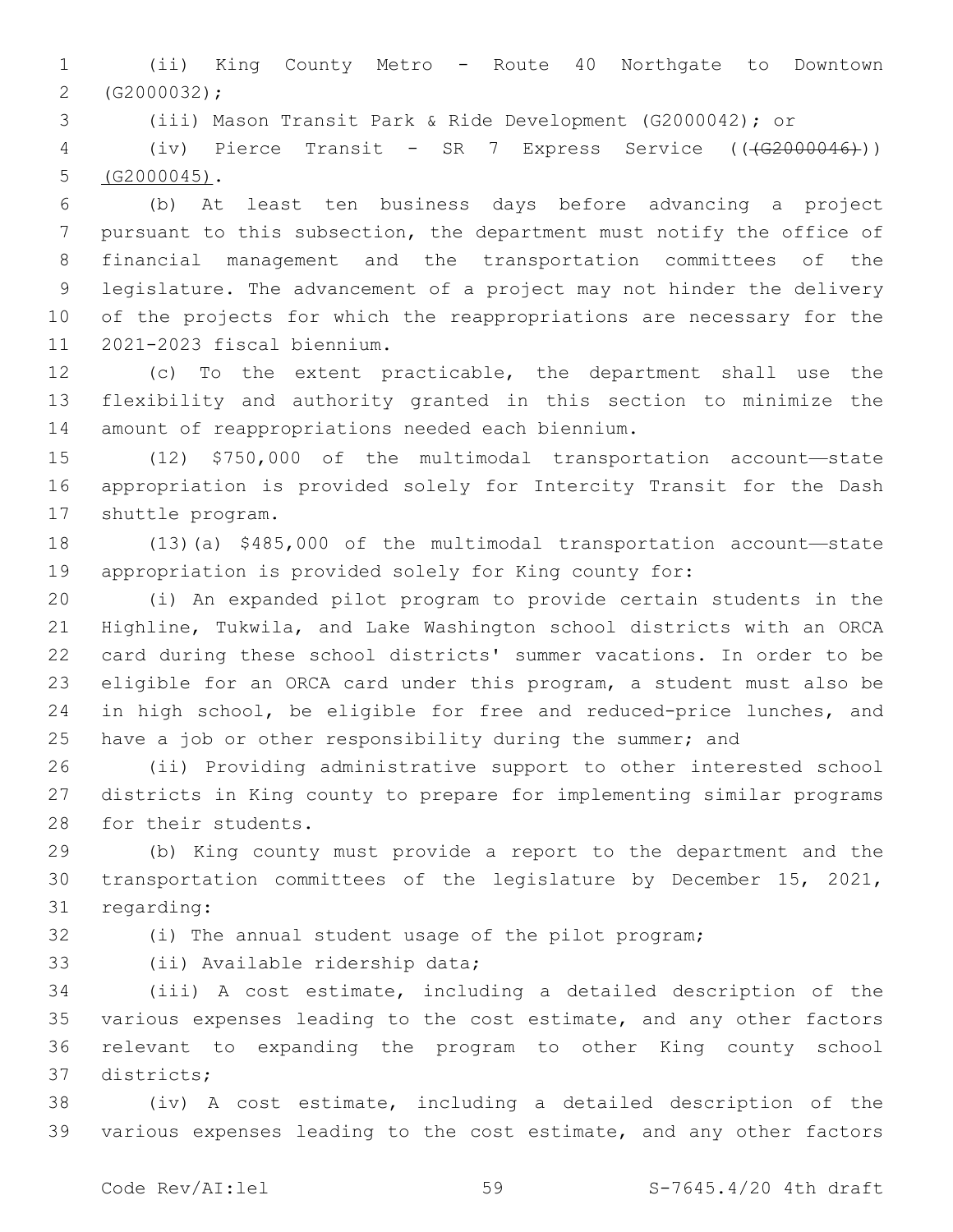relevant to expanding the program to student populations other than high school or eligible for free and reduced-price lunches;

 (v) Opportunities for subsidized ORCA cards or local grant or 4 matching funds; and

 (vi) Any additional information that would help determine if the 6 pilot program should be extended or expanded.

 (14) \$12,000,000 of the multimodal transportation account—state appropriation is provided solely for the green transportation capital 9 grant program established in chapter 287 ((+Engrossed Second 10 Substitute House Bill No. 2042))), Laws of 2019 (advancing green 11 transportation adoption). ((If chapter 287 (Engrossed Second 12 Substitute House Bill No. 2042), Laws of 2019 is not enacted by June 13 30, 2019, the amount provided in this subsection lapses.))

 (15) \$555,000 of the multimodal transportation account—state appropriation is provided solely for an interagency transfer to the Washington State University extension energy program to establish and administer a technical assistance and education program for public 18 agencies on the use of alternative fuel vehicles. ((If chapter 287 (Engrossed Second Substitute House Bill No. 2042), Laws of 2019 20 (advancing green transportation adoption) is not enacted by June 30, 21 2019, \$375,000 of the amount provided in this subsection lapses.))

 (16) As a short-term solution, appropriation authority for the public transportation program in this section is reduced to reflect anticipated underruns in this program, based on historical reappropriation levels. It is the intent of the legislature that no public transportation grants or projects be eliminated or 27 substantially delayed as a result of revenue reductions.

 (17) The appropriations in this section include savings due to anticipated project underruns; however, it is unknown which projects 30 will provide savings. The legislature intends to provide sufficient flexibility for the department to manage to this savings target. To provide this flexibility, the office of financial management may authorize, through an allotment modification, reductions in the appropriated amounts that are provided solely for a particular purpose within this section subject to the following conditions and limitations:

 (a) No allotment modifications may be made to amounts provided 38 solely for the special needs transportation grant program;

 (b) The department must confirm that any modification requested under this subsection of amounts provided solely for a specific Code Rev/AI:lel 60 S-7645.4/20 4th draft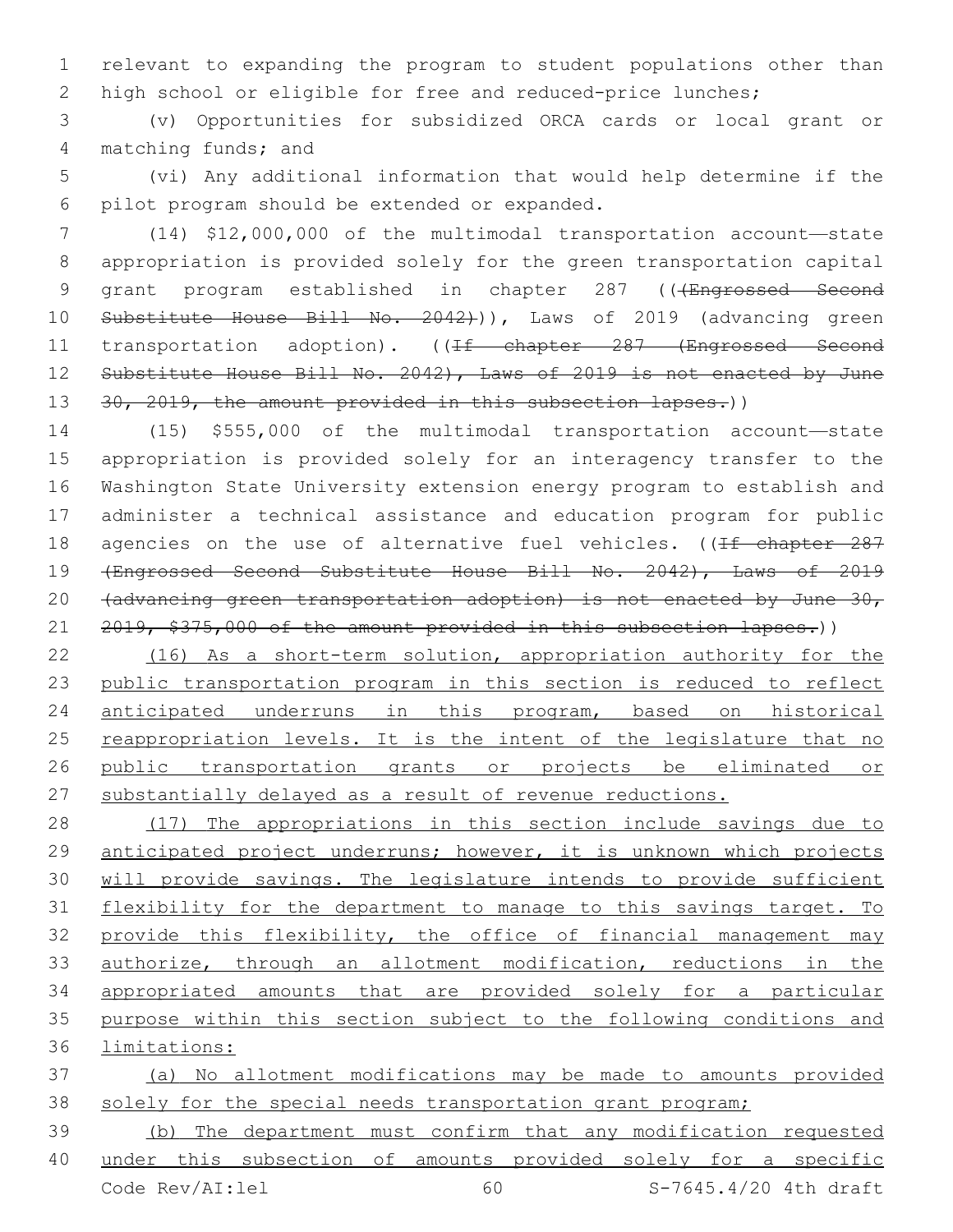purpose are not expected to be used for that purpose in this 2 biennium; (c) Allotment modifications authorized under this subsection may not result in increased funding for any project beyond the amount provided for that project in the 2019-2021 fiscal biennium in LEAP Transportation Document 2020-2 ALL PROJECTS as developed March 11, 2020; (d) Allotment modifications authorized under this subsection apply only to amounts appropriated in this section from the multimodal transportation account—state; and (e) By December 1, 2020, the department must submit a report to the transportation committees of the legislature regarding the actions taken under this subsection. (18)(a) The Washington state department of transportation public transportation division, working with the Thurston regional planning 16 council, shall provide state agency management, the office of financial management, and the transportation committees of the legislature with results of their regional mobility grant program demonstration project I-5/US 101 Practical Solutions: State Capitol Campus Transportation Demand Management – Mobile Work. This includes reporting after the 2020 legislative session on the measurable 22 results of an early pilot initiative, "Telework Tuesday," beginning in January 2020. (b) Capitol campus state agency management is directed to fully 25 participate in this work, which aims to reduce greenhouse gases,

26 require less office space and parking investments; provide low cost congestion relief on I-5 during peak periods, US 101, and the local 28 transportation network; and improve retention and recruitment of 29 public employees. The agencies should actively: Encourage employees qualified to telework to participate in this program and increase the number of employees who qualify for mobile work and schedule shifts.

 (c) If measurable success is achieved, the capitol campus state agencies shall provide options to expand the project to other jurisdictions concentrated with large employers. Expansion and encouragement of telework will help reduce demand on the transportation system, reduce traffic during peak hours, and reduce greenhouse gas emissions.

 **Sec. 221.** 2019 c 416 s 221 (uncodified) is amended to read as follows: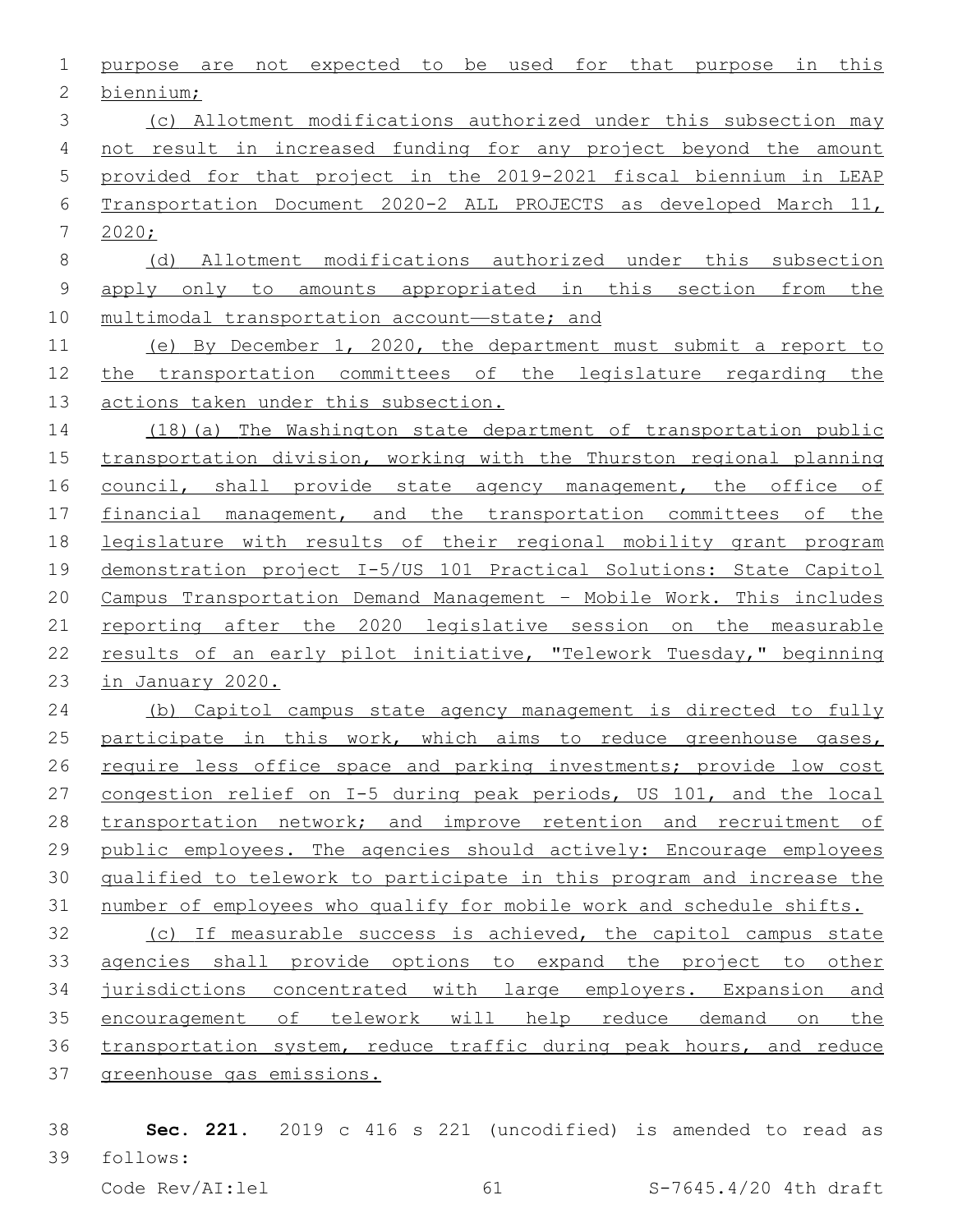**FOR THE DEPARTMENT OF TRANSPORTATION—MARINE—PROGRAM X** 2 Motor Vehicle Account-State Appropriation. . . . . . . . . \$250,000 3 Puget Sound Ferry Operations Account-State 4 Appropriation . . . . . . . . . . . . . . . . ((\$540,746,000)) 5 \$545,997,000 6 Puget Sound Ferry Operations Account-Federal Appropriation . . . . . . . . . . . . . . . . . . . . \$7,932,000 8 Puget Sound Ferry Operations Account-Private/Local Appropriation . . . . . . . . . . . . . . . . . . . . . \$121,000 10 TOTAL APPROPRIATION. . . . . . . . . . . . . ((\$549,049,000)) \$554,300,000

 The appropriations in this section are subject to the following 13 conditions and limitations:

 (1) The office of financial management budget instructions require agencies to recast enacted budgets into activities. The Washington state ferries shall include a greater level of detail in its 2019-2021 supplemental and 2021-2023 omnibus transportation appropriations act requests, as determined jointly by the office of financial management, the Washington state ferries, and the transportation committees of the legislature. This level of detail must include the administrative functions in the operating as well as 22 capital programs.

 (2) For the 2019-2021 fiscal biennium, the department may enter into a distributor controlled fuel hedging program and other methods 25 of hedging approved by the fuel hedging committee, which must include a representative of the department of enterprise services.

27 (3) ((\$76,261,000)) \$73,161,000 of the Puget Sound ferry operations account—state appropriation is provided solely for auto ferry vessel operating fuel in the 2019-2021 fiscal biennium, which reflect cost savings from a reduced biodiesel fuel requirement and, 31 therefore, is contingent upon the enactment of section 703 (( $ef$  this 32 aet)), chapter 416, Laws of 2019. The amount provided in this subsection represents the fuel budget for the purposes of calculating any ferry fare fuel surcharge. The department shall review future use of alternative fuels and dual fuel configurations, including 36 hydrogen.

 (4) \$650,000 of the Puget sound ferry operations account—state appropriation is provided solely for increased staffing at Washington ferry terminals to meet increased workload and customer expectations.

Code Rev/AI:lel 62 62 S-7645.4/20 4th draft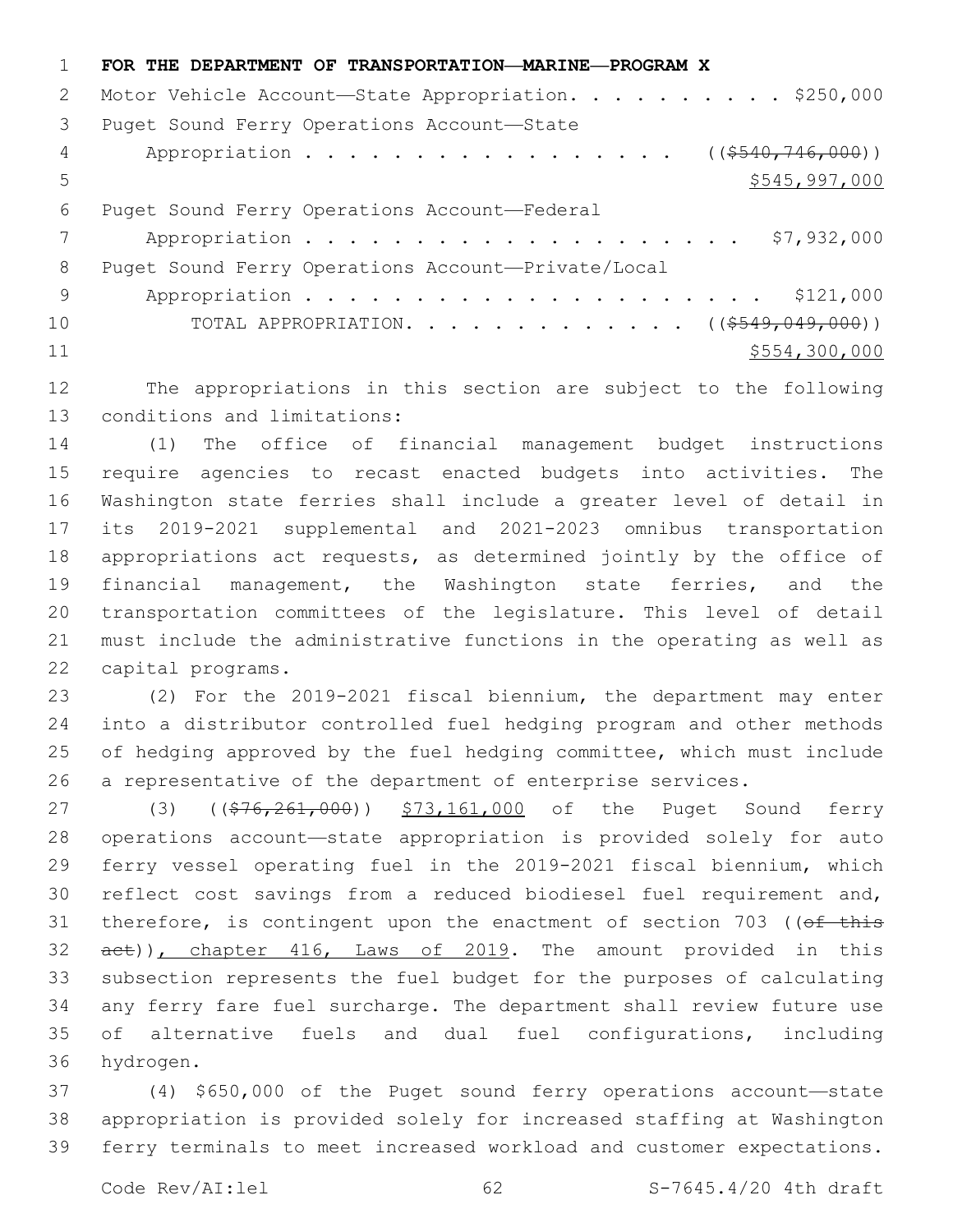Within the amount provided in this subsection, the department shall contract with uniformed officers for additional traffic control assistance at the Kingston ferry terminal during peak ferry travel times, with a particular focus on Sundays and holiday weekends. Traffic control methods should include, but not be limited to, holding traffic on the shoulder at Lindvog Road until space opens for cars at the tollbooths and dock, and management of traffic on Highway 104 in order to ensure Kingston residents and business owners have 9 access to businesses, roads, and driveways.

 (5) \$254,000 of the Puget Sound ferry operations account—state appropriation is provided solely for a dedicated inventory logistics 12 manager on a one-time basis.

 (6) \$500,000 of the Puget Sound ferry operations account—state appropriation is provided solely for operating costs related to moving vessels for emergency capital repairs. Funds may only be spent after approval by the office of financial management.

 (7) By January 1, 2020, the ferries division must submit a workforce plan for reducing overtime due to shortages of staff available to fill vacant crew positions. The plan must include numbers of crew positions being filled by staff working overtime, strategies for filling these positions with straight time employees, progress toward implementing those strategies, and a forecast for when overtime expenditures will return to historical averages.

 (8) \$160,000 of the Puget Sound ferry operations account—state appropriation is provided solely for a ferry fleet baseline noise 26 study, conducted by a consultant, for the purpose of establishing plans and data-driven goals to reduce ferry noise when Southern resident orca whales are present. In addition, the study must establish prioritized strategies to address vessels serving routes with the greatest exposure to orca whale movements.

 (9)(a) \$250,000 of the motor vehicle account—state appropriation is provided solely for the department, in consultation with the Washington state transportation center, to develop a plan for service on the triangle route with a goal of providing maximum sailings moving the most passengers to all stops in the least travel time, including waits between sailings, within budget and resource constraints.37

 (b) The Washington state transportation center must use new traffic management models and scheduling tools to examine proposed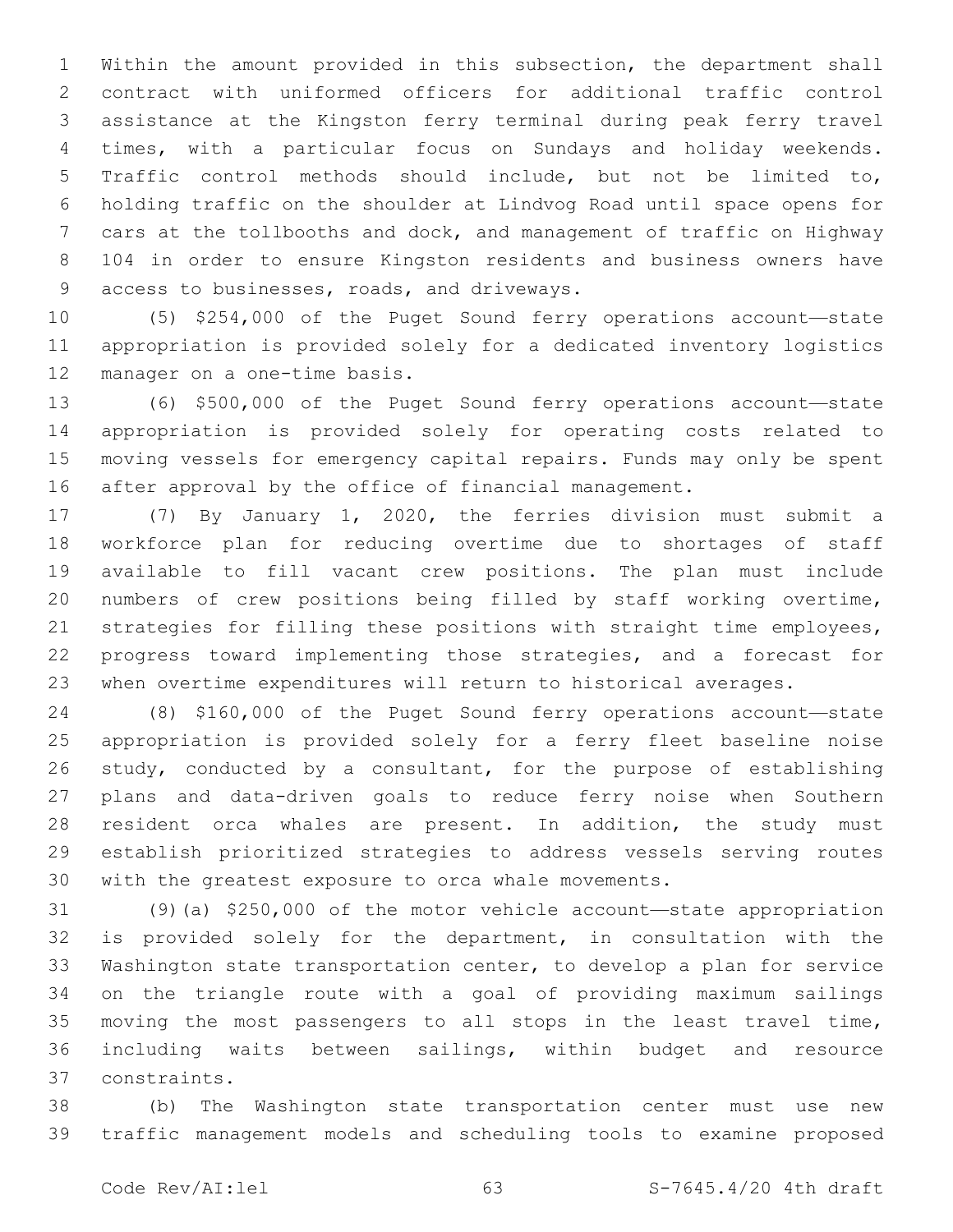improvements for the triangle route. The department shall report to the standing transportation committees of the legislature by January 15, 2021. The report must include:3

 (i) Implementation and status of data collection, modeling, scheduling, capital investments, and procedural improvements to allow Washington state ferries to schedule more sailings to and from all 7 stops on the triangle route with minimum time between sailings;

 (ii) Recommendations for emergency boat allocations, regular schedule policies, and emergency schedule policies based on all customers alternative travel options to ensure that any dock with no road access is prioritized in scheduling and scheduled service is provided based on population size, demographics, and local medical 13 services;

 (iii) Triangle route pilot economic analysis of Washington state ferries fare revenue and fuel cost impact of offering additional, 16 better spaced sailings;

 (iv) Results of an economic analysis of the return on investment 18 of potentially acquiring and using traffic control infrastructure, technology, walk on loading bridges, and Good-to-Go and ORCA replacement of current fare sales, validation, collections, accounting, and all associated labor and benefits costs that can be 22 saved via those capital investments; and

 (v) Recommendation on policies, procedures, or agency interpretations of statute that may be adopted to mitigate any delays 25 or disruptions to scheduled sailings.

26 (((c) If at least \$50,000,000 is not made available, by means of 27 transfer, deposit, appropriation, or other similar conveyance, to the motor vehicle account for stormwater-related activities through the 29 enactment of chapter 422 (Engrossed Substitute Senate Bill No. 5993), Laws of 2019 (model toxics control program reform) by June 30, 2019, 31 the amount provided in this subsection (9) lapses.))

 (10) \$15,139,000 of the Puget Sound ferry operations account— state appropriation is provided solely for training. Of the amount provided in this subsection:

(a) \$2,500,000 is for training for new employees.

 (b) \$160,000 is for electronic chart display and information system training.

(c) \$379,000 is for marine evacuation slide training.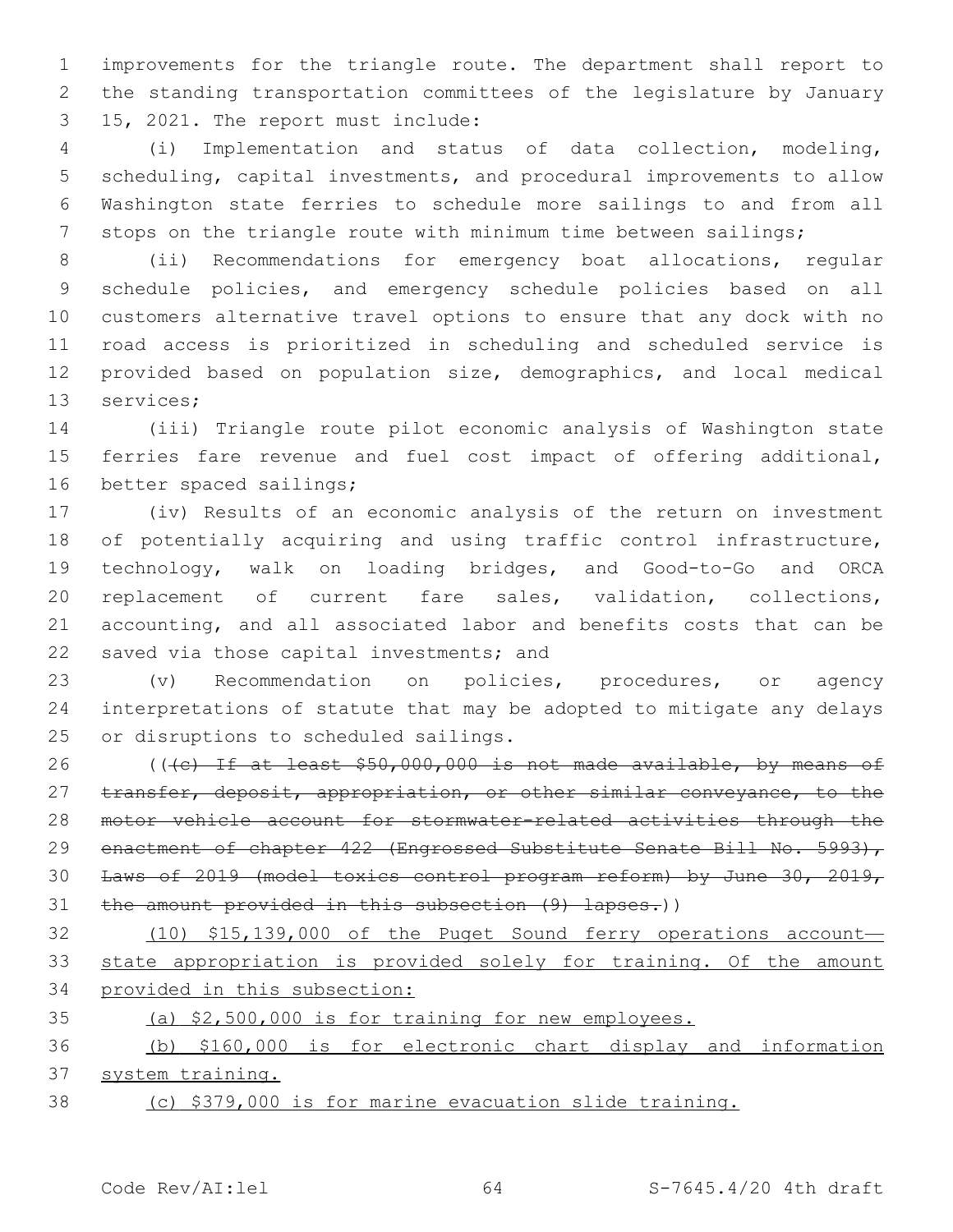(11) \$1,600,000 of the Puget Sound ferry operations account—state appropriation is provided solely for naval architecture staff support for the marine maintenance program. (12) \$336,000 of the Puget Sound ferry operations account—state appropriation is provided solely for inspections of fall restraint systems. (13) \$4,361,000 of the Puget Sound ferry operations account—state appropriation is provided solely for overtime expenses incurred by 9 engine and deck crew members. (14) \$1,200,000 of the Puget Sound ferry operations account—state appropriation is provided solely for familiarization for new 12 assignments of engine crew and terminal staff. (15) \$100,000 of the Puget Sound ferry operations account—state appropriation is provided solely to develop a plan for upgrading a second vessel to meet the international convention for the safety of life at sea standards. The plan must identify the option with the 17 lowest impacts to sailing schedules. **Sec. 222.** 2019 c 416 s 222 (uncodified) is amended to read as follows: **FOR THE DEPARTMENT OF TRANSPORTATION—RAIL—PROGRAM Y—OPERATING** 21 Multimodal Transportation Account-State 22 Appropriation . . . . . . . . . . . . . . . . (  $(\frac{275}{1000})$  ) \$70,244,000 24 Multimodal Transportation Account-Private/Local Appropriation . . . . . . . . . . . . . . . . . . . . . \$717,000 26 Multimodal Transportation Account-Federal Appropriation . . . . . . . . . . . . . . . . . . . . . \$500,000 28 TOTAL APPROPRIATION. . . . . . . . . . . . ((<del>\$76,793,000</del>)) 29 \$71,461,000 The appropriations in this section are subject to the following 31 conditions and limitations: (1)(a)(i) \$224,000 of the multimodal transportation account—state appropriation and \$671,000 of the multimodal transportation account— private/local appropriation are provided solely for continued

 analysis of the ultra high-speed ground transportation corridor in a new study, with participation from Washington, Oregon, and British Columbia. No funds may be expended until the department is in receipt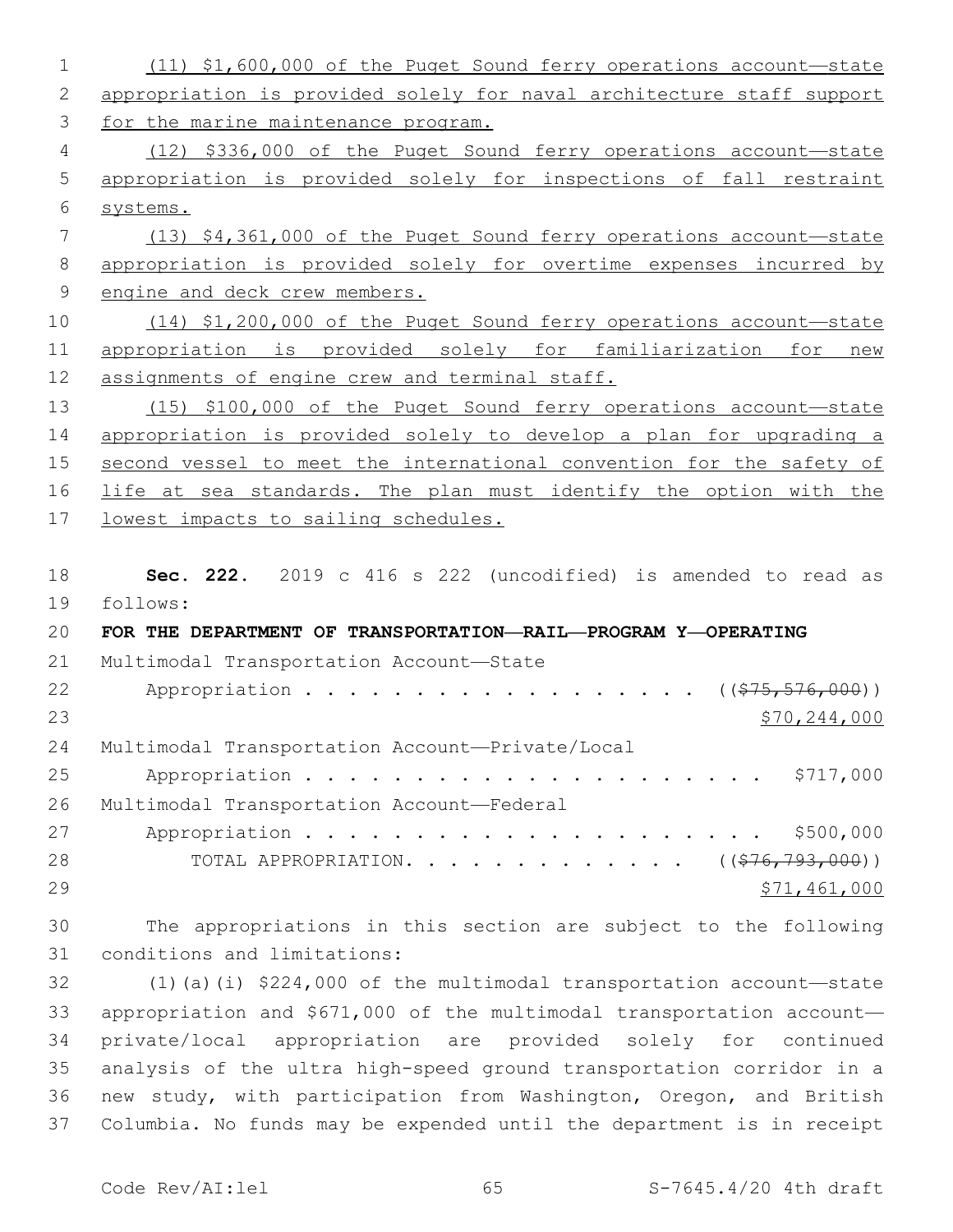1 of \$671,000 in private/local funding provided solely for this 2 purpose.

3 (ii) The ultra high-speed ground transportation corridor advisory 4 qroup must include legislative membership.

5 (iii) "Ultra high-speed" means a maximum testing speed of at 6 least two hundred fifty miles per hour.

(b) The study must consist of the following:7

8 (i) Development of proposed corridor governance, general powers, 9 operating structure, legal instruments, and contracting requirements, 10 in the context of the roles of relevant jurisdictions, including 11 federal, state, provincial, and local governments;

12 (ii) ((An assessment of current laws in state and provincial 13 jurisdictions and identification of any proposed changes to laws, 14 regulations, and/or agreements that are needed to proceed with 15 development)) Development of a long-term funding and financing 16 strategy for project initiation, development, construction, and 17 program administration of the high-speed corridor, building on the 18 funding and financing chapter of the 2019 business case analysis and 19 aligned with the recommendations of (b)(i) of this subsection; and

20 (iii) Development of ((general recommendations for the 21 authorization needed to advance the development of the corridor)) 22 recommendations for a department-led ultra-high speed corridor 23 engagement plan for policy leadership from elected officials.

 (c) This study must build on the results of the 2018 Washington state ultra high-speed ground transportation business case analysis and the 2019 Washington state ultra high-speed ground transportation study findings report. The department shall consult with the transportation committees of the legislature regarding all issues 29 related to proposed corridor governance.

 $((+e))$   $(d)$  The development work referenced in (b) of this subsection is intended to identify and make recommendations related to specific entities, including interjurisdictional entities, policies, and processes required for the purposes of furthering preliminary analysis efforts for the ultra high-speed ground transportation corridor. This development work is not intended to authorize one or more entities to assume decision making authority for the design, construction, or operation of an ultra high-speed 38 rail corridor.

39 (((+d))) (e) By December 1, 2020, the department shall provide to 40 the governor and the transportation committees of the legislature a Code Rev/AI:lel 66 S-7645.4/20 4th draft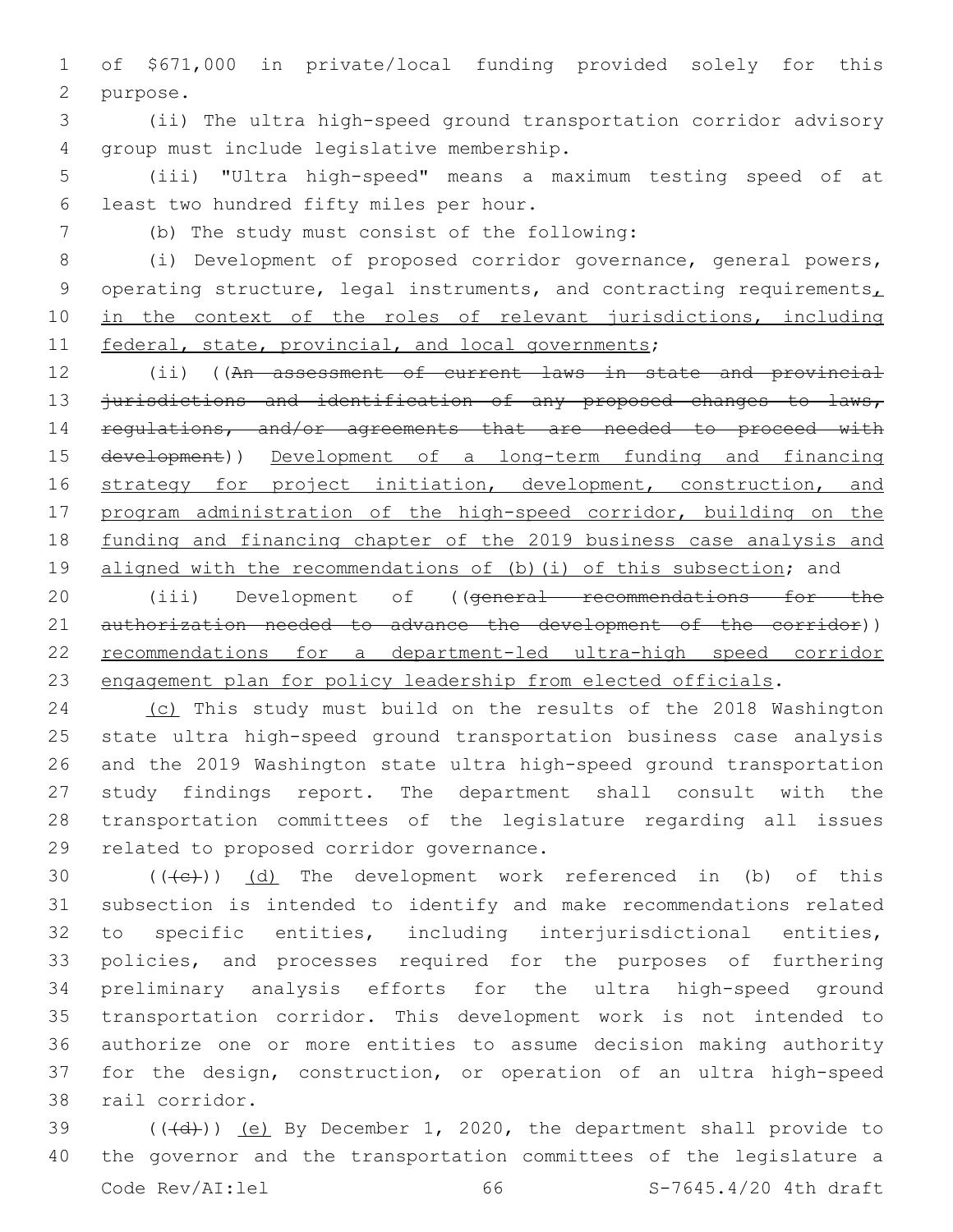report of the study's findings regarding the three elements noted in this subsection. As applicable, the report should also be sent to the executive and legislative branches of government in the state of Oregon and appropriate government bodies in the province of British 5 Columbia.

 (2) The department is directed to continue to pursue efforts to reduce costs, increase ridership, and review Amtrak Cascades fares and fare schedules. Within thirty days of each annual cost/revenue reconciliation under the Amtrak service contract, the department shall report annual credits to the office of financial management and the legislative transportation committees. Annual credits from Amtrak to the department including, but not limited to, credits due to higher ridership, reduced level of service, and fare or fare schedule adjustments, must be used to offset corresponding amounts of the multimodal transportation account—state appropriation, which must be 16 placed in reserve.

 **Sec. 223.** 2019 c 416 s 223 (uncodified) is amended to read as follows:

## **FOR THE DEPARTMENT OF TRANSPORTATION—LOCAL PROGRAMS—PROGRAM Z— OPERATING**

21 Motor Vehicle Account—State Appropriation . . . . . ((\$12,190,000)) \$12,187,000 23 Motor Vehicle Account—Federal Appropriation . . . . . . \$2,567,000 24 Multiuse Roadway Safety Account—State Appropriation . . ((\$132,000)) 26 Multimodal Transportation Account-State Appropriation . . . . . . . . . . . . . . . . . . . . . \$350,000

28 TOTAL APPROPRIATION. . . . . . . . . . . . ((<del>\$15,239,000</del>)) 29 \$15,554,000

 The appropriations in this section are subject to the following 31 conditions and limitations:

 (1) \$350,000 of the multimodal transportation account—state appropriation is provided solely for a study by the Puget Sound regional council of new passenger ferry service to better connect communities throughout the twelve county Puget Sound region. The study must assess potential new routes, identify future terminal locations, and provide recommendations to accelerate the electrification of the ferry fleet. The study must identify future

Code Rev/AI:lel 67 67 S-7645.4/20 4th draft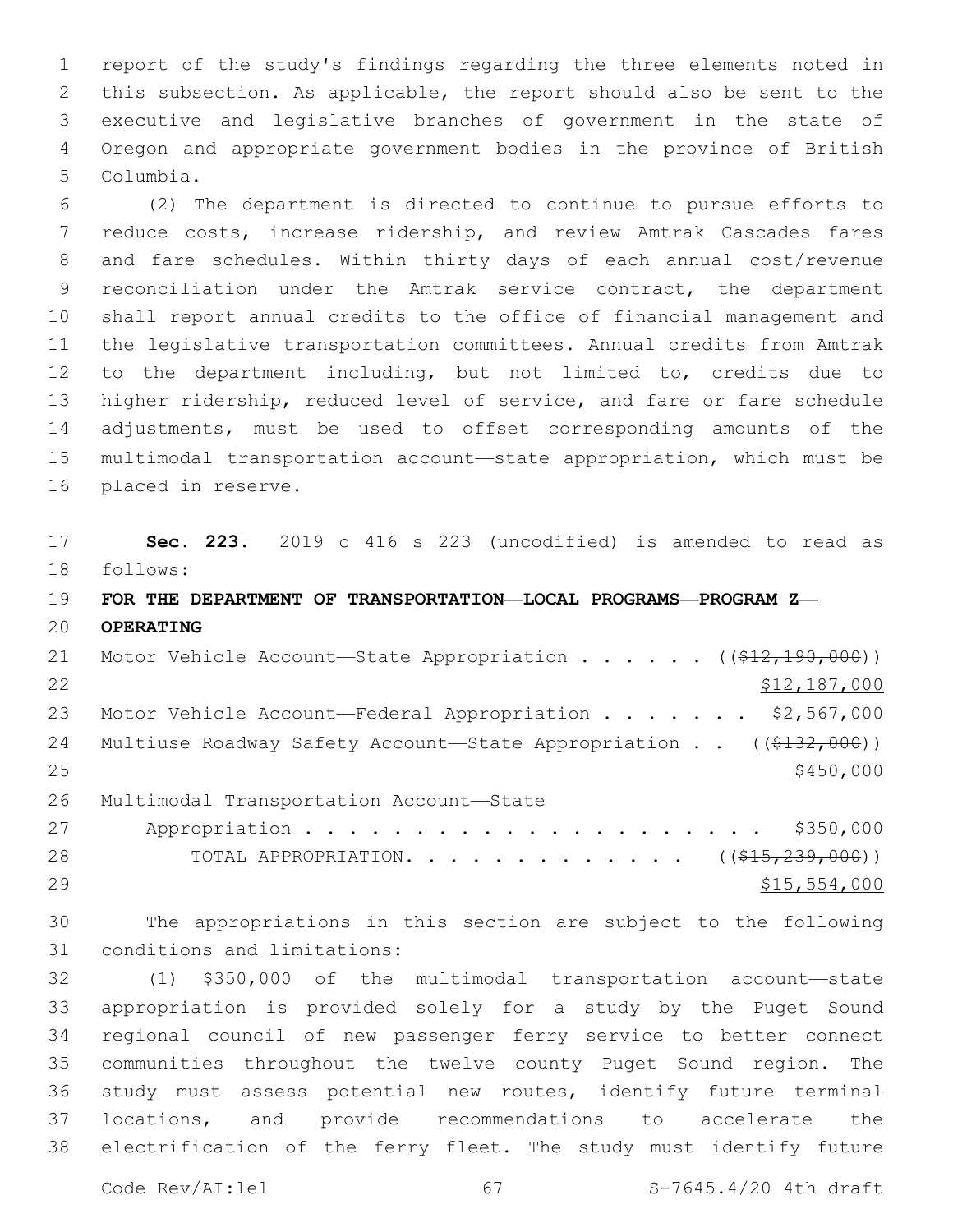passenger only demand throughout Western Washington, analyze potential routes and terminal locations on Puget Sound, Lake Washington, and Lake Union with an emphasis on preserving waterfront opportunities in public ownership and opportunities for partnership. The study must determine whether and when the passenger ferry service achieves a net reduction in carbon emissions including an analysis of the emissions of modes that passengers would otherwise have used. The study must estimate capital and operating costs for routes and terminals. The study must include early and continuous outreach with all interested stakeholders and a report to the legislature and all 11 interested parties by January 31, 2021.

 (2) \$1,142,000 of the motor vehicle account—state appropriation is provided solely for the department, from amounts set aside out of statewide fuel taxes distributed to counties according to RCW 46.68.120(3), to contract with the Washington state association of 16 counties to:

 (a) In coordination with stakeholders, identify county-owned fish passage barriers, with priority given to barriers that share the same stream system as state-owned fish passage barriers. The study must identify, map, and provide a preliminary assessment of county-owned barriers that need correction, and provide, where possible, preliminary costs estimates for each barrier correction. The study 23 must provide recommendations on:

 (i) How to prioritize county-owned barriers within the same stream system of state-owned barriers in the current six-year 26 construction plan to maximize state investment; and

 (ii) How future state six-year construction plans should 28 incorporate county-owned barriers;

 (b) Update the local agency guidelines manual, including exploring alternatives within the local agency guidelines manual on 31 county priorities;

 (c) Study the current state of county transportation funding, identify emerging issues, and identify potential future alternative transportation fuel funding sources to meet current and future needs.

 (3) The entire multiuse roadway safety account—state appropriation is provided solely for grants under RCW 46.09.540, subject to the following limitations:

 (a) Twenty-five percent of the amounts provided are reserved for counties that each have a population of fifteen thousand persons or

less;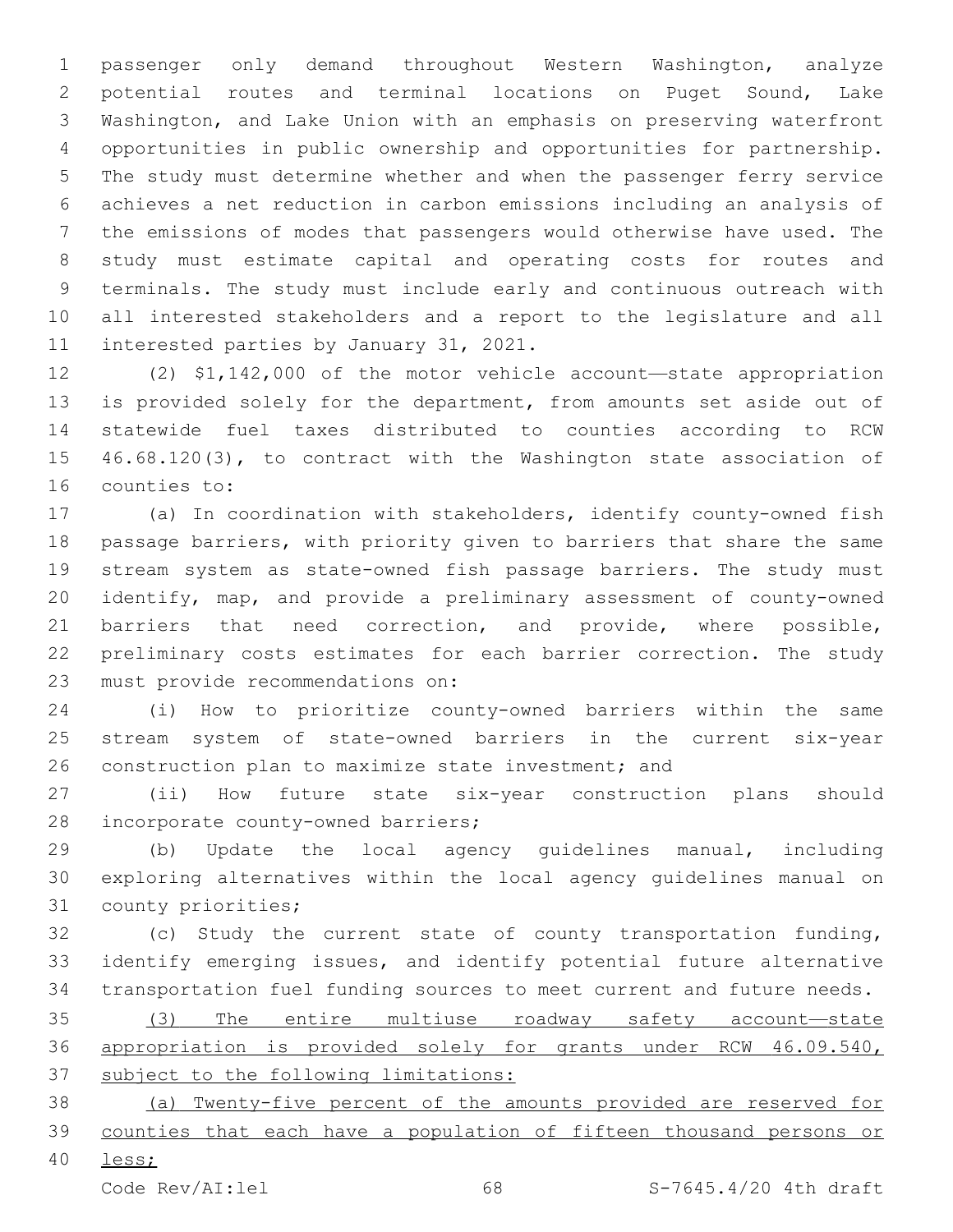| 1  | (b) (i) Seventy-five percent of the amounts provided are reserved       |
|----|-------------------------------------------------------------------------|
| 2  | for counties that each have a population exceeding fifteen thousand     |
| 3  | persons; and                                                            |
| 4  | (ii) No county that receives a grant or grants under (b) of this        |
| 5  | subsection may receive more than sixty thousand dollars in total        |
| 6  | grants.                                                                 |
| 7  | TRANSPORTATION AGENCIES-CAPITAL                                         |
| 8  | Sec. 301. 2019 c 416 s 301 (uncodified) is amended to read as           |
| 9  | follows:                                                                |
| 10 | FOR THE FREIGHT MOBILITY STRATEGIC INVESTMENT BOARD                     |
| 11 | Freight Mobility Investment Account-State                               |
| 12 | Appropriation<br>$($ (\$18,094,000))                                    |
| 13 | \$23,015,000                                                            |
| 14 | Highway Safety Account-State Appropriation. \$81,000                    |
| 15 | Motor Vehicle Account-State Appropriation. \$4,907,000                  |
| 16 | Freight Mobility Multimodal Account-State                               |
| 17 | Appropriation<br>$((\$21, 220, 000))$                                   |
| 18 | \$4,992,000                                                             |
| 19 | Motor Vehicle Account—Federal Appropriation $($ $(*2, 250, 000))$       |
| 20 | \$1,899,000                                                             |
| 21 | Freight Mobility Multimodal Account-Private/Local                       |
| 22 | $((\$1,320,000))$<br>Appropriation                                      |
| 23 | \$1,250,000                                                             |
| 24 | $((\$42,884,000))$<br>TOTAL APPROPRIATION.                              |
| 25 | \$36,144,000                                                            |
| 26 | The appropriations in this section are subject to the following         |
| 27 | conditions and limitations:                                             |
| 28 | (1) Except as otherwise provided in this section, the entire            |
| 29 | appropriations in this section are provided solely for the projects     |
| 30 | by amount, as listed in the LEAP Transportation Document ( $(2019-3$ as |
| 31 | developed April $27, 2019,$ ) $2020-3$ as developed March 11, 2020,     |
| 32 | Conference FMSIB Project List.                                          |

 (2) Until directed by the legislature, the board may not initiate a new call for projects. By January 1, 2020, the board must report to the legislature on alternative proposals to revise its project award and obligation process, which result in lower reappropriations.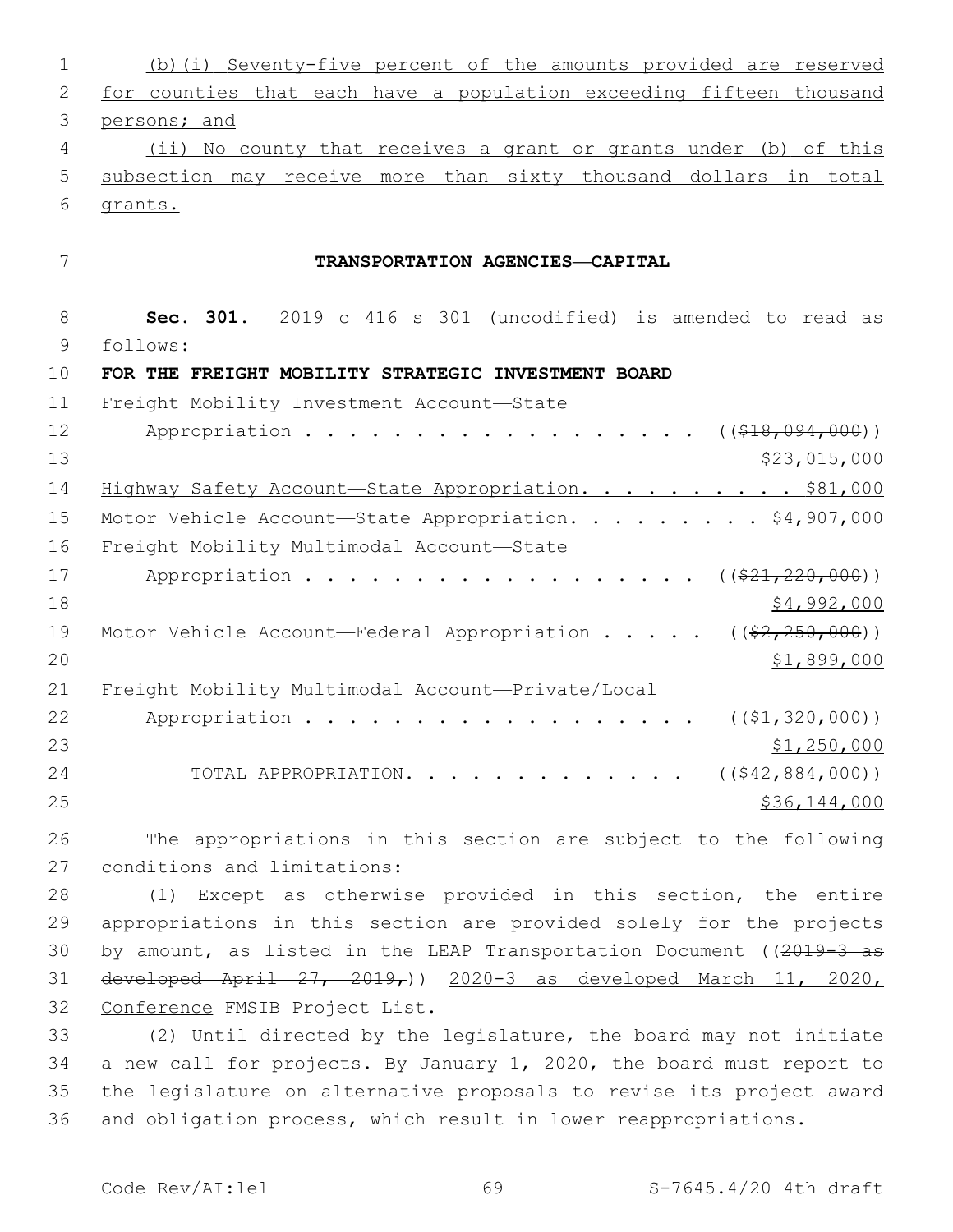(3) It is the intent of the legislature that no capital projects 2 be eliminated or substantially delayed as a result of revenue 3 reductions, but that as a short-term solution appropriation authority for the freight mobility strategic investment board's capital grant programs is reduced to reflect anticipated underruns in this program, based on historical reappropriation levels. (4) It is the intent of the legislature to continue to make strategic investments in a statewide freight mobility transportation system with the help of the freight mobility strategic investment 10 board, including projects that mitigate the impact of freight movement on local communities. **Sec. 302.** 2019 c 416 s 303 (uncodified) is amended to read as follows: **FOR THE COUNTY ROAD ADMINISTRATION BOARD** 15 Rural Arterial Trust Account—State Appropriation . . ((\$65,996,000)) \$62,884,000 17 Motor Vehicle Account-State Appropriation . . . . . . . \$1,456,000 18 County Arterial Preservation Account-State 19 Appropriation . . . . . . . . . . . . . . . . . . \$39,590,000 20 TOTAL APPROPRIATION. . . . . . . . . . . . ((\$107,042,000))  $$103,930,000$  The appropriations in this section are subject to the following conditions and limitations: It is the intent of the legislature that no capital projects be eliminated or substantially delayed as a 25 result of revenue reductions, but that as a short-term solution appropriation authority for the county road administration board's capital grant programs is reduced to reflect anticipated underruns in this program, based on historical reappropriation levels. **Sec. 303.** 2019 c 416 s 304 (uncodified) is amended to read as follows: **FOR THE TRANSPORTATION IMPROVEMENT BOARD** 32 Small City Pavement and Sidewalk Account-State Appropriation . . . . . . . . . . . . . . . . . . . . \$5,890,000 34 Transportation Improvement Account-State 35 Appropriation . . . . . . . . . . . . . . . . ((\$228,510,000))  $$224,568,000$ 37 Complete Streets Grant Program Account-State Code Rev/AI:lel 70 S-7645.4/20 4th draft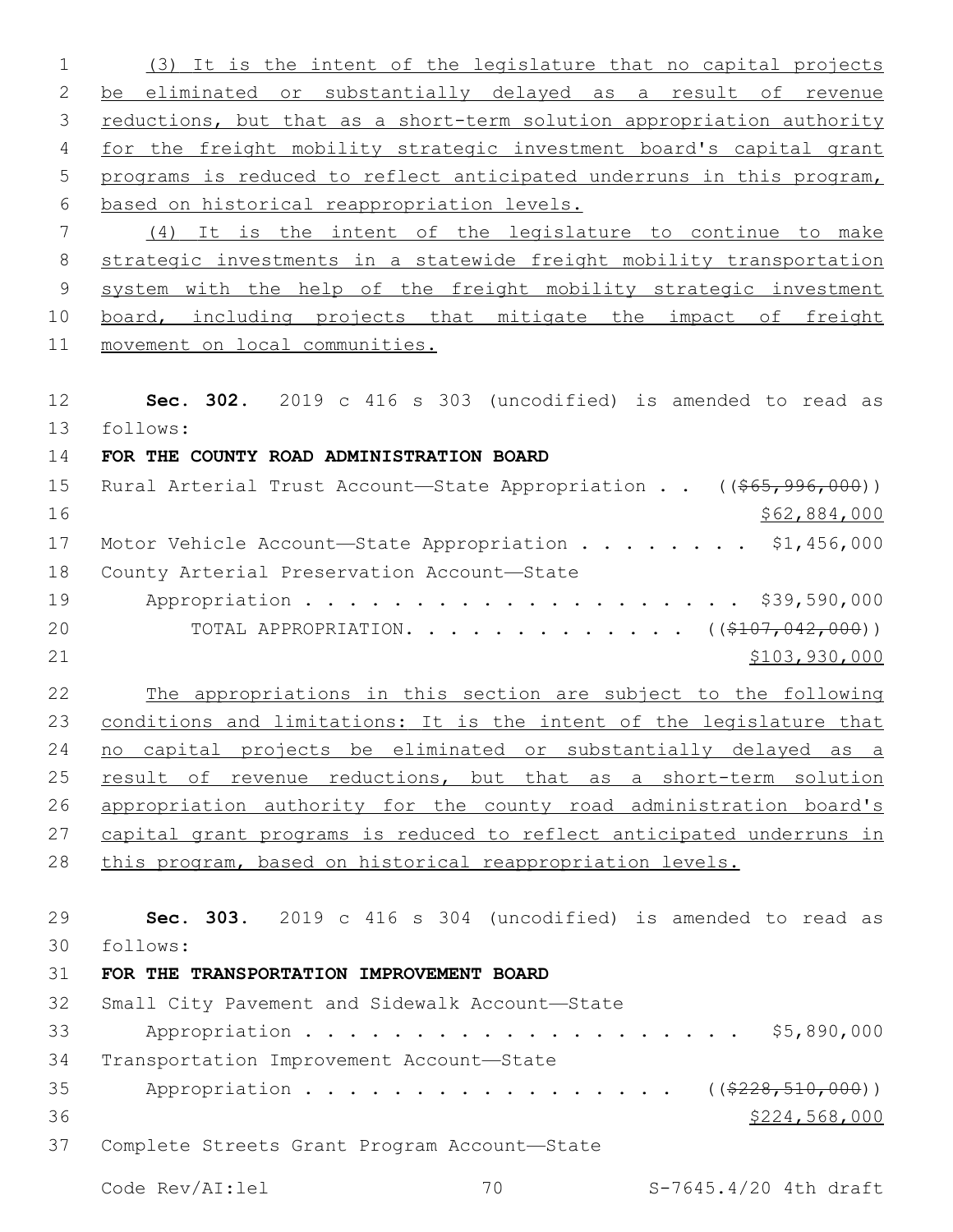| $\mathbf{1}$  | Appropriation ((\$14,670,000))                      |                |
|---------------|-----------------------------------------------------|----------------|
|               |                                                     | \$10, 200, 000 |
| $\mathcal{R}$ | TOTAL APPROPRIATION. ( $(\frac{2249,070,000}{2})$ ) |                |
|               |                                                     | \$240,658,000  |

 The appropriations in this section are subject to the following conditions and limitations:6

 (1) \$9,315,000 of the transportation improvement account—state appropriation is provided solely for the Relight Washington Program. The transportation improvement board shall conduct a survey of all cities that are not currently eligible for the Relight Washington Program to determine demand for the program regardless of the current 12 eligibility criteria. The transportation improvement board shall 13 report the results of the survey to the governor and the transportation committees of the legislature by August 1, 2020.

15 (2) It is the intent of the legislature that no capital projects be eliminated or substantially delayed as a result of revenue 17 reductions, but that as a short-term solution appropriation authority for the transportation improvement board's capital grant programs is reduced to reflect anticipated underruns in this program, based on historical reappropriation levels.

 **Sec. 304.** 2019 c 416 s 305 (uncodified) is amended to read as follows:

**FOR THE DEPARTMENT OF TRANSPORTATION—FACILITIES—PROGRAM D—**

**(DEPARTMENT OF TRANSPORTATION-ONLY PROJECTS)—CAPITAL**

| 25 | Motor Vehicle Account-State Appropriation ((\$50,990,000))                  |               |
|----|-----------------------------------------------------------------------------|---------------|
| 26 |                                                                             | \$51,187,000  |
| 27 | Connecting Washington Account—State Appropriation $((\frac{242,497,000}{})$ |               |
| 28 |                                                                             | \$51,523,000  |
| 29 | TOTAL APPROPRIATION. ( $(\frac{693,487,000}{s})$ )                          |               |
| 30 |                                                                             | \$102,710,000 |

 The appropriations in this section are subject to the following 32 conditions and limitations:

33 (1) ((\$42,497,000)) \$51,523,000 of the connecting Washington account—state appropriation is provided solely for a new Olympic region maintenance and administration facility to be located on the department-owned site at the intersection of Marvin Road and 32nd 37 Avenue in Lacey, Washington.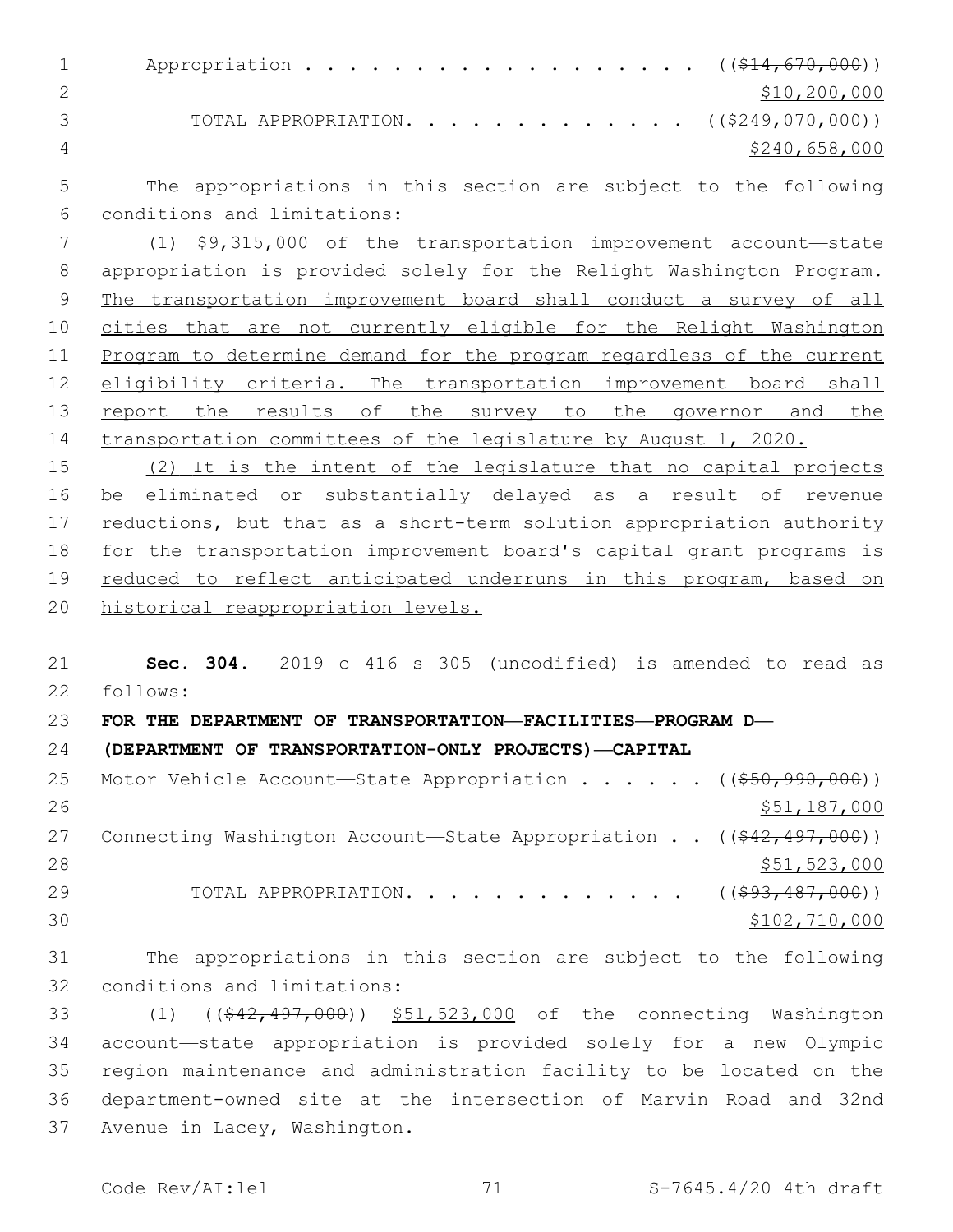1 (2)(a) ((\$43,100,000)) \$43,297,000 of the motor vehicle account— state appropriation is provided solely for the department facility located at 15700 Dayton Ave N in Shoreline. This appropriation is contingent upon the department of ecology signing a not less than twenty-year agreement to pay a share of any financing contract issued 6 pursuant to chapter 39.94 RCW.

7 (b) Payments from the department of ecology as described in this 8 subsection shall be deposited into the motor vehicle account.

9 (c) Total project costs are not to exceed \$46,500,000.

 (3) \$1,565,000 from the motor vehicle account—state appropriation is provided solely for furniture for the renovated Northwest Region Headquarters at Dayton Avenue. The department must efficiently 13 furnish the renovated building. ((The amount provided in this subsection is the maximum the department may spend on furniture for 15 this facility.))

16 **Sec. 305.** 2019 c 416 s 306 (uncodified) is amended to read as 17 follows:

18 **FOR THE DEPARTMENT OF TRANSPORTATION—IMPROVEMENTS—PROGRAM I**

19 ((High Occupancy Toll Lanes Operations

20 Account State Appropriation. . . . . . . . . . . . \$7,000,000)) 21 Transportation Partnership Account-State 22 Appropriation . . . . . . . . . . . . . . . ((\$325,275,000))  $23$   $\frac{1}{2}385,619,000$ 24 Motor Vehicle Account—State Appropriation . . . . . ((\$92,504,000)) 25 \$102,543,000 26 Motor Vehicle Account—Federal Appropriation . . . . ((\$154,337,000)) 27 \$151,857,000 28 Motor Vehicle Account—Private/Local Appropriation . . ((\$26,839,000)) 29 \$70,404,000 30 Connecting Washington Account-State 31 Appropriation . . . . . . . . . . . . . . . ((\$2,137,381,000))  $\frac{22}{32}$ ,  $\frac{355}{205}$ ,  $\frac{205}{000}$ 33 Special Category C Account-State Appropriation . . . ((\$81,000,000))  $34$  \$36,134,000 35 Multimodal Transportation Account-State 36 Appropriation . . . . . . . . . . . . . . . . (  $(\frac{25}{10000})$ )  $37$  \$3,853,000 38 Alaskan Way Viaduct Replacement Project Account—State Code Rev/AI:lel 72 S-7645.4/20 4th draft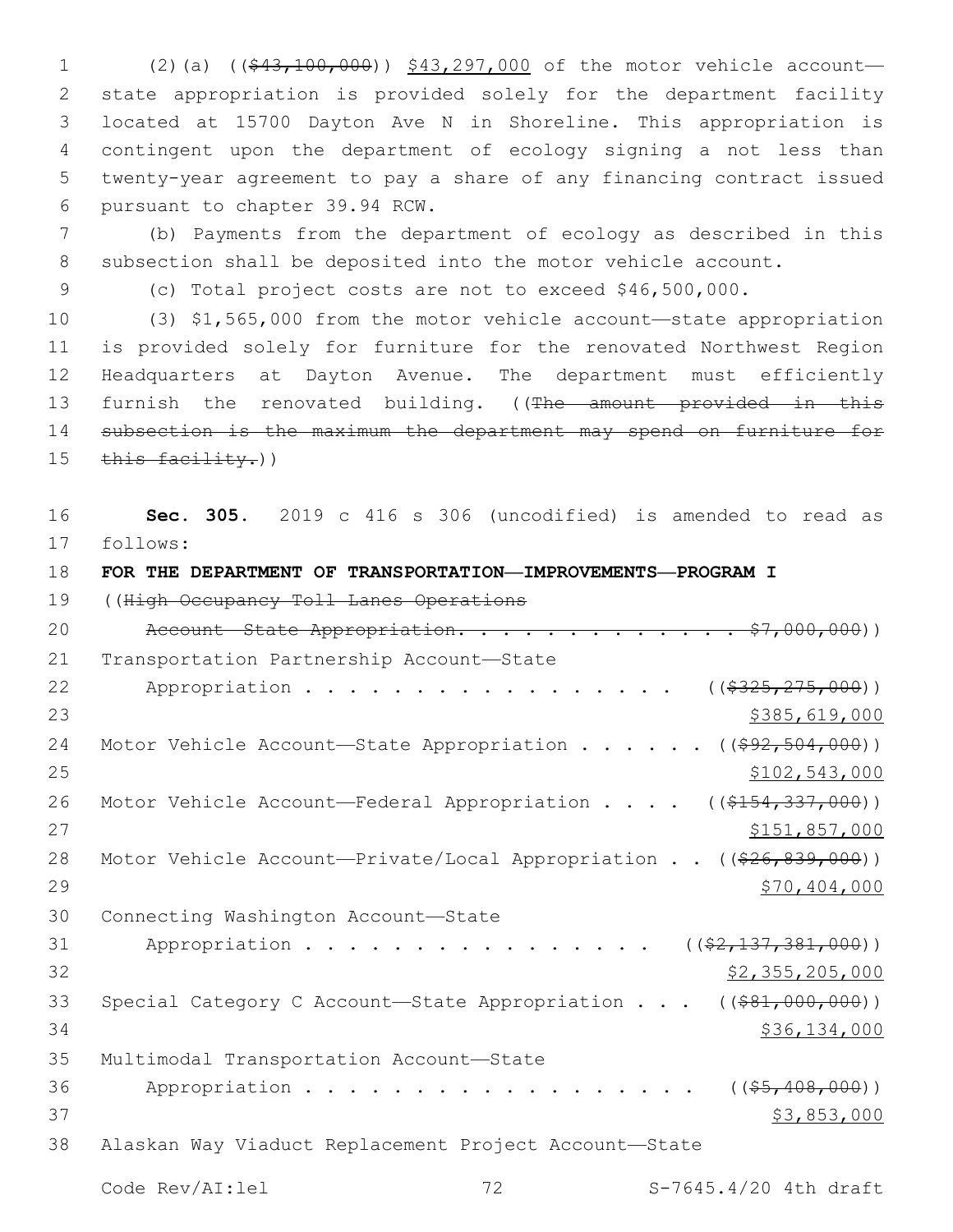| $\mathcal{P}$ | Transportation 2003 Account (Nickel Account)-State      |
|---------------|---------------------------------------------------------|
| 3             | Appropriation ( $(\frac{21}{621}, \frac{819}{600})$ )   |
| 4             | \$10, 429, 000                                          |
| .5            | Interstate 405 and State Route Number 167 Express       |
| 6             | Toll Lanes ((Operations)) Account-State                 |
|               | Appropriation ((\$48,036,000))                          |
| 8             | \$90,027,000                                            |
| 9             | TOTAL APPROPRIATION. ( $(\frac{2}{7}, 977, 555, 000)$ ) |
| 10            | \$3,284,027,000                                         |
|               |                                                         |

11 The appropriations in this section are subject to the following 12 conditions and limitations:

 (1) Except as provided otherwise in this section, the entire connecting Washington account—state appropriation and the entire transportation partnership account—state appropriation are provided solely for the projects and activities as listed by fund, project, 17 and amount in LEAP Transportation Document ((2019-1)) 2020-1 as 18 developed ((April 27, 2019)) March 11, 2020, Program - Highway Improvements Program (I). However, limited transfers of specific line-item project appropriations may occur between projects for those amounts listed subject to the conditions and limitations in section 22 601 of this act.

 (2) Except as provided otherwise in this section, the entire motor vehicle account—state appropriation and motor vehicle account— federal appropriation are provided solely for the projects and activities listed in LEAP Transportation Document ((2019-2)) 2020-2 27 ALL PROJECTS as developed ((April 27, 2019)) March 11, 2020, Program - Highway Improvements Program (I). Any federal funds gained through efficiencies, adjustments to the federal funds forecast, additional congressional action not related to a specific project or purpose, or the federal funds redistribution process must then be applied to highway and bridge preservation activities or fish passage barrier 33 corrections (0BI4001).

 (3) Within the motor vehicle account—state appropriation and motor vehicle account—federal appropriation, the department may transfer funds between programs I and P, except for funds that are otherwise restricted in this act. Ten days prior to any transfer, the department must submit its request to the office of financial management and the transportation committees of the legislature and

Code Rev/AI:lel 73 S-7645.4/20 4th draft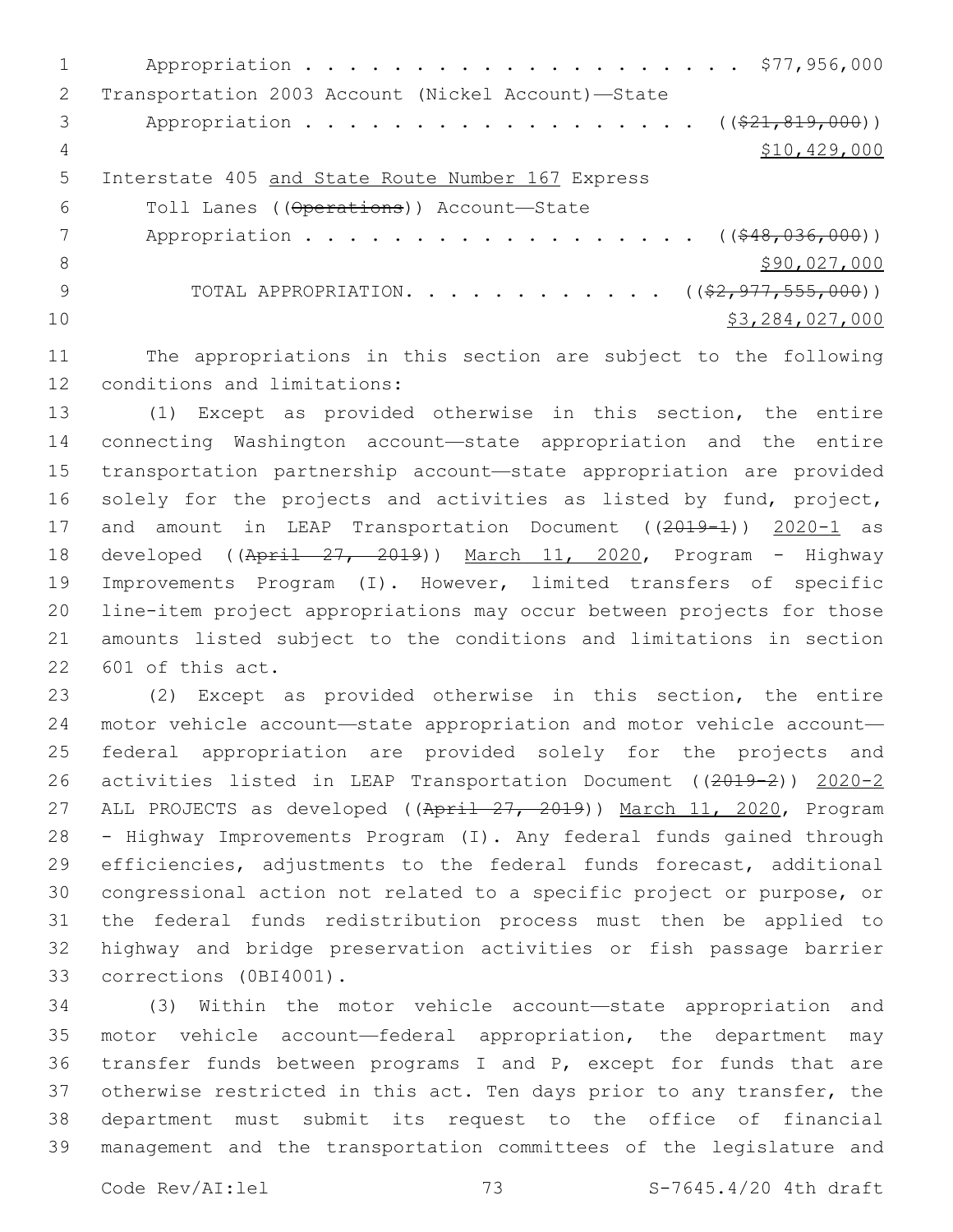1 consider any concerns raised. The department shall submit a report on 2 fiscal year funds transferred in the prior fiscal year using this 3 subsection as part of the department's annual budget submittal.

4 (4) The connecting Washington account—state appropriation 5 includes up to ( $(\frac{1}{21}, \frac{519}{699}, \frac{899}{600})$ ) \$1,835,325,000 in proceeds from the 6 sale of bonds authorized in RCW 47.10.889.

7 (5) The special category C account—state appropriation includes 8 up to ((\$75,274,000)) \$24,910,000 in proceeds from the sale of bonds 9 authorized in RCW ((47.10.861)) 47.10.812.

10 (6) The transportation partnership account—state appropriation 11 includes up to ((\$150,232,000)) \$162,658,000 in proceeds from the 12 sale of bonds authorized in RCW ((47.10.812)) 47.10.873.

13 (7) The Alaskan Way viaduct replacement project account—state 14 appropriation includes up to \$77,956,000 in proceeds from the sale of 15 bonds authorized in RCW 47.10.873.

16 (8) ((The multimodal transportation account—state appropriation 17 includes up to \$5,408,000 in proceeds from the sale of bonds 18 authorized in RCW 47.10.867.

19 (9) \$90,464,000)) \$168,757,000 of the transportation partnership 20 account—state appropriation,  $((\frac{27}{67}, 006, 000) )$   $\frac{219}{7790,000}$  of the motor 21 vehicle account—private/local appropriation, ((\$3,383,000)) 22 \$3,384,000 of the transportation 2003 account (nickel account)—state 23 appropriation, \$77,956,000 of the Alaskan Way viaduct replacement 24 project account—state appropriation, and \$1,838,000 of the multimodal 25 transportation account—state appropriation are provided solely for 26 the SR 99/Alaskan Way Viaduct Replacement project (809936Z). It is 27 the intent of the legislature that the \$25,000,000 increase in 28 funding provided in the 2021-2023 fiscal biennium be covered by any 29 legal damages paid to the state as a result of a lawsuit related to 30 contractual provisions for construction and delivery of the Alaskan 31 Way viaduct replacement project. The legislature intends that the 32 \$25,000,000 of the transportation partnership account—state funds be 33 repaid when those damages are recovered.

 $(1)(10)$  (( $10$ )) (9) \$3,000,000 of the multimodal transportation account— 35 state appropriation is provided solely for transit mitigation for the 36 SR 99/Viaduct Project - Construction Mitigation project (809940B).

37 (( $(11)$  \$164,000,000)) (10) \$168,655,000 of the connecting 38 Washington account—state appropriation ((is)), \$1,052,000 of the 39 special category C account—state appropriation, and \$738,000 of the

Code Rev/AI:lel 74 S-7645.4/20 4th draft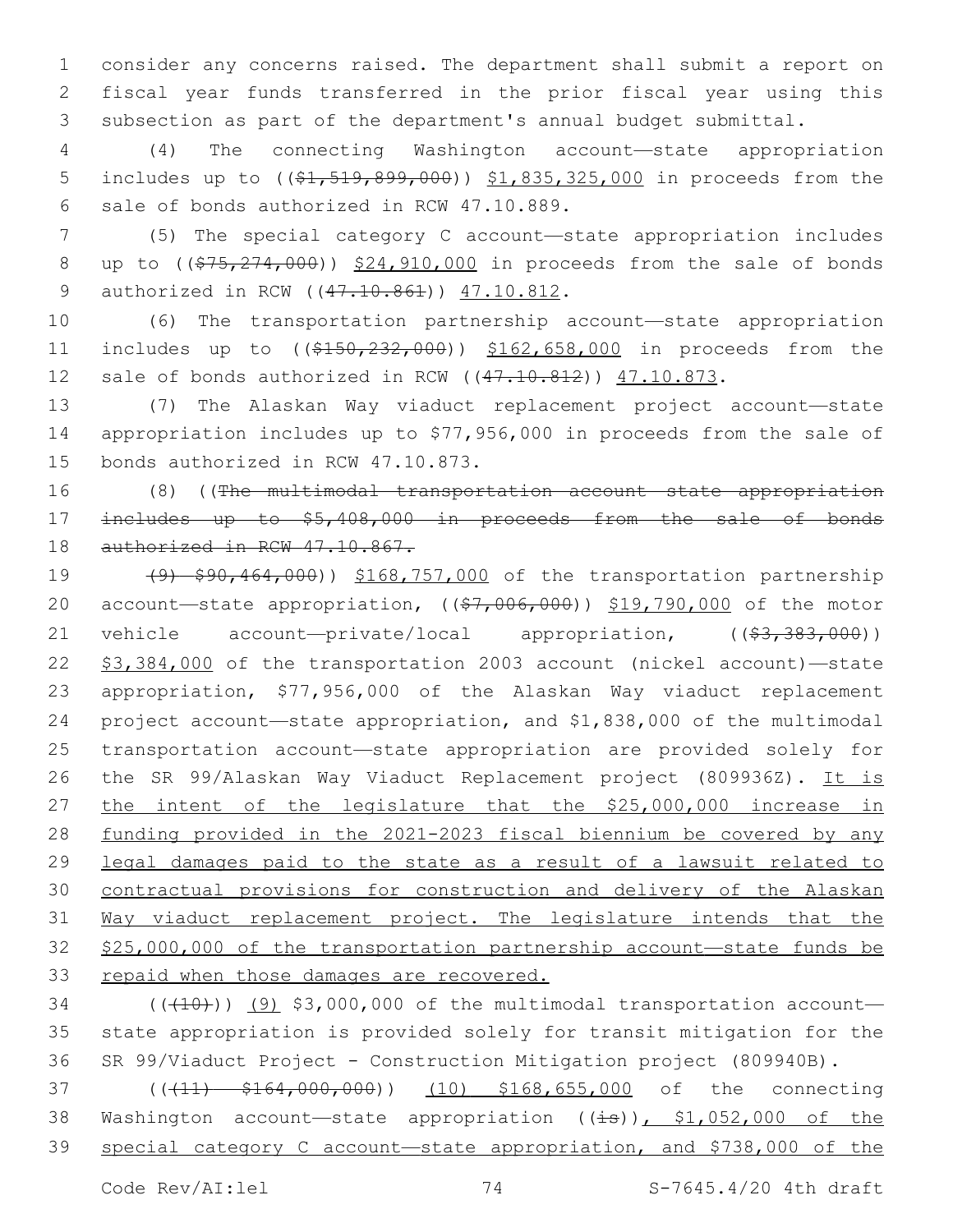motor vehicle account—private/local appropriation are provided solely for the US 395 North Spokane Corridor project (M00800R).

 (( $(12)$  (a)  $$22,195,000$  of the transportation partnership account— state appropriation, \$12,805,000 of the transportation 2003 account (nickel account)—state appropriation, and \$48,000,000)) (11) \$82,991,000 of the Interstate 405 and state route number 167 express 7 toll lanes ((operations)) account—state appropriation ((are)) is provided solely for the I-405/SR 522 to I-5 Capacity Improvements project (L2000234) for activities related to adding capacity on Interstate 405 between state route number 522 and Interstate 5, with the goals of increasing vehicle throughput and aligning project completion with the implementation of bus rapid transit in the 13 vicinity of the project. ((The transportation partnership account- state appropriation and transportation 2003 account (nickel account)— 15 state appropriation are a transfer or a reappropriation of a transfer from the I-405/Kirkland Vicinity Stage 2 - Widening project (8BI1002) due to savings and will fund right-of-way and construction for an 18 additional phase of this I-405 project.

 (b) If sufficient bonding authority to complete this project is not provided within chapter 421 (Engrossed Substitute Senate Bill No. 5825), Laws of 2019 (addressing tolling) or chapter 421 (House Bill No. 2132), Laws of 2019 (addressing tolling), or within a bond 23 authorization act referencing chapter . . . (Engrossed Substitute 24 Senate Bill No. 5825), Laws of 2019 or chapter . . . (House Bill No. 2132), Laws of 2019, by June 30, 2019, \$21,000,000 of the Interstate 405 express toll lanes operations account—state appropriation 27 provided in this subsection lapses, and it is the intent of the legislature to reduce the Interstate 405 express toll lanes operations account—state appropriation in the 2021-2023 biennium to \$5,000,000, and in the 2023-2025 biennium to \$0 on the list referenced in subsection (2) of this section.

32 (13))) (12)(a) ((\$395,822,000)) \$422,099,000 of the connecting 33 Washington account—state appropriation( $\left(7, 560,000\right)$  of the motor 34 vehicle account—state appropriation,)) and ((\$342,000)) \$456,000 of the motor vehicle account—private/local appropriation are provided solely for the SR 520 Seattle Corridor Improvements - West End project (M00400R).37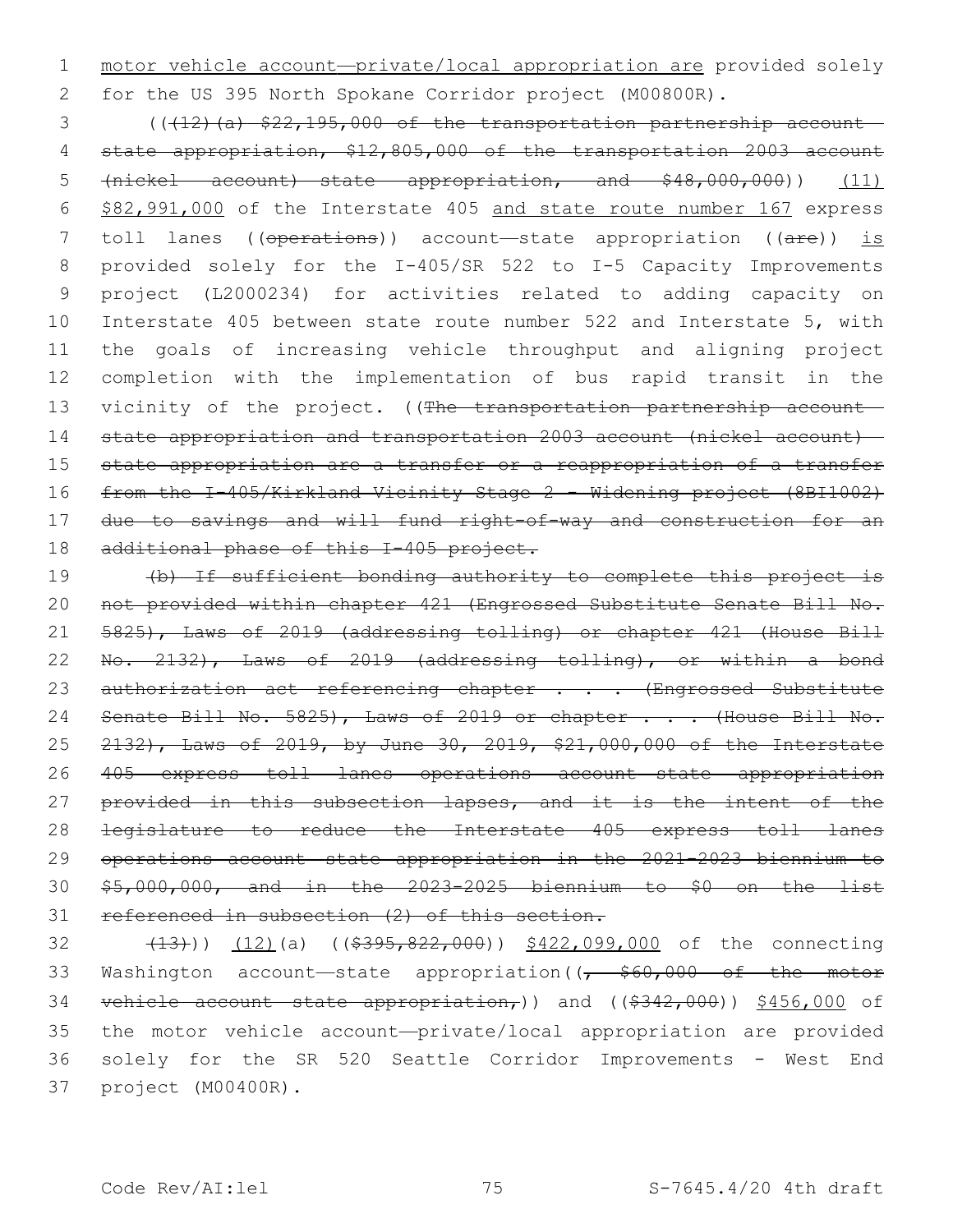(b) Recognizing that the department of transportation requires full possession of parcel number 1-23190 to complete the Montlake Phase of the West End project, the department is directed to:

 (i) Work with the operator of the Montlake boulevard market located on parcel number 1-23190 to negotiate a lease allowing continued operations up to January 1, 2020. After that time, the department shall identify an area in the vicinity of the Montlake property for a temporary market or other food service to be provided during the period of project construction. Should the current operator elect not to participate in providing that temporary service, the department shall then develop an outreach plan with the 12 city to solicit community input on the food services provided, and then advertise the opportunity to other potential vendors. Further, the department shall work with the city of Seattle and existing permit processes to facilitate vendor access to and use of the area 16 in the vicinity of the Montlake property.

 (ii) Upon completion of the Montlake Phase of the West End project (current anticipated contract completion of 2023), WSDOT shall sell that portion of the property not used for permanent transportation improvements and initiate a process to convey that 21 surplus property to a subsequent owner.

 (c) \$60,000 of the motor vehicle account—state appropriation is provided solely for grants to nonprofit organizations located in a city with a population exceeding six hundred thousand persons and that empower artists through equitable access to vital expertise, opportunities, and business services. Funds may be used only for the purpose of preserving, commemorating, and sharing the history of the city of Seattle's freeway protests and making the history of activism around the promotion of more integrated transportation and land use planning accessible to current and future generations through the preservation of Bent 2 of the R. H. Thompson freeway ramp.

 $(1, 4)$  ( $(1, 14)$ )) (13) It is the intent of the legislature that for the I-5 JBLM Corridor Improvements project (M00100R), the department shall actively pursue \$50,000,000 in federal funds to pay for this project to supplant state funds in the future. \$50,000,000 in connecting Washington account funding must be held in unallotted status during the 2021-2023 fiscal biennium. These funds may only be used after the department has provided notice to the office of financial management that it has exhausted all efforts to secure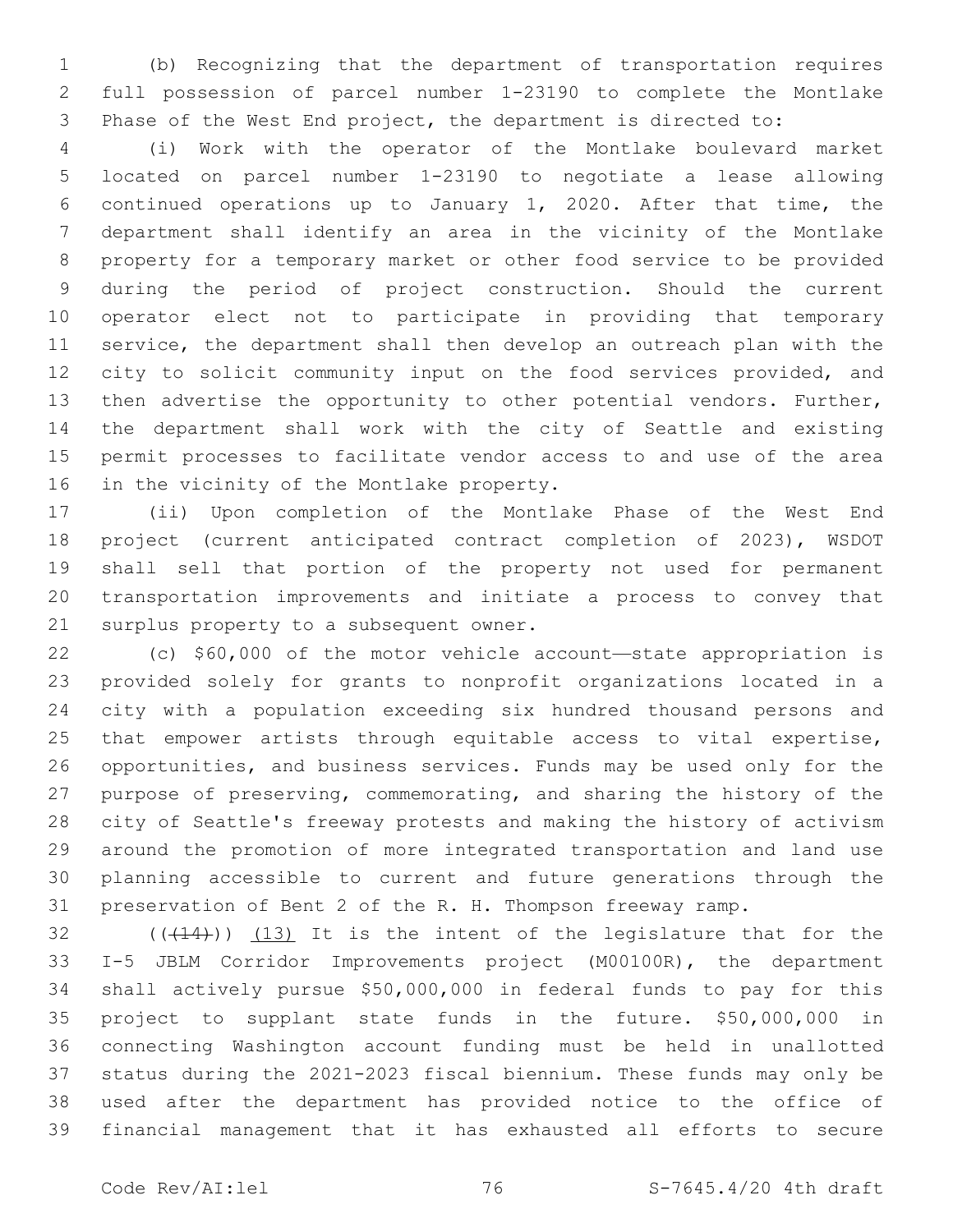federal funds from the federal highway administration and the 2 department of defense.

 (((15) \$265,100,000)) (14) \$310,469,000 of the connecting Washington account—state appropriation is provided solely for the SR 5 167/SR 509 Puget Sound Gateway project (M00600R).

 (a) Any savings on the project must stay on the Puget Sound 7 Gateway corridor until the project is complete.

 (b) Proceeds from the sale of any surplus real property acquired for the purpose of building the SR 167/SR 509 Puget Sound Gateway (M00600R) project must be deposited into the motor vehicle account 11 for the purpose of constructing the project.

 (c) In making budget allocations to the Puget Sound Gateway project, the department shall implement the project's construction as a single corridor investment. The department shall develop a coordinated corridor construction and implementation plan for state route number 167 and state route number 509 in collaboration with affected stakeholders. Specific funding allocations must be based on where and when specific project segments are ready for construction to move forward and investments can be best optimized for timely project completion. Emphasis must be placed on avoiding gaps in fund 21 expenditures for either project.

 (d) It is the legislature's intent that the department shall construct a full single-point urban interchange at the junction of state route number 161 (Meridian avenue) and state route number 167 and a full single-point urban interchange at the junction of state route number 509 and 188th Street. If the department receives additional funds from an outside source for this project after the base project is fully funded, the funds must first be applied toward the completion of these two full single-point urban interchanges.

 (e) In designing the state route number 509/state route number 516 interchange component of the SR 167/SR 509 Puget Sound Gateway project (M00600R), the department shall make every effort to utilize 33 the preferred "4B" design.

 (f) The department shall explore the development of a multiuse trail for bicyclists, pedestrians, skateboarders, and similar users along the SR 167 right-of-way acquired for the project to connect a network of new and existing trails from Mount Rainier to Point 38 Defiance Park.

 (g) If sufficient bonding authority to complete this project is 40 not provided within chapter 421 (((Engrossed Substitute Senate Bill Code Rev/AI:lel 77 S-7645.4/20 4th draft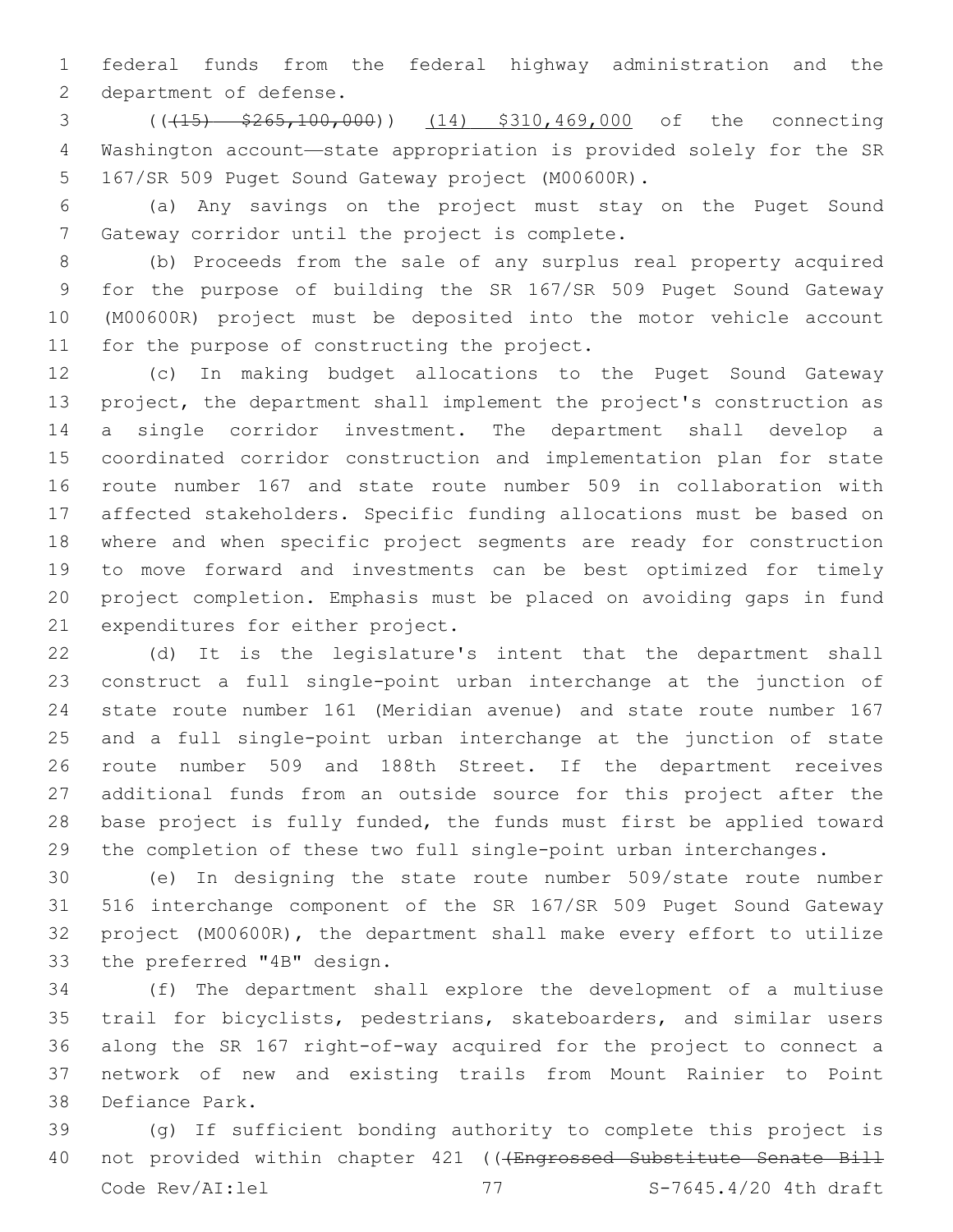$\text{No. } 5825)$ )), Laws of 2019 (addressing tolling) ((or chapter . (House Bill No. 2132), Laws of 2019 (addressing tolling))), or within 3 a bond authorization act referencing chapter 421 (((Engrossed 4 Substitute Senate Bill No. 5825+)), Laws of 2019 ((or chapter . . . (House Bill No. 2132), Laws of 2019,)) by June 30, 2019, it is the intent of the legislature to return the Puget Sound Gateway project (M00600R) to its previously identified construction schedule by moving \$128,900,000 in connecting Washington account—state appropriation back to the 2027-2029 biennium from the 2023-2025 biennium on the list referenced in subsection (2) of this section. If sufficient bonding authority is provided, it is the intent of the legislature to advance the project to allow for earlier completion 13 and inflationary savings.

 (( $(416)$ )) (15) It is the intent of the legislature that, for the I-5/North Lewis County Interchange project (L2000204), the department develop and design the project with the objective of significantly improving access to the industrially zoned properties in north Lewis county. The design must consider the county's process of investigating alternatives to improve such access from Interstate 5 20 that began in March 2015.

21 ((418)  $\frac{1}{5}950,000$ ) (16) \$1,029,000 of the transportation partnership account—state appropriation is provided solely for the 23 U.S. 2 Trestle IJR project (L1000158).

24 (((19)) (17) The department shall itemize all future requests for the construction of buildings on a project list and submit them through the transportation executive information system as part of the department's annual budget submittal. It is the intent of the legislature that new facility construction must be transparent and not appropriated within larger highway construction projects.

30 (((20))) (18) Any advisory group that the department convenes during the 2019-2021 fiscal biennium must consider the interests of 32 the entire state of Washington.

 $(33$  ( $(421)$ ) (19) The legislature finds that there are sixteen companies involved in wood preserving in the state that employ four hundred workers and have an annual payroll of fifteen million dollars. Before the department's switch to steel guardrails, ninety percent of the twenty-five hundred mile guardrail system was constructed of preserved wood and one hundred ten thousand wood guardrail posts were produced annually for state use. Moreover, the policy of using steel posts requires the state to use imported steel. Code Rev/AI:lel 78 S-7645.4/20 4th draft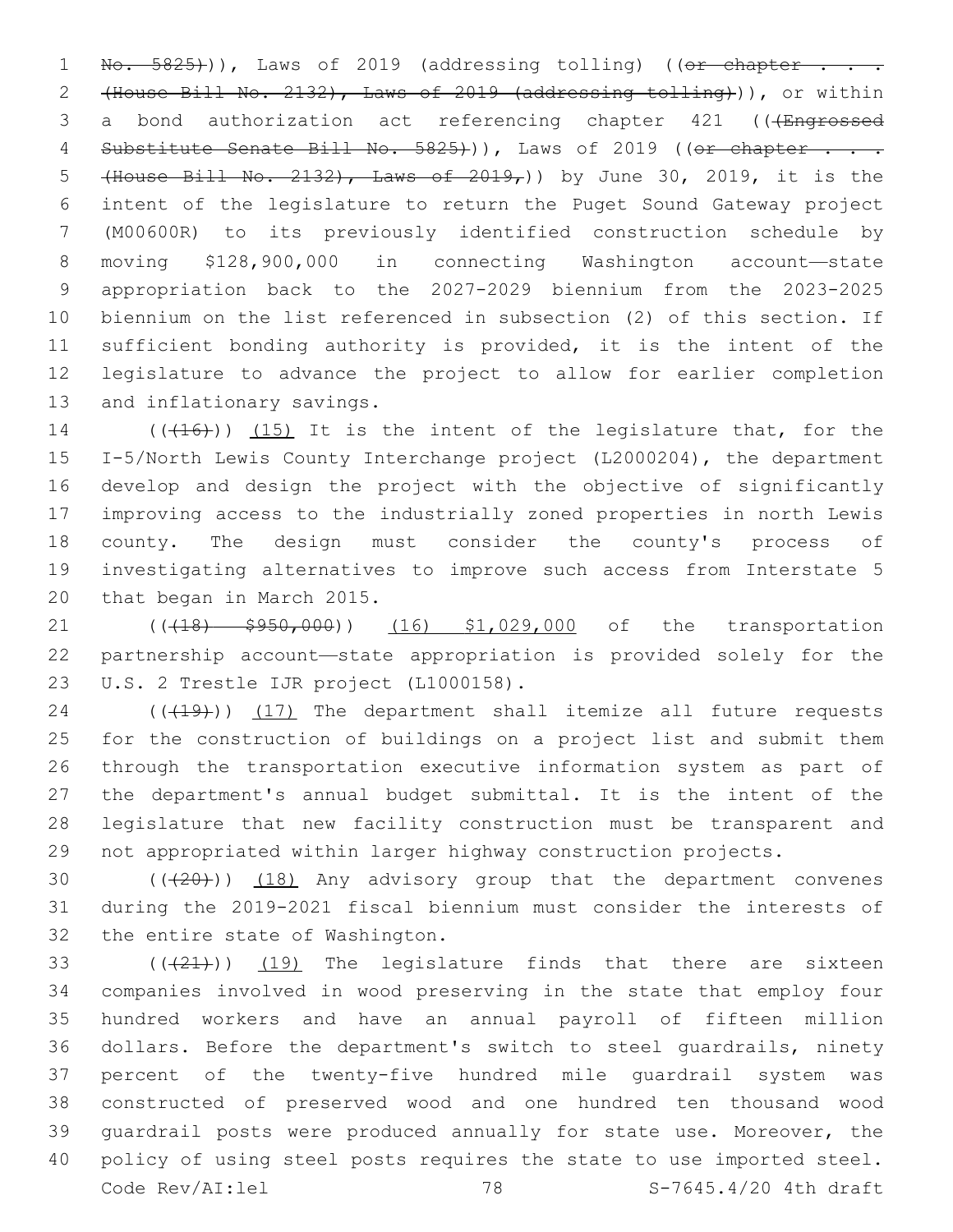Given these findings, where practicable, and until June 30, 2021, the department shall include the design option to use wood guardrail posts, in addition to steel posts, in new guardrail installations. The selection of posts must be consistent with the agency design 5 manual policy that existed before December 2009.

6  $((+22))$   $(20)$  (a) ((For projects funded as part of the 2015 7 connecting Washington transportation package listed on the LEAP 8 transportation document identified in subsection (1) of this section, 9 if the department expects to have substantial reappropriations for 10 the 2021-2023 fiscal biennium, the department may, on a pilot basis, 11 apply funding from a project in this section with an appropriation 12 that cannot be used for the current fiscal biennium to advance one or 13 more of the following projects:

14 (i) I-82 Yakima - Union Gap Economic Development Improvements  $15 + T^21100R$ ;

16 (ii) I-5 Federal Way - Triangle Vicinity Improvements (T20400R); 17 or

## 18 (iii) SR 522/Paradise Lk Rd Interchange & Widening on SR 522 19 (Design/Engineering) (NPARADI).

20 (b) At least ten business days before advancing a project 21 pursuant to this subsection, the department must notify the office of 22 financial management and the transportation committees of the 23 legislature. The advancement of a project may not hinder the delivery 24 of the projects for which the reappropriations are necessary for the 25 2021-2023 fiscal biennium.

 (e)) For connecting Washington projects that have already begun and are eligible for the authority granted in section 601 of this act, the department shall prioritize advancing the following projects 29 if expected reappropriations become available:

 (i) SR 14/I-205 to SE 164th Ave - Auxiliary Lanes (L2000102); (ii) SR 305 Construction - Safety Improvements (N30500R); 32 (iii) SR 14/Bingen Underpass (L2220062); (iv) I-405/NE 132nd Interchange - Totem Lake (L1000110); 34 (v) US Hwy 2 Safety (N00200R); (vi) US-12/Walla Walla Corridor Improvements (T20900R); (vii) I-5 JBLM Corridor Improvements (M00100R); (viii) I-5/Slater Road Interchange - Improvements (L1000099); 38 (ix) SR 510/Yelm Loop Phase 2 (T32700R); or (x) SR 520/124th St Interchange (Design and Right of Way) (L1000098).40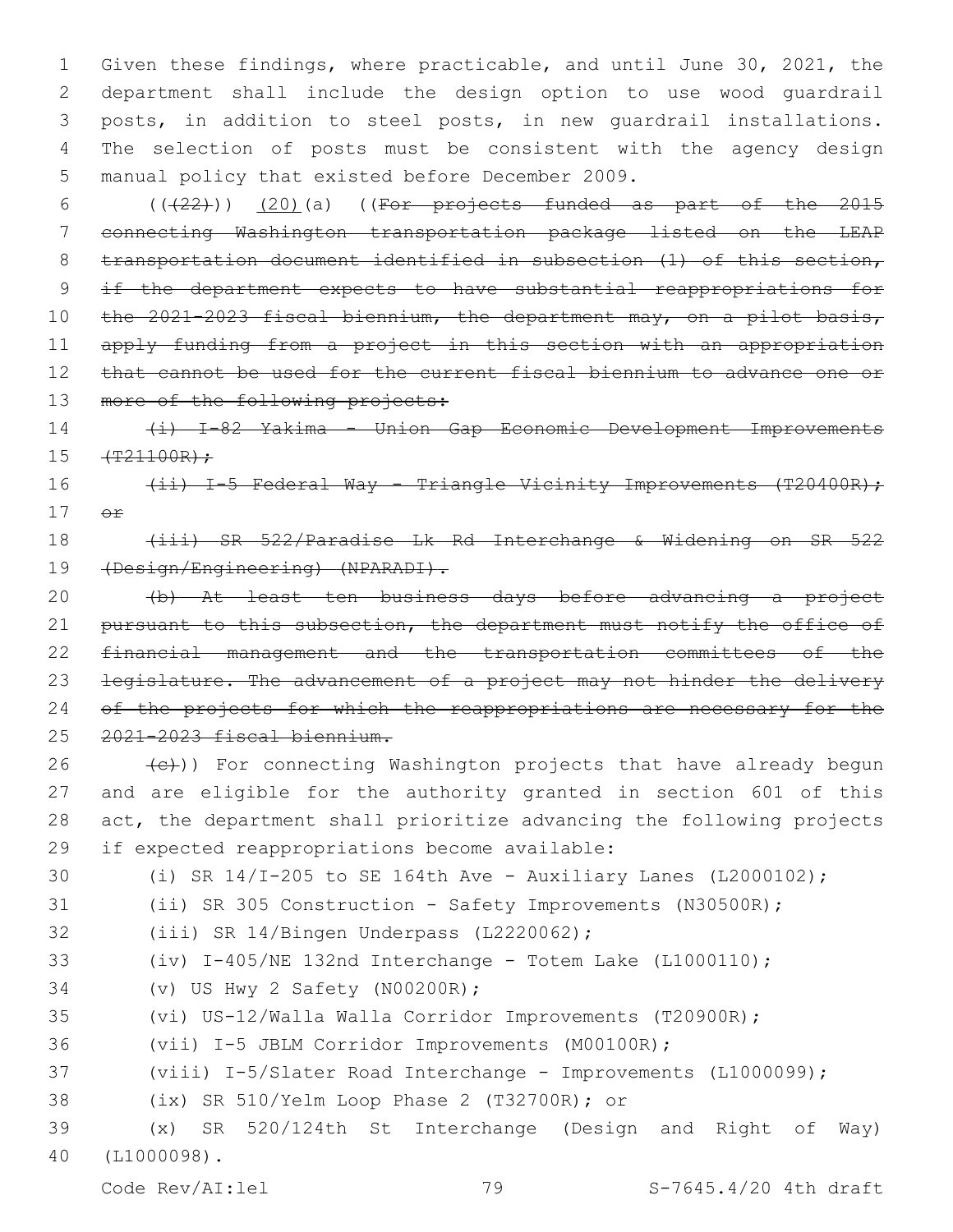1 (((d))) (b) To the extent practicable, the department shall use the flexibility and authority granted in this section and in section 601 of this act to minimize the amount of reappropriations needed 4 each biennium.

 (c) The advancement of a project may not hinder the delivery of the projects for which the reappropriations are necessary for the 2021-2023 fiscal biennium.

8 (( $(23)$ )) (21) The legislature continues to prioritize the replacement of the state's aging infrastructure and recognizes the importance of reusing and recycling construction aggregate and recycled concrete materials in our transportation system. To accomplish Washington state's sustainability goals in transportation and in accordance with RCW 70.95.805, the legislature reaffirms its determination that recycled concrete aggregate and other transportation building materials are natural resource construction materials that are too valuable to be wasted and landfilled, and are 17 a commodity as defined in WAC 173-350-100.

 Further, the legislature determines construction aggregate and recycled concrete materials substantially meet widely recognized international, national, and local standards and specifications referenced in American society for testing and materials, American concrete institute, Washington state department of transportation, Seattle department of transportation, American public works association, federal aviation administration, and federal highway 25 administration specifications, and are described as necessary and desirable products for recycling and reuse by state and federal 27 agencies.

 As these recyclable materials have well established markets, are substantially a primary or secondary product of necessary construction processes and production, and are managed as an item of commercial value, construction aggregate and recycled concrete 32 materials are exempt from chapter 173-350 WAC.

 $((+24))$   $(22)$  (a) \$17,500,000 of the motor vehicle account—state appropriation is provided solely for staffing of a project office to replace the Interstate 5 bridge across the Columbia river (G2000088). If at least a \$9,000,000 transfer is not authorized in section 37 406(29) ((of this act)), chapter 416, Laws of 2019, then \$9,000,000 of the motor vehicle account—state appropriation lapses.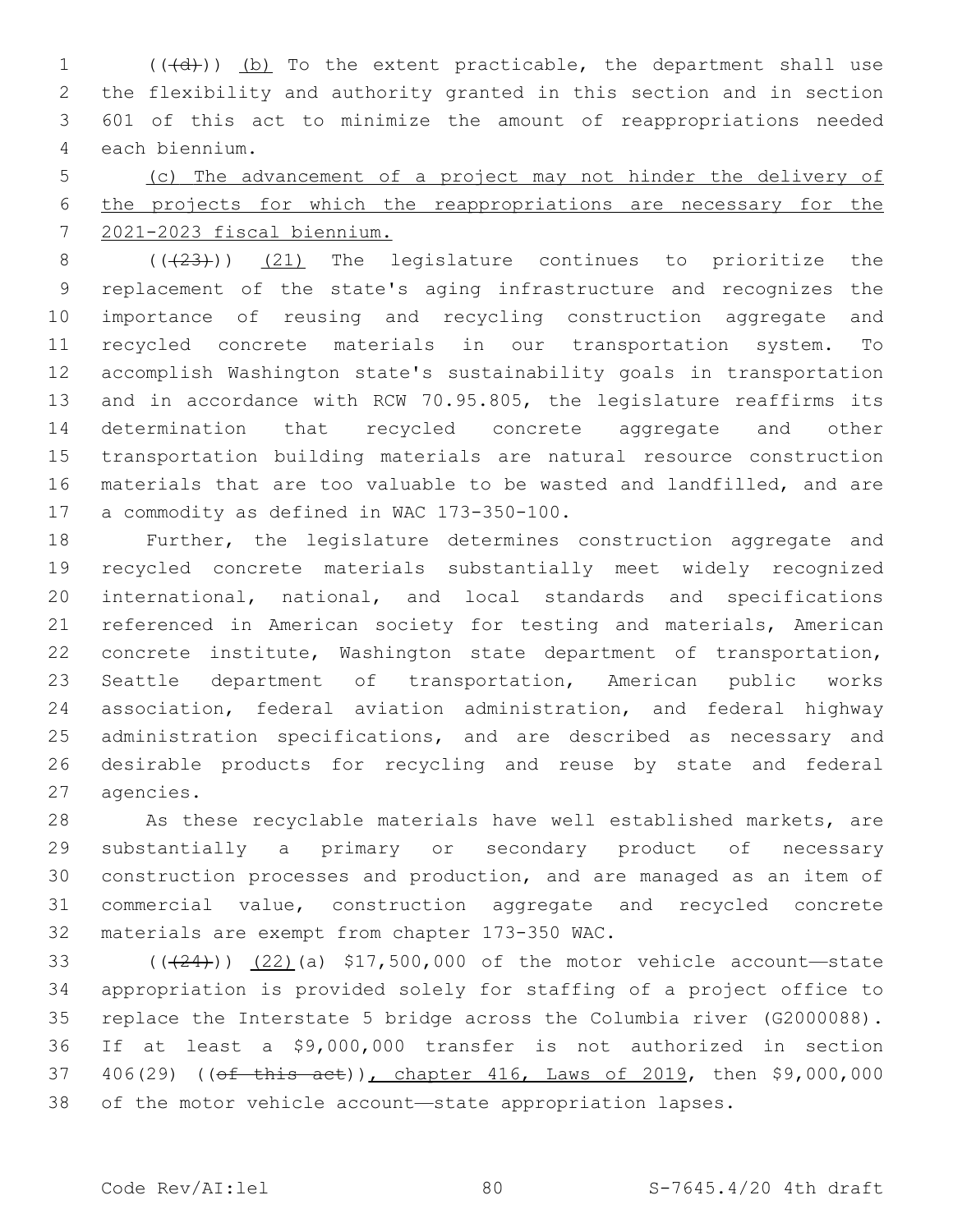(b) Of the amount provided in this subsection, \$7,780,000 of the motor vehicle account—state appropriation must be placed in unallotted status by the office of financial management until the department develops a detailed plan for the work of this project office in consultation with the chairs and ranking members of the transportation committees of the legislature. The director of the office of financial management shall consult with the chairs and ranking members of the transportation committees of the legislature 9 prior to making a decision to allot these funds.

 (c) The work of this project office includes, but is not limited to, the reevaluation of the purpose and need identified for the project previously known as the Columbia river crossing, the reevaluation of permits and development of a finance plan, the reengagement of key stakeholders and the public, and the reevaluation of scope, schedule, and budget for a reinvigorated bistate effort for replacement of the Interstate 5 Columbia river bridge. When reevaluating the finance plan for the project, the department shall assume that some costs of the new facility may be covered by tolls. The project office must also study the possible different governance structures for a bridge authority that would provide for the joint administration of the bridges over the Columbia river between Oregon and Washington. As part of this study, the project office must examine the feasibility and necessity of an interstate compact in conjunction with the national center for interstate compacts.

 (d) Within the amount provided in this subsection, the department 26 must implement chapter 137 (((Engrossed Substitute House Bill No. 27 1994))), Laws of 2019 (projects of statewide significance).

28 (e) The department shall have as a goal to:

 (i) Reengage project stakeholders and reevaluate the purpose and 30 need and environmental permits by July 1, 2020;

(ii) Develop a finance plan by December 1, 2020; and

 (iii) Have made significant progress toward beginning the supplemental environmental impact statement process by June 30, 2021. The department shall aim to provide a progress report on these activities to the governor and the transportation committees of the legislature by December 1, 2019, and a final report to the governor 37 and the transportation committees of the legislature by December 1, 2020.38

 $(1.39)$  ( $(1.25)$ ) (23) \$17,500,000 of the motor vehicle account—state appropriation is provided solely to begin the pre-design phase on the Code Rev/AI:lel 81 81 S-7645.4/20 4th draft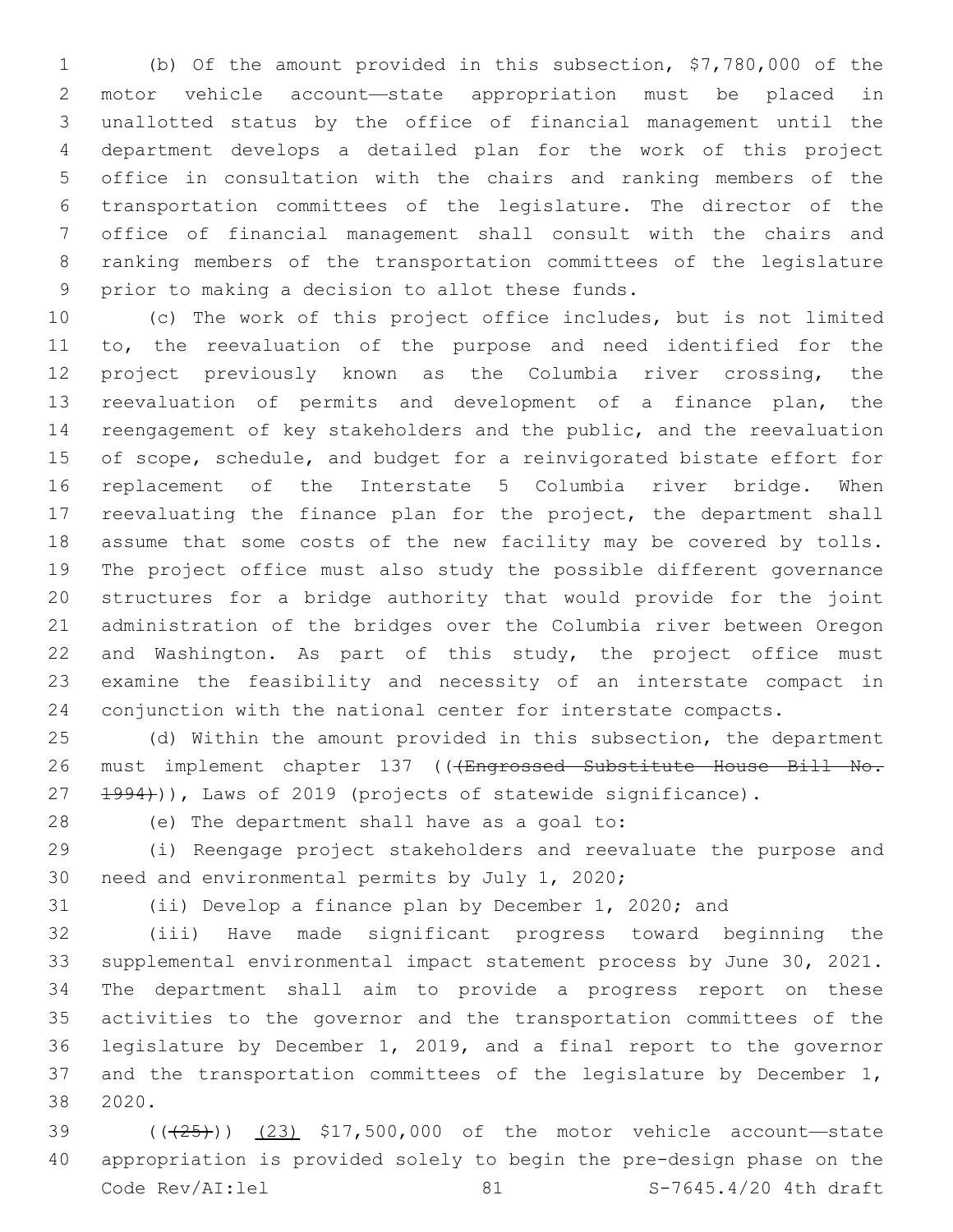1 I-5/Columbia River Bridge project (G2000088) ((; however, if at least 2 \$50,000,000 is not made available, by means of transfer, deposit, appropriation, or other similar conveyance, to the motor vehicle account for stormwater-related activities through the enactment of chapter 422 (Engrossed Substitute Senate Bill No. 5993), Laws of 2019 (model toxics control program reform) by June 30, 2019, the amount 7 provided in this subsection lapses)).

8 (((26)) (24)(a) ((\$36,500,000)) \$191,360,000 of the connecting 9 Washington account—state appropriation, ((\$44,961,000)) \$47,655,000 10 of the motor vehicle account—federal appropriation, \$11,179,000 of 11 the motor vehicle account-private/local appropriation, \$6,100,000 of 12 the motor vehicle account—state appropriation, and ((\$18,539,000)) \$18,706,000 of the transportation partnership account—state appropriation are provided solely for the Fish Passage Barrier project (0BI4001) with the intent of fully complying with the court 16 injunction by 2030.

 (b) Of the amounts provided in this subsection, \$320,000 of the connecting Washington account—state appropriation is provided solely to remove the fish passage barrier on state route number 6 that interfaces with Boistfort Valley water utilities near milepost 46.6.

 (c) The department shall coordinate with the Brian Abbott fish passage barrier removal board to use a watershed approach to maximize habitat gain by replacing both state and local culverts. The department shall deliver high habitat value fish passage barrier corrections that it has identified, guided by the following factors: Opportunity to bundle projects, ability to leverage investments by 27 others, presence of other barriers, project readiness, other transportation projects in the area, and transportation impacts.

29 (d) The department must keep track of, for each barrier removed: (i) The location; (ii) the amount of fish habitat gain; and (iii) the 31 amount spent to comply with the injunction.

 (e) It is the intent of the legislature that for the amount listed for the 2021-2023 biennium for the Fish Passage Barrier project (0BI4001) on the LEAP list referenced in subsection (1) of this section, that accrued practical design savings deposited in the transportation future funding program account be used to help fund the cost of fully complying with the court injunction by 2030.

38 (( $(27)$  \$14,750,000)) (25)(a) The Washington state department of transportation is directed to pursue compliance with the *U.S. v.*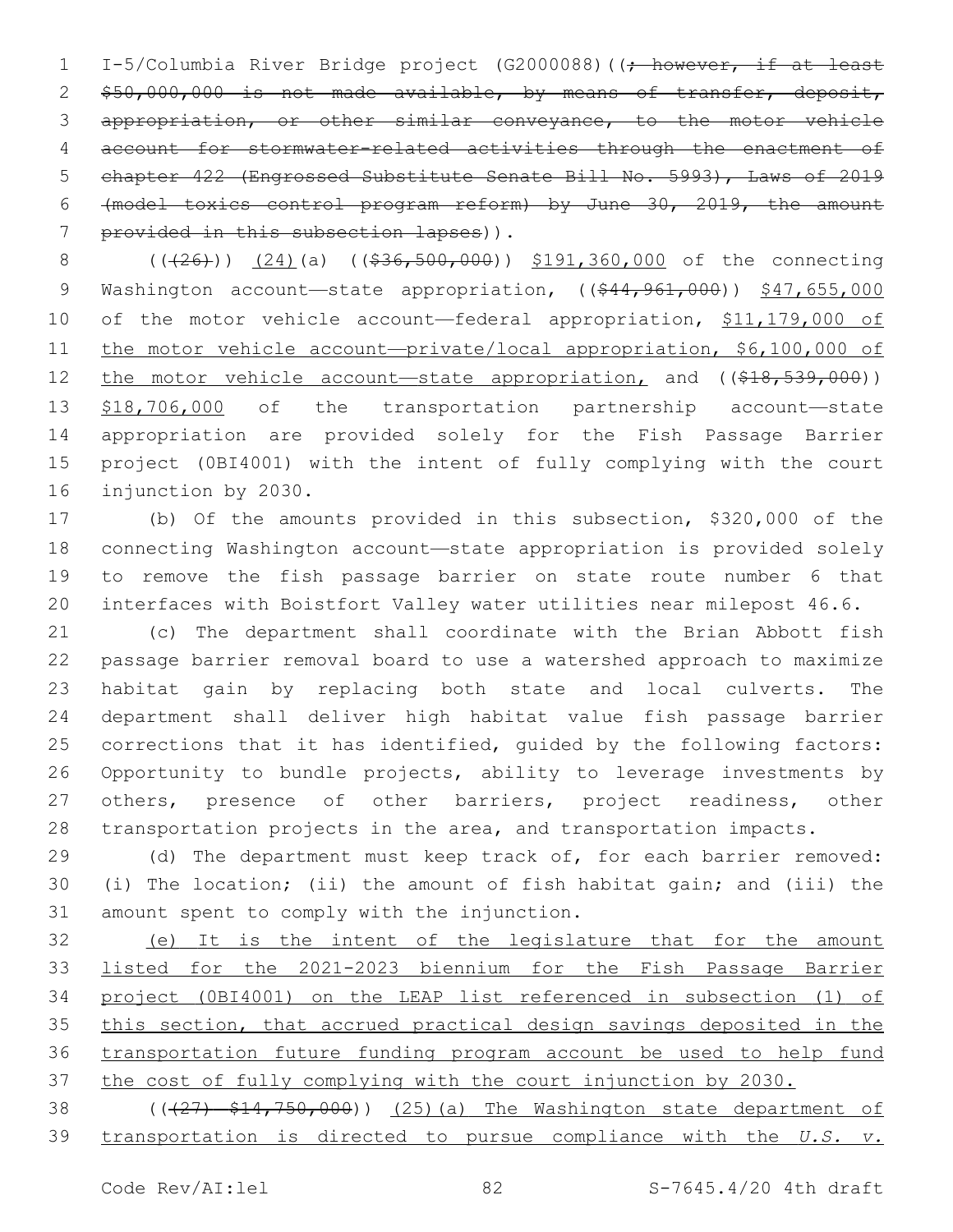*Washington* permanent injunction by delivering culvert corrections 2 within the injunction area guided by the principle of providing the greatest fisheries habitat gain at the earliest time and considering 4 the following factors: Opportunity to bundle projects, tribal priorities, ability to leverage investments by others, presence of other barriers, project readiness, culvert condition, other transportation projects in the area, and transportation impacts.

8 (b) The department and Brian Abbott fish barrier removal board, 9 while providing the opportunity for stakeholders, tribes, and 10 government agencies to give input on a statewide culvert remediation 11 plan, must provide updates on the development of the statewide 12 culvert remediation plan to the capital budget, ways and means, and 13 transportation committees of the legislature by November 1, 2020, and 14 March 15, 2021. The first update must include a project timeline and 15 plan to ensure that all state agencies with culvert correction 16 programs are involved in the creation of the comprehensive plan.

 (26) \$16,649,000 of the connecting Washington account—state appropriation, \$373,000 of the motor vehicle account—state appropriation, and \$6,000,000 of the motor vehicle account—private/ local appropriation are provided solely for the I-90/Barker to Harvard – Improve Interchanges & Local Roads project (L2000122). The connecting Washington account appropriation for the improvements that fall within the city of Liberty Lake may only be expended if the city of Liberty Lake agrees to cover any project costs within the city of Liberty Lake above the \$20,900,000 of state appropriation provided 26 for the total project in LEAP Transportation Document ((2019-1)) 27 2020-1 as developed ((April 27, 2019)) March 11, 2020, Program -28 Highway Improvements (I).

29 (((28))) (27)(a) ((\$7,060,000)) \$6,799,000 of the motor vehicle 30 account—federal appropriation,  $((\$72,000))$  \$31,000 of the motor 31 vehicle account—state appropriation,  $((\$3,580,000) )$  \$3,812,000 of the 32 transportation partnership account—state appropriation, and 33 \$7,000,000 of the ((high occupancy)) Interstate 405 and state route 34 number 167 express toll lanes ((operations)) account—state 35 appropriation are provided solely for the SR 167/SR 410 to SR 18 - 36 Congestion Management project (316706C).

37 (b) If sufficient bonding authority to complete this project is 38 not provided within chapter 421 (((Engrossed Substitute Senate Bill  $39$  No.  $5825)$ )), Laws of 2019 (addressing tolling) ((er chapter . . .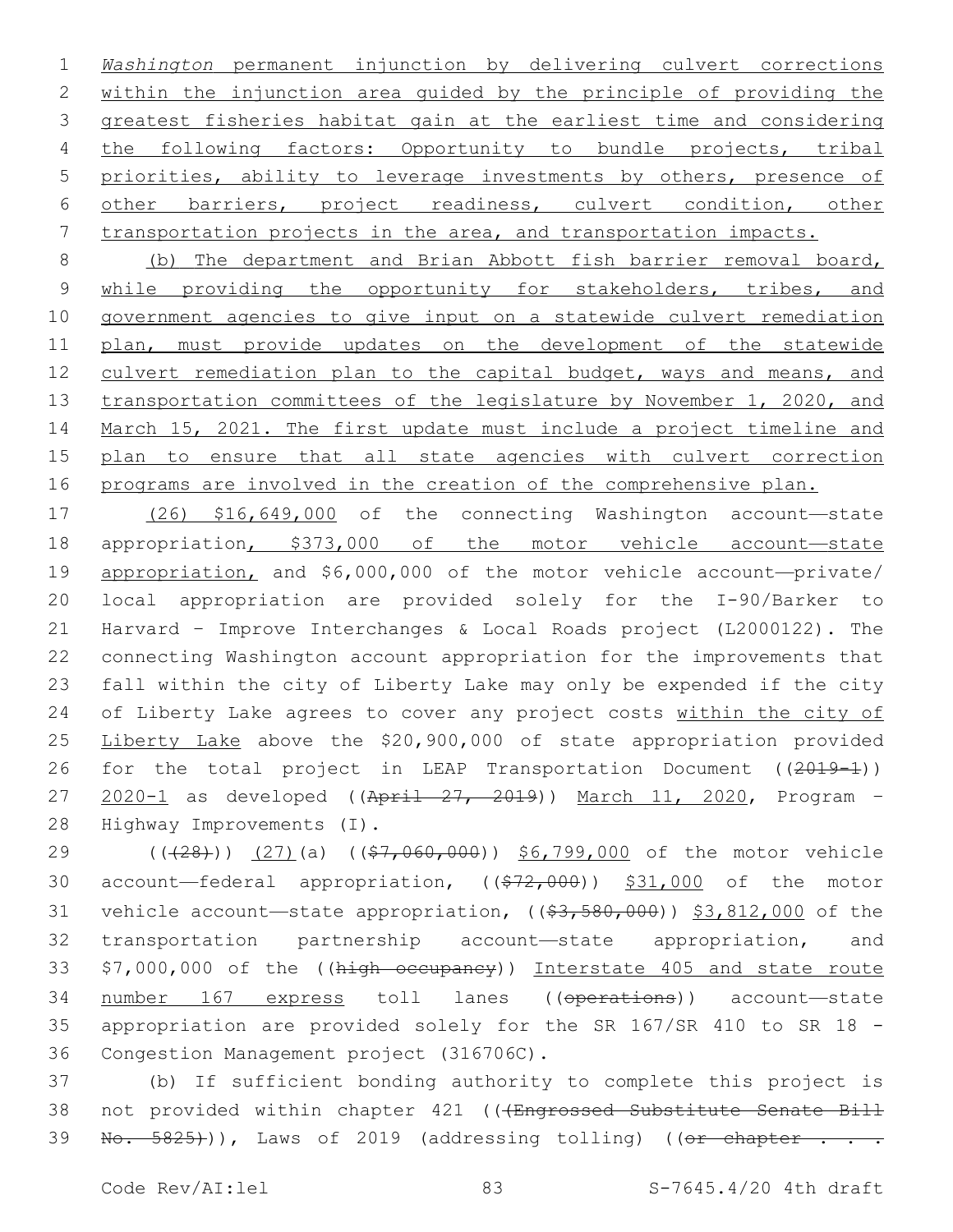1 (House Bill No. 2132), Laws of 2019 (addressing tolling))), or within 2 a bond authorization act referencing chapter 421 (((Engrossed 3 Substitute Senate Bill No. 5825))), Laws of 2019 ((or chapter . . . 4 (House Bill No. 2132), Laws of 2019,)) by June 30, 2019, it is the 5 intent of the legislature to remove the \$100,000,000 in toll funding 6 from this project on the list referenced in subsection (2) of this 7 section.

8 (( $(29)$ )) (28) For the I-405/North 8th Street Direct Access Ramp 9 in Renton project (L1000280), if sufficient bonding authority to 10 begin this project is not provided within chapter 421 (((Engrossed 11 Substitute Senate Bill No. 5825))), Laws of 2019 (addressing tolling) 12 ((or chapter . . . (House Bill No. 2132), Laws of 2019 (addressing 13 tolling)), or within a bond authorization act referencing chapter 14 421 (((Engrossed Substitute Senate Bill No. 5825))), Laws of 2019 15 ((or chapter . . . (House Bill No. 2132), Laws of 2019, by June 30, 16 2019)), it is the intent of the legislature to remove the project 17 from the list referenced in subsection (2) of this section.

18 ((430)  $$7,900,000$ ) (29) \$7,985,000 of the Special Category C account—state appropriation and \$1,000,000 of the motor vehicle account—private/local appropriation are provided solely for the SR 18 Widening - Issaquah/Hobart Rd to Raging River project (L1000199) for improving and widening state route number 18 to four lanes from 23 Issaquah-Hobart Road to Raging River.

24 (( $(31)$ ) (30) \$2,250,000 of the motor vehicle account—state appropriation is provided solely for the I-5 Corridor from Mounts Road to Tumwater project (L1000231) for completing a National and State Environmental Policy Act (NEPA/SEPA) analysis to identify mid- and long-term environmental impacts associated with future improvements along the I-5 corridor from Tumwater to DuPont.

30 (( $\left(\frac{32}{7}, \frac{290}{7}, \frac{000}{7}\right)$  (31) \$622,000 of the motor vehicle account-31 state appropriation is provided solely for the US 101/East Sequim 32 Corridor Improvements project (L2000343)((; however, if at least 33 \$50,000,000 is not made available, by means of transfer, deposit, 34 appropriation, or other similar conveyance, to the motor vehicle 35 account for stormwater-related activities through the enactment of 36 chapter 422 (Engrossed Substitute Senate Bill No. 5993), Laws of 2019 37 (model toxics control program reform) by June 30, 2019, the amount 38 provided in this subsection lapses)).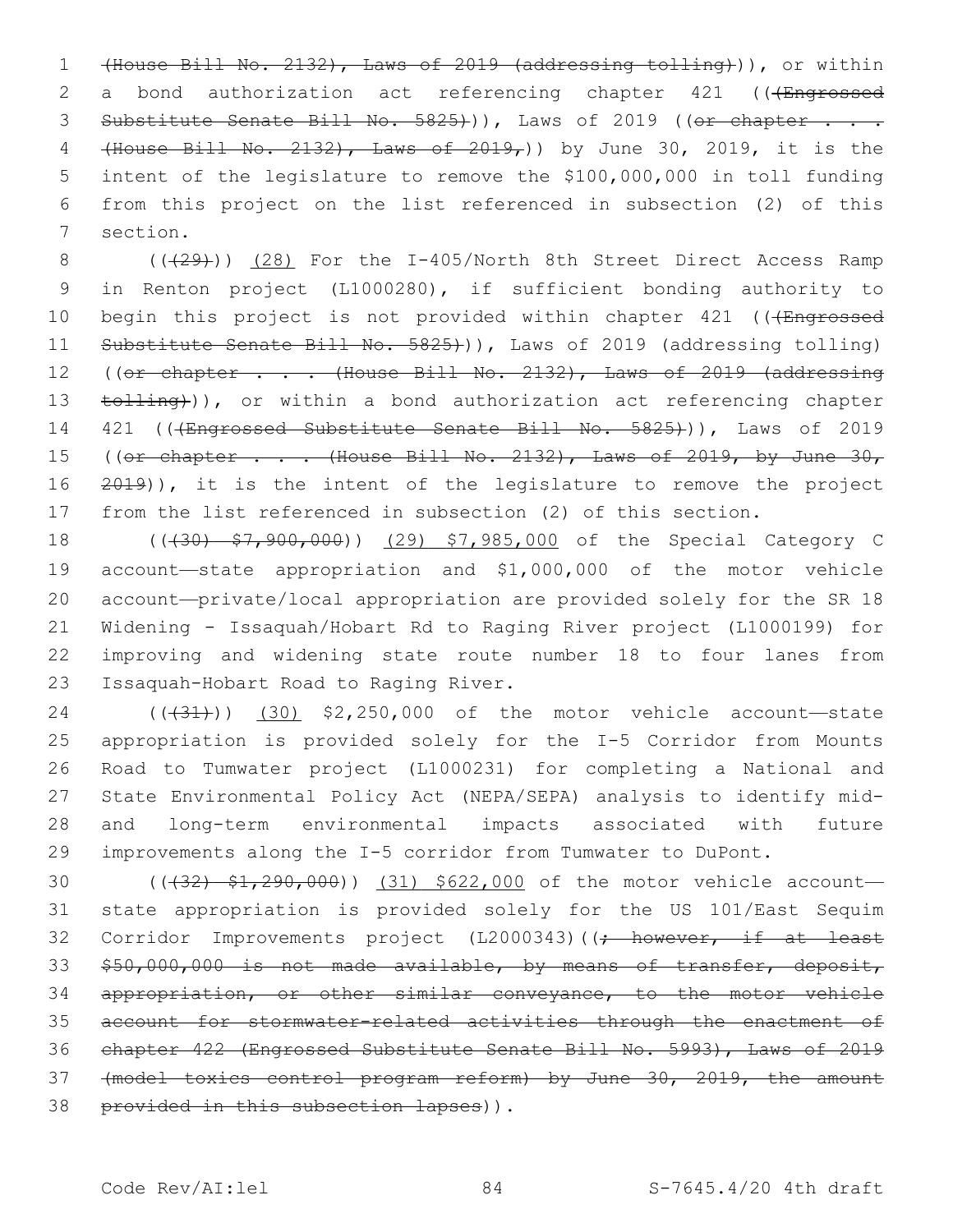(((33) \$12,800,000)) (32) \$12,916,000 of the motor vehicle account—state appropriation is provided solely for the SR 522/ Paradise Lk Rd Interchange & Widening on SR 522 (Design/Engineering) 4 project (NPARADI)((; however, if at least \$50,000,000 is not made available, by means of transfer, deposit, appropriation, or other similar conveyance, to the motor vehicle account for stormwater- related activities through the enactment of chapter 422 (Engrossed Substitute Senate Bill No. 5993), Laws of 2019 (model toxics control program reform) by June 30, 2019, the amount provided in this 10 subsection lapses)).

11 (( $(34)$ )) (33) \$1,000,000 of the motor vehicle account—state 12 appropriation is provided solely for the US 101/Morse Creek Safety 13 Barrier project (L1000247)((; however, if at least \$50,000,000 is not 14 made available, by means of transfer, deposit, appropriation, or 15 other similar conveyance, to the motor vehicle account for 16 stormwater-related activities through the enactment of chapter 422 17 (Engrossed Substitute Senate Bill No. 5993), Laws of 2019 (model 18 toxics control program reform) by June 30, 2019, the amount provided 19 in this subsection lapses)).

20 (((435))) (34) \$1,000,000 of the motor vehicle account—state 21 appropriation is provided solely for the SR 162/410 Interchange 22 Design and Right of Way project (L1000276)((; however, if at least 23 \$50,000,000 is not made available, by means of transfer, deposit, 24 appropriation, or other similar conveyance, to the motor vehicle 25 account for stormwater-related activities through the enactment of 26 chapter 422 (Engrossed Substitute Senate Bill No. 5993), Laws of 2019 27 (model toxics control program reform) by June 30, 2019, the amount 28 provided in this subsection lapses)).

 $((436)$   $$1,000,000$  of the motor vehicle account state appropriation is provided solely for the I-5/Rush Road Interchange Improvements project (L1000223); however, if at least \$50,000,000 is 32 not made available, by means of transfer, deposit, appropriation, or other similar conveyance, to the motor vehicle account for stormwater-related activities through the enactment of chapter 422 (Engrossed Substitute Senate Bill No. 5993), Laws of 2019 (model toxics control program reform) by June 30, 2019, the amount provided 37 in this subsection lapses.))

38 (35) It is the intent of the legislature that no capital projects 39 be eliminated or substantially delayed as a result of revenue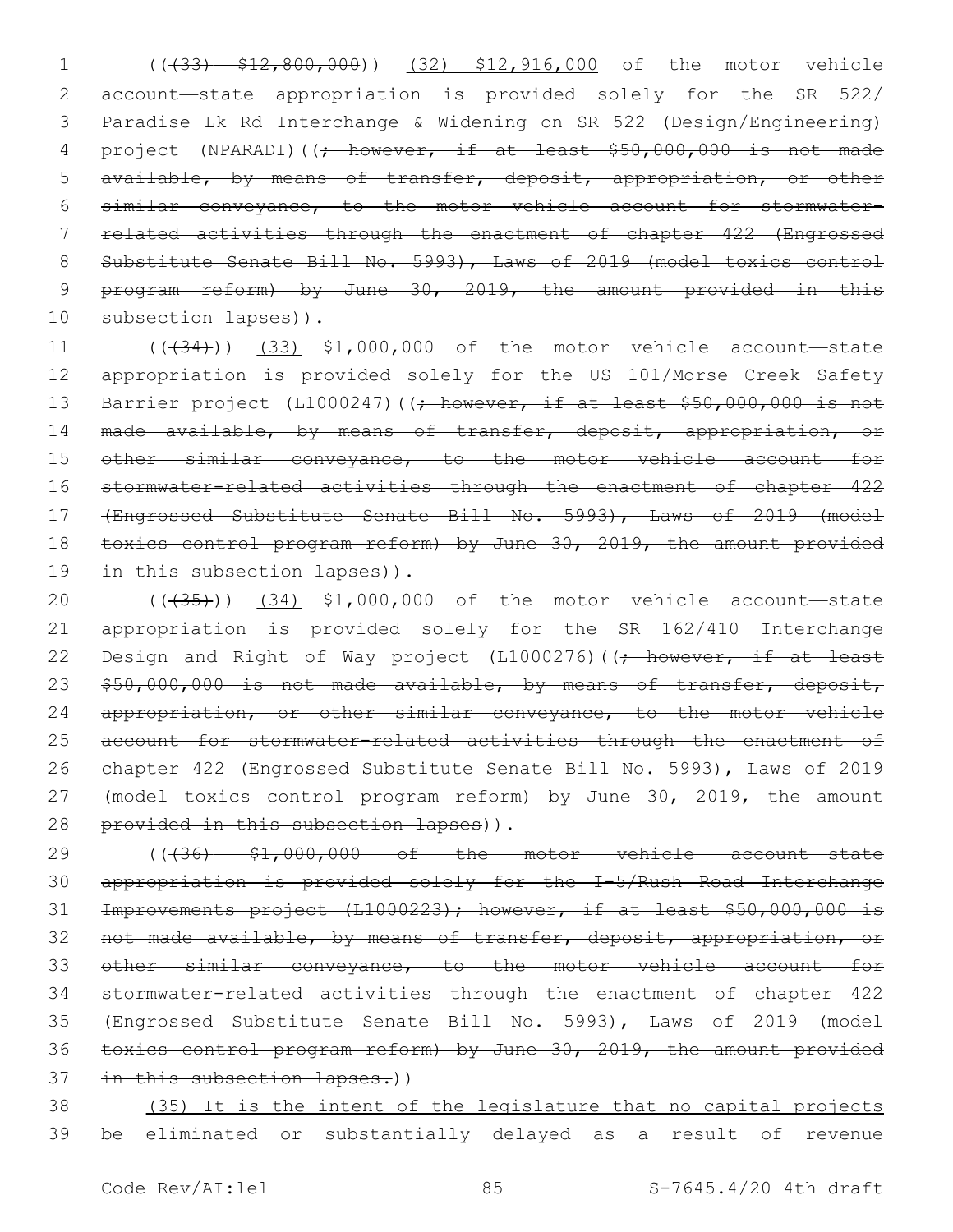reductions, but that as a short-term solution appropriation authority for this program is reduced to reflect anticipated underruns in this program, based on historical reappropriation levels.

 (36) The appropriations in this section include savings due to anticipated project underruns; however, it is unknown which projects will provide savings. The legislature intends to provide sufficient flexibility for the department to manage to this savings target. To provide this flexibility, the office of financial management may authorize, through an allotment modification, reductions in the appropriated amounts that are provided solely for a particular purpose within this section subject to the following conditions and limitations:

 (a) The department must confirm that any modification requested 14 under this subsection of amounts provided solely for a specific 15 purpose are not expected to be used for that purpose in this biennium;

 (b) Allotment modifications authorized under this subsection may not result in increased funding for any project beyond the amount provided for that project in the 2019-2021 fiscal biennium in LEAP Transportation Document 2020-2 ALL PROJECTS as developed March 11, 2020;

 (c) Allotment modifications authorized under this subsection 23 apply only to amounts appropriated in this section from the following 24 accounts: Multimodal transportation account-state, transportation partnership account—state, connecting Washington account—state, and 26 special category C account-state; and

 (d) By December 1, 2020, the department must submit a report to the transportation committees of the legislature regarding the actions taken under this subsection.

 **Sec. 306.** 2019 c 416 s 307 (uncodified) is amended to read as follows: **FOR THE DEPARTMENT OF TRANSPORTATION—PRESERVATION—PROGRAM P** 33 Recreational Vehicle Account—State Appropriation . . . ((\$1,744,000))

 \$2,971,000 35 Transportation Partnership Account-State 36 Appropriation . . . . . . . . . . . . . . . . (  $(\frac{23}{706},000)$  ) \$20,248,000 38 Motor Vehicle Account—State Appropriation . . . . . ((\$74,885,000))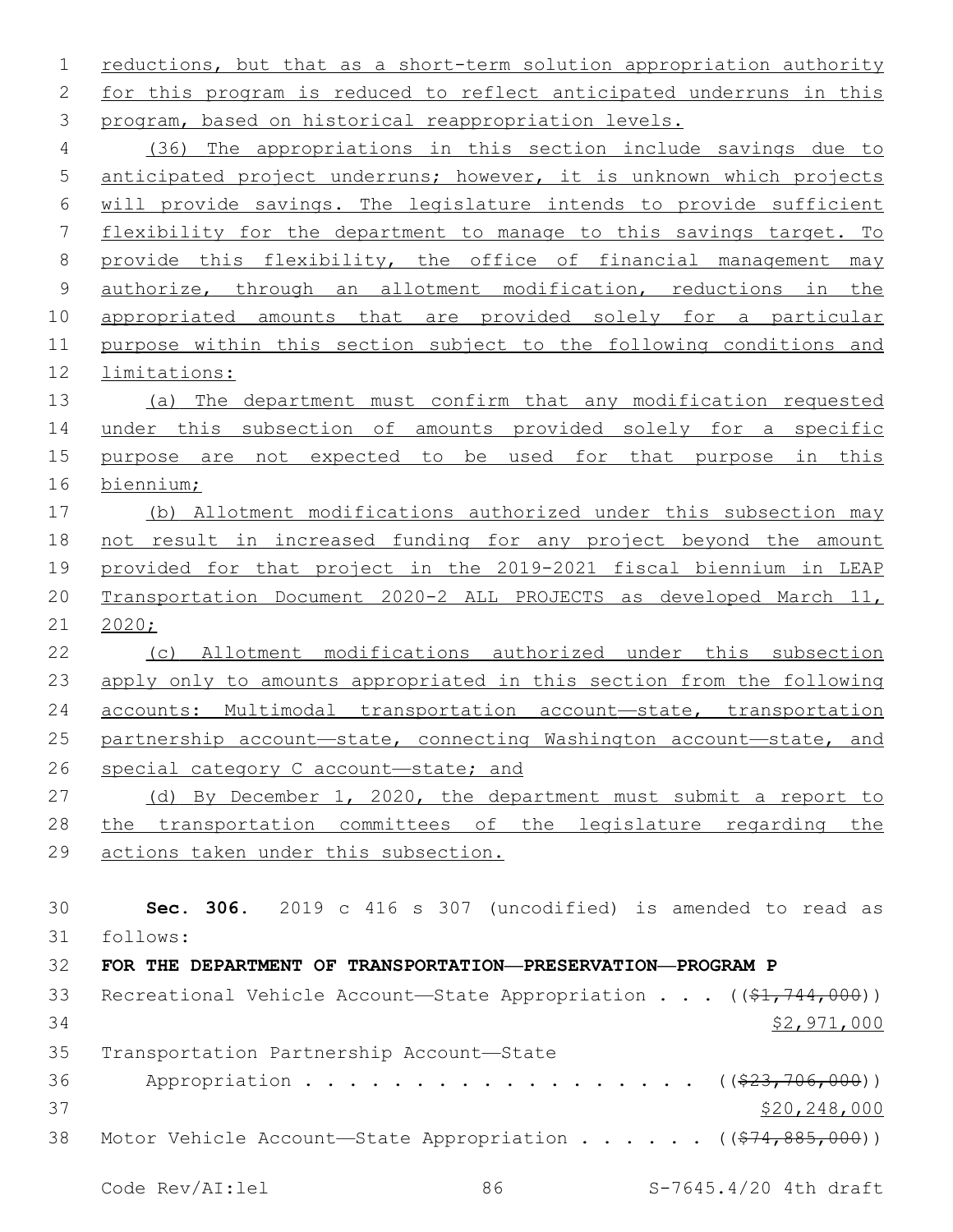| $\mathbf 1$   | \$82,447,000                                                               |
|---------------|----------------------------------------------------------------------------|
| $\mathbf{2}$  | $((\$454,758,000))$<br>Motor Vehicle Account-Federal Appropriation         |
| 3             | \$490,744,000                                                              |
| 4             | Motor Vehicle Account-Private/Local                                        |
| 5             | $($ $($ $$5, 159, 000)$ $)$<br>Appropriation                               |
| 6             | \$7,408,000                                                                |
| 7             | State Route Number 520 Corridor Account-State                              |
| 8             | ( ( \$544, 000) )<br>Appropriation                                         |
| $\mathcal{G}$ | \$326,000                                                                  |
| 10            | Connecting Washington Account-State Appropriation .<br>$((\$189,771,000))$ |
| 11            | \$204,630,000                                                              |
| 12            | Tacoma Narrows Toll Bridge Account-State                                   |
| 13            | $($ $(\frac{27}{27}, \frac{906}{200})$ )<br>Appropriation                  |
| 14            | \$8,350,000                                                                |
| 15            | Alaskan Way Viaduct Replacement Project Account-State                      |
| 16            | \$10,000<br>Appropriation.                                                 |
| 17            | Interstate 405 and State Route Number 167 Express                          |
| 18            | Toll Lanes Account-State Appropriation. \$3,018,000                        |
| 19            | Transportation 2003 Account (Nickel Account)-State                         |
| 20            | Appropriation<br>$($ (\$9,617,000))                                        |
| 21            | \$17,892,000                                                               |
| 22            | ( ( \$768, 100, 000) )<br>TOTAL APPROPRIATION. .                           |
| 23            | \$838,044,000                                                              |
|               |                                                                            |

 The appropriations in this section are subject to the following 25 conditions and limitations:

 (1) Except as provided otherwise in this section, the entire connecting Washington account—state appropriation and the entire transportation partnership account—state appropriation are provided 29 solely for the projects and activities as listed by fund, project, 30 and amount in LEAP Transportation Document ((2019-1)) 2020-1 as 31 developed ((April 27, 2019)) March 11, 2020, Program - Highway Preservation Program (P). However, limited transfers of specific line-item project appropriations may occur between projects for those amounts listed subject to the conditions and limitations in section 35 601 of this act.

 (2) Except as provided otherwise in this section, the entire motor vehicle account—state appropriation and motor vehicle account— federal appropriation are provided solely for the projects and activities listed in LEAP Transportation Document ((2019-2)) 2020-2

Code Rev/AI:lel 87 87 S-7645.4/20 4th draft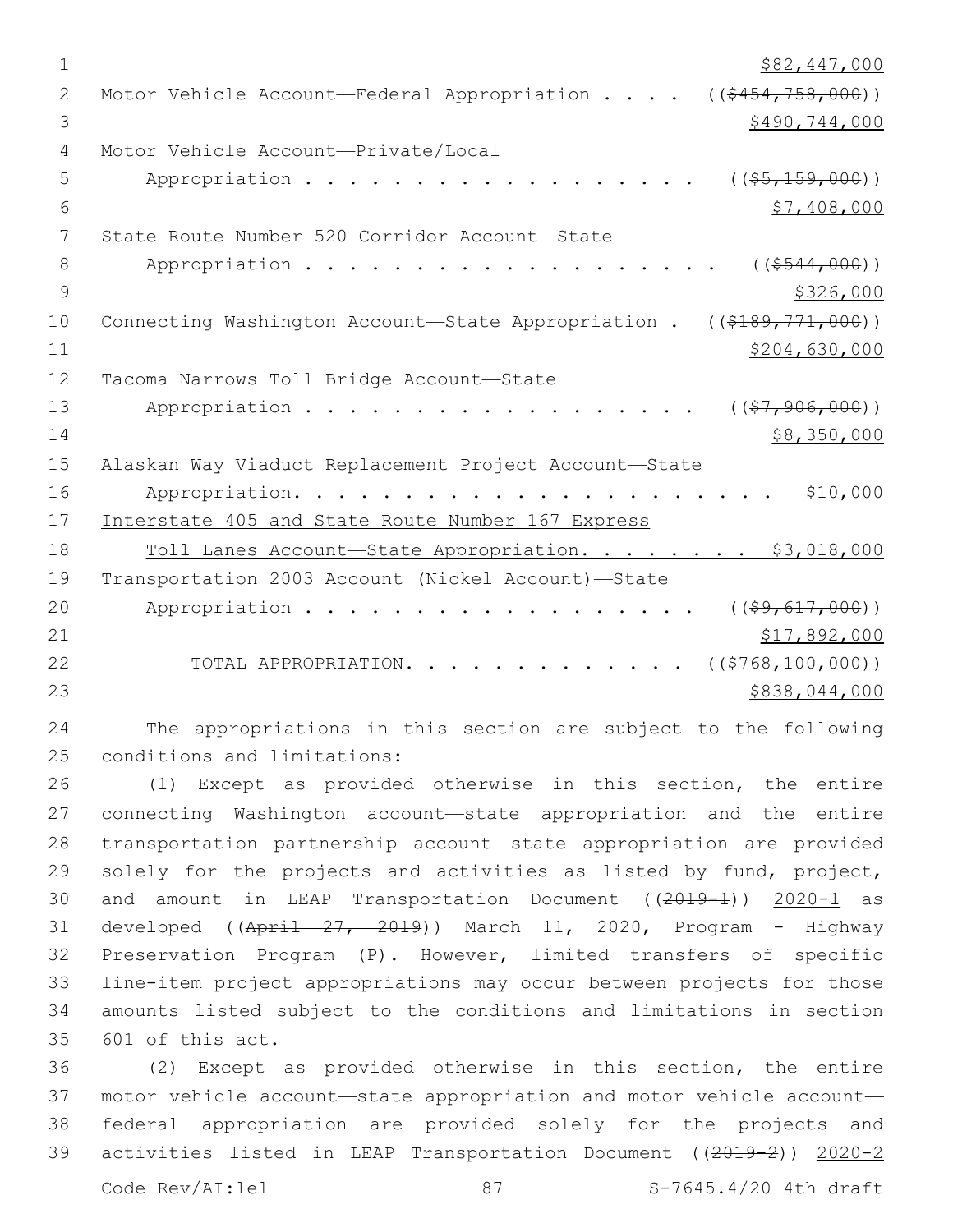ALL PROJECTS as developed ((April 27, 2019)) March 11, 2020, Program - Highway Preservation Program (P). Any federal funds gained through efficiencies, adjustments to the federal funds forecast, additional congressional action not related to a specific project or purpose, or the federal funds redistribution process must then be applied to highway and bridge preservation activities or fish passage barrier 7 corrections (0BI4001).

 (3) Within the motor vehicle account—state appropriation and motor vehicle account—federal appropriation, the department may 10 transfer funds between programs I and P, except for funds that are 11 otherwise restricted in this act. Ten days prior to any transfer, the department must submit its request to the office of financial management and the transportation committees of the legislature and consider any concerns raised. The department shall submit a report on fiscal year funds transferred in the prior fiscal year using this subsection as part of the department's annual budget submittal.

 (4) ((\$25,036,000)) \$26,683,000 of the connecting Washington account—state appropriation is provided solely for the land mobile radio upgrade (G2000055) and is subject to the conditions, limitations, and review provided in section 701 of this act. The land mobile radio project is subject to technical oversight by the office 22 of the chief information officer. The department, in collaboration 23 with the office of the chief information officer, shall identify where existing or proposed mobile radio technology investments should be consolidated, identify when existing or proposed mobile radio technology investments can be reused or leveraged to meet multiagency 27 needs, increase mobile radio interoperability between agencies, and identify how redundant investments can be reduced over time. The department shall also provide quarterly reports to the technology 30 services board on project progress.

31 (5) ((\$2,500,000)) \$4,000,000 of the motor vehicle account—state appropriation is provided solely for extraordinary costs incurred from litigation awards, settlements, or dispute mitigation activities not eligible for funding from the self-insurance fund. The amount provided in this subsection must be held in unallotted status until the department submits a request to the office of financial management that includes documentation detailing litigation-related expenses. The office of financial management may release the funds only when it determines that all other funds designated for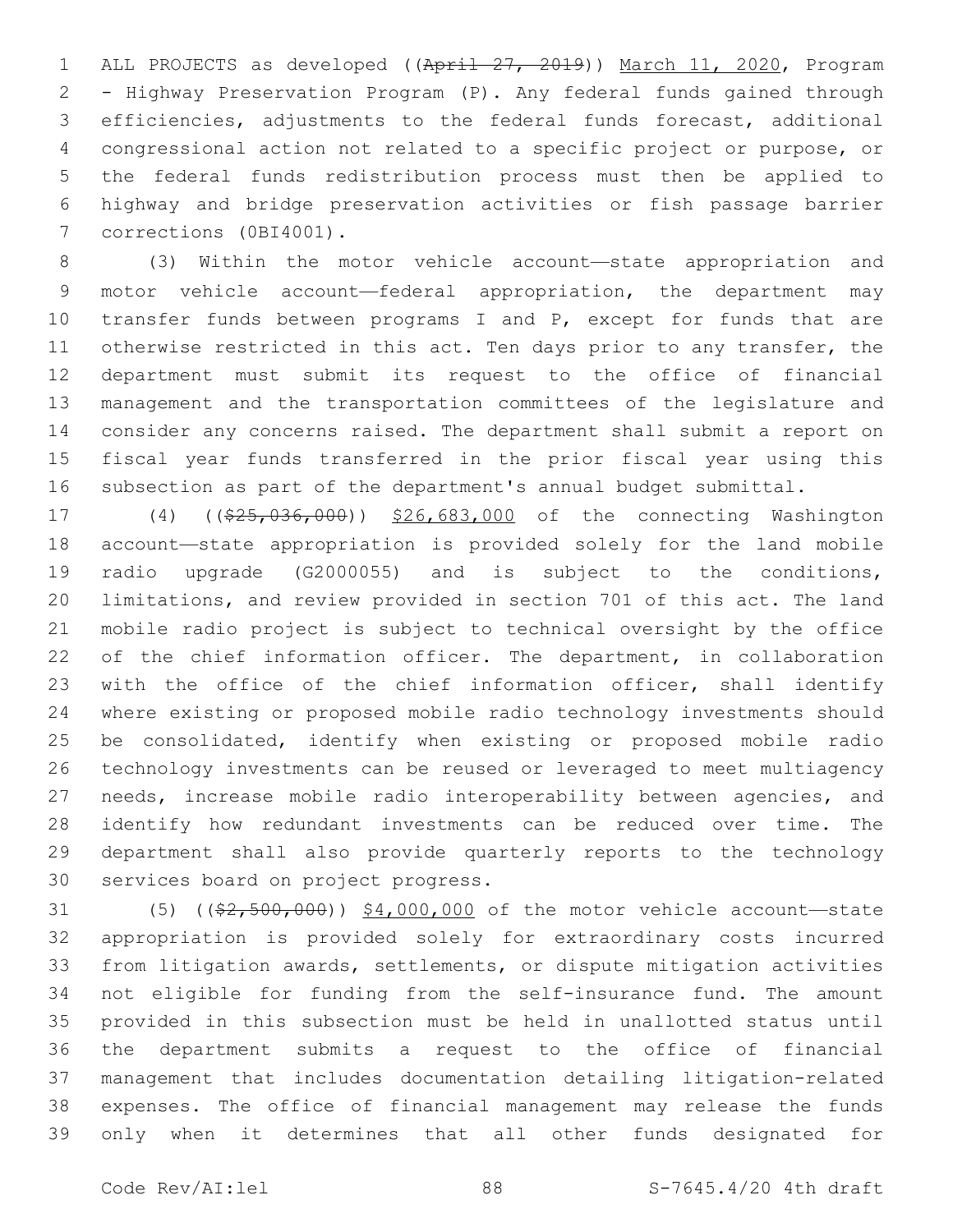litigation awards, settlements, and dispute mitigation activities have been exhausted. No funds provided in this subsection may be expended on any legal fees related to the SR 99/Alaskan Way viaduct replacement project (809936Z).4

 (6) The appropriation in this section includes funding for starting planning, engineering, and construction of the Elwha River bridge replacement. To the greatest extent practicable, the department shall maintain public access on the existing route.

9 (7) ((\$22,729,000)) \$21,289,000 of the motor vehicle account-10 federal appropriation and ((\$553,000)) \$840,000 of the motor vehicle account—state appropriation are provided solely for the preservation of structurally deficient bridges or bridges that are at risk of becoming structurally deficient (L1000068). These funds must be used widely around the state of Washington. When practicable, the department shall pursue design-build contracts for these bridge projects to expedite delivery. The department shall provide a report that identifies the progress of each project funded in this subsection as part of its annual agency budget request.

 (8) The department must consult with the Washington state patrol and the office of financial management during the design phase of any improvement or preservation project that could impact Washington state patrol weigh station operations. During the design phase of any such project, the department must estimate the cost of designing around the affected weigh station's current operations, as well as 25 the cost of moving the affected weigh station.

 (9) During the course of any planned resurfacing or other preservation activity on state route number 26 between Colfax and Othello in the 2019-2021 fiscal biennium, the department must add dug-in reflectors.29

30 (10)(((a) For projects funded as part of the 2015 connecting Washington transportation package listed on the LEAP transportation document identified in subsection (1) of this section, if the department expects to have substantial reappropriations for the 2021-2023 fiscal biennium, the department may, on a pilot basis, apply funding from a project in this section with an appropriation that cannot be used for the current fiscal biennium to advance the SR 37 4/Abernathy Creek Br - Replace Bridge project (400411A).

 (b) At least ten business days before advancing the project 39 pursuant to this subsection, the department must notify the office of financial management and the transportation committees of the Code Rev/AI:lel 89 S-7645.4/20 4th draft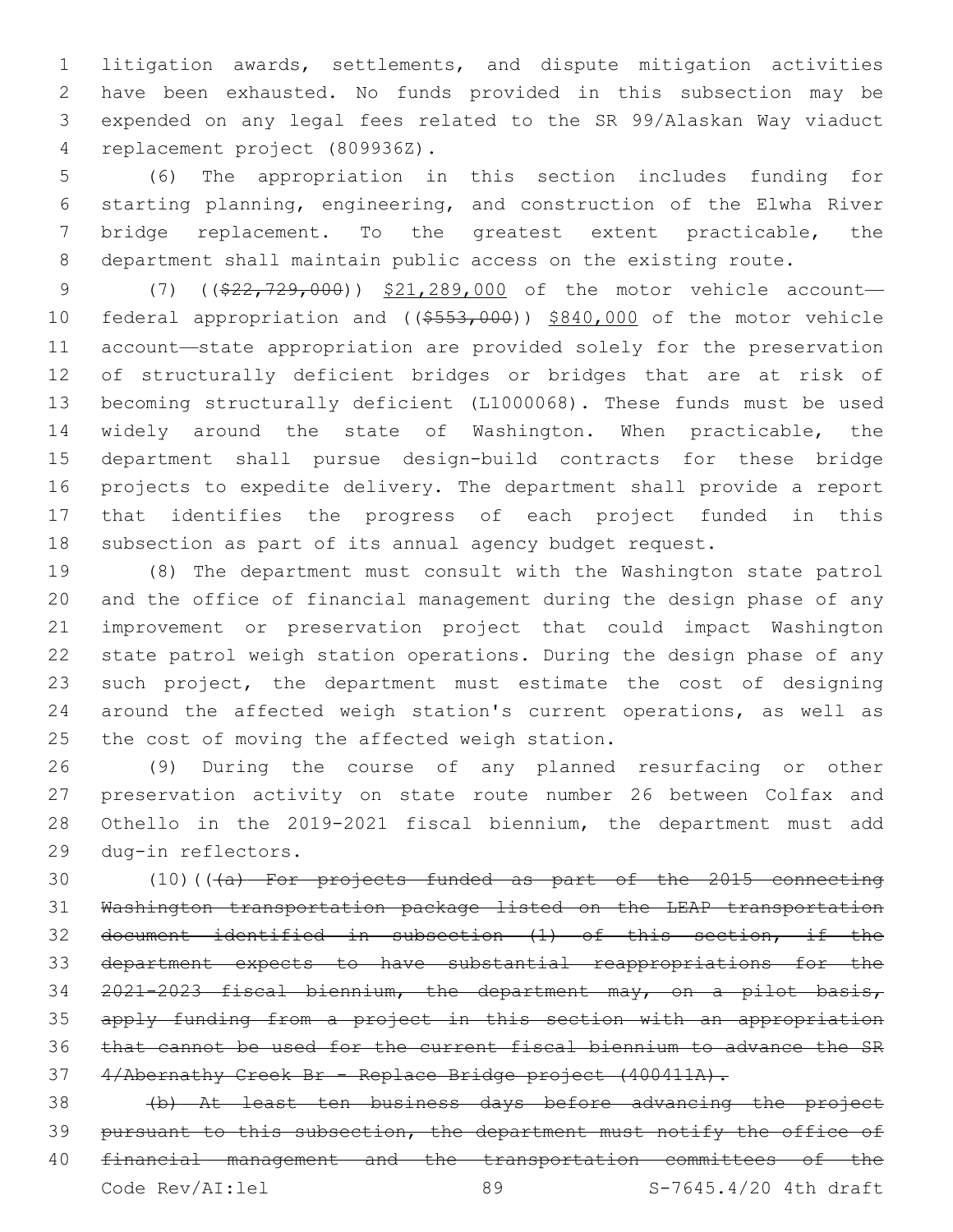1 legislature. The advancement of the project may not hinder the 2 delivery of the projects for which the reappropriations are necessary 3 for the 2021-2023 fiscal biennium.

 (c) To the extent practicable, the department shall use the flexibility and authority granted in this section and in section 601 of this act to minimize the amount of reappropriations needed each

biennium.

 $(11)$ ) Within the connecting Washington account—state appropriation, the department may transfer funds from Highway System Preservation (L1100071) to other preservation projects listed in the LEAP transportation document identified in subsection (1) of this 12 section, if it is determined necessary for completion of these high priority preservation projects. The department's next budget submittal after using this subsection must appropriately reflect the 15 transfer.

 **Sec. 307.** 2019 c 416 s 308 (uncodified) is amended to read as follows:

 **FOR THE DEPARTMENT OF TRANSPORTATION—TRAFFIC OPERATIONS—PROGRAM Q— CAPITAL**

20 Motor Vehicle Account—State Appropriation . . . . .  $($   $($ \$7,311,000))  $$7,746,000$ 22 Motor Vehicle Account—Federal Appropriation . . . . ((\$5,331,000))  $\frac{$6,137,000}{ }$ 24 Motor Vehicle Account-Private/Local Appropriation . . . ((\$500,000))  $\frac{$579,000}{ }$ 

Interstate 405 and State Route Number 167 Express

| 27 | Toll Lanes Account-State Appropriation. \$100,000                          |  |  |  |  |  |              |
|----|----------------------------------------------------------------------------|--|--|--|--|--|--------------|
| 28 | TOTAL APPROPRIATION. $($ $($ $\frac{213}{112})$ $($ $\frac{427}{100})$ $)$ |  |  |  |  |  |              |
| 29 |                                                                            |  |  |  |  |  | \$14,562,000 |

 The appropriations in this section are subject to the following 31 conditions and limitations:

 (1) \$700,000 of the motor vehicle account—state appropriation is 33 provided solely for the SR 99 Aurora Bridge ITS project (L2000338) ((+ however, if at least \$50,000,000 is not made available, by means of transfer, deposit, appropriation, or other similar conveyance, to the motor vehicle account for stormwater-related activities through the 37 enactment of chapter 422 (Engrossed Substitute Senate Bill No. 5993),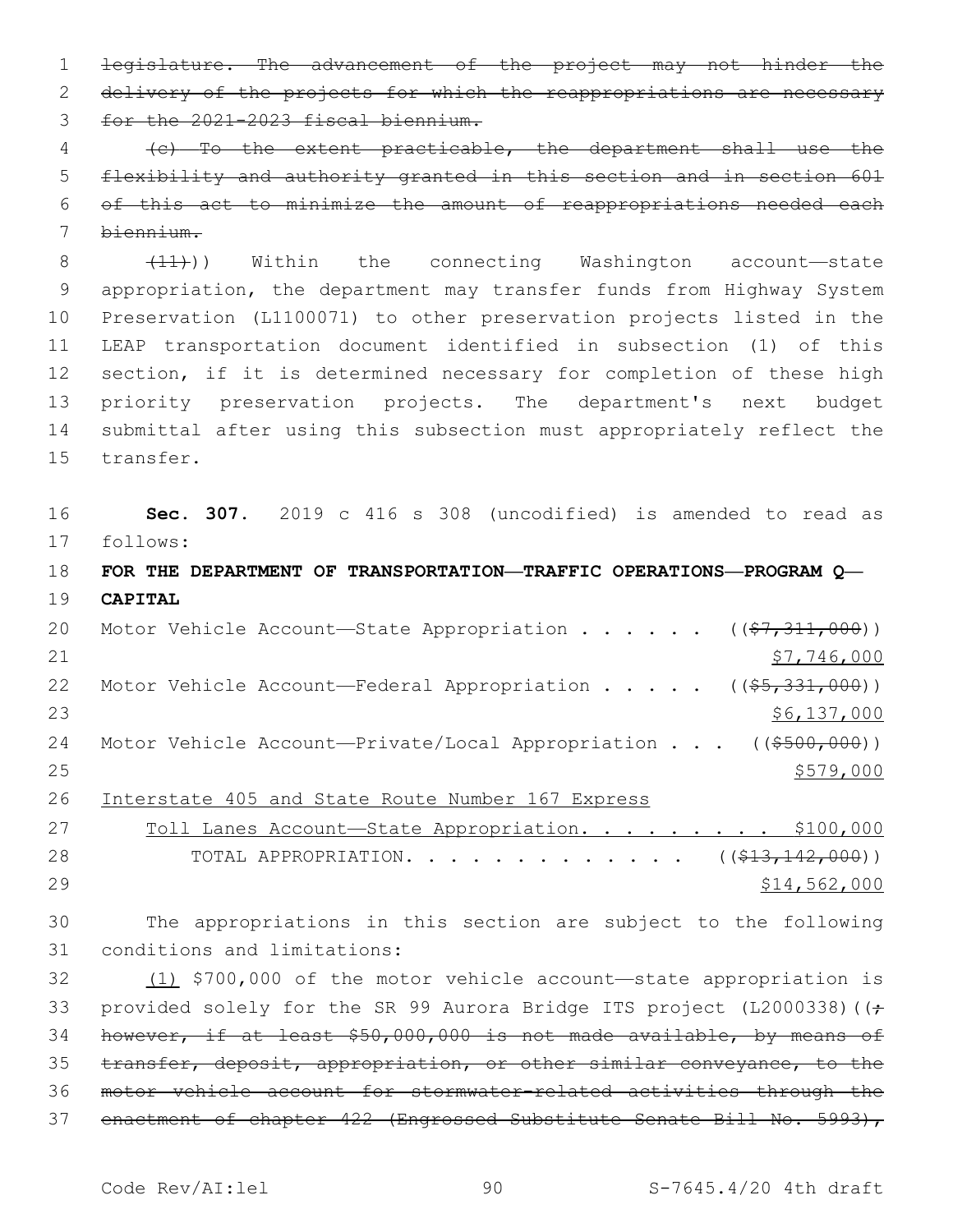1 Laws of 2019 (model toxics control program reform) by June 30, 2019, 2 the amount provided in this subsection lapses)). 3 (2) It is the intent of the legislature that no capital projects 4 be eliminated or substantially delayed as a result of revenue 5 reductions, but that as a short-term solution appropriation authority 6 for this program is reduced to reflect anticipated underruns in this 7 program, based on historical reappropriation levels. 8 **Sec. 308.** 2019 c 416 s 309 (uncodified) is amended to read as 9 follows: 10 **FOR THE DEPARTMENT OF TRANSPORTATION—WASHINGTON STATE FERRIES** 11 **CONSTRUCTION—PROGRAM W** 12 Puget Sound Capital Construction Account-State 13 Appropriation . . . . . . . . . . . . . . . (  $(\frac{2111,076,000}{1})$  $14$  \$116,253,000 15 Puget Sound Capital Construction Account—Federal 16 Appropriation . . . . . . . . . . . . . . . ((<del>\$141,750,000</del>))  $17$  \$198,688,000 18 Puget Sound Capital Construction Account—Private/Local 19 Appropriation . . . . . . . . . . . . . . . . . (  $(*350,000)$  )  $20$  \$4,779,000 21 Transportation Partnership Account-State 22 Appropriation . . . . . . . . . . . . . . . . (  $(\frac{24}{1000})$ )  $23$  \$6,582,000 24 Connecting Washington Account—State Appropriation . . ((\$92,766,000))  $25$  \$112,426,000 26 Capital Vessel Replacement Account-State 27 Appropriation. . . . . . . . . . . . . . . . ((\$99,000,000)) 28 \$96,030,000 29 Transportation 2003 Account (Nickel Account)—State 30 Appropriation. . . . . . . . . . . . . . . . . . . . . . \$986,000 31 TOTAL APPROPRIATION. . . . . . . . . . . . ((\$449,878,000))  $32$  \$535,744,000 33 The appropriations in this section are subject to the following conditions and limitations:34 35 (1) Except as provided otherwise in this section, the entire

36 appropriations in this section are provided solely for the projects 37 and activities as listed in LEAP Transportation Document ((2019-2))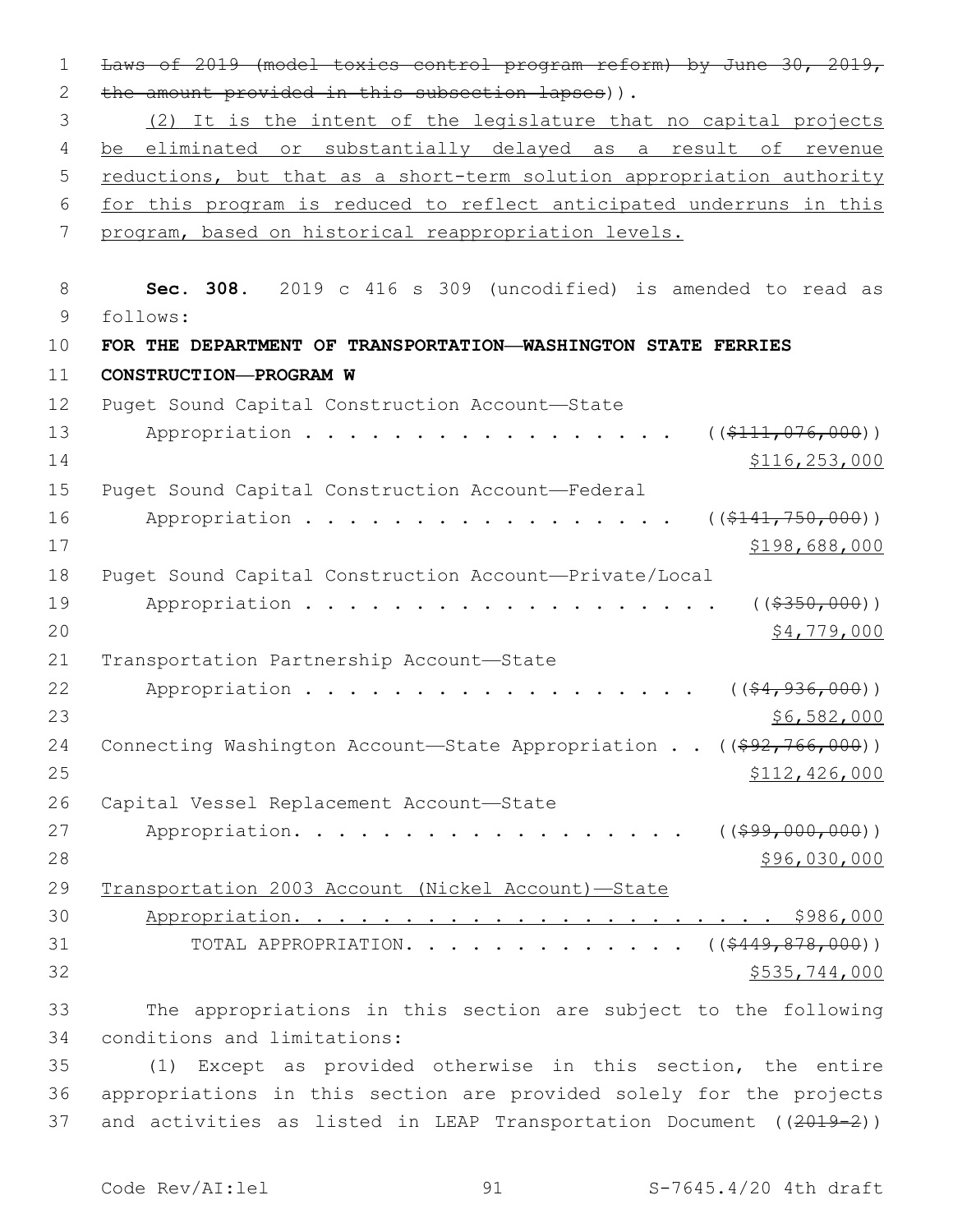2020-2 ALL PROJECTS as developed ((April 27, 2019)) March 11, 2020, Program - Washington State Ferries Capital Program (W).

 (2) ((\$1,461,000)) \$2,857,000 of the Puget Sound capital 4 construction account—state appropriation, ((\$59,650,000)) \$17,832,000 of the Puget Sound capital construction account—federal appropriation, and \$63,789,000 of the connecting Washington account— state appropriation, are provided solely for the Mukilteo ferry terminal (952515P). To the extent practicable, the department shall avoid the closure of, or disruption to, any existing public access walkways in the vicinity of the terminal project during construction.

11 (3) ((\$73,089,000)) \$102,641,000 of the Puget Sound capital 12 construction account—federal appropriation, ((\$33,089,000)) 13 \$47,819,000 of the connecting Washington account—state appropriation, 14 and ((\$8,778,000)) \$4,355,000 of the Puget Sound capital construction 15 account—((state)) local appropriation are provided solely for the 16 Seattle Terminal Replacement project (900010L).

17 (4) ((\$5,000,000)) \$5,357,000 of the Puget Sound capital construction account—state appropriation is provided solely for emergency capital repair costs (999910K). Funds may only be spent after approval by the office of financial management.

 (5) \$2,300,000 of the Puget Sound capital construction account— state appropriation is provided solely for the ORCA acceptance project (L2000300). The ferry system shall work with Washington technology solutions and the tolling division on the development of a 25 new, interoperable ticketing system.

 (6) \$495,000 of the Puget Sound capital construction account— state appropriation is provided solely for an electric ferry planning team (G2000087) to develop ten-year and twenty-year implementation plans to efficiently deploy hybrid-electric vessels, including a cost-benefit analysis of construction and operation of hybrid- electric vessels with and without charging infrastructure. The plan includes, but is not limited to, vessel technology and feasibility, vessel and terminal deployment schedules, project financing, and workforce requirements. The plan shall be submitted to the office of financial management and the transportation committees of the 36 legislature by June 30, 2020.

 (7) \$35,000,000 of the Puget Sound capital construction account— 38 state appropriation and ((\$6,500,000)) \$8,000,000 of the Puget Sound capital construction account—federal appropriation are provided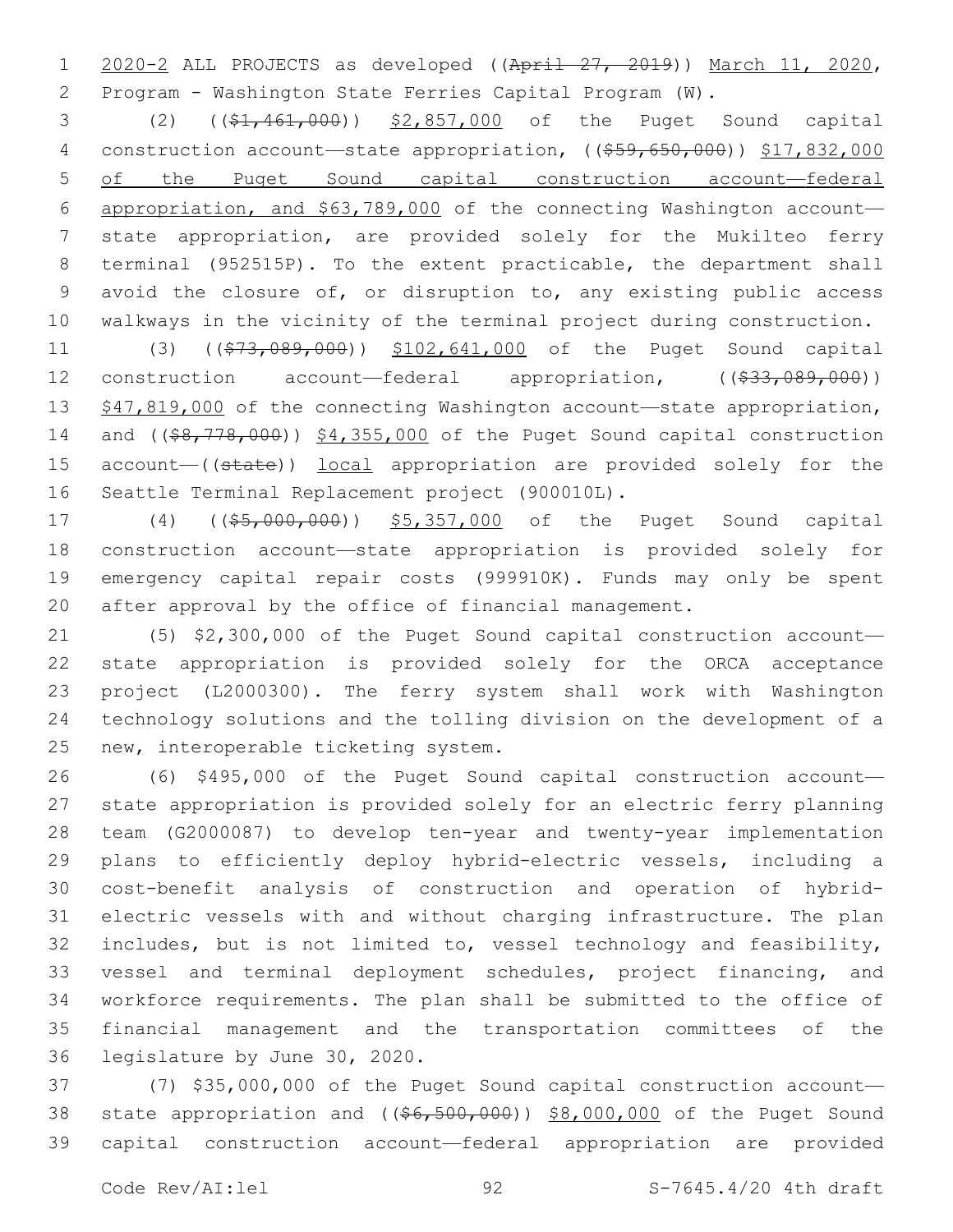solely for the conversion of up to two Jumbo Mark II vessels to electric hybrid propulsion (G2000084). The department shall seek additional funds for the purposes of this subsection. The department may spend from the Puget Sound capital construction account—state appropriation in this section only as much as the department receives in Volkswagen settlement funds for the purposes of this subsection.

 (8) \$400,000 of the Puget Sound capital construction account— state appropriation is provided solely for a request for proposals for a new maintenance management system (project L2000301) and is subject to the conditions, limitations, and review provided in 11 section 701 of this act.

12 (9) ((\$99,000,000)) \$96,030,000 of the capital vessel replacement account—state appropriation is provided solely for the acquisition of a 144-car hybrid-electric vessel. The vendor must present to the joint transportation committee and the office of financial management, by September 15, 2019, a list of options that will result in significant cost savings changes in terms of construction or the long-term maintenance and operations of the vessel. The vendor must allow for exercising the options without a penalty. It is the intent of the legislature to provide an additional \$88,000,000 in funding in 21 the 2021-23 biennium. ((Unless (a) chapter 431 (Engrossed Substitute House Bill No. 2161), Laws of 2019 (capital surcharge) or 23 chapter . . . (Substitute Senate Bill No. 5992), Laws of 2019 (capital surcharge) is enacted by June 30, 2019, and (b) chapter 417 (Engrossed House Bill No. 1789), Laws of 2019 (service fees) or 26 chapter . . . (Substitute Senate Bill No. 5419), Laws of 2019 27 (service fees) is enacted by June 30, 2019, the amount provided in 28 this subsection lapses.)) The reduction provided in this subsection is an assumed underrun pursuant to subsection (11) of this section. The commencement of construction of new vessels for the ferry system is important not only for safety reasons, but also to keep skilled marine construction jobs in the Puget Sound region and to sustain the capacity of the region to meet the ongoing construction and 34 preservation needs of the ferry system fleet of vessels. The legislature has determined that the current vessel procurement process must move forward with all due speed, balancing the interests 37 of both the taxpayers and shipyards. To accomplish construction of vessels in accordance with RCW 47.60.810, the prevailing shipbuilder, for vessels initially funded after July 1, 2020, is encouraged to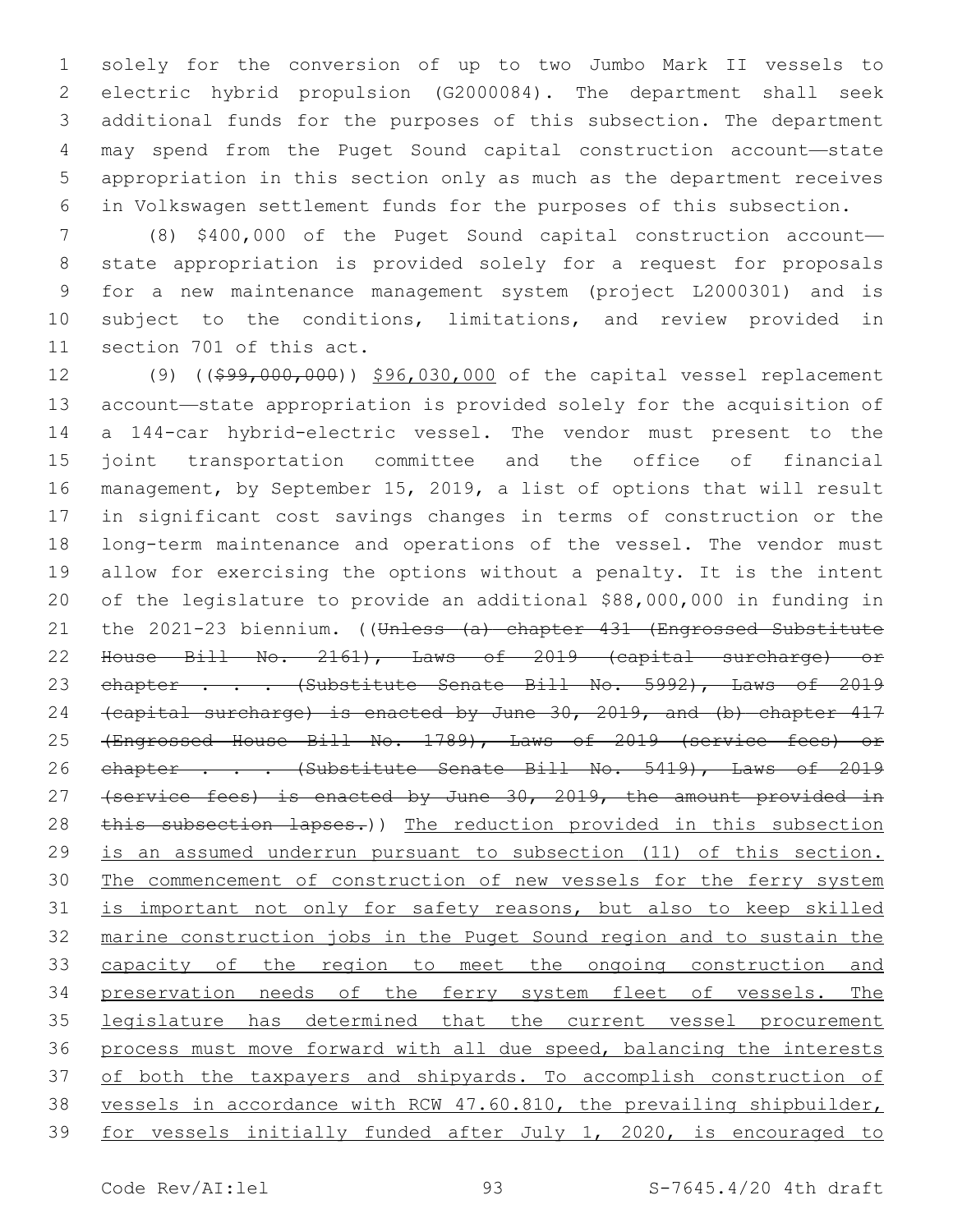follow the historical practice of subcontracting the construction of 2 ferry superstructures to a separate nonaffiliated contractor located 3 within the Puget Sound region, that is qualified in accordance with RCW 47.60.690.4 (10) The capital vessel replacement account—state appropriation 6 includes up to  $($   $(*99,000,000)$   $$96,030,000$  in proceeds from the sale 7 of bonds authorized in RCW 47.10.873. (11) It is the intent of the legislature that no capital projects be eliminated or substantially delayed as a result of revenue reductions, but that as a short-term solution appropriation authority for this program is reduced to reflect anticipated underruns in this program, based on historical reappropriation levels. (12) The appropriations in this section include savings due to anticipated project underruns; however, it is unknown which projects will provide savings. The legislature intends to provide sufficient flexibility for the department to manage to this savings target. To 17 provide this flexibility, the office of financial management may authorize, through an allotment modification, reductions in the appropriated amounts that are provided solely for a particular purpose within this section subject to the following conditions and limitations: (a) The department must confirm that any modification requested under this subsection of amounts provided solely for a specific purpose are not expected to be used for that purpose in this biennium; (b) Allotment modifications authorized under this subsection may 27 not result in increased funding for any project beyond the amount provided for that project in the 2019-2021 fiscal biennium in LEAP Transportation Document 2020-2 ALL PROJECTS as developed March 11, 2020; (c) Allotment modifications authorized under this subsection apply only to amounts appropriated in this section from the following accounts: Puget Sound capital construction account—state, transportation partnership account—state, and capital vessel replacement account—state; and (d) By December 1, 2020, the department must submit a report to the transportation committees of the legislature regarding the actions taken under this subsection.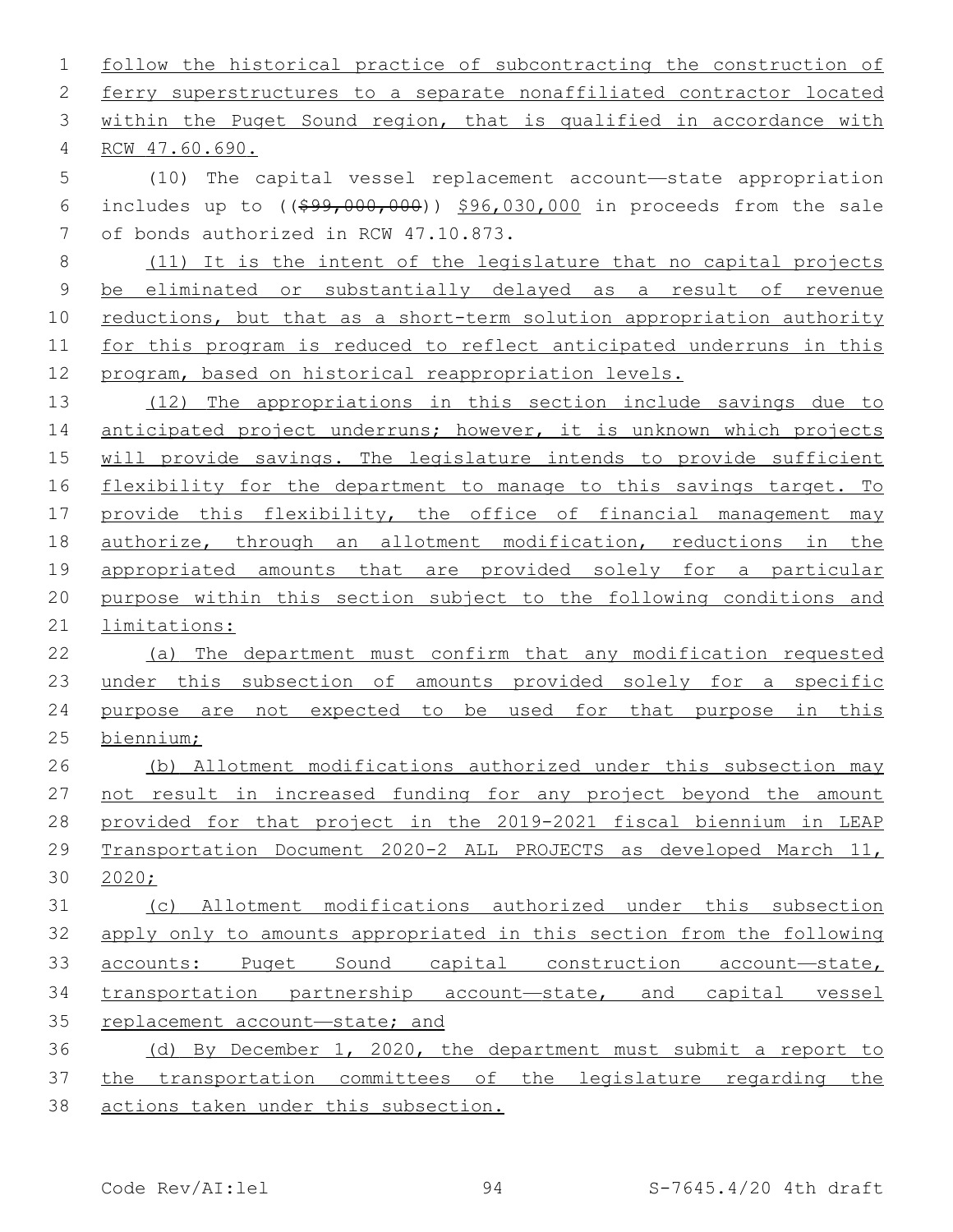**Sec. 309.** 2019 c 416 s 310 (uncodified) is amended to read as follows: **FOR THE DEPARTMENT OF TRANSPORTATION—RAIL—PROGRAM Y—CAPITAL** 4 Motor Vehicle Account—State Appropriation. . . . . . ((\$1,750,000))  $5 \times 300,000$  Essential Rail Assistance Account—State Appropriation . ((\$500,000)) 7 \$851,000 8 Transportation Infrastructure Account-State Appropriation . . . . . . . . . . . . . . . . . . . . \$7,554,000 10 Multimodal Transportation Account-State 11 Appropriation . . . . . . . . . . . . . . . . (  $(\frac{285,441,000}{s})$  \$74,876,000 13 Multimodal Transportation Account-Federal 14 Appropriation . . . . . . . . . . . . . . . . (  $(\frac{28}{302}, \frac{302}{100})$  ) \$8,601,000 16 Multimodal Transportation Account-Local Appropriation . . . . . . . . . . . . . . . . . . . . . \$336,000 18 TOTAL APPROPRIATION. . . . . . . . . . . . ((\$103,883,000)) \$95,518,000

 The appropriations in this section are subject to the following 21 conditions and limitations:

 (1) Except as provided otherwise in this section, the entire appropriations in this section are provided solely for the projects and activities as listed by project and amount in LEAP Transportation 25 Document ((2019-2)) 2020-2 ALL PROJECTS as developed ((April 27, 2019)) March 11, 2020, Program - Rail Program (Y).

 (2) \$7,136,000 of the transportation infrastructure account—state appropriation is provided solely for new low-interest loans approved by the department through the freight rail investment bank (FRIB) program. The department shall issue FRIB program loans with a repayment period of no more than ten years, and charge only so much interest as is necessary to recoup the department's costs to administer the loans. The department shall report annually to the transportation committees of the legislature and the office of 35 financial management on all FRIB loans issued.

 (3) ((\$8,112,000)) \$7,782,000 of the multimodal transportation account—state appropriation, \$51,000 of the transportation infrastructure account—state appropriation, and \$135,000 of the essential rail assistance account—state appropriation are provided Code Rev/AI:lel 95 S-7645.4/20 4th draft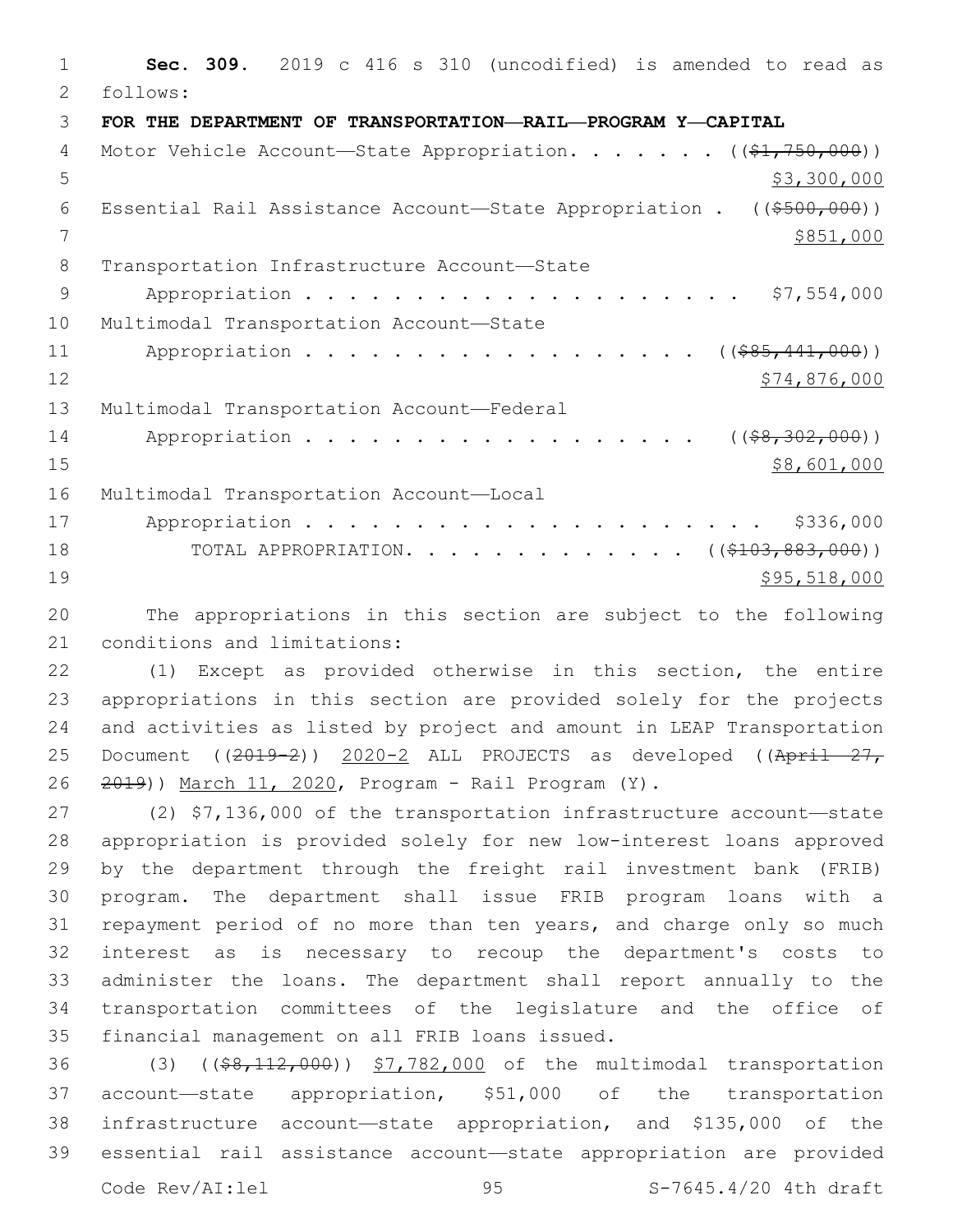solely for new statewide emergent freight rail assistance projects identified in the LEAP transportation document referenced in 3 subsection (1) of this section.

 (4) \$367,000 of the transportation infrastructure account—state appropriation and \$1,100,000 of the multimodal transportation account —state appropriation are provided solely to reimburse Highline Grain, LLC for approved work completed on Palouse River and Coulee City (PCC) railroad track in Spokane county between the BNSF Railway Interchange at Cheney and Geiger Junction and must be administered in a manner consistent with freight rail assistance program projects. The value of the public benefit of this project is expected to meet 12 or exceed the cost of this project in: Shipper savings on transportation costs; jobs saved in rail-dependent industries; and/or reduced future costs to repair wear and tear on state and local highways due to fewer annual truck trips (reduced vehicle miles traveled). The amounts provided in this subsection are not a commitment for future legislatures, but it is the legislature's intent that future legislatures will work to approve biennial appropriations until the full \$7,337,000 cost of this project is 20 reimbursed.

21 (5)(a) ((\$365,000)) \$716,000 of the essential rail assistance 22 account-state appropriation  $((\frac{1}{18}))$  and \$82,000 of the multimodal transportation account—state appropriation are provided solely for the purpose of the rehabilitation and maintenance of the Palouse 25 river and Coulee City railroad line (F01111B).

 (b) Expenditures from the essential rail assistance account—state in this subsection may not exceed the combined total of:

 (i) Revenues and transfers deposited into the essential rail assistance account from leases and sale of property relating to the 30 Palouse river and Coulee City railroad;

 (ii) Revenues from trackage rights agreement fees paid by 32 shippers; and

 (iii) Revenues and transfers transferred from the miscellaneous program account to the essential rail assistance account, pursuant to RCW 47.76.360, for the purpose of sustaining the grain train program by maintaining the Palouse river and Coulee City railroad.

 (6) The department shall issue a call for projects for the freight rail assistance program, and shall evaluate the applications in a manner consistent with past practices as specified in section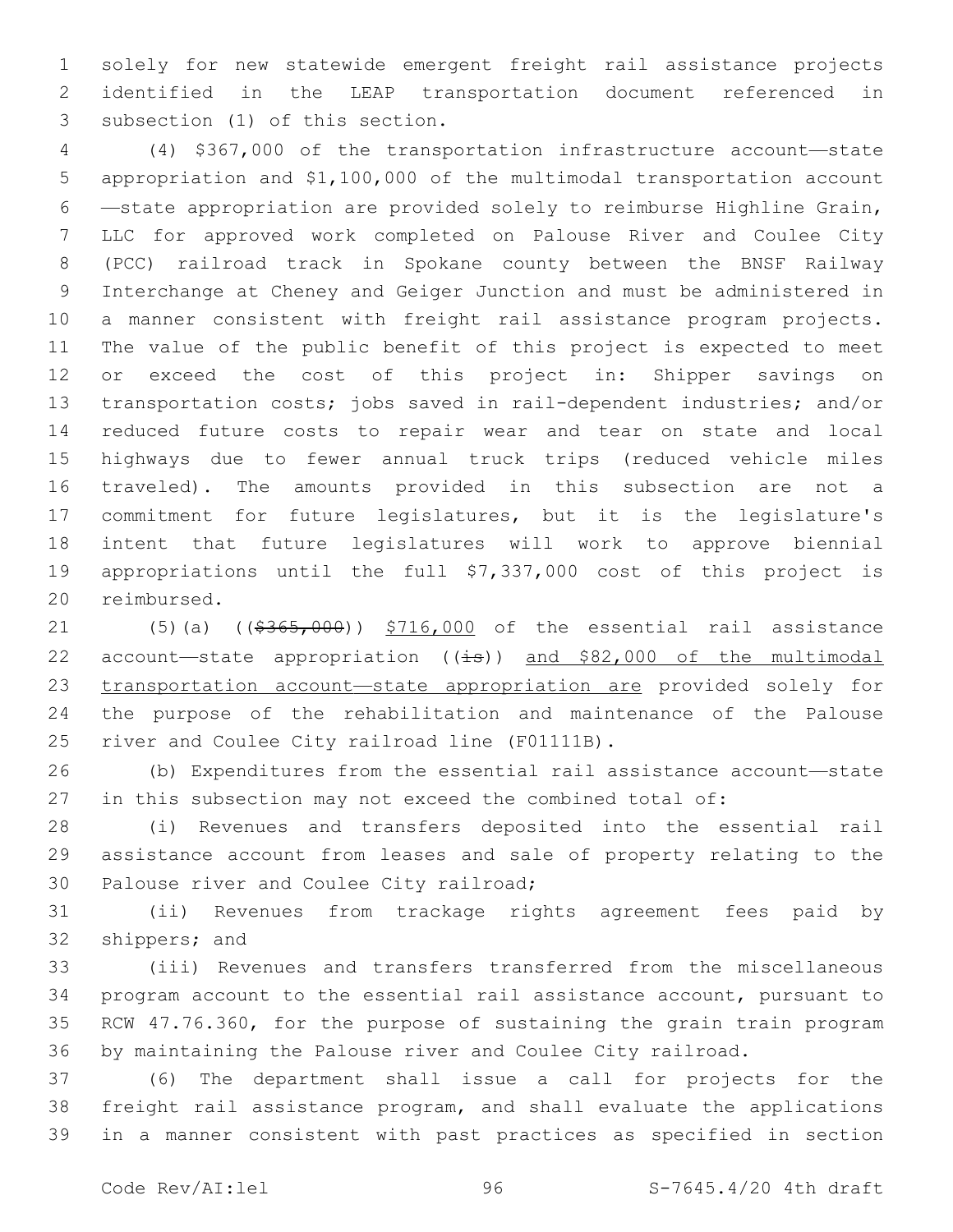309, chapter 367, Laws of 2011. By November 15, 2020, the department shall submit a prioritized list of recommended projects to the office of financial management and the transportation committees of the legislature.4

 (7) \$10,000,000 of the multimodal transportation account—state appropriation is provided solely as expenditure authority for any insurance proceeds received by the state for Passenger Rail Equipment Replacement (project 700010C.) The department must use this 9 expenditure authority only to purchase ((new train sets)) replacement 10 equipment that ((have)) has been competitively procured and for 11 service recovery needs and corrective actions related to the December 12 2017 derailment.

13 (8) ((\$600,000)) \$898,000 of the multimodal transportation 14 account—federal appropriation and ((\$6,000)) \$8,000 of the multimodal transportation account—state appropriation are provided solely for the Ridgefield Rail Overpass (project 725910A). Total costs for this project may not exceed \$909,000 across fiscal biennia.

 (9)(a) For projects funded as part of the 2015 connecting Washington transportation package listed on the LEAP transportation document identified in subsection (1) of this section, if the department expects to have substantial reappropriations for the 2021-2023 fiscal biennium, the department may, on a pilot basis, apply funding from a project in this section with an appropriation that cannot be used for the current fiscal biennium to advance the 25 South Kelso Railroad Crossing project (L1000147).

 (b) At least ten business days before advancing the project 27 pursuant to this subsection, the department must notify the office of financial management and the transportation committees of the legislature. The advancement of the project may not hinder the delivery of the projects for which the reappropriations are necessary 31 for the 2021-2023 fiscal biennium.

 (c) To the extent practicable, the department shall use the flexibility and authority granted in this section to minimize the 34 amount of reappropriations needed each biennium.

 (10) The multimodal transportation account—state appropriation 36 includes up to ((\$19,592,000)) \$25,000,000 in proceeds from the sale 37 of bonds authorized in RCW 47.10.867.

 (11) The department must report to the joint transportation committee on the progress made on freight rail investment bank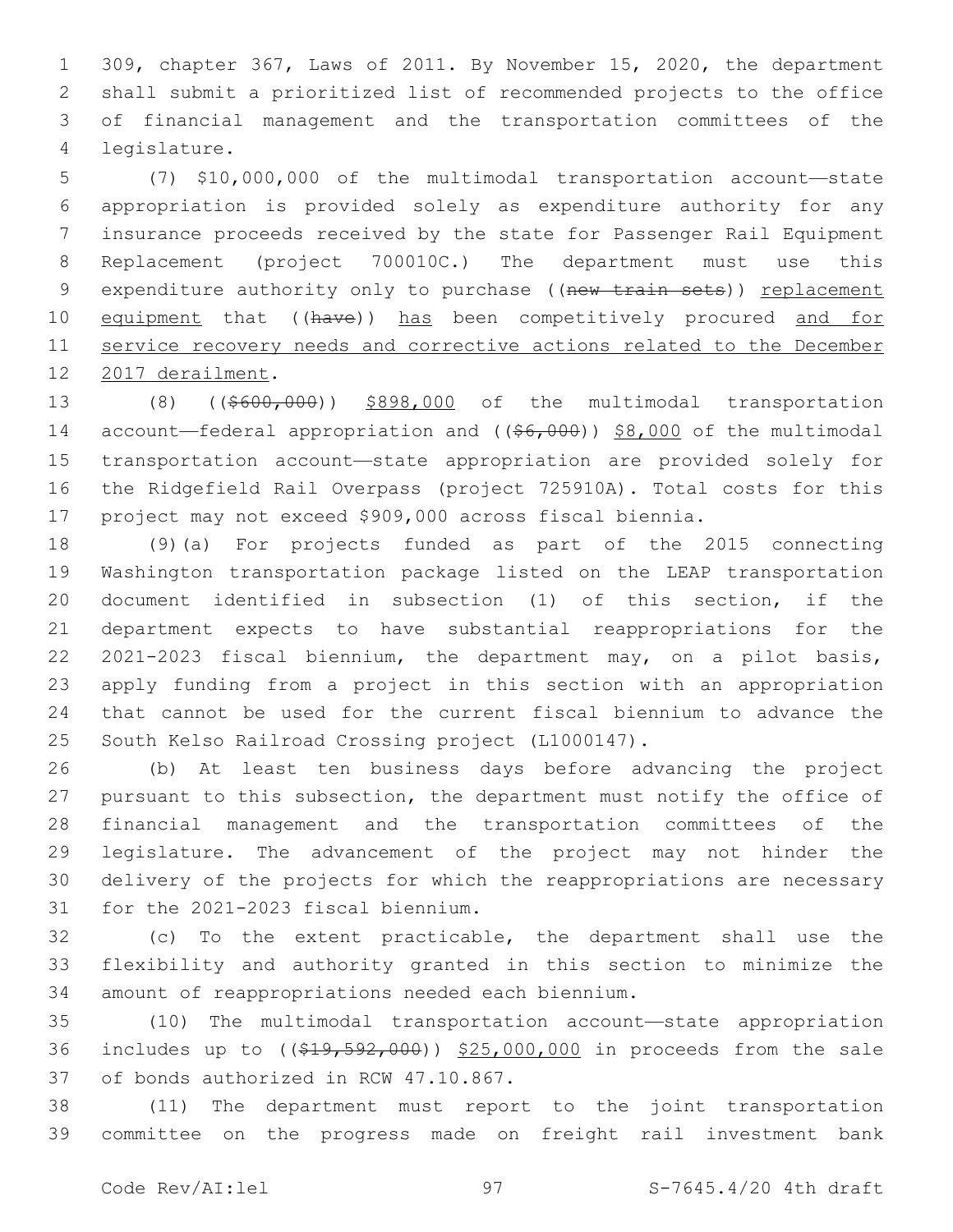1 projects and freight rail assistance projects funded during this 2 biennium by January 1, 2020.

3 (12) \$1,500,000 of the multimodal transportation account—state 4 appropriation is provided solely for the Chelatchie Prairie railroad 5 roadbed rehabilitation project (L1000233).

6 (13) \$250,000 of the multimodal transportation account—state 7 appropriation is provided solely for the Port of Moses Lake Northern 8 Columbia Basin railroad feasibility study (L1000235).

9 (14) \$500,000 of the multimodal transportation account—state 10 appropriation is provided solely for the Spokane airport transload 11 facility project (L1000242).

12 (15) \$1,000,000 of the motor vehicle account—state appropriation 13 is provided solely for the grade separation at Bell road project 14 (L1000239)( $\rightarrow$  however, if at least \$50,000,000 is not made available, 15 by means of transfer, deposit, appropriation, or other similar 16 conveyance, to the motor vehicle account for stormwater-related 17 activities through the enactment of chapter 422 (Engrossed Substitute 18 Senate Bill No. 5993), Laws of 2019 (model toxics control program 19 reform) by June 30, 2019, the amount provided in this subsection  $20 \quad \downarrow$   $\downarrow$  apses)).

21 (16) \$750,000 of the motor vehicle account—state appropriation 22 ( $(i\text{ }s)$ ) and \$399,000 of the multimodal transportation account—state 23 appropriation are provided solely for the rail crossing improvements 24 at 6th Ave. and South 19th St. project (L2000289) ((; however, if at 25 <del>least \$50,000,000 is not made available, by means of transfer,</del> 26 deposit, appropriation, or other similar conveyance, to the motor 27 vehicle account for stormwater-related activities through the 28 enactment of chapter 422 (Engrossed Substitute Senate Bill No. 5993), 29 Laws of 2019 (model toxics control program reform) by June 30, 2019, 30 the amount provided in this subsection lapses)).

31 (17) It is the intent of the legislature that no capital projects 32 be eliminated or substantially delayed as a result of revenue 33 reductions, but that as a short-term solution appropriation authority 34 for this program is reduced to reflect anticipated underruns in this 35 program, based on historical reappropriation levels.

36 (18) The appropriations in this section include savings due to 37 anticipated project underruns; however, it is unknown which projects 38 will provide savings. The legislature intends to provide sufficient 39 flexibility for the department to manage to this savings target. To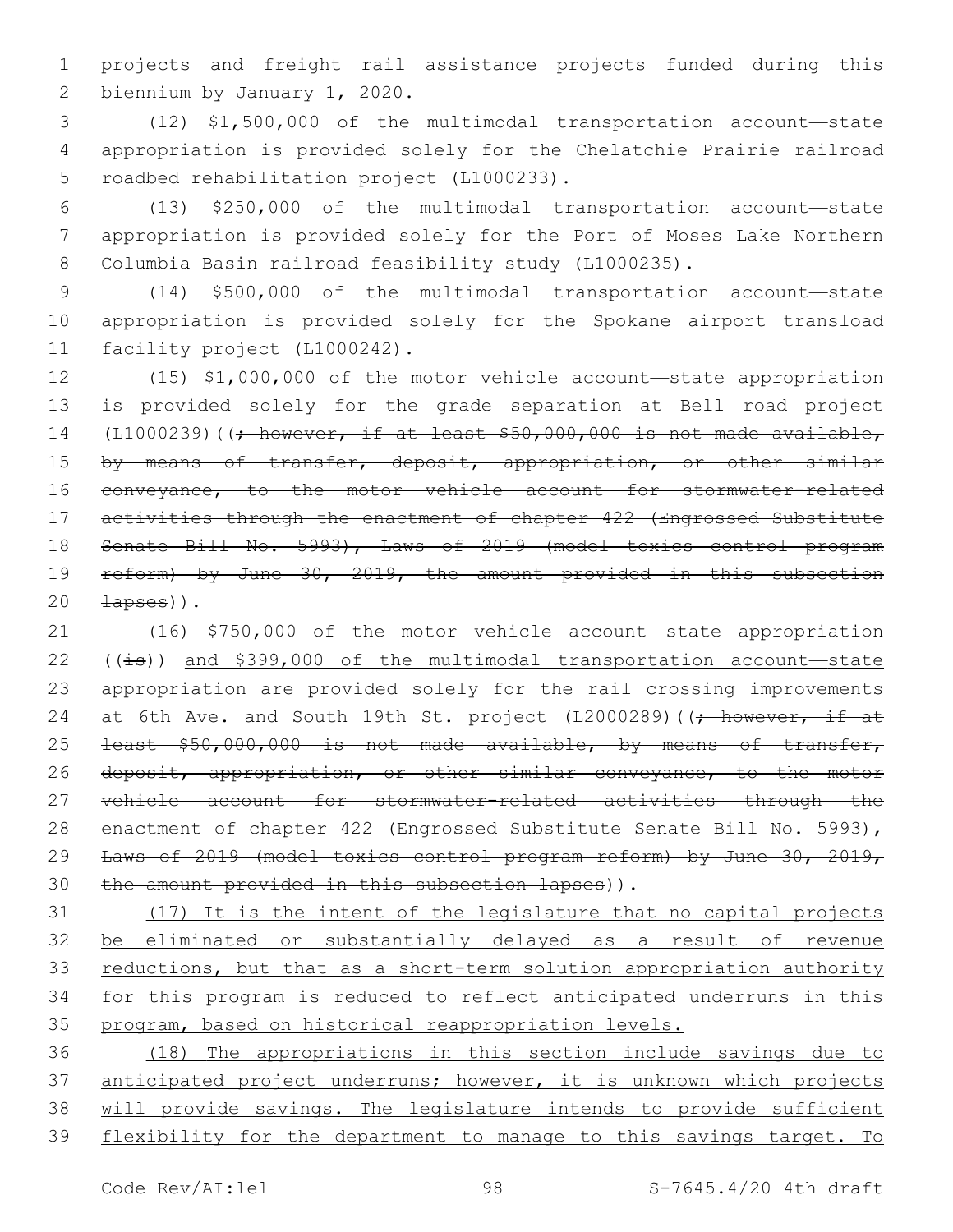| $\mathbf 1$     | provide this flexibility, the office of financial management may                   |
|-----------------|------------------------------------------------------------------------------------|
| $\mathbf{2}$    | authorize, through an allotment modification, reductions in the                    |
| 3               | appropriated amounts that are provided solely for a particular                     |
| 4               | purpose within this section subject to the following conditions and                |
| 5               | limitations:                                                                       |
| 6               | (a) The department must confirm that any modification requested                    |
| $7\phantom{.0}$ | under this subsection of amounts provided solely for a specific                    |
| 8               | purpose are not expected to be used for that purpose in this                       |
| $\mathsf 9$     | biennium;                                                                          |
| 10              | (b) Allotment modifications authorized under this subsection may                   |
| 11              | not result in increased funding for any project beyond the amount                  |
| 12              | provided for that project in the 2019-2021 fiscal biennium in LEAP                 |
| 13              | Transportation Document 2020-2 ALL PROJECTS as developed March 11,                 |
| 14              | 2020;                                                                              |
| 15              | (c) Allotment modifications authorized under this subsection                       |
| 16              | apply only to amounts appropriated in this section from the                        |
| 17              | multimodal transportation account-state; and                                       |
| 18              | (d) By December 1, 2020, the department must submit a report to                    |
| 19              | the transportation committees of the legislature regarding the                     |
| 20              | actions taken under this subsection.                                               |
|                 |                                                                                    |
| 21              | Sec. 310. 2019 c 416 s 311 (uncodified) is amended to read as                      |
| 22              | follows:                                                                           |
| 23              | FOR THE DEPARTMENT OF TRANSPORTATION-LOCAL PROGRAMS-PROGRAM Z-                     |
| 24              | <b>CAPITAL</b>                                                                     |
| 25              | Highway Infrastructure Account-State Appropriation ((\$793,000))                   |
| 26              | \$1,276,000                                                                        |
| 27              | Highway Infrastructure Account—Federal Appropriation ( $(\frac{2981}{100})$ )      |
| 28              | \$1,337,000                                                                        |
| 29              | Transportation Partnership Account-State                                           |
| 30              | Appropriation ((\$750,000))                                                        |
| 31              | \$2,380,000                                                                        |
| 32              | Highway Safety Account-State Appropriation ((\$800,000))                           |
| 33              | \$1,314,000                                                                        |
| 34              | Motor Vehicle Account-State Appropriation ( $(\frac{230}{830}, \frac{878}{100})$ ) |
| 35              | <u>\$35,607,000</u>                                                                |
| 36              | Motor Vehicle Account—Federal Appropriation ((\$33,813,000))                       |
| 37              | <u>\$41,420,000</u>                                                                |
| 38              |                                                                                    |
|                 | Motor Vehicle Account-Private/Local Appropriation ((\$21,500,000))                 |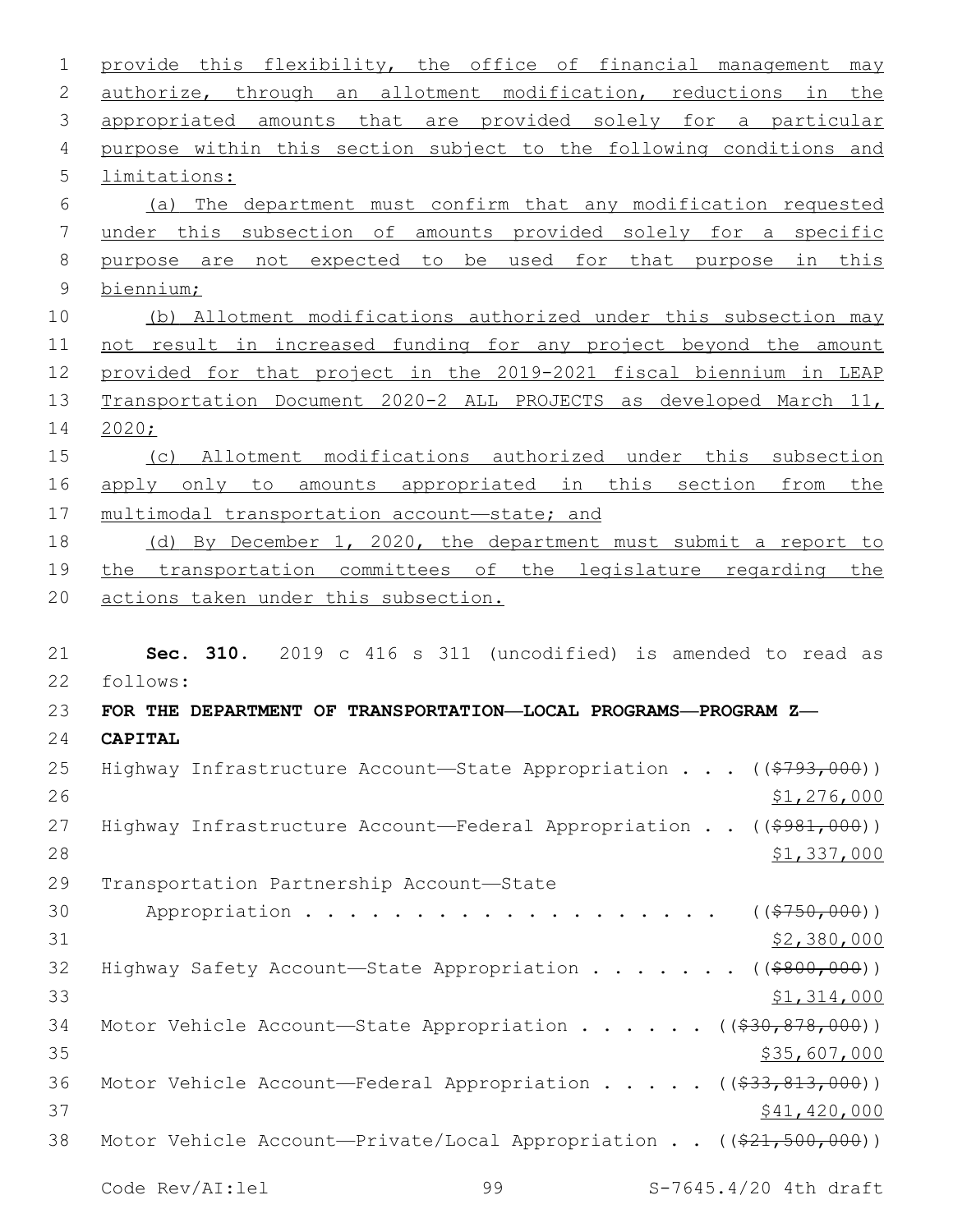$\frac{1}{24}$ ,600,000 2 Connecting Washington Account—State Appropriation . ((\$172,454,000))  $3 \times 155,550,000$ 4 Multimodal Transportation Account-State 5 Appropriation . . . . . . . . . . . . . . . . . (  $(\frac{272,269,000}{1})$  $6$   $$77,469,000$ 7 TOTAL APPROPRIATION. . . . . . . . . . . . . ((\$334,238,000)) 8 \$340,953,000 \$340,953,000 \$340,953,000 \$340,953,000 \$340,953,000 \$340,953,000 \$

9 The appropriations in this section are subject to the following 10 conditions and limitations:

11 (1) Except as provided otherwise in this section, the entire 12 appropriations in this section are provided solely for the projects 13 and activities as listed by project and amount in LEAP Transportation 14 Document ((2019-2)) 2020-2 ALL PROJECTS as developed ((April 27, 15 2019)) March 11, 2020, Program - Local Programs Program (Z).

16 (2) The amounts identified in the LEAP transportation document 17 referenced under subsection (1) of this section for pedestrian 18 safety/safe routes to school are as follows:

 (a) \$18,380,000 of the multimodal transportation account—state appropriation is provided solely for newly selected pedestrian and 21 bicycle safety program projects. ((\$5,940,000)) \$18,577,000 of the multimodal transportation account—state appropriation and 23 ((\$750,000)) \$1,380,000 of the transportation partnership account- state appropriation are reappropriated for pedestrian and bicycle safety program projects selected in the previous biennia (L2000188).

 (b) \$11,400,000 of the motor vehicle account—federal appropriation and \$7,750,000 of the multimodal transportation account —state appropriation are provided solely for newly selected safe 29 routes to school projects. ((\$6,690,000)) \$11,354,000 of the motor 30 vehicle account—federal appropriation, ((\$2,320,000)) \$4,640,000 of the multimodal transportation account—state appropriation, and 32 ((\$800,000)) \$1,314,000 of the highway safety account-state appropriation are reappropriated for safe routes to school projects selected in the previous biennia (L2000189). The department may consider the special situations facing high-need areas, as defined by schools or project areas in which the percentage of the children eligible to receive free and reduced-price meals under the national school lunch program is equal to, or greater than, the state average as determined by the department, when evaluating project proposals

Code Rev/AI:lel 100 S-7645.4/20 4th draft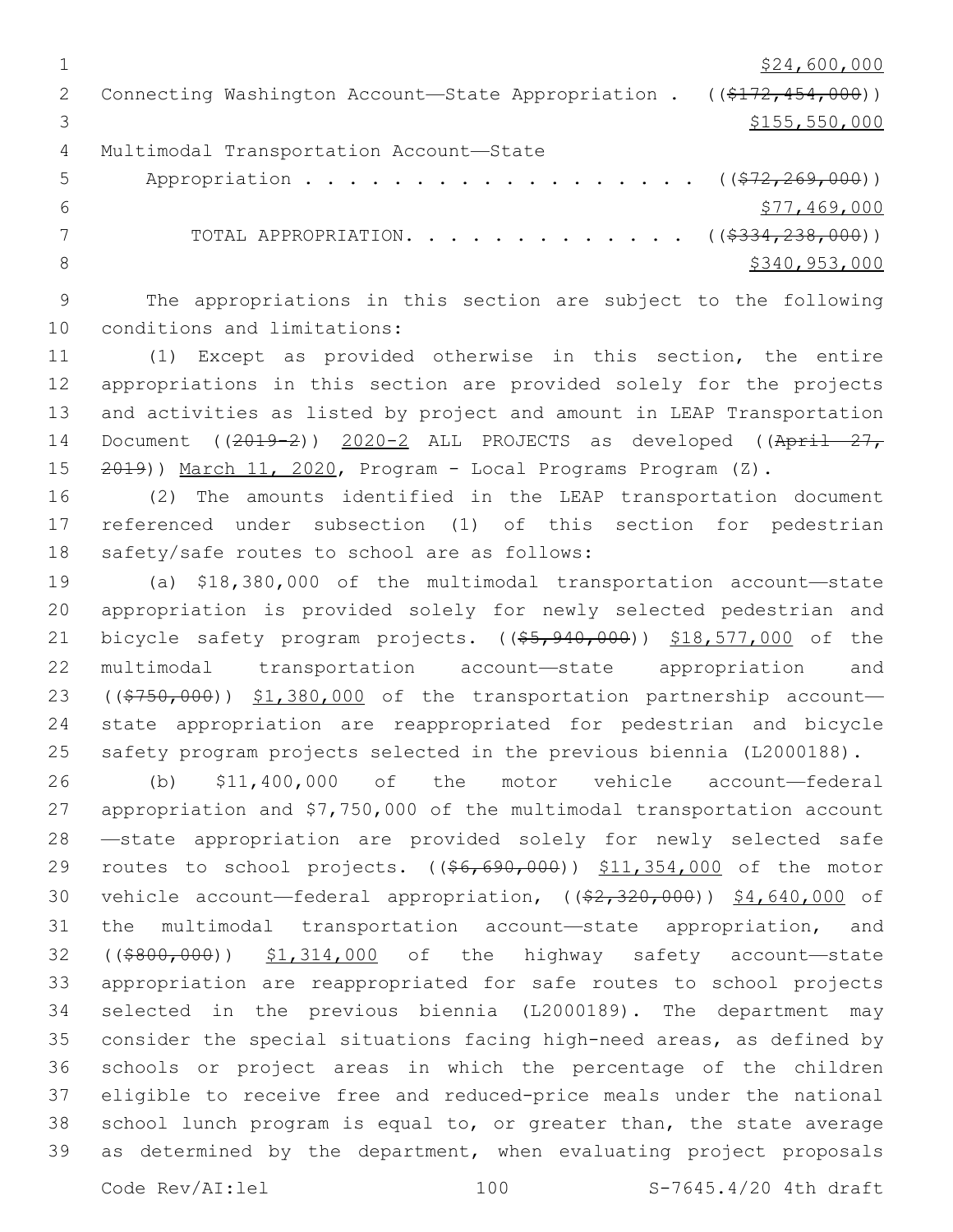against established funding criteria while ensuring continued 2 compliance with federal eligibility requirements.

 (3) The department shall submit a report to the transportation committees of the legislature by December 1, 2019, and December 1, 2020, on the status of projects funded as part of the pedestrian safety/safe routes to school grant program. The report must include, but is not limited to, a list of projects selected and a brief 8 description of each project's status.

9 (4) ((\$28,319,000)) \$37,537,000 of the multimodal transportation account—state appropriation is provided solely for bicycle and pedestrian projects listed in the LEAP transportation document 12 referenced in subsection (1) of this section.

13 (5) ((\$19,160,000)) \$23,926,000 of the connecting Washington account—state appropriation is provided solely for the Covington Connector (L2000104). The amounts described in the LEAP transportation document referenced in subsection (1) of this section are not a commitment by future legislatures, but it is the legislature's intent that future legislatures will work to approve appropriations in the 2019-2021 fiscal biennium to reimburse the city of Covington for approved work completed on the project up to the 21 full  $$24,000,000$  cost of this project.

 (6)(a) For projects funded as part of the 2015 connecting Washington transportation package listed on the LEAP transportation document identified in subsection (1) of this section, if the department expects to have substantial reappropriations for the 2021-2023 fiscal biennium, the department may, on a pilot basis, apply funding from a project in this section with an appropriation that cannot be used for the current fiscal biennium to advance one or 29 more of the following projects:

30 (i) ((East-West Corridor Overpass and Bridge (L2000067);

 (ii) 41st Street Rucker Avenue Freight Corridor Phase 2  $32 + 12000134$ ;

## 33 (iii) Mottman Rd Pedestrian & Street Improvements (L1000089);

34  $(\pm \overline{v})$ ) I-5/Port of Tacoma Road Interchange (L1000087);

35 (((v) Complete SR 522 Improvements-Kenmore (T10600R);

36  $(v_i)$ ) (ii) SR 99 Revitalization in Edmonds (NEDMOND); or

37 ((( $\overline{v}$ iii) SR 523 145th Street (L1000148);

 (b) At least ten business days before advancing a project pursuant to this subsection, the department must notify the office of financial management and the transportation committees of the Code Rev/AI:lel 101 S-7645.4/20 4th draft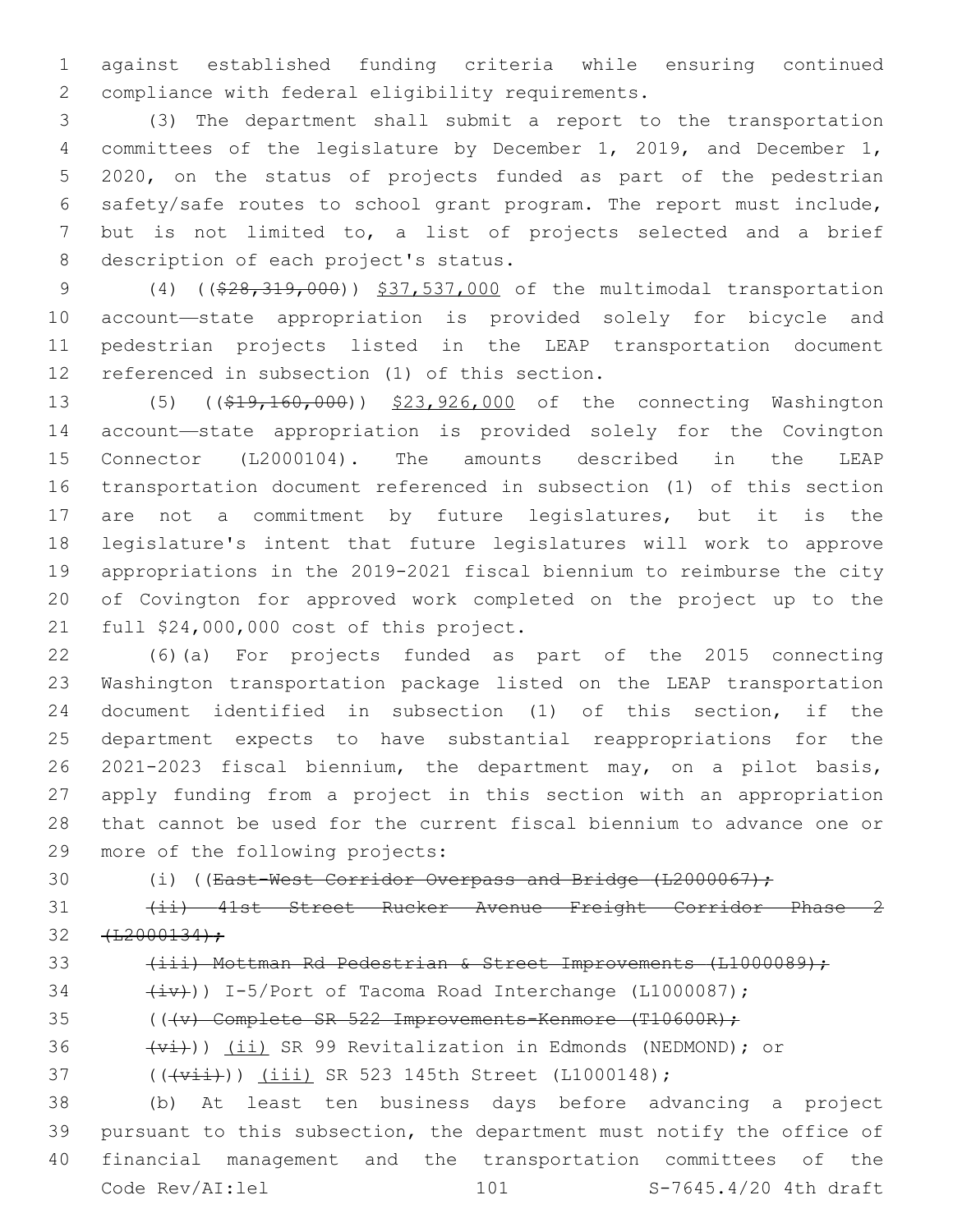legislature. The advancement of a project may not hinder the delivery of the projects for which the reappropriations are necessary for the 2021-2023 fiscal biennium.3

 (c) To the extent practicable, the department shall use the flexibility and authority granted in this section to minimize the amount of reappropriations needed each biennium.6

 (7) It is the expectation of the legislature that the department will be administering a local railroad crossing safety grant program for \$7,000,000 in federal funds during the 2019-2021 fiscal biennium.

 (8)(a) \$15,213,000 of the motor vehicle account—federal appropriation is provided solely for national highway freight network projects identified on the project list submitted in accordance with section 218(4)(b), chapter 14, Laws of 2016 on October 31, 2016.

14 (b) ((In advance of the expiration of the fixing America's surface transportation (FAST) act in 2020, the department must work 16 with the Washington state freight advisory committee to agree on a framework for allocation of any new national highway freight funding 18 that may be approved in a new federal surface transportation reauthorization act. The department and representatives of the advisory committee must report to the joint transportation committee 21 by October 1, 2020, on the status of planning for allocating new funds for this program.)) The department shall convene a stakeholder group for the purpose of developing a recommendation for a Washington freight advisory committee. The recommendations must include, but are 25 not limited to, defining the committee's purpose and goals, roles and 26 responsibilities, reporting structure, and proposed activities. 27 Stakeholders must include representation from, but not limited to, 28 the trucking industry, the maritime industry, the rail industry, 29 cities, tribal governments, counties, ports, and representatives from key industrial associations important to the state's economic vitality and other relevant public and private interests. In developing the recommendation, the stakeholder group must review 33 practices used by other states. The proposed committee must conform with requirements of the fixing America's surface transportation act 35 and other relevant federal legislation. The recommendations must include how the committee can address improving freight mobility 37 including, but not limited to, addressing insufficient truck parking in Washington state, examining the link between preservation investments and freight mobility, and enhancing freight logistics 40 through the application of technology. The stakeholder group shall Code Rev/AI:lel 102 S-7645.4/20 4th draft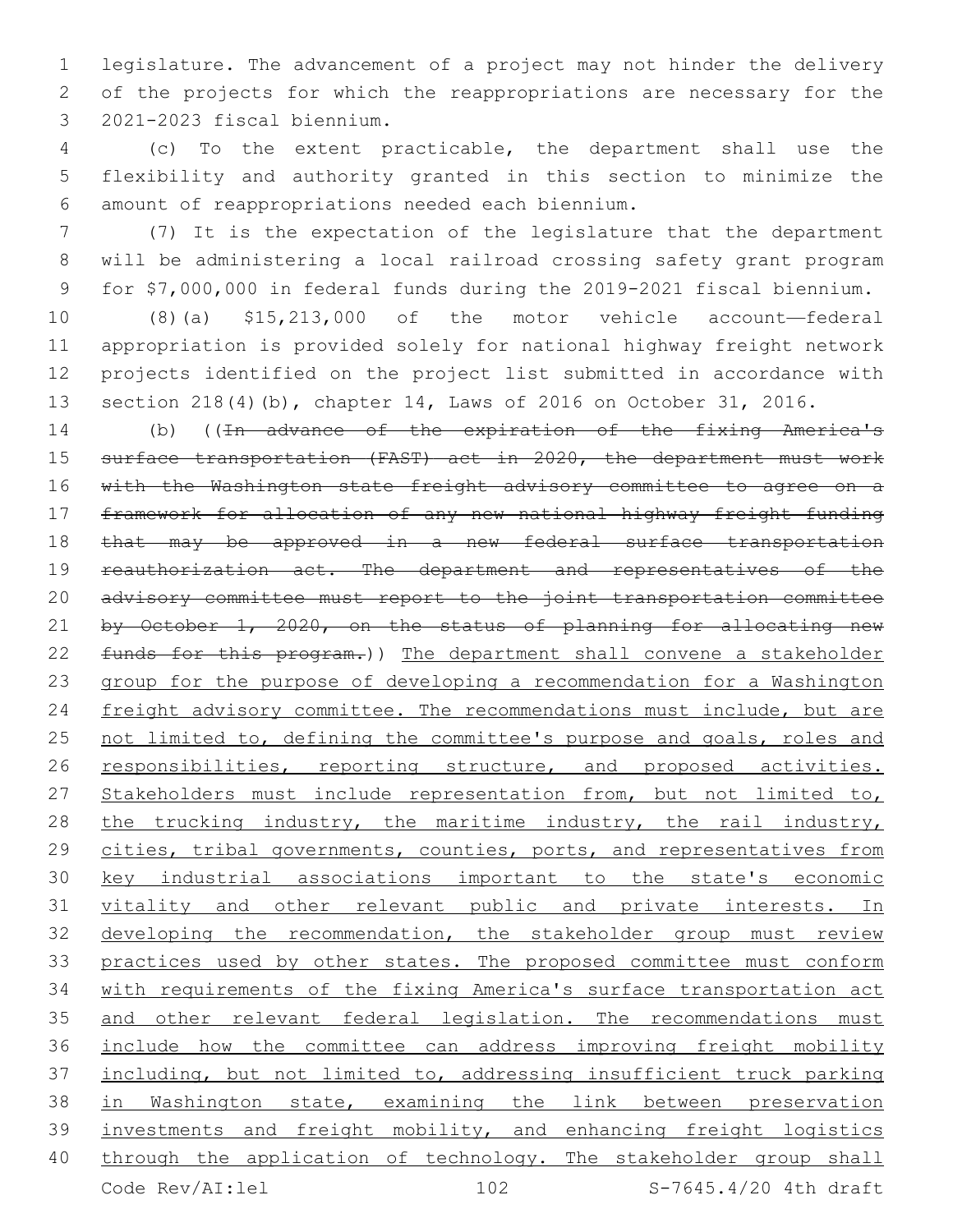1 make recommendations to the governor and the transportation 2 committees of the legislature by December 1, 2020.

3 (9) \$1,000,000 of the motor vehicle account—state appropriation 4 is provided solely for the Beech Street Extension project (L1000222) 5 ((; however, if at least \$50,000,000 is not made available, by means 6 of transfer, deposit, appropriation, or other similar conveyance, to 7 the motor vehicle account for stormwater-related activities through 8 the enactment of chapter 422 (Engrossed Substitute Senate Bill No. 9 5993), Laws of 2019 (model toxics control program reform) by June 30, 10 2019, the amount provided in this subsection lapses)).

11 (10) \$3,900,000 of the motor vehicle account—state appropriation 12 is provided solely for the Dupont-Steilacoom road improvements 13 project (L1000224)((; however, if at least \$50,000,000 is not made 14 available, by means of transfer, deposit, appropriation, or other 15 similar conveyance, to the motor vehicle account for stormwater-16 related activities through the enactment of chapter 422 (Engrossed 17 Substitute Senate Bill No. 5993), Laws of 2019 (model toxics control 18 program reform) by June 30, 2019, the amount provided in this 19 subsection lapses)).

20 (11) \$650,000 of the motor vehicle account—state appropriation is 21 provided solely for the SR 104/40th place northeast roundabout 22 project (L1000244)( $\rightarrow$  however, if at least \$50,000,000 is not made 23 available, by means of transfer, deposit, appropriation, or other 24 similar conveyance, to the motor vehicle account for stormwater-25 related activities through the enactment of chapter 422 (Engrossed 26 Substitute Senate Bill No. 5993), Laws of 2019 (model toxics control 27 program reform) by June 30, 2019, the amount provided in this 28 subsection lapses)).

29 (12) \$860,000 of the multimodal transportation account—state 30 appropriation is provided solely for the Clinton to Ken's corner 31 trail project (L1000249).

 (13) \$210,000 of the motor vehicle account—state appropriation is provided solely for the I-405/44th gateway signage and green-scaping 34 improvements project (L1000250)((; however, if at least \$50,000,000 35 is not made available, by means of transfer, deposit, appropriation, or other similar conveyance, to the motor vehicle account for stormwater-related activities through the enactment of chapter 422 (Engrossed Substitute Senate Bill No. 5993), Laws of 2019 (model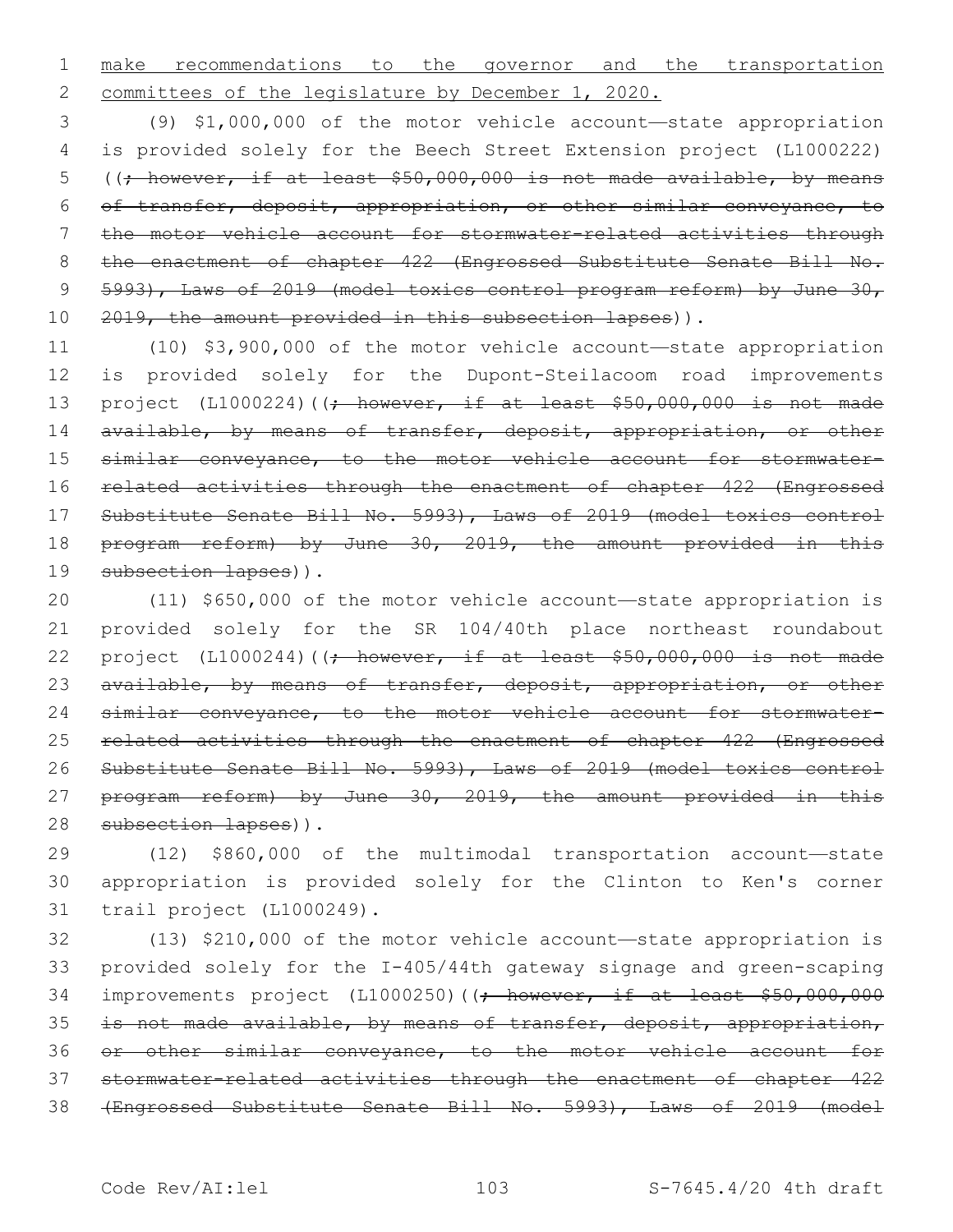1 toxics control program reform) by June 30, 2019, the amount provided 2 in this subsection lapses)).

3 (14) ((\$750,000 of the multimodal transportation account—state 4 appropriation is provided solely for the Edmonds waterfront connector 5 project (L1000252).

 $6$  (15)) \$650,000 of the motor vehicle account—state appropriation 7 is provided solely for the Wallace Kneeland and Shelton springs road 8 intersection improvements project (L1000260) ((; however, if at least 9 \$50,000,000 is not made available, by means of transfer, deposit, 10 appropriation, or other similar conveyance, to the motor vehicle 11 account for stormwater-related activities through the enactment of 12 chapter 422 (Engrossed Substitute Senate Bill No. 5993), Laws of 2019 13 (model toxics control program reform) by June 30, 2019, the amount 14 provided in this subsection lapses)).

15 (((16)) (15) \$1,000,000 of the motor vehicle account-state 16 appropriation and \$500,000 of the multimodal transportation account— 17 state appropriation are provided solely for the complete 224th Phase 18 two project (L1000270)((<del>; however, if at least \$50,000,000 is not</del> 19 made available, by means of transfer, deposit, appropriation, or 20 other similar conveyance, to the motor vehicle account for 21 stormwater-related activities through the enactment of chapter 422 22 (Engrossed Substitute Senate Bill No. 5993), Laws of 2019 (model 23 toxics control program reform) by June 30, 2019, the amount in this 24 subsection provided from the motor vehicle account—state 25 appropriation lapses)).

26  $((+17))$   $(16)$  \$60,000 of the multimodal transportation account-27 state appropriation is provided solely for the installation of an 28 updated meteorological station at the Colville airport (L1000279).

29 (((18))) (17)(a) \$700,000 of the motor vehicle account—state 30 appropriation is provided solely for the Ballard-Interbay Regional 31 Transportation system plan project (L1000281) ((; however, if at least 32 \$50,000,000 is not made available, by means of transfer, deposit, 33 appropriation, or other similar conveyance, to the motor vehicle 34 account for stormwater-related activities through the enactment of 35 chapter 422 (Engrossed Substitute Senate Bill No. 5993), Laws of 2019 36 (model toxics control program reform) by June 30, 2019, the amount 37 provided in this subsection lapses)).

38 (b) Funding in this subsection is provided solely for the city of 39 Seattle to develop a plan and report for the Ballard-Interbay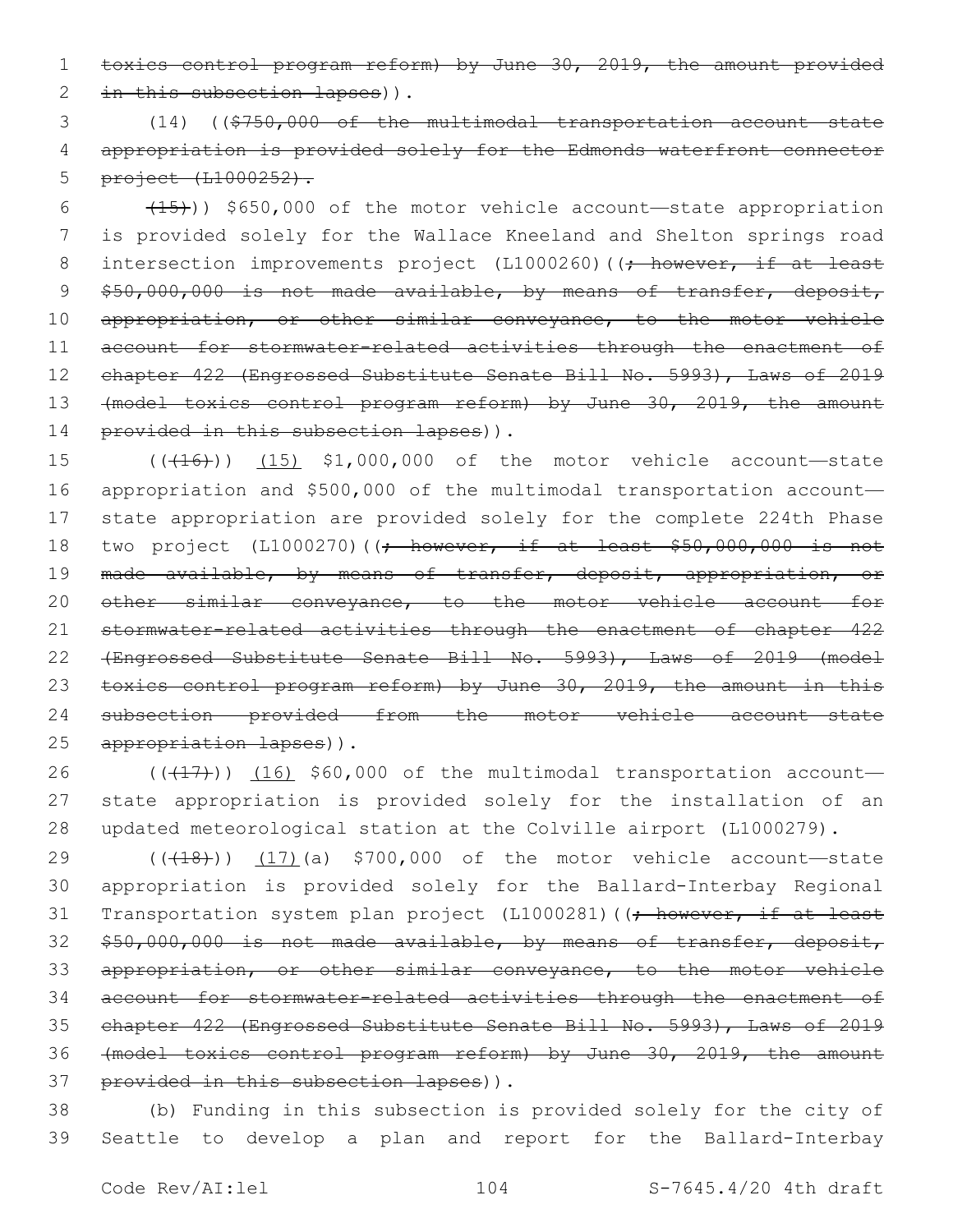Regional Transportation System project to improve mobility for people and freight. The plan must be developed in coordination and partnership with entities including but not limited to the city of Seattle, King county, the Port of Seattle, Sound Transit, the Washington state military department for the Seattle armory, and the Washington state department of transportation. The plan must examine replacement of the Ballard bridge and the Magnolia bridge, which was damaged in the 2001 Nisqually earthquake. The city must provide a report on the plan that includes recommendations to the Seattle city council, King county council, and the transportation committees of the legislature by November 1, 2020. The report must include recommendations on how to maintain the current and future capacities of the Magnolia and Ballard bridges, an overview and analysis of all plans between 2010 and 2020 that examine how to replace the Magnolia bridge, and recommendations on a timeline for constructing new 16 Magnolia and Ballard bridges.

17 (((419)) (18) \$750,000 of the motor vehicle account—state appropriation is provided solely for the Mickelson Parkway project 19 (L1000282)( $\rightarrow$  however, if at least \$50,000,000 is not made available, 20 by means of transfer, deposit, appropriation, or other similar conveyance, to the motor vehicle account for stormwater-related activities through the enactment of chapter 422 (Engrossed Substitute 23 Senate Bill No. 5993), Laws of 2019 (model toxics control program reform) by June 30, 2019, the amount provided in this subsection  $\pm$ apses)).

 ( $(\overline{+20})$ ) (19) \$300,000 of the motor vehicle account—state appropriation is provided solely for the South 314th Street 28 Improvements project (L1000283)((; however, if at least \$50,000,000 29 is not made available, by means of transfer, deposit, appropriation, or other similar conveyance, to the motor vehicle account for stormwater-related activities through the enactment of chapter 422 (Engrossed Substitute Senate Bill No. 5993), Laws of 2019 (model toxics control program reform) by June 30, 2019, the amount provided 34 in this subsection lapses)).

 $(42)$  (( $(42)$ )) (20) \$250,000 of the motor vehicle account—state appropriation is provided solely for the Ridgefield South I-5 Access 37 Planning project (L1000284)( $($ ; however, if at least \$50,000,000 is not made available, by means of transfer, deposit, appropriation, or other similar conveyance, to the motor vehicle account for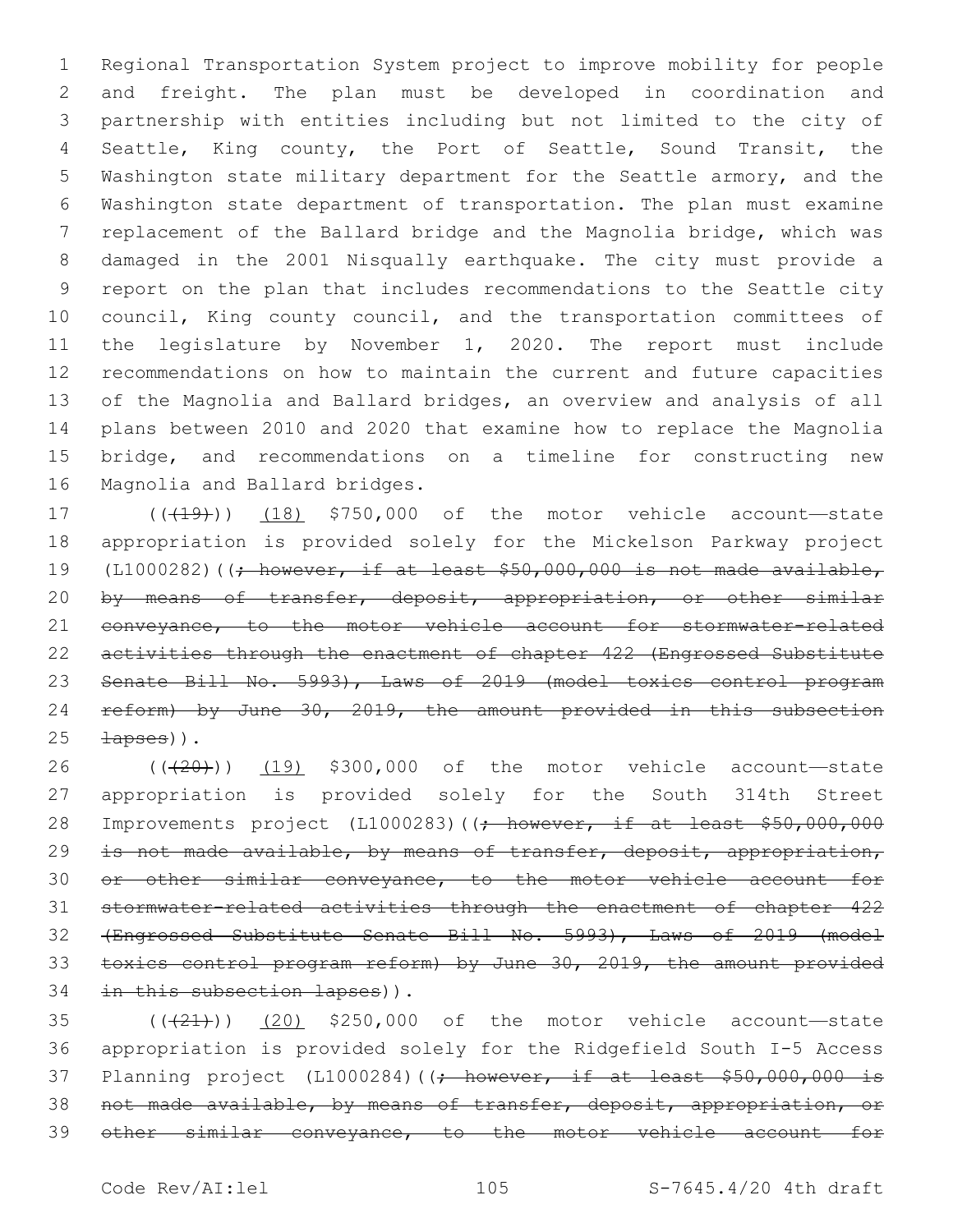stormwater-related activities through the enactment of chapter 422 (Engrossed Substitute Senate Bill No. 5993), Laws of 2019 (model toxics control program reform) by June 30, 2019, the amount provided 4 in this subsection lapses)).

5 (((22))) (21) \$300,000 of the motor vehicle account—state 6 appropriation is provided solely for the Washougal 32nd Street 7 Underpass Design and Permitting project (L1000285) ((; however, if at 8 least \$50,000,000 is not made available, by means of transfer, 9 deposit, appropriation, or other similar conveyance, to the motor 10 vehicle account for stormwater-related activities through the 11 enactment of chapter 422 (Engrossed Substitute Senate Bill No. 5993), 12 Laws of 2019 (model toxics control program reform) by June 30, 2019, 13 the amount provided in this subsection lapses)).

14  $((+23))$  (22) \$600,000 of the connecting Washington account—state 15 appropriation, \$150,000 of the motor vehicle account—state 16 appropriation, and ((\$50,000)) \$267,000 of the multimodal 17 transportation account—state appropriation are provided solely for 18 the Bingen Walnut Creek and Maple Railroad Crossing (L2000328) ((; 19 however, if at least \$50,000,000 is not made available, by means of 20 transfer, deposit, appropriation, or other similar conveyance, to the 21 motor vehicle account for stormwater-related activities through the 22 enactment of chapter 422 (Engrossed Substitute Senate Bill No. 5993), 23 Laws of 2019 (model toxics control program reform) by June 30, 2019, 24 the amount in this subsection provided from the motor vehicle account 25 - state appropriation lapses)).

26 (( $(24)$ )) (23) \$1,500,000 of the motor vehicle account—state 27 appropriation is provided solely for the SR 303 Warren Avenue Bridge 28 Pedestrian Improvements project (L2000339)((<del>; however, if at least</del> 29 \$50,000,000 is not made available, by means of transfer, deposit, 30 appropriation, or other similar conveyance, to the motor vehicle 31 account for stormwater-related activities through the enactment of 32 chapter 422 (Engrossed Substitute Senate Bill No. 5993), Laws of 2019 33 (model toxics control program reform) by June 30, 2019, the amount 34 provided in this subsection lapses)).

 $(1.35)$   $(1.25)$   $(24)$  \$1,000,000 of the motor vehicle account—state 36 appropriation is provided solely for the 72nd/Washington Improvements 37 in Yakima project (L2000341)((; however, if at least \$50,000,000 is 38 not made available, by means of transfer, deposit, appropriation, or 39 other similar conveyance, to the motor vehicle account for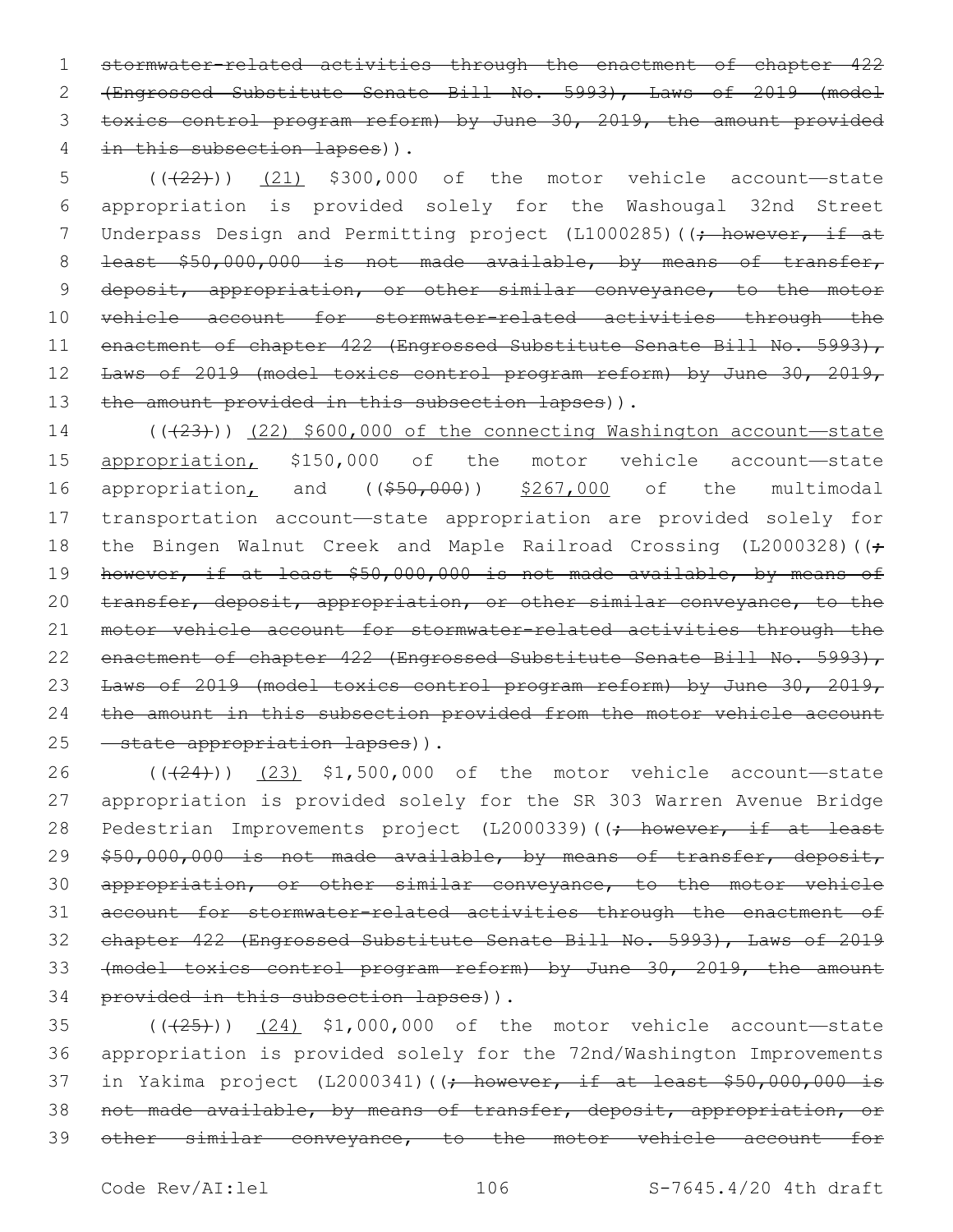stormwater-related activities through the enactment of chapter 422 (Engrossed Substitute Senate Bill No. 5993), Laws of 2019 (model toxics control program reform) by June 30, 2019, the amount provided 4 in this subsection lapses)).

 (((26))) (25) \$650,000 of the motor vehicle account—state appropriation is provided solely for the 48th/Washington Improvements 7 in Yakima project (L2000342)((; however, if at least \$50,000,000 is not made available, by means of transfer, deposit, appropriation, or 9 other similar conveyance, to the motor vehicle account for stormwater-related activities through the enactment of chapter 422 (Engrossed Substitute Senate Bill No. 5993), Laws of 2019 (model toxics control program reform) by June 30, 2019, the amount provided 13 in this subsection lapses)).

 (26) It is the intent of the legislature that no capital projects will be eliminated or substantially delayed as a result of revenue 16 reductions, but that as a short-term solution appropriation authority for this program is reduced to reflect anticipated underruns in this program, based on historical reappropriation levels.

 (27) The appropriations in this section include savings due to 20 anticipated project underruns; however, it is unknown which projects will provide savings. The legislature intends to provide sufficient flexibility for the department to manage to this savings target. To 23 provide this flexibility, the office of financial management may authorize, through an allotment modification, reductions in the appropriated amounts that are provided solely for a particular purpose within this section subject to the following conditions and limitations:

 (a) The department must confirm that any modification requested under this subsection of amounts provided solely for a specific purpose are not expected to be used for that purpose in this biennium;

 (b) Allotment modifications authorized under this subsection may not result in increased funding for any project beyond the amount provided for that project in the 2019-2021 fiscal biennium in LEAP Transportation Document 2020-2 ALL PROJECTS as developed March 11, 2020;

 (c) Allotment modifications authorized under this subsection apply only to amounts appropriated in this section from the following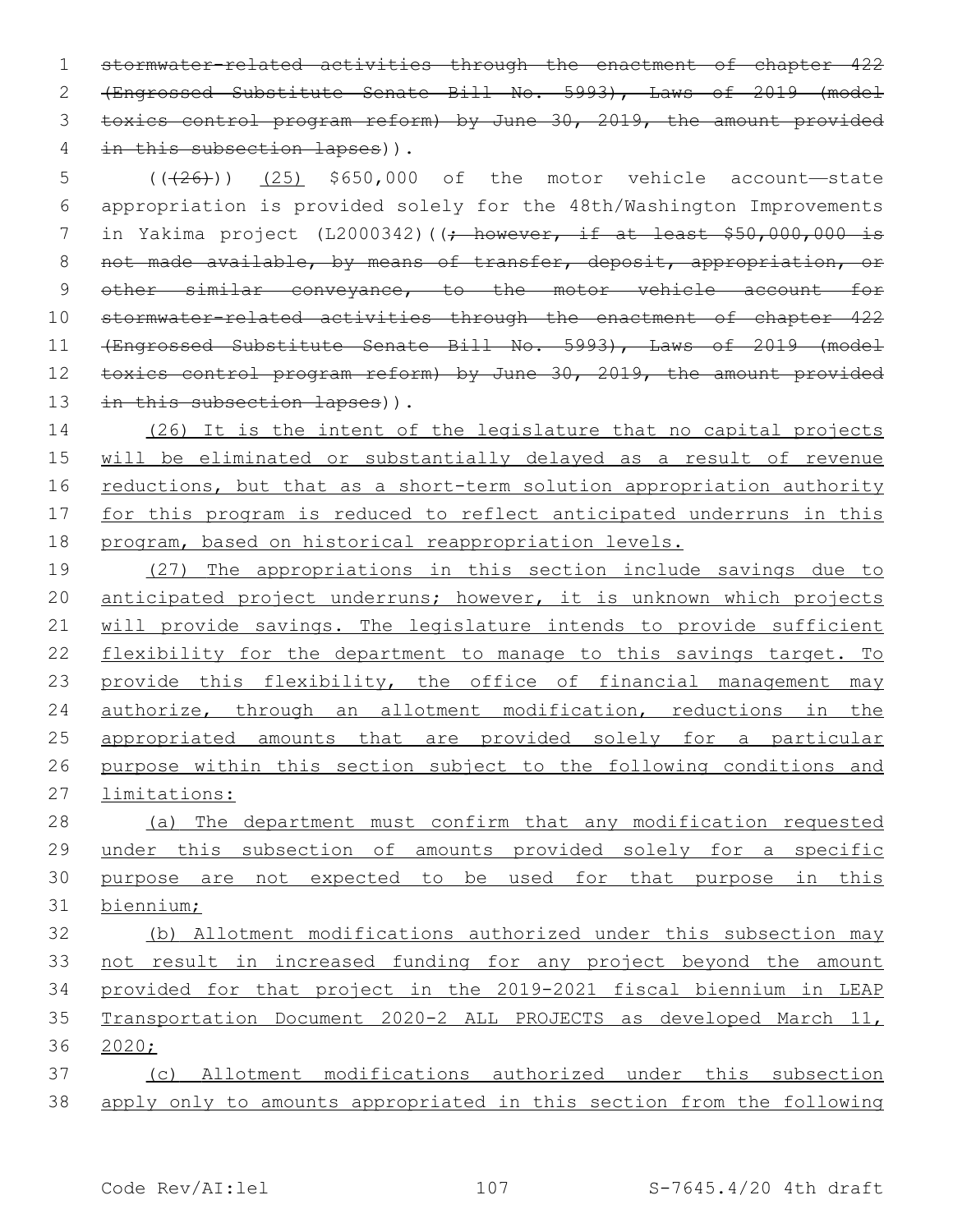accounts: Connecting Washington account—state and multimodal 2 transportation account—state; and

(d) By December 1, 2020, the department must submit a report to

the transportation committees of the legislature regarding the

actions taken under this subsection.

 **Sec. 311.** 2019 c 416 s 313 (uncodified) is amended to read as follows:

**QUARTERLY REPORTING REQUIREMENTS FOR CAPITAL PROGRAM**

 On a quarterly basis, the department of transportation shall provide to the office of financial management and the legislative transportation committees the following reports for all capital 12 programs:

(1) For active projects, the report must include:

 (a) A TEIS version containing actual capital expenditures for all projects consistent with the structure of the most recently enacted 16 budget;

 (b) Anticipated cost savings, cost increases, reappropriations, and schedule adjustments for all projects consistent with the 19 structure of the most recently enacted budget;

 (c) The award amount, the engineer's estimate, and the number of bidders for all active projects consistent with the structure of the 22 most recently enacted budget;

 (d) Projected costs and schedule for individual projects that are funded at a programmatic level for projects relating to bridge rail, guard rail, fish passage barrier removal, roadside safety projects, and seismic bridges. Projects within this programmatic level funding must be completed on a priority basis and scoped to be completed 28 within the current programmatic budget;

 (e) Highway projects that may be reduced in scope and still 30 achieve a functional benefit;

 (f) Highway projects that have experienced scope increases and 32 that can be reduced in scope;

 (g) Highway projects that have lost significant local or regional contributions that were essential to completing the project; and

 (h) Contingency amounts for all projects consistent with the 36 structure of the most recently enacted budget.

37 (2) For completed projects, the report must:

 (a) Compare the costs and operationally complete date for projects with budgets of twenty million dollars or more that are Code Rev/AI:lel 108 S-7645.4/20 4th draft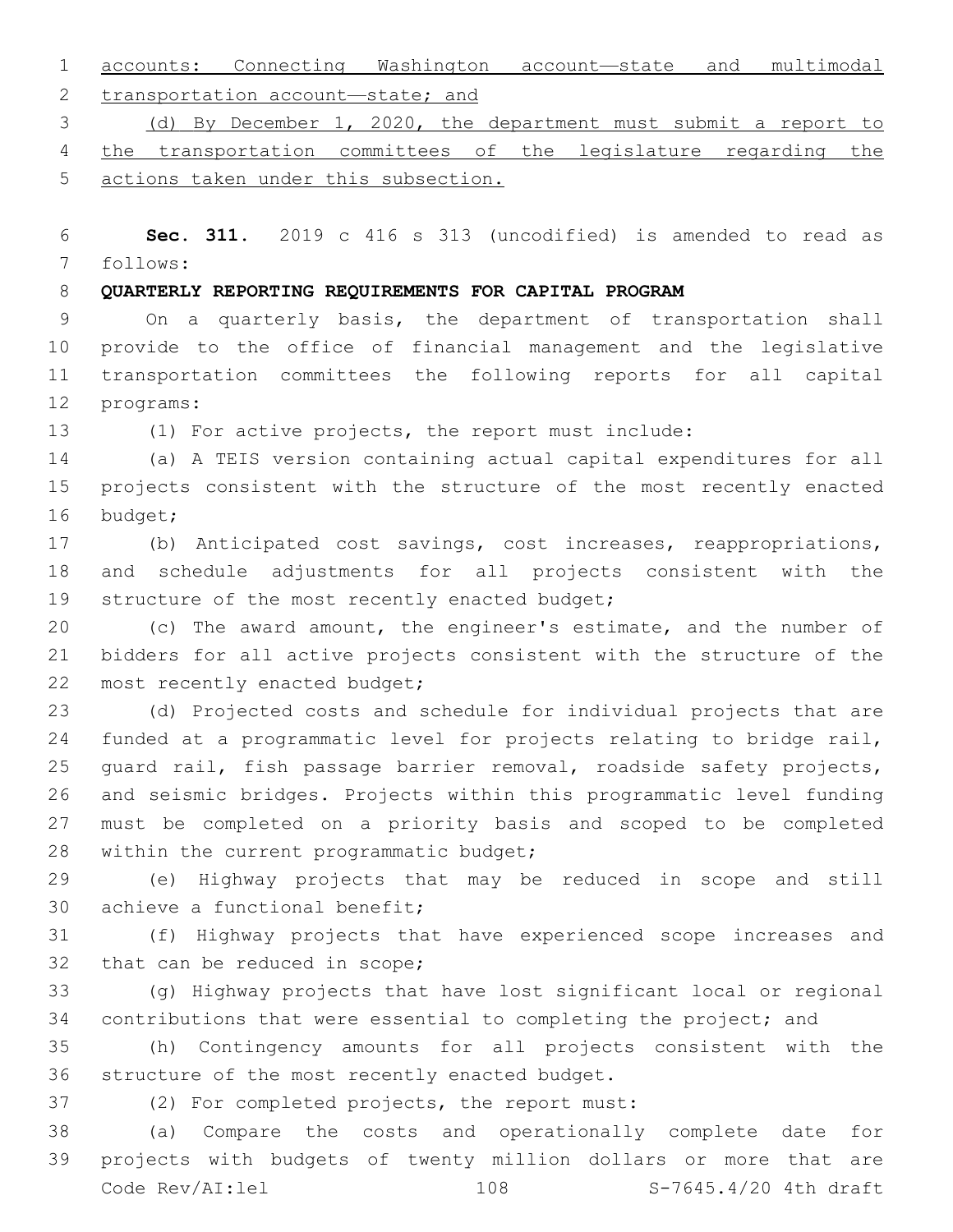1 funded with preexisting funds to the original project cost estimates 2 and schedule; and

3 (b) Provide a list of nickel ((and)), TPA, and connecting 4 Washington projects charging to the nickel/TPA/CWA environmental 5 mitigation reserve (OBI4ENV) and the amount each project is charging. (3) For prospective projects, the report must:6

 (a) Identify the estimated advertisement date for all projects consistent with the structure of the most recently enacted transportation budget that are going to advertisement during the 10 current fiscal biennium;

 (b) Identify the anticipated operationally complete date for all projects consistent with the structure of the most recently enacted transportation budget that are going to advertisement during the 14 current fiscal biennium; and

 (c) Identify the estimated cost of completion for all projects consistent with the structure of the most recently enacted transportation budget that are going to advertisement during the 18 current fiscal biennium.

### 19 **TRANSFERS AND DISTRIBUTIONS**

20 **Sec. 401.** 2019 c 416 s 401 (uncodified) is amended to read as 21 follows:

22 **FOR THE STATE TREASURER—BOND RETIREMENT AND INTEREST, AND ONGOING** 23 **BOND REGISTRATION AND TRANSFER CHARGES: FOR BOND SALES DISCOUNTS AND** 24 **DEBT TO BE PAID BY MOTOR VEHICLE ACCOUNT AND TRANSPORTATION FUND**

25 **REVENUE**

| 26 | Special Category C Account—State Appropriation. $($ $($ $\frac{2776}{100})$           |
|----|---------------------------------------------------------------------------------------|
| 27 | \$105,000                                                                             |
| 28 | Multimodal Transportation Account-State Appropriation. \$125,000                      |
| 29 | Transportation Partnership Account—State Appropriation ( $(\frac{1}{61}, 636, 000)$ ) |
| 30 | \$1,407,000                                                                           |
| 31 | Connecting Washington Account-State Appropriation. $($ $($ $\frac{27}{599}$ , 000))   |
| 32 | \$7,723,000                                                                           |
| 33 | Highway Bond Retirement Account-State                                                 |
| 34 | Appropriation. ( $(\frac{1}{21}, \frac{327}{166}, 000)$ )                             |
| 35 | \$1,378,835,000                                                                       |
| 36 | Ferry Bond Retirement Account-State Appropriation. . $((25, 077, 000))$               |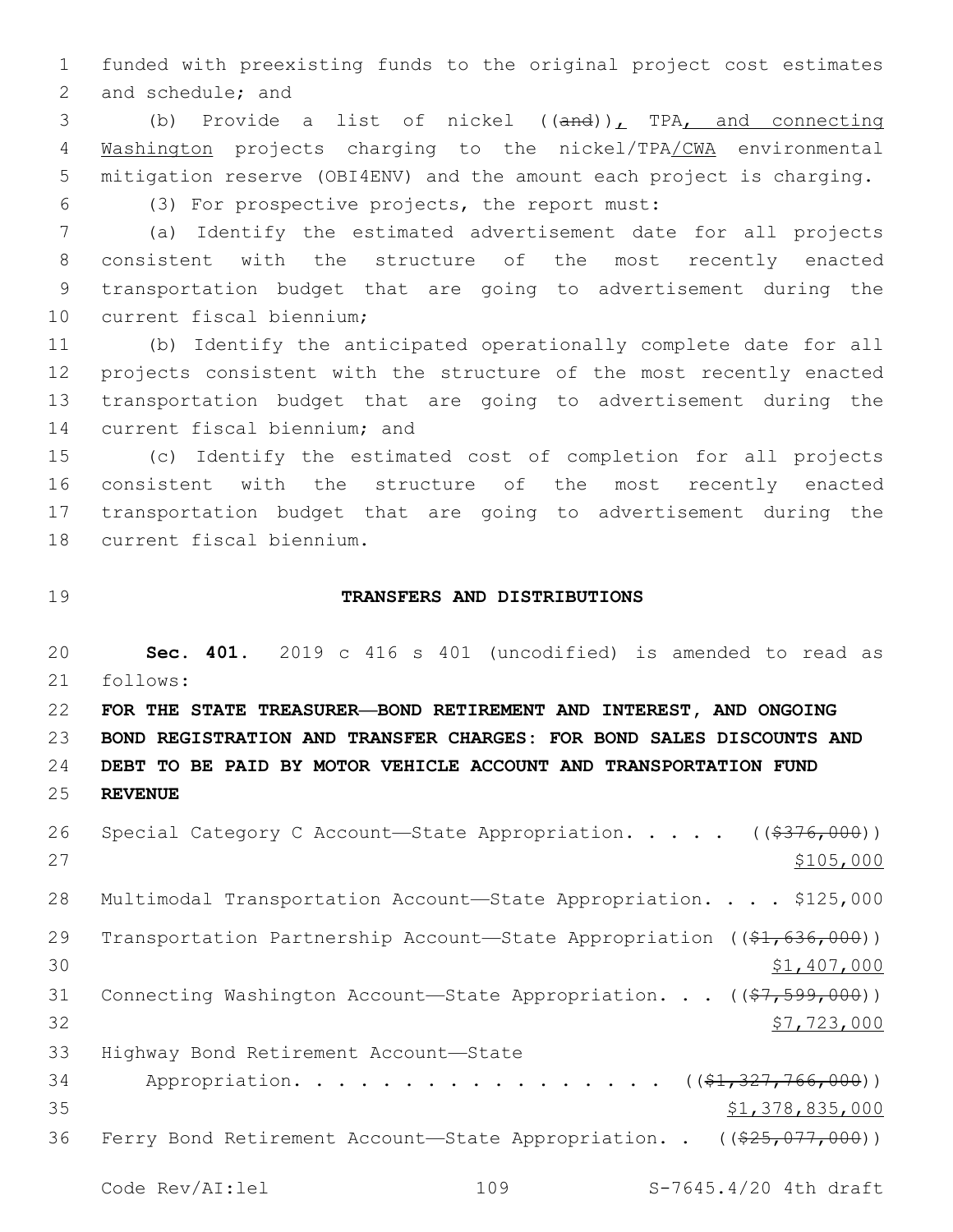$1$  \$25,078,000 2 Transportation Improvement Board Bond Retirement 3 Account—State Appropriation. . . . . . . . . . ((\$12,684,000)) 4 \$12,452,000 5 Nondebt-Limit Reimbursable Bond Retirement 6 Account—State Appropriation. . . . . . . . . .  $($   $($  $$29,594,000)$ ) 7 \$31,253,000 8 Toll Facility Bond Retirement Account-State 9 Appropriation. . . . . . . . . . . . . . . . ((\$86,493,000))  $10 \hspace{1.5cm}$  \$86,483,000 11 TOTAL APPROPRIATION. . . . . . . . . . . ((\$1,491,340,000)) 12 \$1,543,461,000 13 **Sec. 402.** 2019 c 416 s 402 (uncodified) is amended to read as 14 follows: 15 **FOR THE STATE TREASURER—BOND RETIREMENT AND INTEREST, AND ONGOING** 16 **BOND REGISTRATION AND TRANSFER CHARGES: FOR BOND SALE EXPENSES AND** 17 **FISCAL AGENT CHARGES** 18 Multimodal Transportation Account-State Appropriation. . . . \$25,000 19 Transportation Partnership Account-State 20 Appropriation. . . . . . . . . . . . . . . . . . (  $(*327,000)$  )  $21$   $\frac{$281,000}{}$ 22 Connecting Washington Account-State Appropriation. . . ((\$1,520,000)) 23 \$1,599,000 24 Special Category C Account—State Appropriation. . . . . ((\$75,000))  $25$   $\frac{$21,000}{}$ 26 TOTAL APPROPRIATION. . . . . . . . . . . . . ((\$1,947,000))  $27$  \$1,926,000 28 **Sec. 403.** 2019 c 416 s 403 (uncodified) is amended to read as 29 follows: 30 **FOR THE STATE TREASURER—STATE REVENUES FOR DISTRIBUTION** 31 Motor Vehicle Account-State Appropriation: 32 For motor vehicle fuel tax distributions to 33 cities and counties. . . . . . . . . . . . . . ((\$518,198,000))  $34$   $$508,276,000$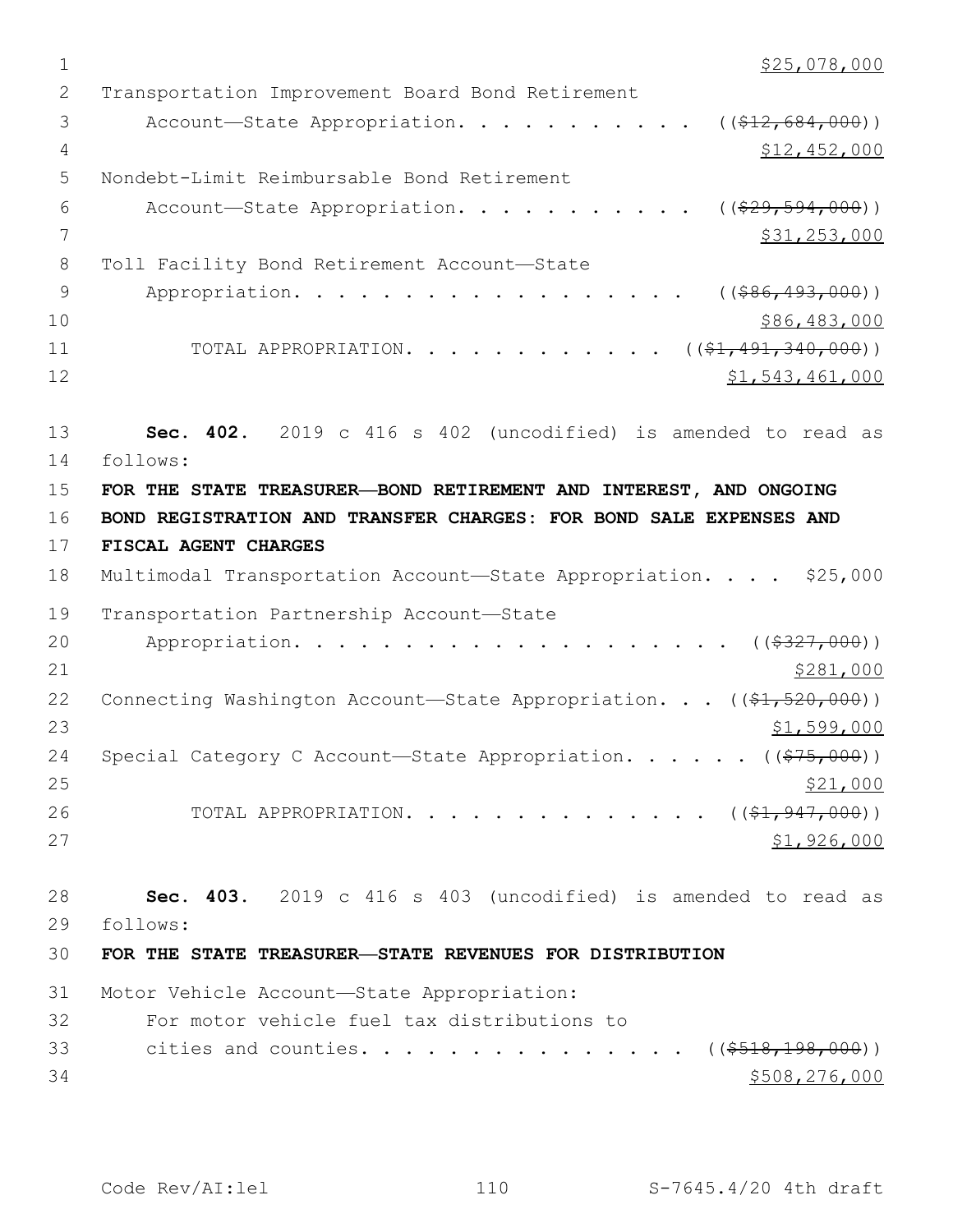1 **Sec. 404.** 2019 c 416 s 404 (uncodified) is amended to read as 2 follows: 3 **FOR THE STATE TREASURER—TRANSFERS** 4 Motor Vehicle Account—State Appropriation: 5 For motor vehicle fuel tax refunds and 6 statutory transfers. . . . . . . . . . . . .  $($  $($  $\frac{2, 188, 945, 000)}{2, 188, 945, 000)}$  $\frac{1}{2}$   $\frac{1}{2}$   $\frac{1}{6}$ ,  $\frac{790}{000}$ 8 **Sec. 405.** 2019 c 416 s 405 (uncodified) is amended to read as 9 follows: 10 **FOR THE DEPARTMENT OF LICENSING—TRANSFERS** 11 Motor Vehicle Account-State Appropriation: 12 For motor vehicle fuel tax refunds and 13 transfers. . . . . . . . . . . . . . . . . . ((\$220,426,000)) 14 \$235,788,000 15 **Sec. 406.** 2019 c 416 s 406 (uncodified) is amended to read as 16 follows: 17 **FOR THE STATE TREASURER—ADMINISTRATIVE TRANSFERS** 18 (1) Highway Safety Account—State Appropriation: 19 For transfer to the Multimodal Transportation 20 Account—State. . . . . . . . . . . . . . . . . . . . ((\$10,000,000))  $21$   $$54,000,000$ 22 (2) Transportation Partnership Account-State 23 Appropriation: For transfer to the Motor Vehicle 24 Account—State. . . . . . . . . . . . . . . . . . . . ((\$50,000,000))  $25$  \$45,000,000 26 (3) Motor Vehicle Account—State Appropriation: 27 For transfer to the State Patrol Highway 28 Account—State. . . . . . . . . . . . . . . . . . . . . ((\$7,000,000))  $29$   $57,000,000$ 30 (4) Motor Vehicle Account—State Appropriation: 31 For transfer to the Freight Mobility Investment 32 Account—State. . . . . . . . . . . . . . . . . . . . . ((\$8,511,000))  $\frac{1}{28}$ ,070,000 34 (5) Motor Vehicle Account—State Appropriation: 35 For transfer to the Rural Arterial Trust 36 Account—State. . . . . . . . . . . . . . . . . . . . . ((\$4,844,000)) Code Rev/AI:lel 111 S-7645.4/20 4th draft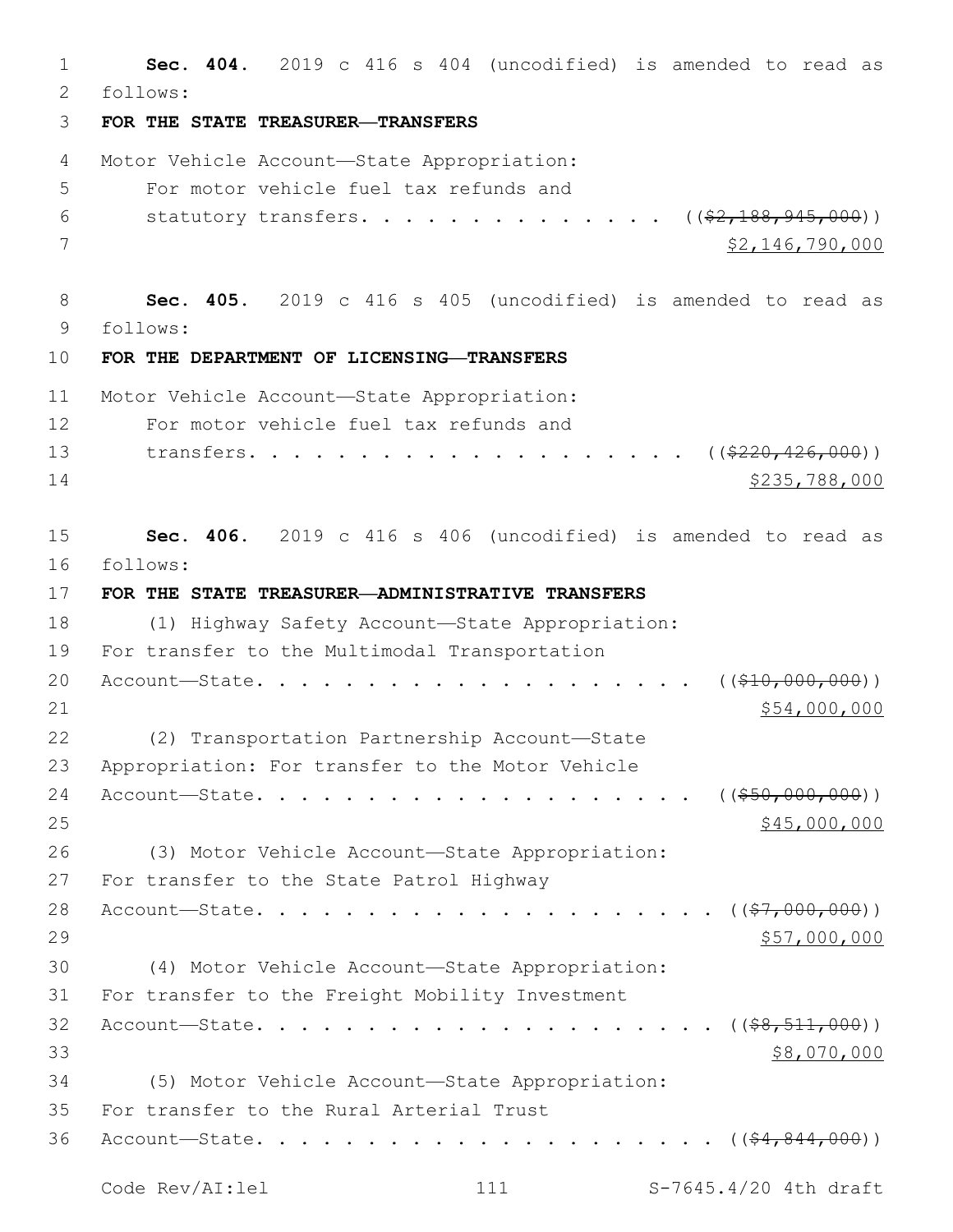1  $\frac{1}{2}$  51,732,000 (6) Motor Vehicle Account—State Appropriation:2 3 For transfer to the Transportation Improvement 4 Account—State. . . . . . . . . . . . . . . . . . . . . ((\$9,688,000))  $5,067,000$ 6 (7) ((Highway Safety Account—State Appropriation: 7 For transfer to the State Patrol Highway 8 Account—State. . . . . . . . . . . . . . . . . . . . . . \$44,000,000 9 (8)) Motor Vehicle Account—State Appropriation: For transfer to 10 the Puget Sound Capital Construction Account—State. . . . \$52,000,000 11 (8) Motor Vehicle Account—State Appropriation: For transfer to 12 the Puget Sound Ferry Operations Account-State. . . . . \$55,000,000 13 (9) Rural Mobility Grant Program Account—State 14 Appropriation: For transfer to the Multimodal 15 Transportation Account-State. . . . . . . . . . . . . . \$3,000,000 16 (((9))) (10) State Route Number 520 Civil Penalties 17 Account-State Appropriation: For transfer to 18 the State Route Number 520 Corridor 19 Account—State. . . . . . . . . . . . . . . . . . . . . . . \$1,434,000 20 (((10)) (11) Capital Vessel Replacement Account-State 21 Appropriation: For transfer to the Connecting 22 Washington Account—State. . . . . . . . . . . . . . ((\$50,000,000))  $23$  \$60,000,000 \$60,000,000 \$60,000 \$60,000 \$60,000 \$60,000 \$60,000 \$60,000 \$60,000 \$60,000 \$60,000 \$60,000 \$60,000 \$60,000 \$60,000 \$60,000 \$60,000 \$60,000 \$60,000 \$60,000 \$60,000 \$60,000 \$60,000 \$60,000 \$60,000 \$60,000 24 ((411) Multimodal Transportation Account State 25 Appropriation: For transfer to the Freight 26 Mobility Multimodal Account-State. . . . . . . . . . . \$8,511,000)) 27 (12) ((Multimodal Transportation Account State 28 Appropriation: For transfer to the Puget Sound 29 Capital Construction Account State. . . . . . . . . . . \$15,000,000 30 (13) Multimodal Transportation Account—State 31 Appropriation: For transfer to the Puget Sound  $32$  Ferry Operations Account State. . . . . . . . . . . . . . \$45,000,000 33 (14)) Multimodal Transportation Account—State 34 Appropriation: For transfer to the Regional 35 Mobility Grant Program Account—State. . . . . . . . ((\$27,679,000))  $36$   $$11,215,000$ 37 (( $(15)$ ) (13) Multimodal Transportation Account—State 38 Appropriation: For transfer to the Rural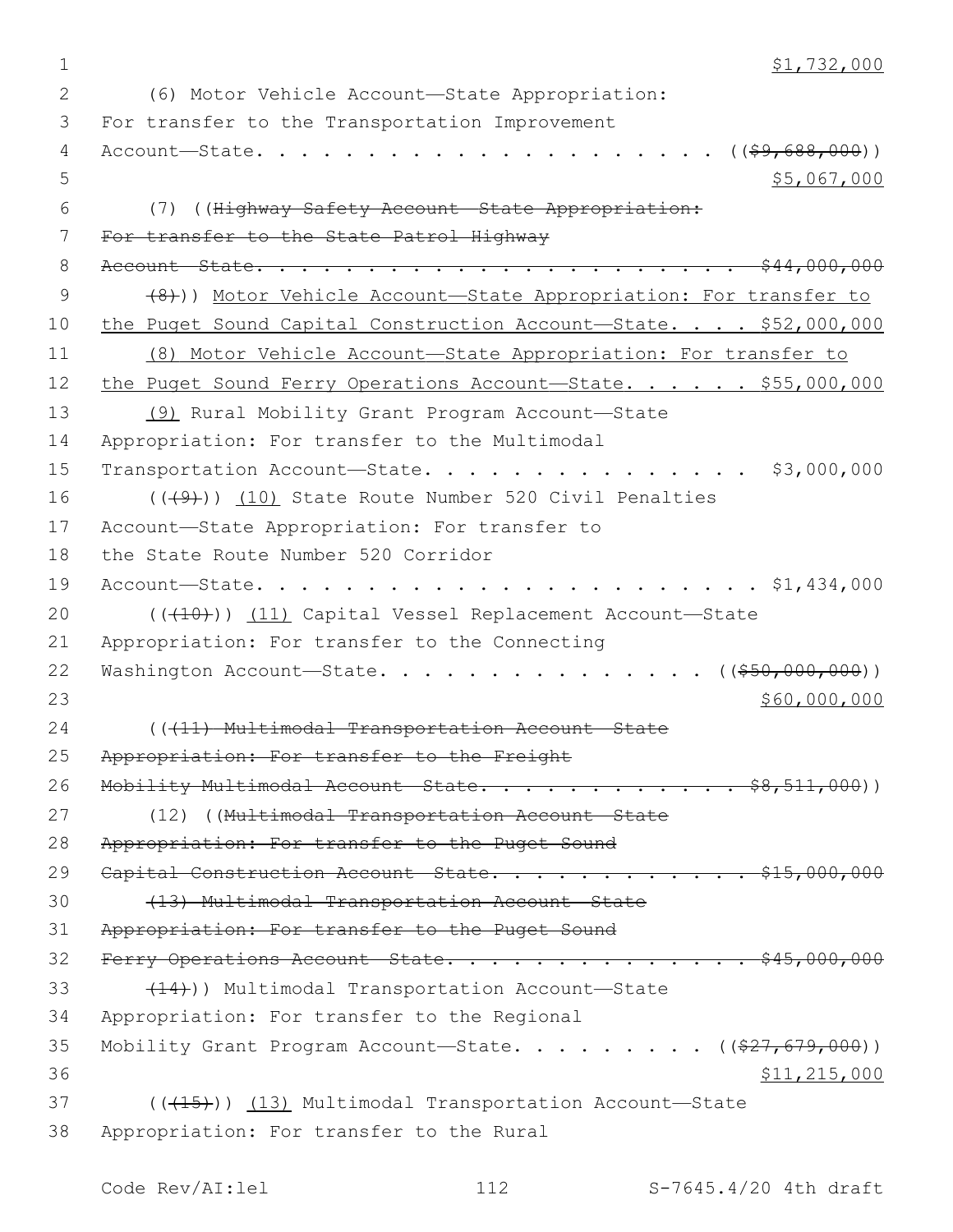1 Mobility Grant Program Account-State. . . . . . . . . . \$15,223,000 2 (( $(16)$ )) (14) Transportation 2003 Account (Nickel Account) — 3 State Appropriation: For transfer to the Puget 4 Sound Capital Construction Account—State. . . . . . . ((\$20,000,000)) 5 \$15,000,000 6  $((+17)$ ) (15)(a) Alaskan Way Viaduct Replacement Project 7 Account-State Appropriation: For transfer to the 8 Motor Vehicle Account-State. . . . . . . . . . . . . . . \$9,992,000 9 (b) The transfer identified in this subsection is provided solely 10 to repay in full the motor vehicle account—state appropriation loan 11 from section 1005(21) ((of this act)), chapter 416, Laws of 2019. 12 (( $(18)$ )) (16)(a) Transportation Partnership Account—State 13 Appropriation: For transfer to the Alaskan Way Viaduct 14 Replacement Project Account—State. . . . . . . . . ((\$77,951,000)) 15 **\$77,956,000** 16 (b) The amount transferred in this subsection represents that 17 portion of the up to \$200,000,000 in proceeds from the sale of bonds 18 authorized in RCW 47.10.873, intended to be sold through the 19 2021-2023 fiscal biennium, used only for construction of the SR 99/ 20 Alaskan Way Viaduct Replacement project (809936Z), and that must be 21 repaid from the Alaskan Way viaduct replacement project account 22 consistent with RCW 47.56.864. 23 (((19)) (17) Motor Vehicle Account—State Appropriation: 24 For transfer to the County Arterial Preservation 25 Account—State. . . . . . . . . . . . . . . . . . . . . ((\$4,844,000))  $26$  \$4,829,000 27 (((20))) (18)(a) General Fund Account—State Appropriation: 28 For transfer to the State Patrol Highway 29 Account—State. . . . . . . . . . . . . . . . . . . . . . . . \$625,000 30 (b) The state treasurer shall transfer the funds only after 31 receiving notification from the Washington state patrol under section 32 207(7) ((of this act)), chapter 416, Laws of 2019. 33 (((21)) (19) Capital Vessel Replacement Account-State 34 Appropriation: For transfer to the Transportation 35 Partnership Account—State. . . . . . . . . . . . . . ( $(\frac{23}{222}$ ,000)) 36 \$2,312,000 37 (( $(22)$ )) (20)(a) Alaskan Way Viaduct Replacement Project 38 Account-State Appropriation: For transfer to the 39 Transportation Partnership Account—State. . . . . . ((\$19,262,000)) Code Rev/AI:lel 113 S-7645.4/20 4th draft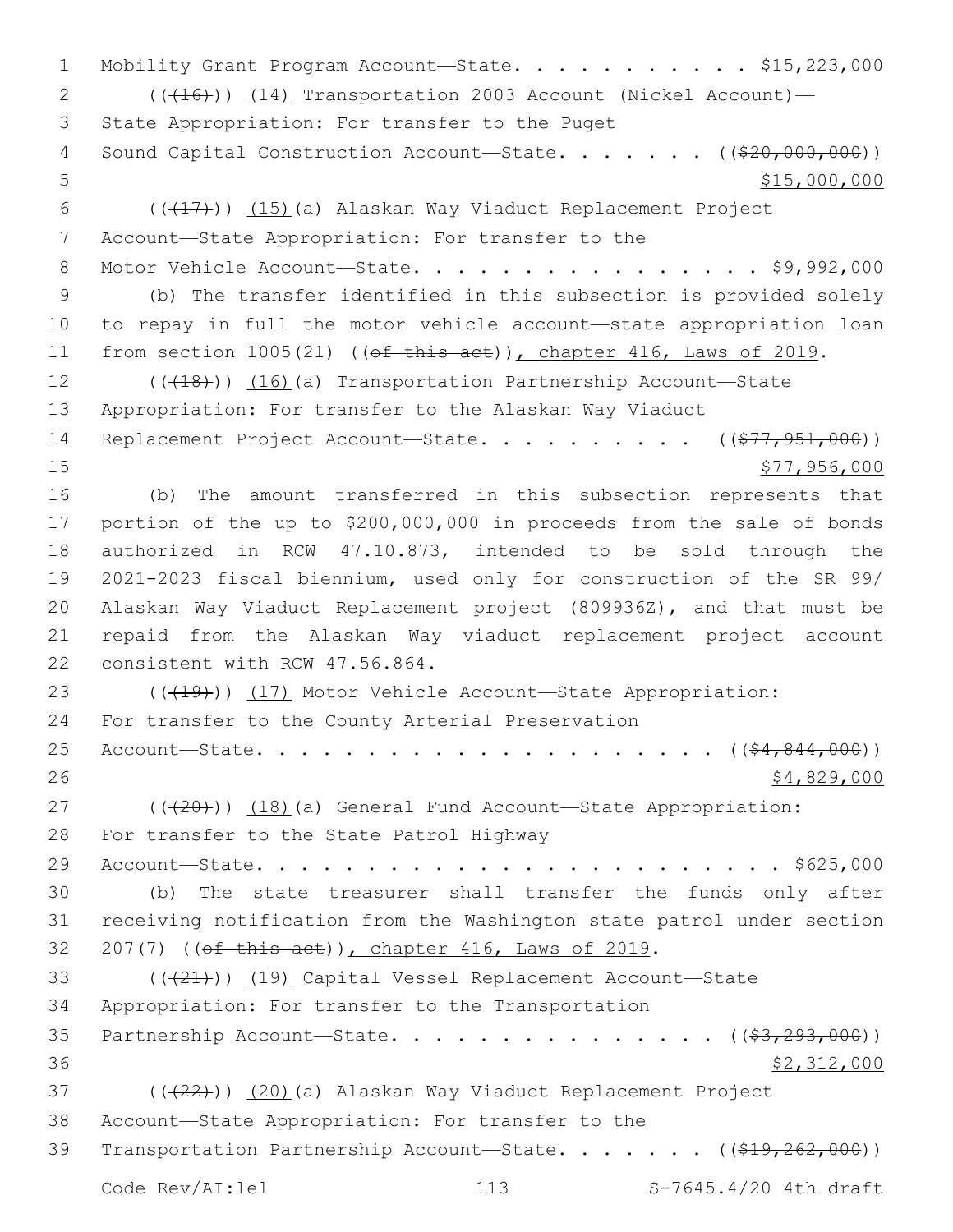$1 \quad$  \$15,858,000

2 (b) The amount transferred in this subsection represents 3 repayment of debt service incurred for the construction of the SR 99/ Alaskan Way Viaduct Replacement project (809936Z).4 5 (( $(23)$ )) (21) Tacoma Narrows Toll Bridge Account—State 6 Appropriation: For transfer to the Motor 7 Vehicle Account—State. . . . . . . . . . . . . . . . . . . . \$950,000 8  $((24))$  (22)(a) Tacoma Narrows Toll Bridge Account—State 9 Appropriation: 10 For transfer to the Motor Vehicle 11 Account—State. . . . . . . . . . . . . . . . . . . . . . . \$5,000,000 12 (b) A transfer in the amount of \$5,000,000 was made from the 13 Motor Vehicle Account to the Tacoma Narrows Toll Bridge Account in 14 April 2019. It is the intent of the legislature that this transfer 15 was to be temporary, for the purpose of minimizing the impact of toll 16 increases, and this is an equivalent reimbursing transfer to occur in 17 November 2019. 18 (((25))) (23)(a) Transportation 2003 Account (Nickel Account) 19 -State Appropriation: For transfer to the Tacoma 20 Narrows Toll Bridge Account-State. . . . . . . . . . . \$12,543,000 21 (b) It is the intent of the legislature that this transfer is 22 temporary, for the purpose of minimizing the impact of toll 23 increases, and an equivalent reimbursing transfer is to occur after 24 the debt service and deferred sales tax on the Tacoma Narrows bridge 25 construction costs are fully repaid in accordance with chapter 195, 26 Laws of 2018. 27 (( $(26)$ )) (24) Transportation Infrastructure Account—State 28 Appropriation: For transfer to the multimodal 29 Transportation Account—State. . . . . . . . . . . . . . . \$9,000,000 30  $((\langle 27 \rangle)(25)$  Multimodal Transportation Account—State 31 Appropriation: For transfer to the Pilotage 32 Account—State. . . . . . . . . . . . . . . . . . . . . . . \$2,500,000 33  $((+28))$   $(26)$  (a) Motor Vehicle Account—State 34 Appropriation: For transfer to the County Road 35 Administration Board Emergency Loan Account—State. . . . . \$1,000,000 36 (b) If chapter 157 (((Senate Bill No. 5923))), Laws of 2019 is 37 not enacted by June 30, 2019, the amount provided in this subsection lapses.38 39 (( $(29)$ )) (27)(a) Advanced Environmental Mitigation

Code Rev/AI:lel 114 S-7645.4/20 4th draft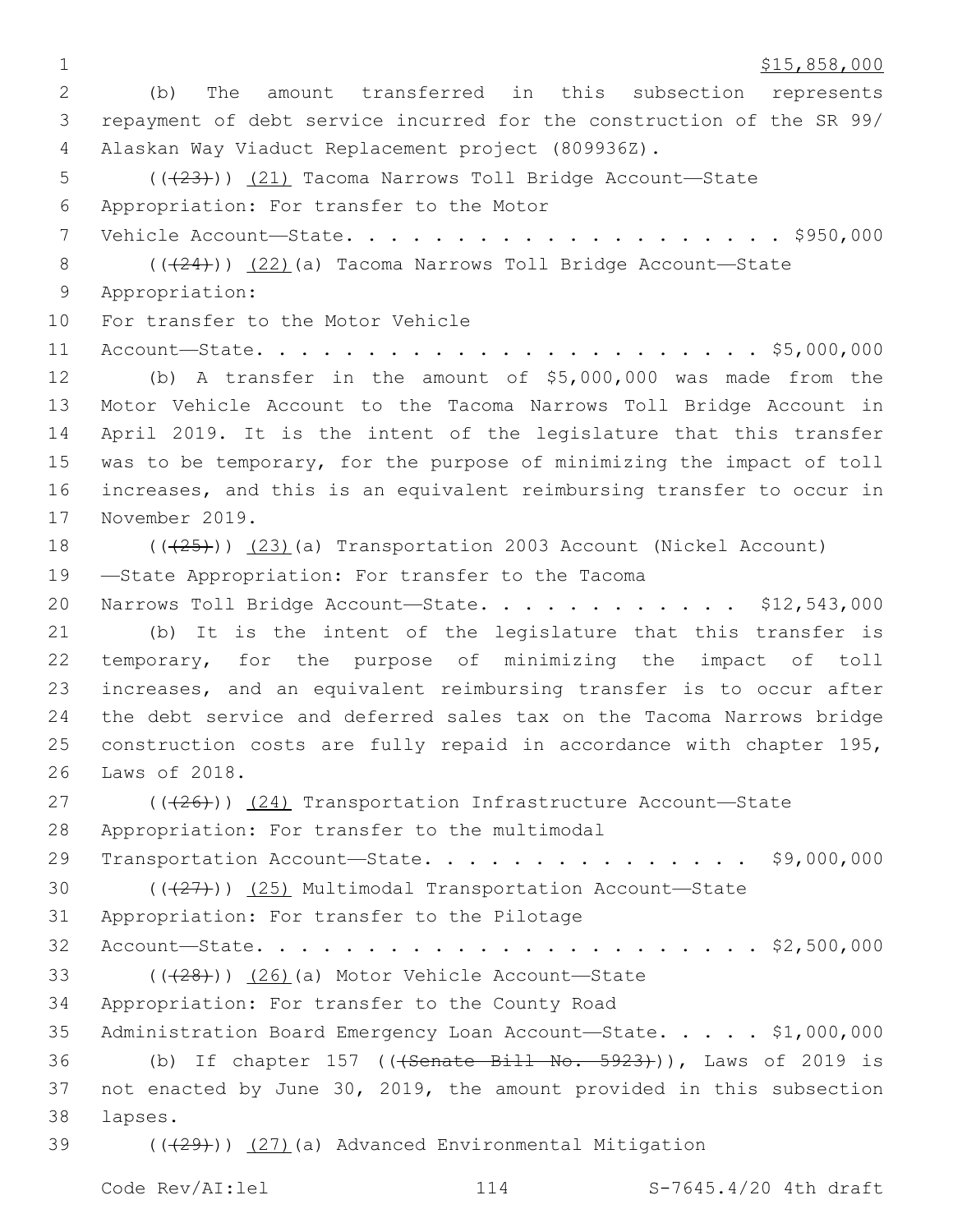Revolving Account—State Appropriation: For transfer 2 to the Motor Vehicle Account-State. . . . . . . . . . . \$9,000,000 (b) The amount transferred in this subsection is contingent on at least a \$9,000,000 transfer to the advanced environmental mitigation revolving account authorized by June 30, 2019, in the omnibus capital appropriations act.6 (((30) Motor Vehicle account—State Appropriation: For transfer to the Electric Vehicle Charging **Infrastructure Account State. . . . . . . . . . . . . . . \$12,255,000** 10 (28) Multimodal Transportation Account—State Appropriation: For transfer to the Electric Vehicle 12 Charging Infrastructure Account-State. . . . . . . . ((\$8,000,000)) 13 \$1,000,000 \$1,000,000 14 (( $(32)$ )) (29) Multimodal Transportation Account—State Appropriation: For transfer to the Complete Streets 16 Grant Program Account—State. . . . . . . . . . . .  $($   $($ \$14,670,000 $)$ ) \$10,200,000 18 ((+33))) (30)(a) Transportation Partnership Account—State Appropriation: For transfer to the Capital Vessel 20 Replacement Account-State. . . . . . . . . . . . . . ((\$99,000,000)) \$96,030,000 (b) The amount transferred in this subsection represents proceeds from the sale of bonds authorized in RCW 47.10.873. (31) Freight Mobility Multimodal Account—State Appropriation: For transfer to the Multimodal Transportation Account—State. . . . . . . . . . . . . . . . . . . . . . . \$7,296,000 (32) Connecting Washington Account—State Appropriation: For transfer to the Motor Vehicle Account—State. . . . . . . . . . . . . . . . . . . . . . \$115,000,000 **Sec. 407.** 2019 c 416 s 407 (uncodified) is amended to read as follows: **FOR THE STATE TREASURER—STATE REVENUES FOR DISTRIBUTION** 33 Multimodal Transportation Account-State Appropriation: For distribution to cities and34 counties. . . . . . . . . . . . . . . . . . . . . . . \$26,786,000 36 Motor Vehicle Account—State Appropriation: For 37 distribution to cities and counties. . . . . . . . . \$23,438,000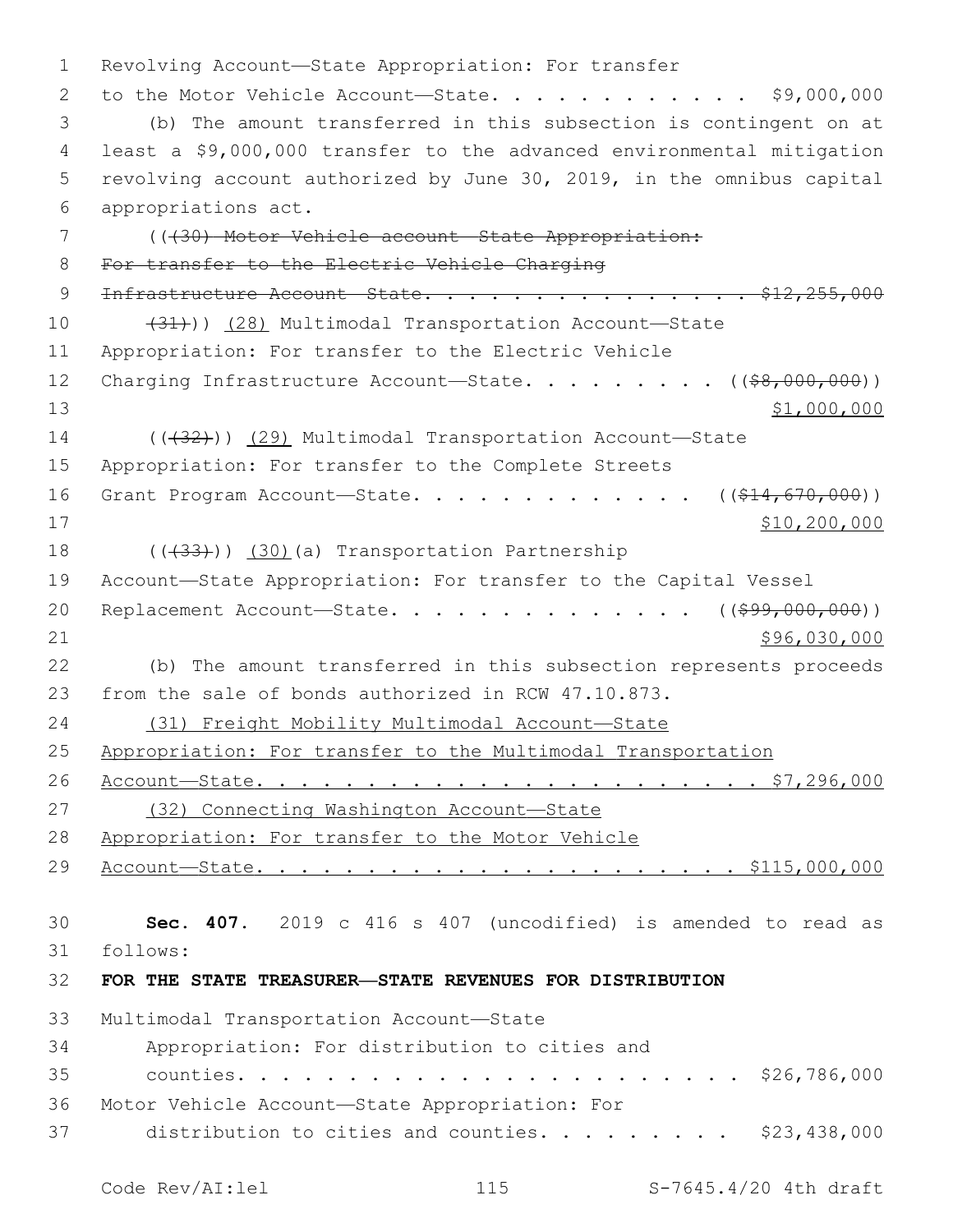TOTAL APPROPRIATION. . . . . . . . . . . . . . . \$50,224,000

 **Sec. 408.** 2019 c 416 s 408 (uncodified) is amended to read as follows:

### **FOR THE STATE TREASURER—BOND RETIREMENT AND INTEREST, AND ONGOING**

## **BOND REGISTRATION AND TRANSFER CHARGES: FOR DEBT TO BE PAID BY**

### **STATUTORILY PRESCRIBED REVENUE**

|    | 7 Toll Facility Bond Retirement Account-Federal                |
|----|----------------------------------------------------------------|
| 8  | Appropriation \$199,522,000                                    |
| 9  | Toll Facility Bond Retirement Account-State                    |
| 10 | Appropriation \$25,372,000                                     |
| 11 | TOTAL APPROPRIATION. ( $(\frac{2225}{273}, \frac{273}{100})$ ) |
| 12 | \$224,894,000                                                  |

### **COMPENSATION**

 NEW SECTION. **Sec. 501.** A new section is added to 2019 c 416 (uncodified) to read as follows:

### **COLLECTIVE BARGAINING AGREEMENTS**

 Sections 502 and 503 of this act represent the results of the negotiations for fiscal year 2021 collective bargaining agreement changes, permitted under chapter 47.64 RCW. Provisions of the collective bargaining agreements contained in sections 502 and 503 of this act are described in general terms. Only major economic terms are included in the descriptions. These descriptions do not contain the complete contents of the agreements. The collective bargaining agreements contained in sections 502 and 503 of this act may also be funded by expenditures from nonappropriated accounts. If positions are funded with lidded grants or dedicated fund sources with insufficient revenue, additional funding from other sources is not 28 provided.

 NEW SECTION. **Sec. 502.** A new section is added to 2019 c 416 (uncodified) to read as follows:

**DEPARTMENT OF TRANSPORTATION MARINE DIVISION COLLECTIVE BARGAINING**

## **AGREEMENTS—MEBA-UL**

 An agreement has been reached between the governor and the marine engineers' beneficial association unlicensed engine room employees pursuant to chapter 47.64 RCW for the 2021 fiscal year. Funding is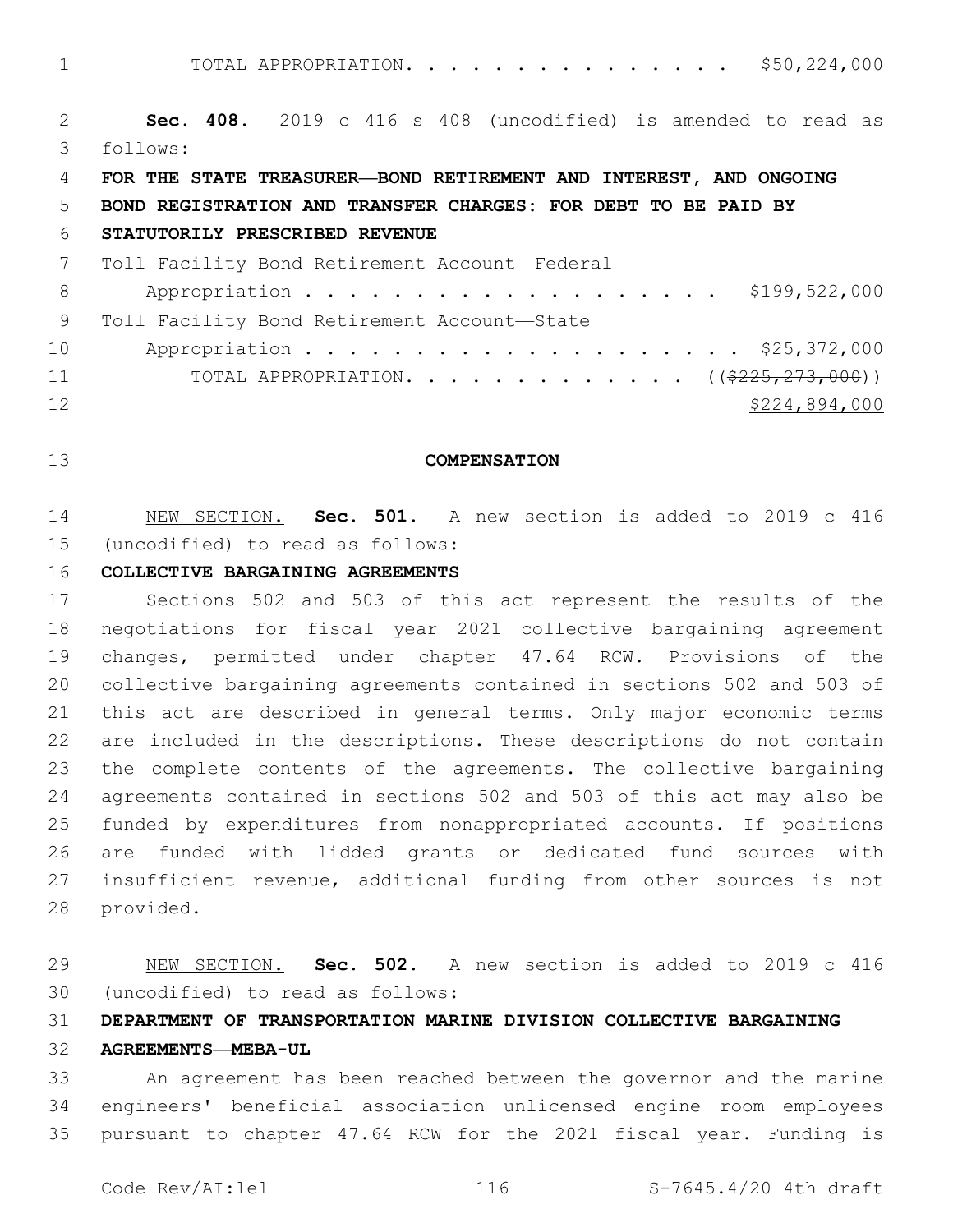provided to ensure training opportunities are available to all 2 bargaining unit employees.

 NEW SECTION. **Sec. 503.** A new section is added to 2019 c 416 (uncodified) to read as follows:

**DEPARTMENT OF TRANSPORTATION MARINE DIVISION COLLECTIVE BARGAINING**

## **AGREEMENTS—MEBA-L**

 An agreement has been reached between the governor and the marine engineers' beneficial association licensed engineer officers pursuant to chapter 47.64 RCW for the 2021 fiscal year. Funding is provided to ensure training opportunities are available to all bargaining unit 11 employees.

 NEW SECTION. **Sec. 504.** A new section is added to 2019 c 416 (uncodified) to read as follows:

## **GENERAL STATE EMPLOYEE COMPENSATION ADJUSTMENTS**

 Except as otherwise provided in sections 501 through 503 of this act, state employee compensation adjustments will be provided in accordance with funding adjustments provided in the 2020 supplemental 18 omnibus appropriations act.

### **IMPLEMENTING PROVISIONS**

 **Sec. 601.** 2019 c 416 s 601 (uncodified) is amended to read as follows:

# **FUND TRANSFERS**

 (1) The 2005 transportation partnership projects or improvements and 2015 connecting Washington projects or improvements are listed in 25 the LEAP Transportation Document ((2019-1)) 2020-1 as developed 26 ((April 27, 2019)) March 11, 2020, which consists of a list of specific projects by fund source and amount over a sixteen-year period. Current fiscal biennium funding for each project is a line- item appropriation, while the outer year funding allocations represent a sixteen-year plan. The department of transportation is expected to use the flexibility provided in this section to assist in the delivery and completion of all transportation partnership account and connecting Washington account projects on the LEAP transportation document referenced in this subsection. For the 2019-2021 project appropriations, unless otherwise provided in this act, the director of the office of financial management may provide written Code Rev/AI:lel 117 S-7645.4/20 4th draft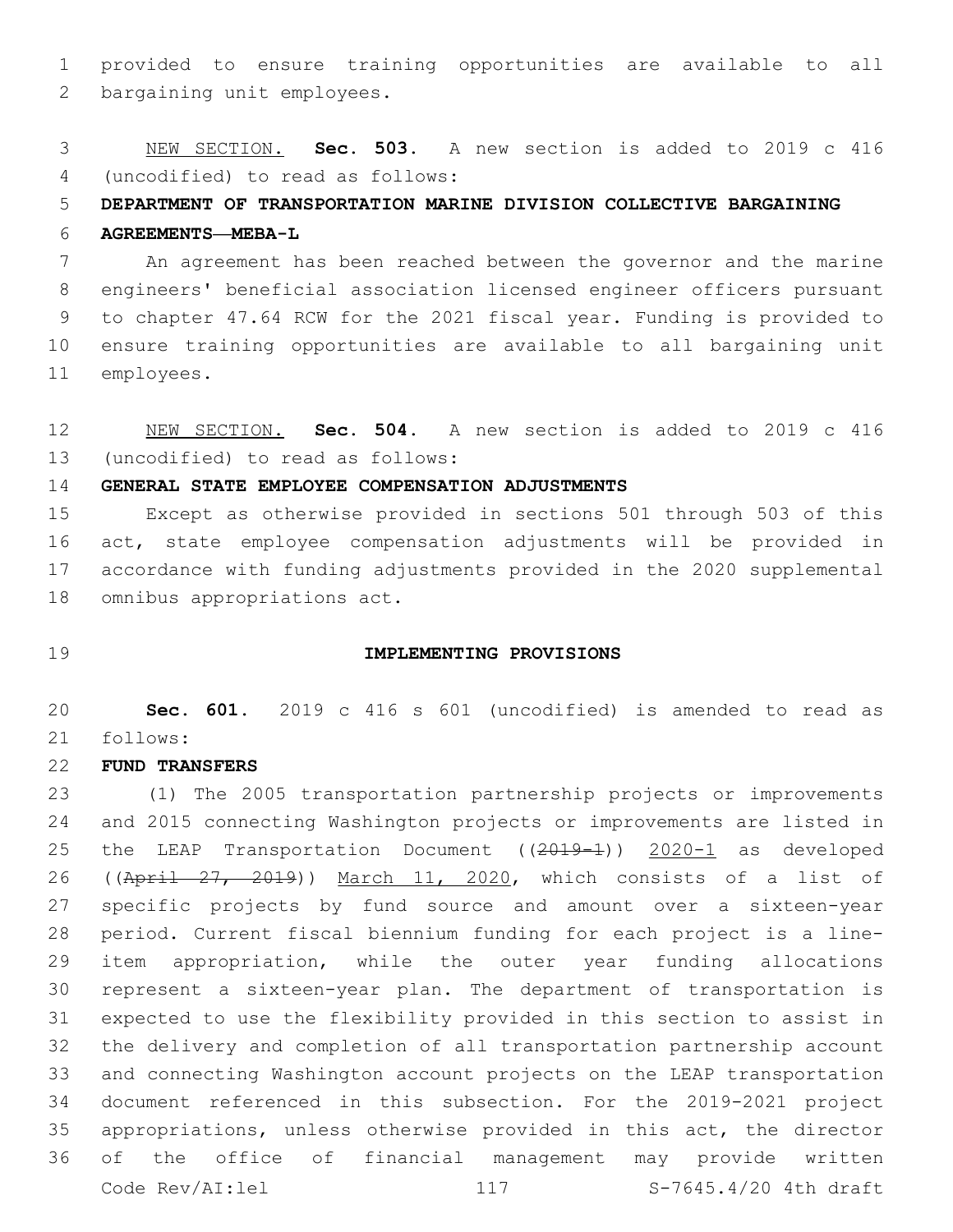authorization for a transfer of appropriation authority between projects funded with transportation partnership account appropriations or connecting Washington account appropriations to manage project spending and efficiently deliver all projects in the respective program under the following conditions and limitations:

 (a) Transfers may only be made within each specific fund source 7 referenced on the respective project list;

 (b) Transfers from a project may not be made as a result of the reduction of the scope of a project or be made to support increases 10 in the scope of a project;

 (c) Transfers from a project may be made if the funds appropriated to the project are in excess of the amount needed in the 13 current fiscal biennium;

 (d) Transfers may not occur for projects not identified on the 15 applicable project list;

 (e) Transfers may not be made while the legislature is in 17 session;

 (f) Transfers to a project may not be made with funds designated as attributable to practical design savings as described in RCW 47.01.480;20

 (g) Each transfer between projects may only occur if the director of the office of financial management finds that any resulting change will not hinder the completion of the projects as approved by the legislature. Until the legislature reconvenes to consider the 2020 25 supplemental omnibus transportation appropriations act, any unexpended 2017-2019 appropriation balance as approved by the office of financial management, in consultation with the chairs and ranking members of the house of representatives and senate transportation committees, may be considered when transferring funds between 30 projects; and

 (h) Transfers between projects may be made by the department of transportation without the formal written approval provided under this subsection (1), provided that the transfer amount does not exceed two hundred fifty thousand dollars or ten percent of the total project, whichever is less. These transfers must be reported quarterly to the director of the office of financial management and the chairs of the house of representatives and senate transportation committees.38

 (2) The department of transportation must submit quarterly all transfers authorized under this section in the transportation Code Rev/AI:lel 118 S-7645.4/20 4th draft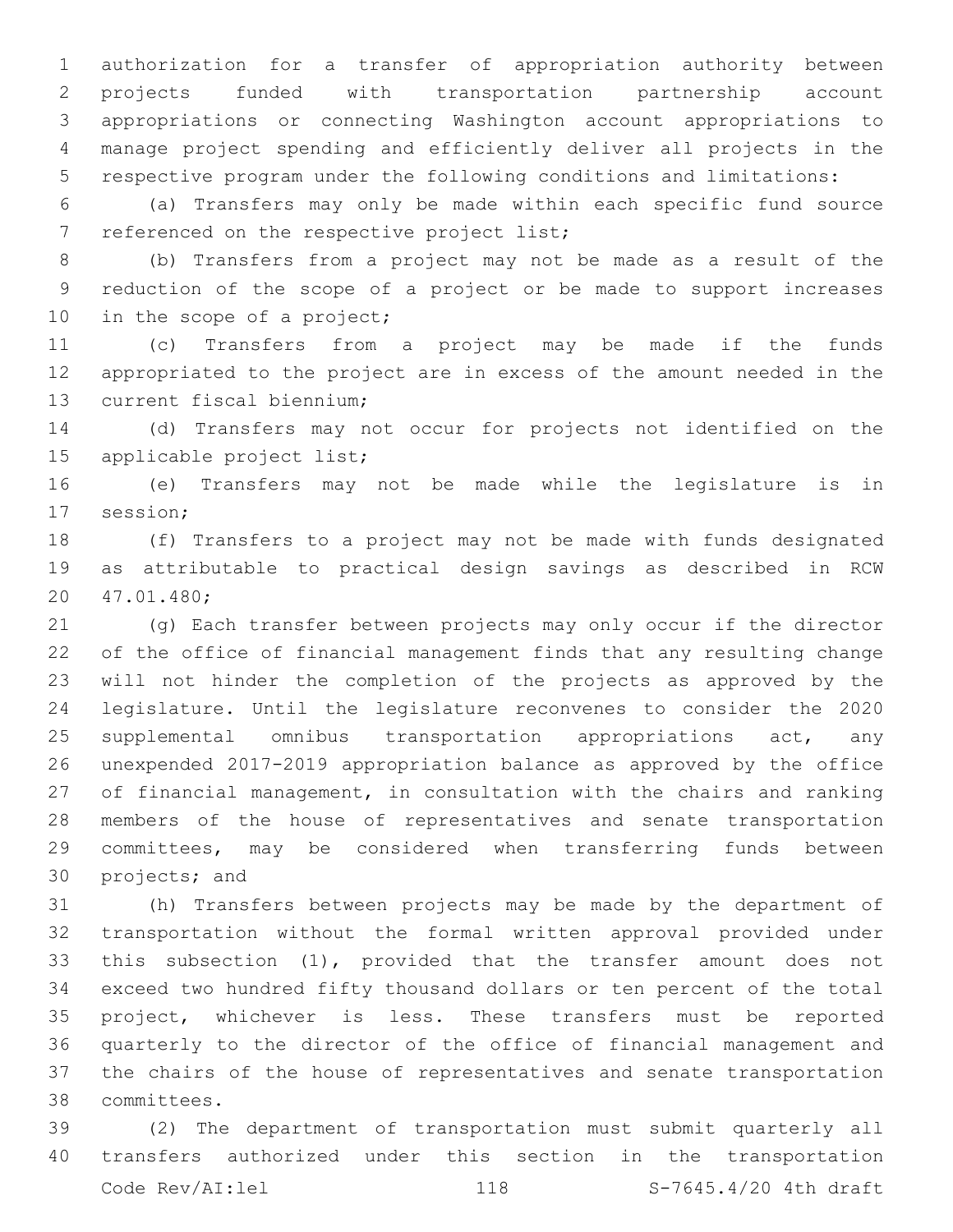executive information system. The office of financial management must maintain a legislative baseline project list identified in the LEAP transportation documents referenced in this act, and update that project list with all authorized transfers under this section.

 (3) At the time the department submits a request to transfer funds under this section, a copy of the request must be submitted to the chairs and ranking members of the transportation committees of 8 the legislature.

 (4) Before approval, the office of financial management shall work with legislative staff of the house of representatives and senate transportation committees to review the requested transfers in a timely manner and consider any concerns raised by the chairs and 13 ranking members of the transportation committees.

 (5) No fewer than ten days after the receipt of a project transfer request, the director of the office of financial management must provide written notification to the department of any decision regarding project transfers, with copies submitted to the 18 transportation committees of the legislature.

 (6) The department must submit annually as part of its budget submittal a report detailing all transfers made pursuant to this 21 section.

 **Sec. 602.** 2019 c 416 s 606 (uncodified) is amended to read as follows:

# **TRANSIT, BICYCLE, AND PEDESTRIAN ELEMENTS REPORTING**

 (1) By November 15th of each year, the department of transportation must report on amounts expended to benefit transit, bicycle, or pedestrian elements within all connecting Washington projects in programs I, P, and Z identified in LEAP Transportation 29 Document ((2019-2)) 2020-2 ALL PROJECTS as developed ((April 27, 2019)) March 11, 2020. The report must address each modal category separately and identify if eighteenth amendment protected funds have 32 been used and, if not, the source of funding.

 (2) To facilitate the report in subsection (1) of this section, the department of transportation must require that all bids on connecting Washington projects include an estimate on the cost to implement any transit, bicycle, or pedestrian project elements.

### **MISCELLANEOUS 2019-2021 FISCAL BIENNIUM**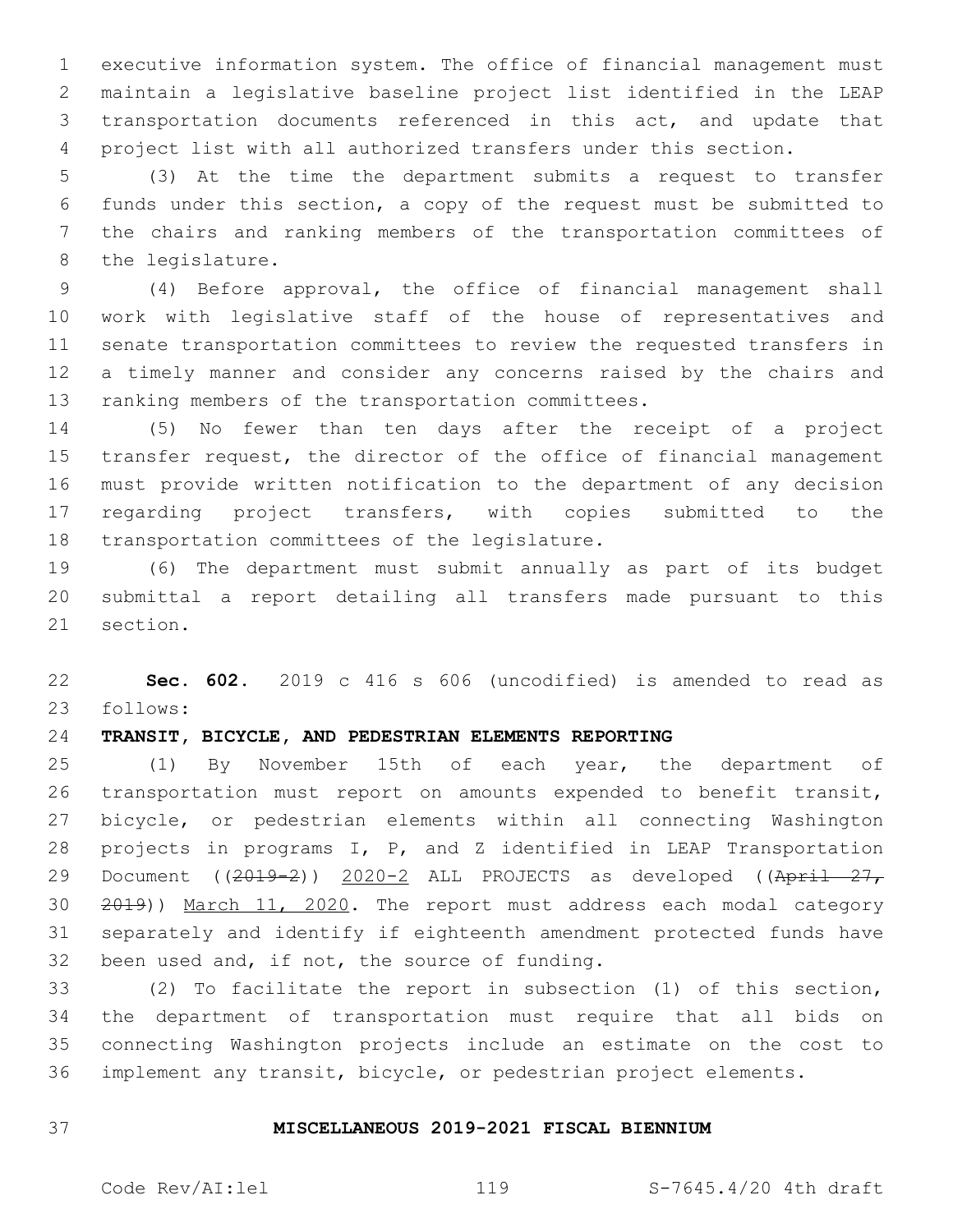**Sec. 701.** 2019 c 416 s 701 (uncodified) is amended to read as 2 follows:

## **INFORMATION TECHNOLOGY OVERSIGHT**

 (1) Agencies must apply to the office of financial management and the office of the state chief information officer for approval before beginning a project or proceeding with each discreet stage of a project subject to this section. At each stage, the office of the state chief information officer must certify that the project has an approved technology budget and investment plan, complies with state information technology and security requirements, and other policies 11 defined by the office of the state chief information officer. The office of financial management must notify the fiscal committees of 13 the legislature of the receipt of each application and may not 14 approve a funding request for ten business days from the date of notification.

 (2)(a) Each project must have a technology budget. The technology budget must use a method similar to the state capital budget, identifying project costs, each fund source, and anticipated deliverables through each stage of the entire project investment and across fiscal periods and biennia from project onset through 21 implementation and close out.

 (b) As part of the development of a technology budget and at each request for funding, the agency shall submit detailed financial information to the office of financial management and the office of 25 the state chief information officer. The technology budget must describe the total cost of the project by fiscal month to include and 27 identify:

28 (i) Fund sources;

 (ii) Full-time equivalent staffing level to include job 30 classification assumptions;

(iii) A discreet appropriation index and program index;

- (iv) Object and subobject codes of expenditures; and
- (v) Anticipated deliverables.33

 (c) If a project technology budget changes and a revised technology budget is completed, a comparison of the revised technology budget to the last approved technology budget must be posted to the dashboard, to include a narrative rationale on what changed, why, and how that impacts the project in scope, budget, and schedule.

 (3)(a) Each project must have an investment plan that includes: Code Rev/AI:lel 120 S-7645.4/20 4th draft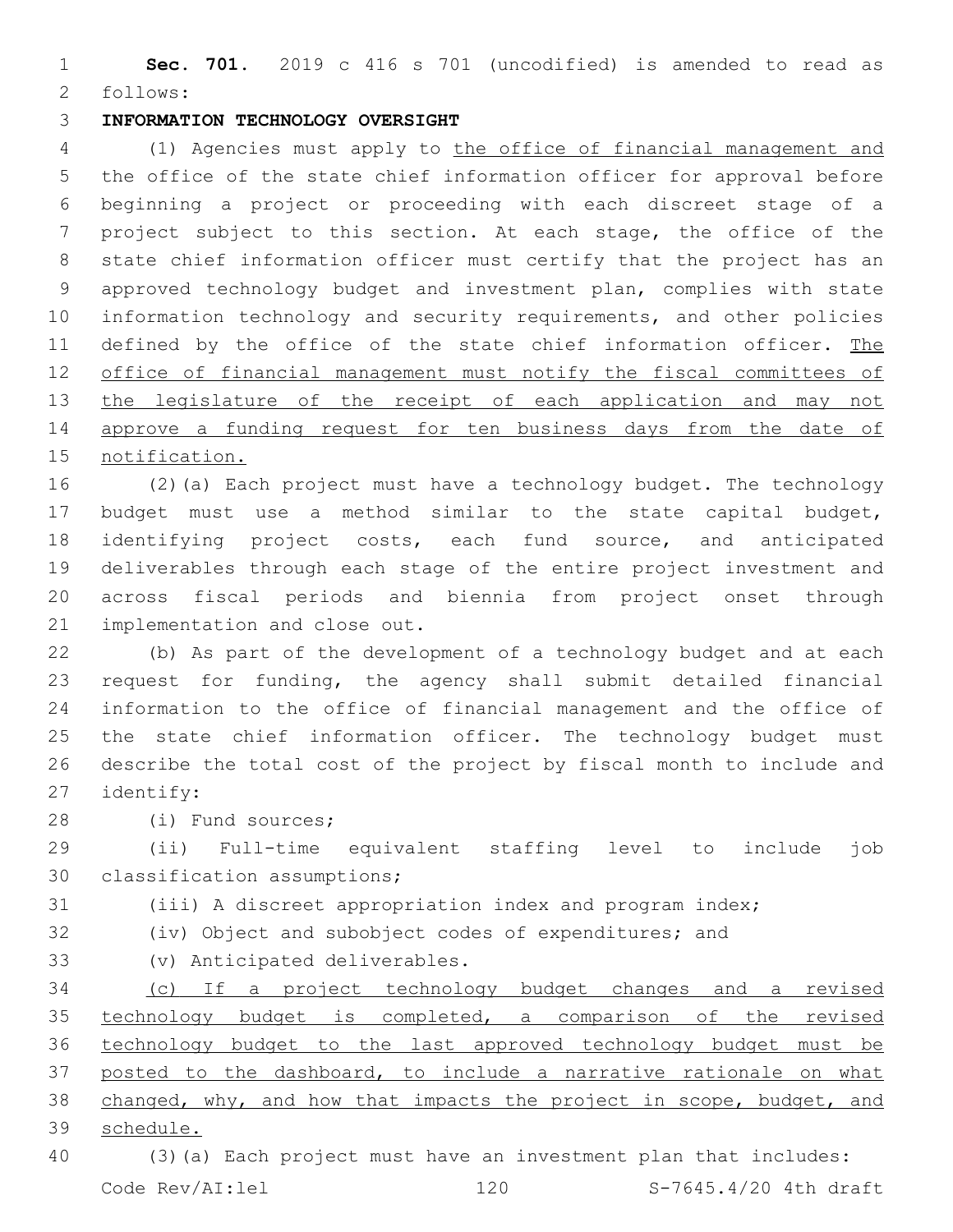(i) An organizational chart of the project management team that identifies team members and their roles and responsibilities;

 (ii) The office of the state chief information officer staff 4 assigned to the project;

 (iii) An implementation schedule covering activities, critical milestones, and deliverables at each stage of the project for the 7 life of the project at each agency affected by the project;

 (iv) Performance measures used to determine that the project is on time, within budget, and meeting expectations for quality of work 10 product;

 (v) Ongoing maintenance and operations cost of the project post implementation and close out delineated by agency staffing, 13 contracted staffing, and service level agreements; and

 (vi) Financial budget coding to include at least discrete program 15 index and subobject codes.

 (4) Projects with estimated costs greater than one hundred million dollars from initiation to completion and implementation may be divided into discrete subprojects as determined by the office of the state chief information officer. Each subproject must have a technology budget and investment plan as provided in this section.

 (5)(a) The office of the state chief information officer shall maintain an information technology project dashboard that provides updated information each fiscal month on projects subject to this 24 section. This includes, at least:

(i) Project changes each fiscal month;25

 (ii) Noting if the project has a completed market requirements 27 document;

 (iii) Financial status of information technology projects under oversight; ((and))

30 (iv) Coordination with agencies;

(v) Monthly quality assurance reports, if applicable;

32 (vi) Monthly office of the state chief information officer status reports;

 (vii) Historical project budget and expenditures through fiscal year 2019;

(viii) Budget and expenditures each fiscal month; and

 (ix) Estimated annual maintenance and operations costs by fiscal 38 year.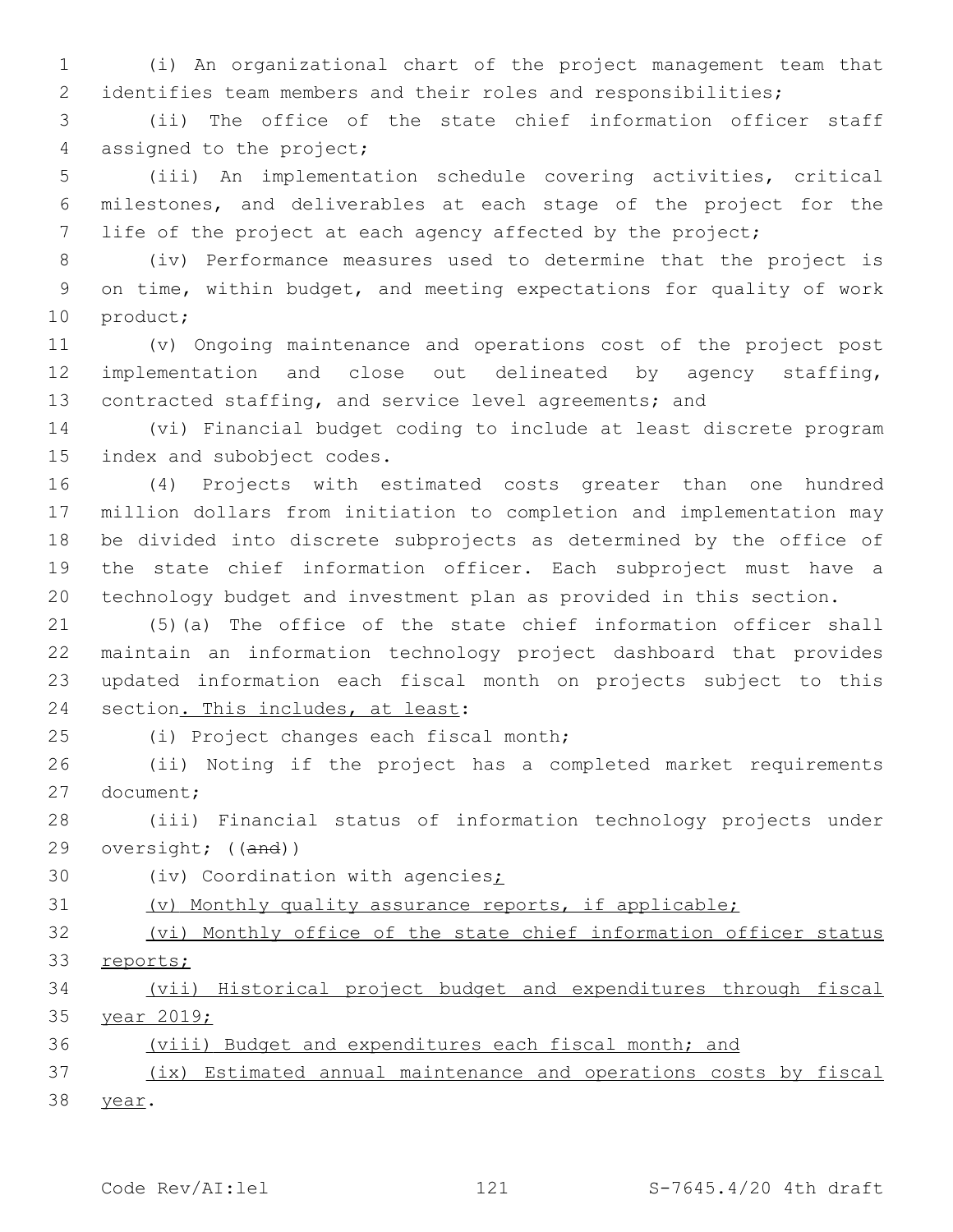(b) The dashboard must retain a roll up of the entire project cost, including all subprojects, that can be displayed the subproject 3 detail.

(6) If the project affects more than one agency:

 (a) A separate technology budget and investment plan must be 6 prepared for each agency; and

 (b) The dashboard must contain a statewide project technology budget roll up that includes each affected agency at the subproject 9 level.

 (7) For any project that exceeds two million dollars in total funds to complete, requires more than one biennium to complete, or is financed through financial contracts, bonds, or other indebtedness:

 (a) Quality assurance for the project must report independently 14 the office of the chief information officer;

 (b) The office of the chief information officer must review, and, if necessary, revise the proposed project to ensure it is flexible 17 and adaptable to advances in technology;

 (c) The technology budget must specifically identify the uses of any financing proceeds. No more than thirty percent of the financing proceeds may be used for payroll-related costs for state employees assigned to project management, installation, testing, or training;

 (d) The agency must consult with the office of the state treasurer during the competitive procurement process to evaluate early in the process whether products and services to be solicited 25 and the responsive bids from a solicitation may be financed; and

 (e) The agency must consult with the contracting division of the department of enterprise services for a review of all contracts and agreements related to the project's information technology 29 procurements.

 (8) The office of the state chief information officer must evaluate the project at each stage and certify whether the project is planned, managed, and meeting deliverable targets as defined in the project's approved technology budget and investment plan.

 (9) The office of the state chief information officer may suspend or terminate a project at any time if it determines that the project is not meeting or not expected to meet anticipated performance and technology outcomes. Once suspension or termination occurs, the agency shall unallot any unused funding and shall not make any expenditure for the project without the approval of the office of 40 financial management. The office of the state chief information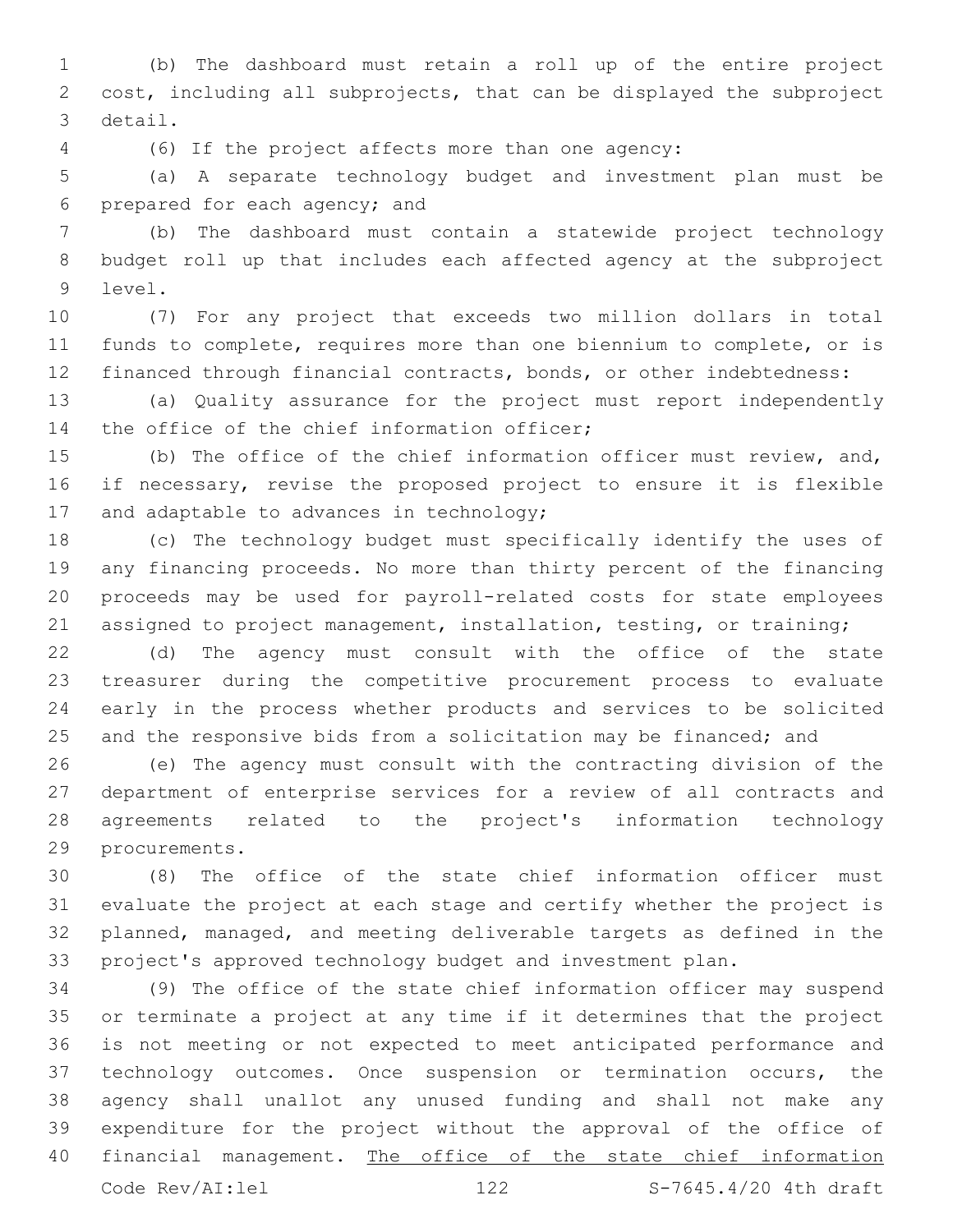1 officer must report on July 1st and December 1st each calendar year, beginning July 1, 2020, any suspension or termination of a project in the previous six month period to legislative fiscal committees.

 (10) The office of the state chief information officer, in consultation with the office of financial management, may identify additional projects to be subject to this section, including projects 7 that are not separately identified within an agency budget. The office of the state chief information officer must report on July 1st 9 and December 1st each calendar year, beginning July 1, 2020, any additional projects to be subjected to this section that were 11 identified in the previous six month period to legislative fiscal committees.

 (11) The following department of transportation projects are subject to the conditions, limitations, and review provided in this section: Labor System Replacement, New Ferry Division Dispatch System, Maintenance Management System, Land Mobile Radio System 17 Replacement, and New CSC System and Operator.

 **Sec. 702.** RCW 46.68.310 and 2013 c 104 s 4 are each amended to 19 read as follows:

 The freight mobility multimodal account is created in the state treasury. Money in the account may be spent only after appropriation. Expenditures from the account may be used only for freight mobility projects that have been approved by the freight mobility strategic investment board in RCW 47.06A.020 and may include any principal and interest on bonds authorized for the projects or improvements. However, during the 2019-2021 fiscal biennium, the legislature may 27 direct the state treasurer to make transfers of moneys in the freight mobility multimodal account to the multimodal transportation account.

 **Sec. 703.** RCW 82.32.385 and 2015 3rd sp.s. c 44 s 420 are each 30 amended to read as follows:

31 (1) Beginning September 2019 and ending ((June 2021)) December 32  $\frac{2019}{100}$ , by the last day of September( $(\tau)$ ) and December( $(\tau)$  March, and 33 June of each year)), the state treasurer must transfer from the general fund to the connecting Washington account created in RCW 46.68.395 thirteen million six hundred eighty thousand dollars.

 (2) Beginning March 2020 and ending June 2021, by the last day of 37 September, December, March, and June of each year, the state treasurer must transfer from the general fund to the multimodal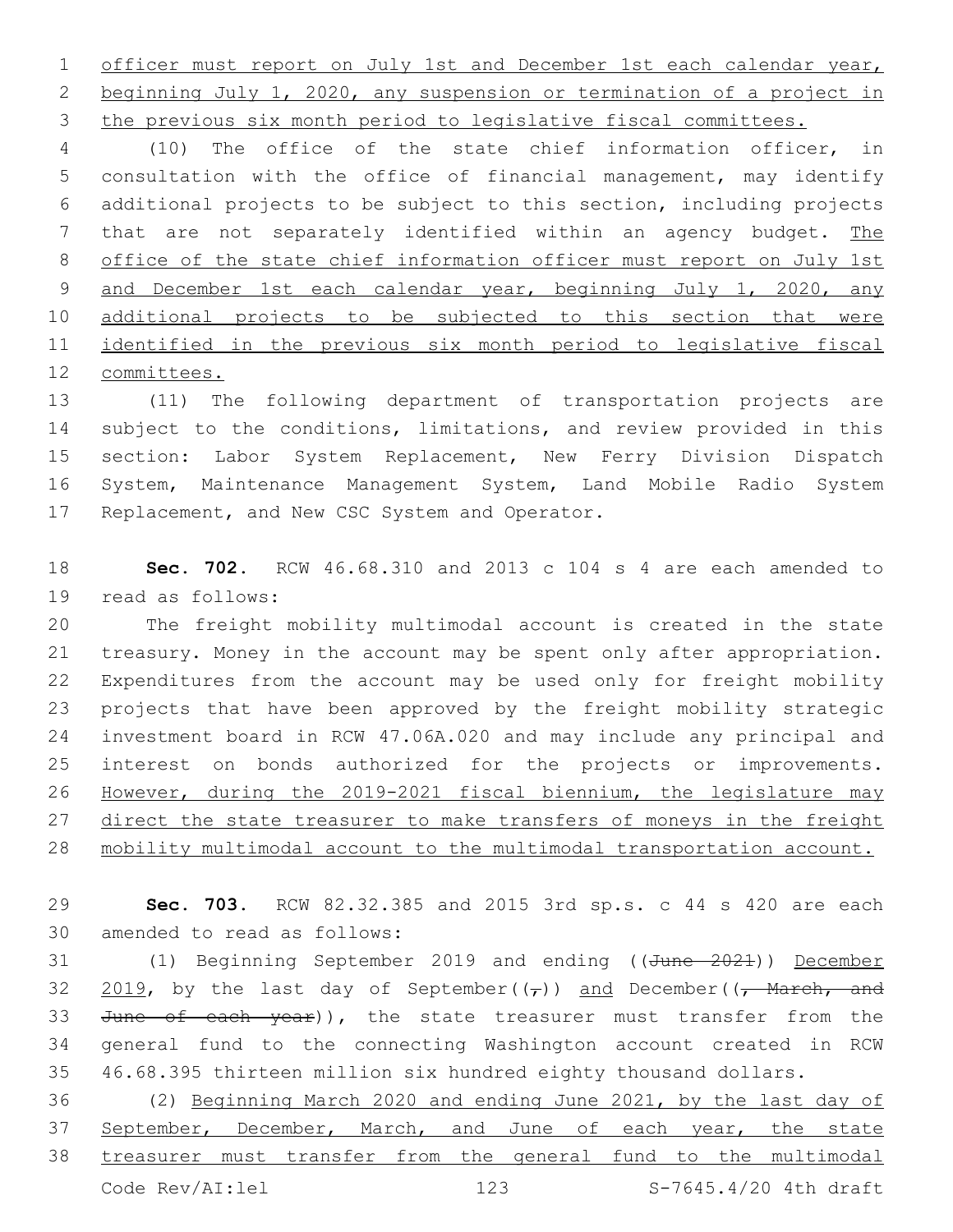transportation account created in RCW 47.66.070 thirteen million six

2 hundred eighty thousand dollars.

 (3) Beginning September 2021 and ending June 2023, by the last day of September, December, March, and June of each year, the state treasurer must transfer from the general fund to the connecting Washington account created in RCW 46.68.395 thirteen million eight 7 hundred five thousand dollars.

8 (((43)) (4) Beginning September 2023 and ending June 2025, by the last day of September, December, March, and June of each year, the state treasurer must transfer from the general fund to the connecting Washington account created in RCW 46.68.395 thirteen million nine 12 hundred eighty-seven thousand dollars.

13 (((44))) (5) Beginning September 2025 and ending June 2027, by the last day of September, December, March, and June of each year, the state treasurer must transfer from the general fund to the connecting Washington account created in RCW 46.68.395 eleven million six 17 hundred fifty-eight thousand dollars.

18 (((45)) (6) Beginning September 2027 and ending June 2029, by the last day of September, December, March, and June of each year, the state treasurer must transfer from the general fund to the connecting Washington account created in RCW 46.68.395 seven million five 22 hundred sixty-four thousand dollars.

23 (((6)) (7) Beginning September 2029 and ending June 2031, by the last day of September, December, March, and June of each year, the state treasurer must transfer from the general fund to the connecting Washington account created in RCW 46.68.395 four million fifty-six 27 thousand dollars.

 **Sec. 704.** RCW 47.66.110 and 2015 3rd sp.s. c 11 s 4 are each 29 amended to read as follows:

 (1) The transit coordination grant program is created in the department. The purpose of the transit coordination grant program is to encourage joint planning and coordination on the part of central Puget Sound transit systems in order to improve the user experience, increase ridership, and make the most effective use of tax dollars. The department shall oversee, manage, score, select, and evaluate transit coordination grant program project applications, and shall select transit coordination grant recipients annually. A transit agency located in a county or counties with a population of seven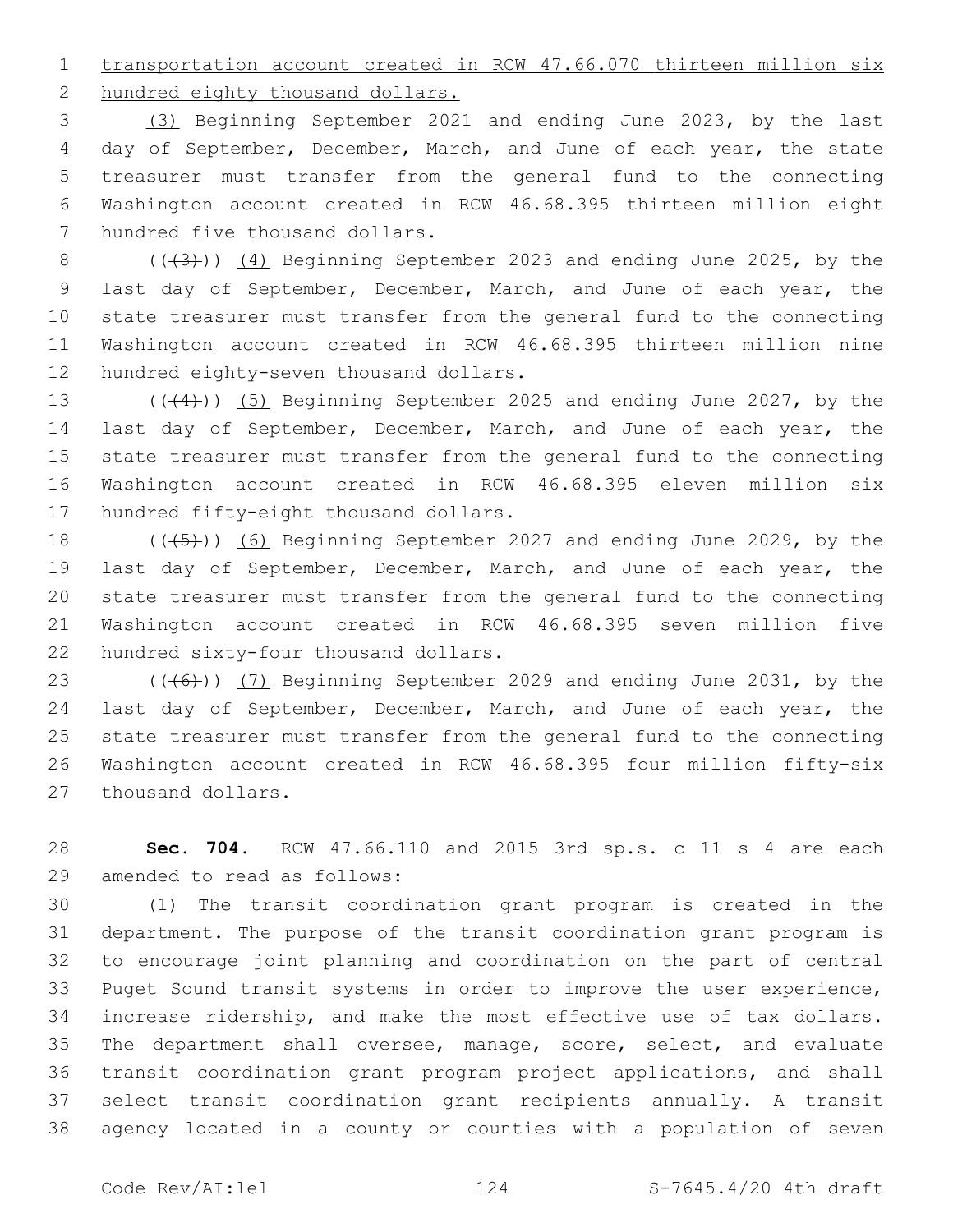1 hundred thousand or more that border Puget Sound is eligible to apply 2 to the department for transit coordination grants.

3 (2) Projects eligible for transit coordination grants include, 4 but are not limited to, projects that:

- 5 (a) Integrate marketing efforts;
- (b) Align fare structures;6
- 7 (c) Integrate service planning;

8 (d) Coordinate long-range planning, including capital projects 9 planning and implementation;

10 (e) Integrate other administrative functions and internal 11 business processes as appropriate; and

12 (f) Integrate certain customer-focused tools and initiatives.

13 (3) Transit coordination grants must, at a minimum, be proposed 14 jointly by two or more eligible transit agencies and must include a 15 description of the:

16 (a) Issue or problem to be addressed;

17 (b) Specific solution and measurable outcomes;

18 (c) Benefits such as cost savings, travel time improvements, 19 improved coordination, and improved customer experience; and

20 (d) Performance measurements and an evaluation plan that includes 21 the identification of milestones towards successful completion of the 22 project.

23 (4) Transit coordination grant applications must include 24 measurable outcomes for the project including, but not limited to, 25 the following:

26 (a) Impacts on service, such as increased service, improved 27 service delivery, and improved transfers and coordination across 28 transit service;

 (b) Impacts on customer service, such as: Improved reliability; improved outreach and coordination with customers, employers, and communities; improvements in customer service functions, such as customer response time and web-based and other communications; and

33 (c) Impacts on administration, such as improved marketing and 34 outreach efforts, integrated customer-focused tools, and improved 35 cross-agency communications.

36 (5) Transit coordination grant applications must also include:

37 (a) Project budget and cost details; and

38 (b) A commitment and description of local matching funding of at 39 least ten percent of the project cost.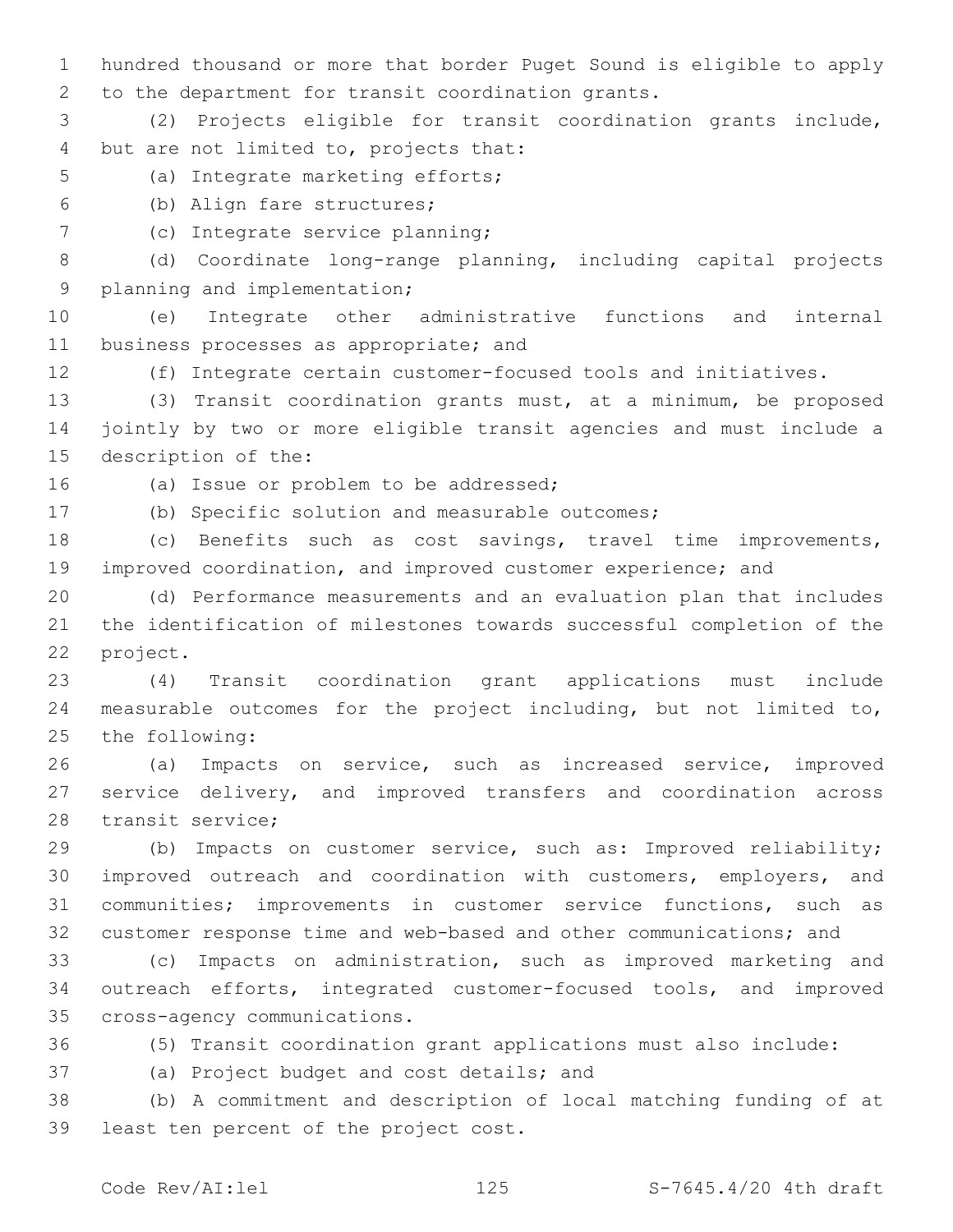(6) Upon completion of the project, transit coordination grant recipients must provide a report to the department that includes an overview of the project, how the grant funds were spent, and the extent to which the identified project outcomes were met. In addition, such reports must include a description of best practices that could be transferred to other transit agencies faced with similar issues to those addressed by the transit coordination grant recipient. The department must report annually to the transportation committees of the legislature on the transit coordination grants that were awarded, and the report must include data to determine if completed transit coordination grant projects produced the anticipated outcomes included in the grant applications.

13 (7) This section expires ((July 1, 2020)) June 30, 2021.

 **Sec. 705.** RCW 46.68.290 and 2019 c 416 s 707 are each amended to 15 read as follows:

 (1) The transportation partnership account is hereby created in the state treasury. All distributions to the account from RCW 46.68.090 must be deposited into the account. Money in the account may be spent only after appropriation. Expenditures from the account must be used only for projects or improvements identified as 2005 transportation partnership projects or improvements in the omnibus transportation appropriations act, including any principal and interest on bonds authorized for the projects or improvements.

24 (2) The legislature finds that:

 (a) Citizens demand and deserve accountability of transportation- related programs and expenditures. Transportation-related programs 27 must continuously improve in quality, efficiency, and effectiveness 28 in order to increase public trust;

 (b) Transportation-related agencies that receive tax dollars must continuously improve the way they operate and deliver services so citizens receive maximum value for their tax dollars; and

 (c) Fair, independent, comprehensive performance audits of transportation-related agencies overseen by the elected state auditor are essential to improving the efficiency, economy, and effectiveness 35 of the state's transportation system.

(3) For purposes of chapter 314, Laws of 2005:

 (a) "Performance audit" means an objective and systematic assessment of a state agency or agencies or any of their programs, functions, or activities by the state auditor or designee in order to Code Rev/AI:lel 126 S-7645.4/20 4th draft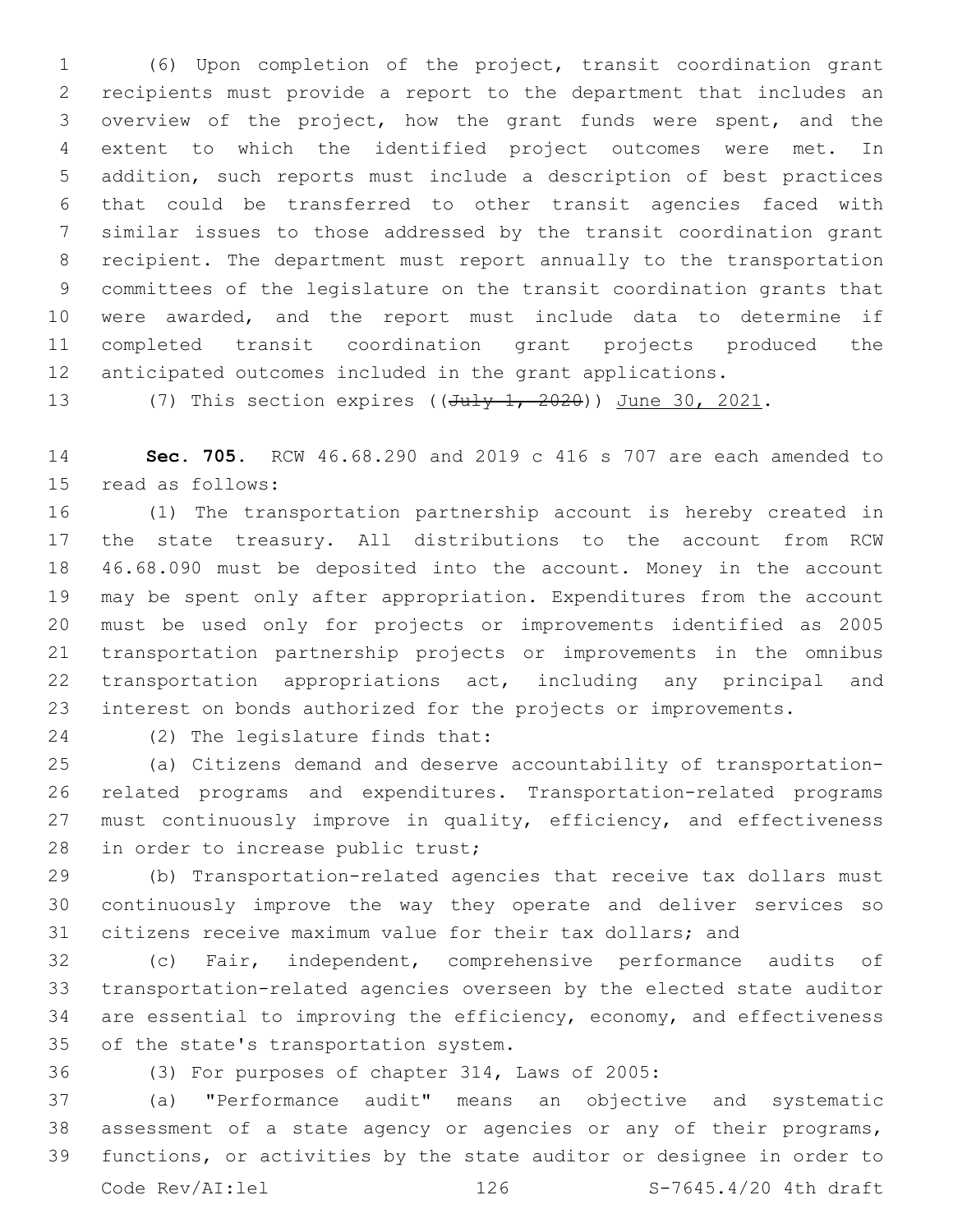help improve agency efficiency, effectiveness, and accountability. Performance audits include economy and efficiency audits and program 3 audits.

 (b) "Transportation-related agency" means any state agency, board, or commission that receives funding primarily for transportation-related purposes. At a minimum, the department of transportation, the transportation improvement board or its successor entity, the county road administration board or its successor entity, and the traffic safety commission are considered transportation- related agencies. The Washington state patrol and the department of licensing shall not be considered transportation-related agencies 12 under chapter 314, Laws of 2005.

 (4) Within the authorities and duties under chapter 43.09 RCW, the state auditor shall establish criteria and protocols for performance audits. Transportation-related agencies shall be audited using criteria that include generally accepted government auditing standards as well as legislative mandates and performance objectives established by state agencies. Mandates include, but are not limited to, agency strategies, timelines, program objectives, and mission and 20 goals as required in RCW 43.88.090.

 (5) Within the authorities and duties under chapter 43.09 RCW, the state auditor may conduct performance audits for transportation- related agencies. The state auditor shall contract with private firms 24 to conduct the performance audits.

(6) The audits may include:25

 (a) Identification of programs and services that can be 27 eliminated, reduced, consolidated, or enhanced;

 (b) Identification of funding sources to the transportation- related agency, to programs, and to services that can be eliminated, 30 reduced, consolidated, or enhanced;

 (c) Analysis of gaps and overlaps in programs and services and recommendations for improving, dropping, blending, or separating 33 functions to correct gaps or overlaps;

 (d) Analysis and recommendations for pooling information technology systems used within the transportation-related agency, and evaluation of information processing and telecommunications policy, 37 organization, and management;

 (e) Analysis of the roles and functions of the transportation- related agency, its programs, and its services and their compliance with statutory authority and recommendations for eliminating or Code Rev/AI:lel 127 S-7645.4/20 4th draft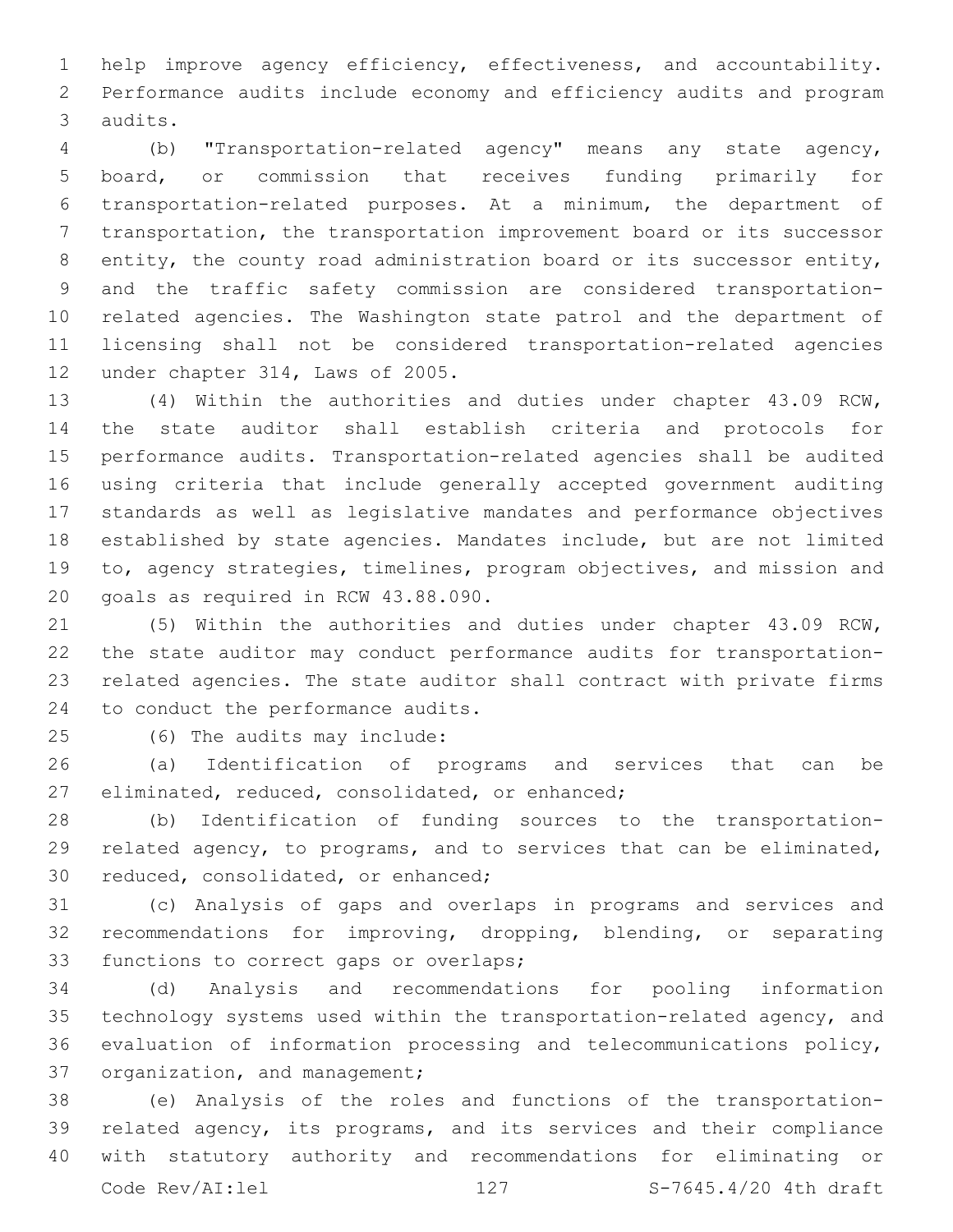changing those roles and functions and ensuring compliance with 2 statutory authority;

 (f) Recommendations for eliminating or changing statutes, rules, and policy directives as may be necessary to ensure that the transportation-related agency carry out reasonably and properly those 6 functions vested in the agency by statute;

 (g) Verification of the reliability and validity of transportation-related agency performance data, self-assessments, and performance measurement systems as required under RCW 43.88.090;

 (h) Identification of potential cost savings in the transportation-related agency, its programs, and its services;

(i) Identification and recognition of best practices;

 (j) Evaluation of planning, budgeting, and program evaluation 14 policies and practices;

(k) Evaluation of personnel systems operation and management;

 (l) Evaluation of purchasing operations and management policies 17 and practices;

 (m) Evaluation of organizational structure and staffing levels, particularly in terms of the ratio of managers and supervisors to 20 nonmanagement personnel; and

 (n) Evaluation of transportation-related project costs, including but not limited to environmental mitigation, competitive bidding practices, permitting processes, and capital project management.

 (7) Within the authorities and duties under chapter 43.09 RCW, the state auditor must provide the preliminary performance audit reports to the audited state agency for comment. The auditor also may seek input on the preliminary report from other appropriate officials. Comments must be received within thirty days after receipt of the preliminary performance audit report unless a different time period is approved by the state auditor. The final performance audit report shall include the objectives, scope, and methodology; the audit results, including findings and recommendations; the agency's response and conclusions; and identification of best practices.

 (8) The state auditor shall provide final performance audit reports to the citizens of Washington, the governor, the joint legislative audit and review committee, the appropriate legislative committees, and other appropriate officials. Final performance audit 38 reports shall be posted on the internet.

 (9) The audited transportation-related agency is responsible for follow-up and corrective action on all performance audit findings and Code Rev/AI:lel 128 S-7645.4/20 4th draft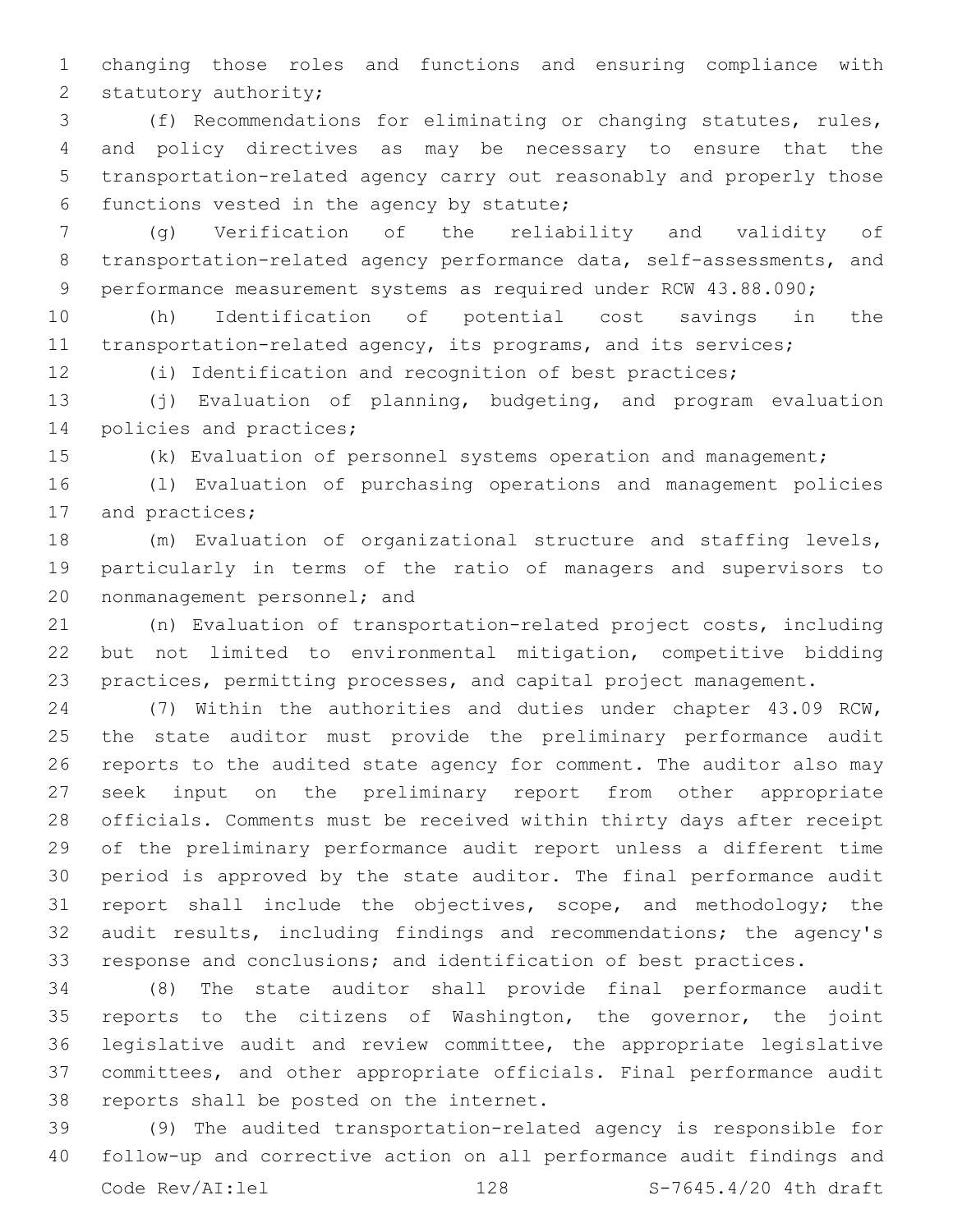recommendations. The audited agency's plan for addressing each audit finding and recommendation shall be included in the final audit report. The plan shall provide the name of the contact person responsible for each action, the action planned, and the anticipated completion date. If the audited agency does not agree with the audit findings and recommendations or believes action is not required, then the action plan shall include an explanation and specific reasons.

 The office of financial management shall require periodic progress reports from the audited agency until all resolution has occurred. The office of financial management is responsible for achieving audit resolution. The office of financial management shall annually report by December 31st the status of performance audit resolution to the appropriate legislative committees and the state auditor. The legislature shall consider the performance audit results 15 in connection with the state budget process.

 The auditor may request status reports on specific audits or 17 findings.

 (10) For the period from July 1, 2005, until June 30, 2007, the amount of \$4,000,000 is appropriated from the transportation partnership account to the state auditors office for the purposes of 21 subsections (2) through (9) of this section.

 (11) During the 2015-2017 fiscal biennium, the legislature may transfer from the transportation partnership account to the connecting Washington account such amounts as reflect the excess fund balance of the transportation partnership account.

 (12) During the 2017-2019 and the 2019-2021 fiscal biennia, the legislature may direct the state treasurer to make transfers of moneys in the transportation partnership account to the connecting 29 Washington account  $((and))_L$  the motor vehicle fund, and the capital 30 vessel replacement account.

 **Sec. 706.** RCW 82.44.135 and 2006 c 318 s 9 are each amended to 32 read as follows:

 (1) Before a local government subject to this chapter may impose a motor vehicle excise tax, the local government must contract with the department for the collection of the tax. The department may charge a reasonable amount, not to exceed one percent of tax collections, or two and one-half percent during the 2019-2021 38 biennium, for the administration and collection of the tax.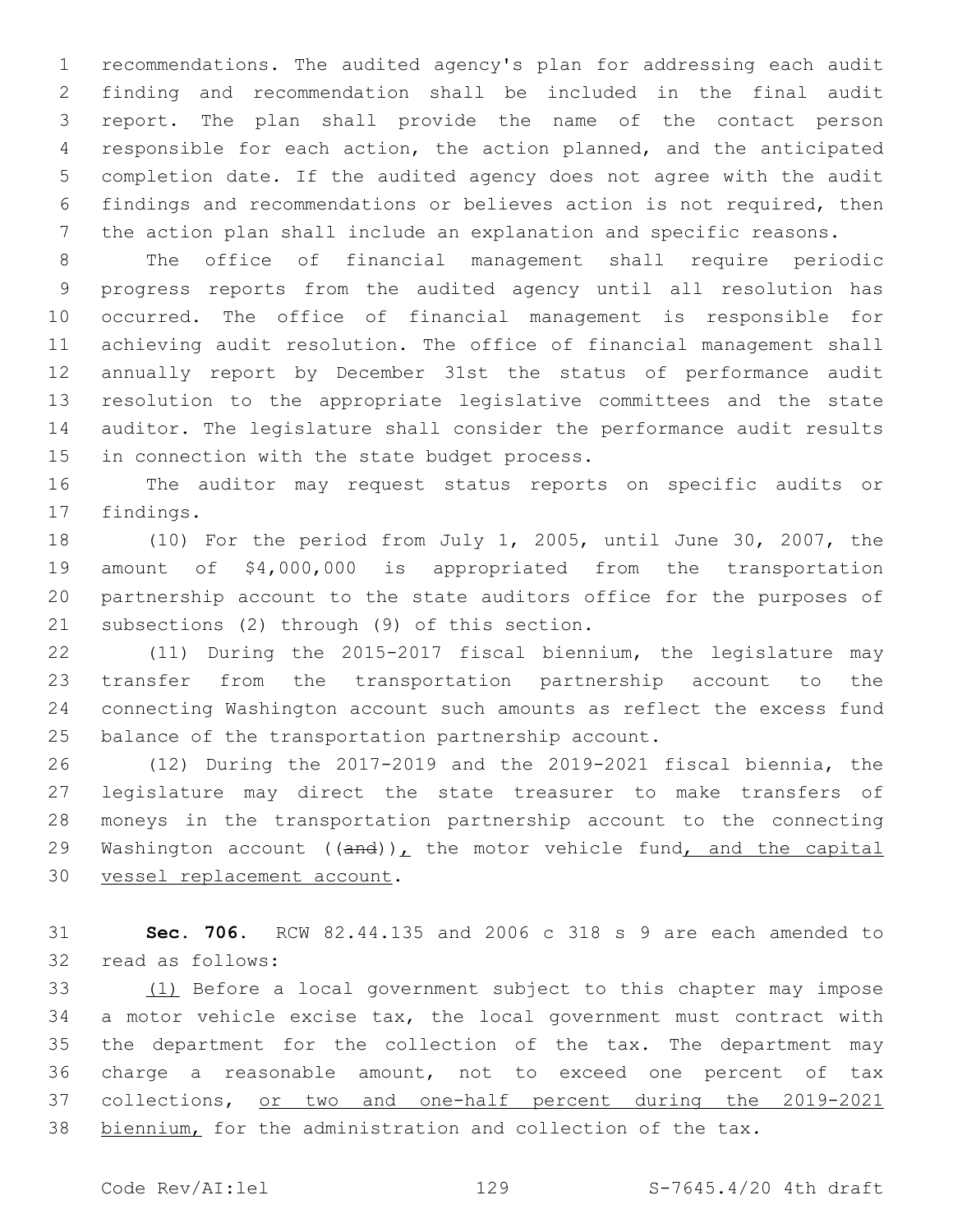(2) For fiscal year 2021, the department shall charge a minimum 2 of seven million eight hundred two thousand dollars, which is the reasonable amount aimed at achieving full cost recovery for the administration and collection of a motor vehicle excise tax. The amount of the full reimbursement for the administration and collection of the motor vehicle excise tax must be deducted before distributing any revenues to a regional transit authority. Any reimbursement to ensure full cost recovery beyond the amount specified in this subsection may be negotiated between the department and the regional transit authority if full cost recovery has not been achieved, or if based on emergent issues.

 **Sec. 707.** RCW 46.68.395 and 2015 3rd sp.s. c 44 s 106 are each 13 amended to read as follows:

 (1) The connecting Washington account is created in the motor vehicle fund. Moneys in the account may be spent only after appropriation. Expenditures from the account must be used only for projects or improvements identified as connecting Washington projects or improvements in a transportation appropriations act, including any principal and interest on bonds authorized for the projects or 20 improvements.

 (2) Moneys in the connecting Washington account may not be expended on the state route number 99 Alaskan Way viaduct replacement 23 project.

 (3) During the 2019-2021 fiscal biennium, the legislature may 25 direct the state treasurer to make transfers of moneys in the connecting Washington account to the motor vehicle fund.

## **MISCELLANEOUS**

 NEW SECTION. **Sec. 801.** If any provision of this act or its 29 application to any person or circumstance is held invalid, the remainder of the act or the application of the provision to other persons or circumstances is not affected.

 NEW SECTION. **Sec. 802.** This act is necessary for the immediate 33 preservation of the public peace, health, or safety, or support of the state government and its existing public institutions, and takes effect immediately."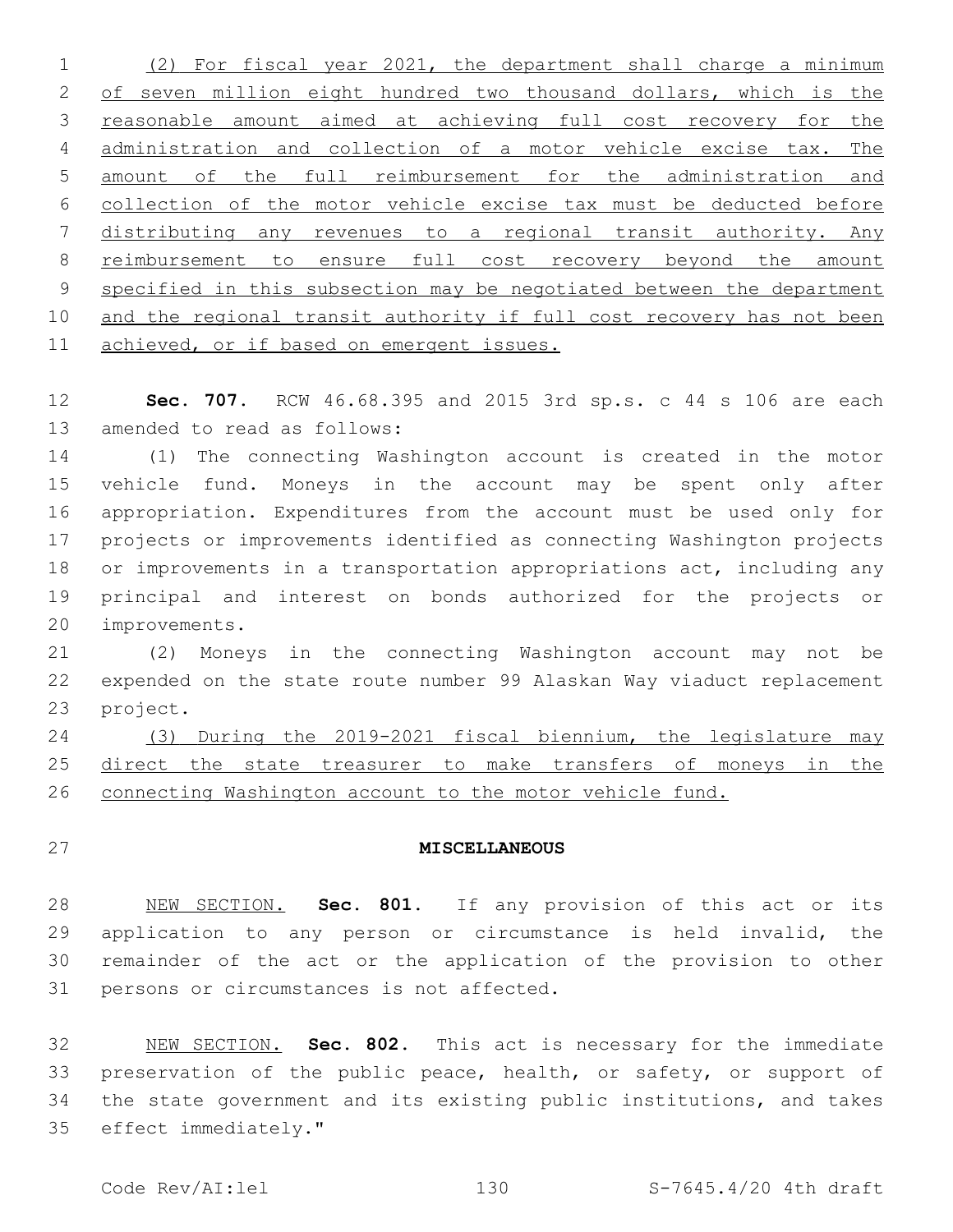**ESHB 2322** - CONF REPT By Conference Committee

 On page 1, line 1 of the title, after "appropriations;" strike the remainder of the title and insert "amending RCW 46.68.310, 82.32.385, 47.66.110, 46.68.290, 82.44.135, and 46.68.395; amending 2019 c 416 ss 103, 105, 108-110, 201-223, 301, 303-311, 313, 401-408, 601, 606, and 701 (uncodified); adding new sections to 2019 c 416 (uncodified); making appropriations and authorizing expenditures for 7 capital improvements; and declaring an emergency."

(End of Bill)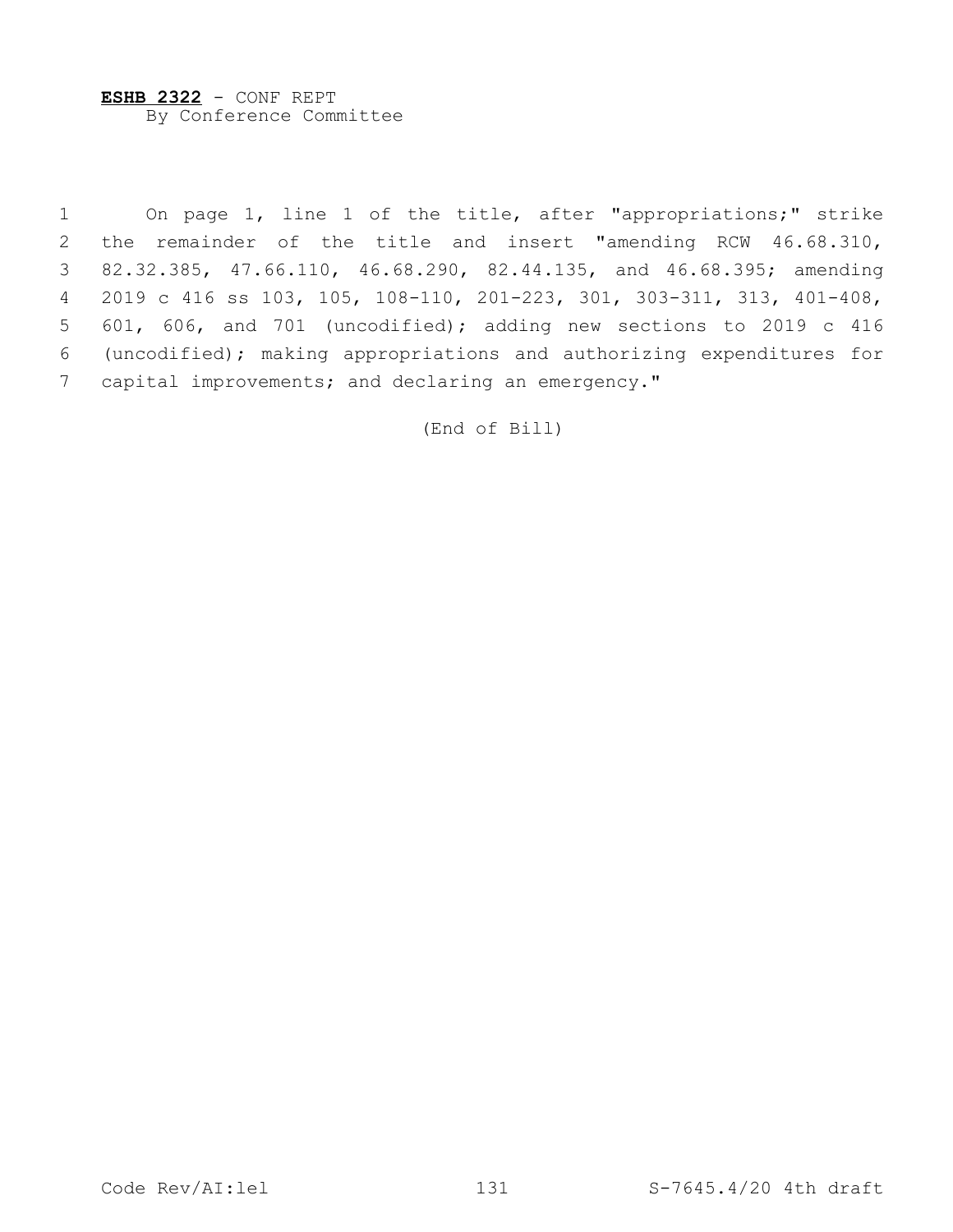| INDEX | ロスペロ<br>AUL<br>$\sim$ |  |
|-------|-----------------------|--|
|       |                       |  |

| 2<br>BOARD OF PILOTAGE COMMISSIONERS<br>.                                                                                                                                                                                                                                           |
|-------------------------------------------------------------------------------------------------------------------------------------------------------------------------------------------------------------------------------------------------------------------------------------|
| 116<br>COLLECTIVE BARGAINING AGREEMENTS                                                                                                                                                                                                                                             |
| 117<br>$MEBA-L$ .                                                                                                                                                                                                                                                                   |
| 116<br>MEBA-UL.                                                                                                                                                                                                                                                                     |
| $\cdots$ $\cdots$ 7, 70<br>COUNTY ROAD ADMINISTRATION BOARD.                                                                                                                                                                                                                        |
| 2<br>DEPARTMENT OF AGRICULTURE                                                                                                                                                                                                                                                      |
| 22<br>DEPARTMENT OF LICENSING.<br>$\mathbf{r}$ . The set of the set of the set of the set of the set of the set of the set of the set of the set of the set of the set of the set of the set of the set of the set of the set of the set of the set of the set of t<br>$\mathbf{r}$ |
| TRANSFERS.<br>111<br>$\mathbf{r}$ , and the state of the state of the state of the state of the state of the state of the state of the state of the state of the state of the state of the state of the state of the state of the state of the state o                              |
| DEPARTMENT OF TRANSPORTATION                                                                                                                                                                                                                                                        |
| 37                                                                                                                                                                                                                                                                                  |
| 52<br>CHARGES FROM OTHER AGENCIES-PROGRAM U.                                                                                                                                                                                                                                        |
| 71<br>FACILITIES-PROGRAM D-CAPITAL                                                                                                                                                                                                                                                  |
| 37<br>FACILITIES-PROGRAM D-OPERATING                                                                                                                                                                                                                                                |
| 43<br>HIGHWAY MAINTENANCE-PROGRAM M. .                                                                                                                                                                                                                                              |
| 72<br>IMPROVEMENTS-PROGRAM I.                                                                                                                                                                                                                                                       |
| 35<br>INFORMATION TECHNOLOGY-PROGRAM C.<br>$\sim$ $\sim$ $\sim$ $\sim$                                                                                                                                                                                                              |
| 99<br>LOCAL PROGRAMS-PROGRAM Z-CAPITAL                                                                                                                                                                                                                                              |
| 67<br>LOCAL PROGRAMS-PROGRAM Z-OPERATING. .<br>$\sim$ $\sim$                                                                                                                                                                                                                        |
| 61<br>MARINE-PROGRAM X.                                                                                                                                                                                                                                                             |
| 86<br>PRESERVATION-PROGRAM P.<br>$\sim$ $\sim$ $\sim$ $\sim$                                                                                                                                                                                                                        |
| 39<br>PROGRAM DELIVERY MANAGEMENT AND SUPPORT-PROGRAM H.                                                                                                                                                                                                                            |
| 54<br>PUBLIC TRANSPORTATION-PROGRAM V.                                                                                                                                                                                                                                              |
| 41<br>PUBLIC-PRIVATE PARTNERSHIPS-PROGRAM K                                                                                                                                                                                                                                         |
| 95<br>RAIL-PROGRAM Y-CAPITAL                                                                                                                                                                                                                                                        |
| 65<br>RAIL-PROGRAM Y-OPERATING<br>$\sim$ $\sim$ $\sim$ $\sim$ $\sim$ $\sim$ $\sim$                                                                                                                                                                                                  |
| 30<br>TOLL OPERATIONS AND MAINTENANCE-PROGRAM B.                                                                                                                                                                                                                                    |
| 90<br>TRAFFIC OPERATIONS-PROGRAM Q-CAPITAL.                                                                                                                                                                                                                                         |
| TRAFFIC OPERATIONS-PROGRAM Q-OPERATING. 45                                                                                                                                                                                                                                          |
| TRANSPORTATION MANAGEMENT AND SUPPORT-PROGRAM S. 48                                                                                                                                                                                                                                 |
| TRANSPORTATION PLANNING, DATA, AND RESEARCH-PROGRAM T. 50                                                                                                                                                                                                                           |
| WASHINGTON STATE FERRIES CONSTRUCTION-PROGRAM W. 91                                                                                                                                                                                                                                 |
| FREIGHT MOBILITY STRATEGIC INVESTMENT BOARD. 17, 69                                                                                                                                                                                                                                 |
| 117                                                                                                                                                                                                                                                                                 |
| GENERAL STATE EMPLOYEE COMPENSATION ADJUSTMENTS. 117                                                                                                                                                                                                                                |
|                                                                                                                                                                                                                                                                                     |
|                                                                                                                                                                                                                                                                                     |
|                                                                                                                                                                                                                                                                                     |
| QUARTERLY REPORTING REQUIREMENTS FOR CAPITAL PROGRAM. 108                                                                                                                                                                                                                           |
|                                                                                                                                                                                                                                                                                     |
|                                                                                                                                                                                                                                                                                     |